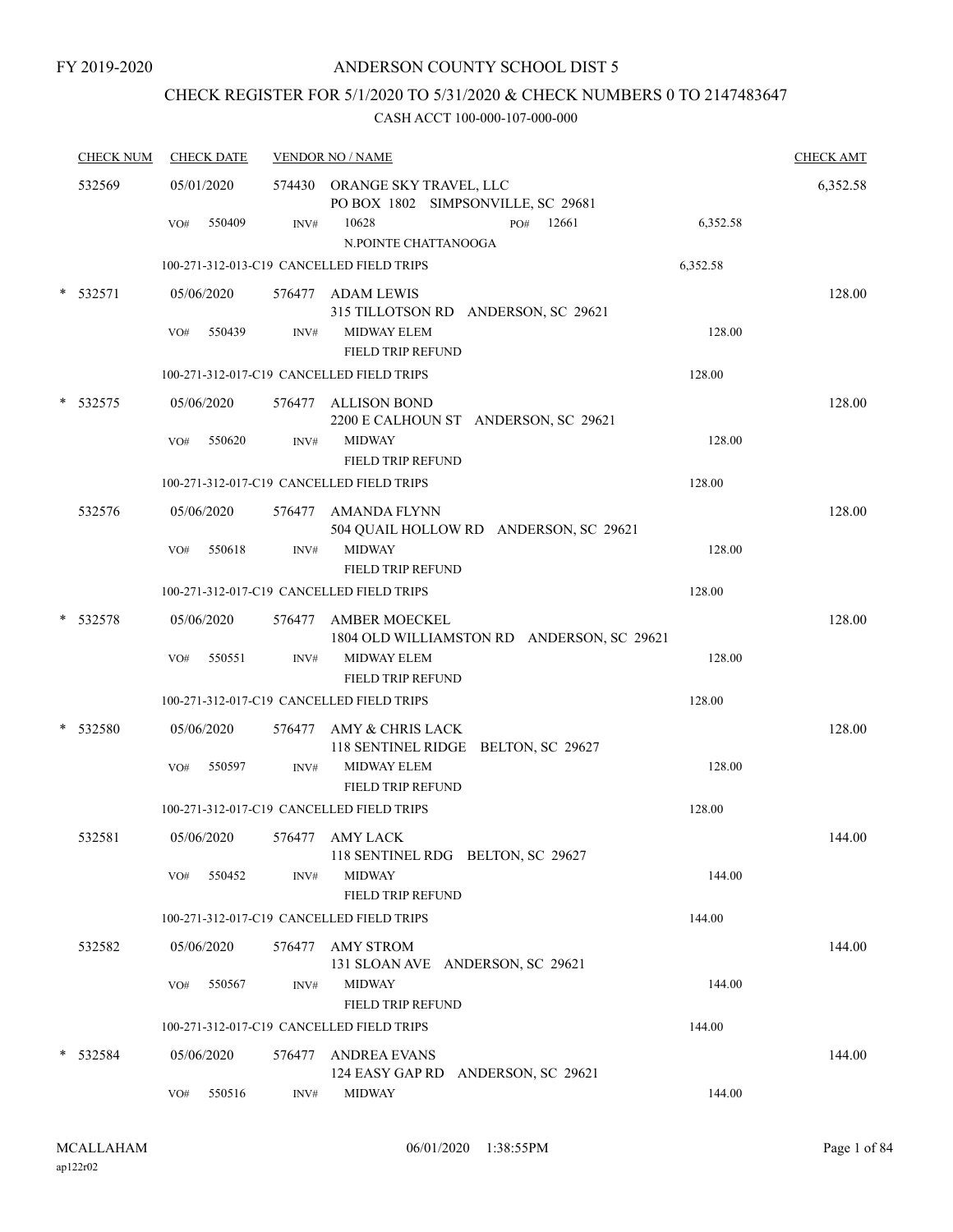## CHECK REGISTER FOR 5/1/2020 TO 5/31/2020 & CHECK NUMBERS 0 TO 2147483647

|   | <b>CHECK NUM</b> | <b>CHECK DATE</b> |        | <b>VENDOR NO / NAME</b>                                                |        | <b>CHECK AMT</b> |
|---|------------------|-------------------|--------|------------------------------------------------------------------------|--------|------------------|
|   |                  |                   |        | <b>FIELD TRIP REFUND</b>                                               |        |                  |
|   |                  |                   |        | 100-271-312-017-C19 CANCELLED FIELD TRIPS                              | 144.00 |                  |
|   | $*$ 532586       | 05/06/2020        |        | 576477 ANGELA FOWLER<br>100 RUNNING FOX LANE BELTON, SC 29627          |        | 108.00           |
|   |                  | 550442<br>VO#     | INV#   | <b>MIDWAY</b><br>FIELD TRIP REFUND                                     | 108.00 |                  |
|   |                  |                   |        | 100-271-312-017-C19 CANCELLED FIELD TRIPS                              | 108.00 |                  |
| * | 532590           | 05/06/2020        |        | 576477 APRIL DUVALL<br>2601 COBBS WAY ANDERSON, SC 29621               |        | 128.00           |
|   |                  | 550616<br>VO#     | INV#   | <b>MIDWAY</b><br>FIELD TRIP REFUND                                     | 128.00 |                  |
|   |                  |                   |        | 100-271-312-017-C19 CANCELLED FIELD TRIPS                              | 128.00 |                  |
|   | 532591           | 05/06/2020        |        | 576477 ART MITCHUM<br>112 WYCOMBE DR ANDERSON, SC 29621                |        | 128.00           |
|   |                  | VO#<br>550632     | INV#   | <b>MIDWAY</b><br>FIELD TRIP REFUND                                     | 128.00 |                  |
|   |                  |                   |        | 100-271-312-017-C19 CANCELLED FIELD TRIPS                              | 128.00 |                  |
|   | 532592           | 05/06/2020        |        | 576477 ASHLEA WHITE<br>3104 MYRTLEWOOD ANDERSON, SC 29621              |        | 128.00           |
|   |                  | 550508<br>VO#     | INV#   | <b>MIDWAY ELEM</b><br><b>FIELD TRIP REFUND</b>                         | 128.00 |                  |
|   |                  |                   |        | 100-271-312-017-C19 CANCELLED FIELD TRIPS                              | 128.00 |                  |
|   | 532594           | 05/06/2020        |        | 576477 ASHLEIGH REXROTH<br>215 SAVANNAH DR ANDERSON, SC 29621          |        | 144.00           |
|   |                  | 550562<br>VO#     | INV#   | <b>MIDWAY</b><br>FIELD TRIP REFUND                                     | 144.00 |                  |
|   |                  |                   |        | 100-271-312-017-C19 CANCELLED FIELD TRIPS                              | 144.00 |                  |
|   | 532596           | 05/06/2020        |        | 576477 ASHLEY NELSON<br>128 SEA PALMS DR ANDERSON, SC 29621            |        | 144.00           |
|   |                  | 550497<br>VO#     | INV#   | <b>MIDWAY</b><br>FIELD TRIP REFUND                                     | 144.00 |                  |
|   |                  |                   |        | 100-271-312-017-C19 CANCELLED FIELD TRIPS                              | 144.00 |                  |
|   | $*$ 532603       | 05/06/2020        | 576477 | <b>BETSY ROOSMANN</b><br>112 RUNNING FOX LANE BELTON, SC 29627         |        | 128.00           |
|   |                  | VO#<br>550499     | INV#   | MIDWAY ELEM<br>FIELD TRIP REFUND                                       | 128.00 |                  |
|   |                  |                   |        | 100-271-312-017-C19 CANCELLED FIELD TRIPS                              | 128.00 |                  |
| * | 532611           | 05/06/2020        |        | 576477 CANDICE & GENE THORNTON<br>104 OLD OAK TRAIL ANDERSON, SC 29621 |        | 128.00           |
|   |                  | VO#<br>550610     | INV#   | <b>MIDWAY ELEM</b><br>FIELD TRIP REFUND                                | 128.00 |                  |
|   |                  |                   |        | 100-271-312-017-C19 CANCELLED FIELD TRIPS                              | 128.00 |                  |
|   | $*$ 532614       | 05/06/2020        |        | 576477 CASEY MURRAY                                                    |        | 144.00           |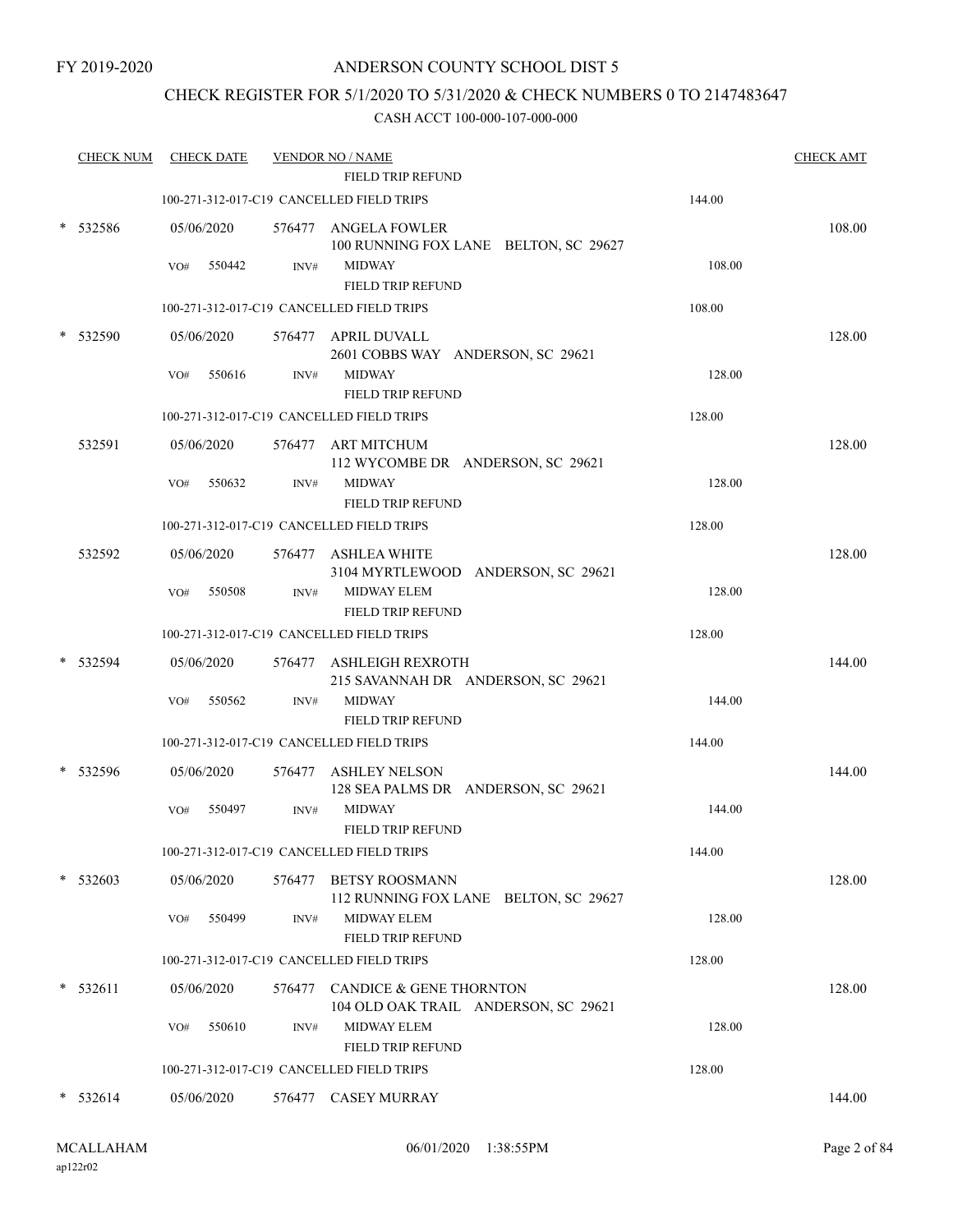## CHECK REGISTER FOR 5/1/2020 TO 5/31/2020 & CHECK NUMBERS 0 TO 2147483647

|   | <b>CHECK NUM</b> |     | <b>CHECK DATE</b> |        | <b>VENDOR NO / NAME</b>                                               |        | <b>CHECK AMT</b> |
|---|------------------|-----|-------------------|--------|-----------------------------------------------------------------------|--------|------------------|
|   |                  |     |                   |        | 171 BUCKLAND DR ANDERSON, SC 29621                                    |        |                  |
|   |                  | VO# | 550495            | INV#   | <b>MIDWAY</b>                                                         | 144.00 |                  |
|   |                  |     |                   |        | <b>FIELD TRIP REFUND</b><br>100-271-312-017-C19 CANCELLED FIELD TRIPS | 144.00 |                  |
|   |                  |     |                   |        |                                                                       |        |                  |
| * | 532616           |     | 05/06/2020        |        | 576477 CATHERINE RYAN<br>118 BUCKLAND DR ANDERSON, SC 29621           |        | 144.00           |
|   |                  | VO# | 550503            | INV#   | <b>MIDWAY</b>                                                         | 144.00 |                  |
|   |                  |     |                   |        | FIELD TRIP REFUND                                                     |        |                  |
|   |                  |     |                   |        | 100-271-312-017-C19 CANCELLED FIELD TRIPS                             | 144.00 |                  |
|   | 532617           |     | 05/06/2020        |        | 576477 CATHERINE GAY<br>110 AUGUSTA NATIONAL ANDERSON, SC 29621       |        | 128.00           |
|   |                  | VO# | 550534            | INV#   | <b>MIDWAY ELEM</b><br>FIELD TRIP REFUND                               | 128.00 |                  |
|   |                  |     |                   |        | 100-271-312-017-C19 CANCELLED FIELD TRIPS                             | 128.00 |                  |
|   | 532618           |     | 05/06/2020        |        | 576477 CATHERINE PRICE<br>1210 COUNTRY CRK RD BELTON, SC 29627        |        | 111.20           |
|   |                  | VO# | 550651            | INV#   | MIDWAY ELEM<br>FIELD TRIP REFUND                                      | 111.20 |                  |
|   |                  |     |                   |        | 100-271-312-017-C19 CANCELLED FIELD TRIPS                             | 111.20 |                  |
|   | 532622           |     | 05/06/2020        |        | 576477 CHRIS FAUNCE<br>204 FOX CREEK RD ANDERSON, SC 29621            |        | 128.00           |
|   |                  | VO# | 550531            | INV#   | <b>MIDWAY ELEM</b><br>FIELD TRIP REFUND                               | 128.00 |                  |
|   |                  |     |                   |        | 100-271-312-017-C19 CANCELLED FIELD TRIPS                             | 128.00 |                  |
|   | 532623           |     | 05/06/2020        |        | 576477 CHRISSY SHORTRIDGE<br>128 PINELAND MEADOWS RD BELTON, SC 29627 |        | 128.00           |
|   |                  | VO# | 550505            | INV#   | <b>MIDWAY ELEM</b>                                                    | 128.00 |                  |
|   |                  |     |                   |        | FIELD TRIP REFUND                                                     |        |                  |
|   |                  |     |                   |        | 100-271-312-017-C19 CANCELLED FIELD TRIPS                             | 128.00 |                  |
|   | 532624           |     | 05/06/2020        |        | 576477 CHRISTINA BROWN<br>124 SEA PALMS DR ANDERSON, SC 29621         |        | 144.00           |
|   |                  |     | VO# 550413        |        | INV# MIDWAY<br>FIELD TRIP REFUND                                      | 144.00 |                  |
|   |                  |     |                   |        | 100-271-312-017-C19 CANCELLED FIELD TRIPS                             | 144.00 |                  |
|   | $* 532626$       |     | 05/06/2020        | 576477 | <b>CHRISTINE KINLEY</b><br>103 RIDGEWAY TRL ANDERSON, SC 29621        |        | 144.00           |
|   |                  | VO# | 550490            | INV#   | <b>MIDWAY</b><br>FIELD TRIP REFUND                                    | 144.00 |                  |
|   |                  |     |                   |        | 100-271-312-017-C19 CANCELLED FIELD TRIPS                             | 144.00 |                  |
| * | 532630           |     | 05/06/2020        | 576477 | <b>COURTNEY EVERT</b><br>4 VISTA ROSE COURT ANDERSON, SC 29621        |        | 128.00           |
|   |                  | VO# | 550431            | INV#   | MIDWAY ELEM<br>FIELD TRIP REFUND                                      | 128.00 |                  |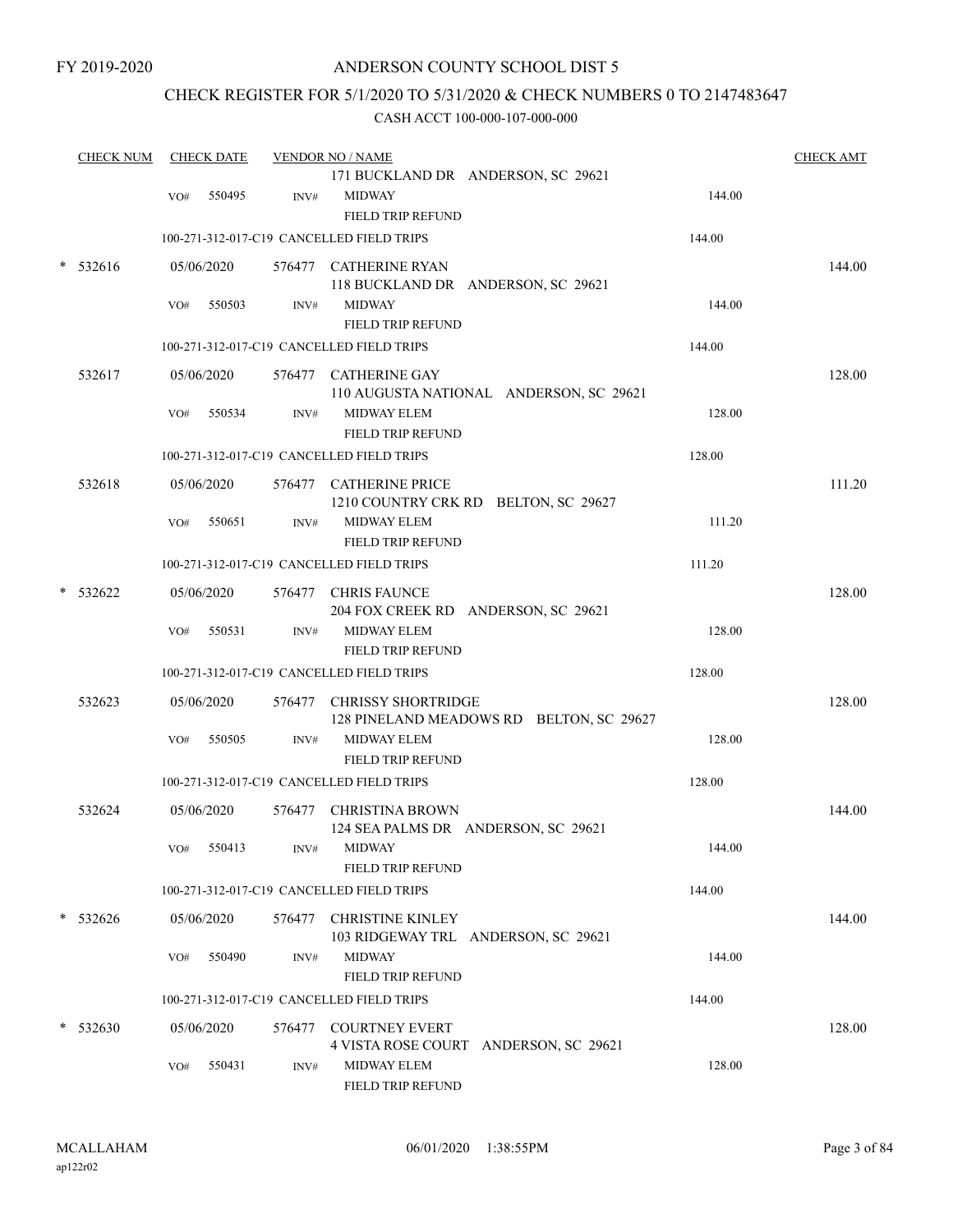## CHECK REGISTER FOR 5/1/2020 TO 5/31/2020 & CHECK NUMBERS 0 TO 2147483647

|        | CHECK NUM  |     | <b>CHECK DATE</b>    |                | <b>VENDOR NO / NAME</b><br>100-271-312-017-C19 CANCELLED FIELD TRIPS            |                                            | 128.00 | <b>CHECK AMT</b> |
|--------|------------|-----|----------------------|----------------|---------------------------------------------------------------------------------|--------------------------------------------|--------|------------------|
|        | 532631     |     | 05/06/2020           |                | 576477 COURTNEY GRIMES<br>1727 STRINGER RD BELTON, SC 29627                     |                                            |        | 128.00           |
|        |            | VO# | 550536               | INV#           | <b>MIDWAY ELEM</b><br>FIELD TRIP REFUND                                         |                                            | 128.00 |                  |
|        |            |     |                      |                | 100-271-312-017-C19 CANCELLED FIELD TRIPS                                       |                                            | 128.00 |                  |
|        | $*$ 532633 |     | 05/06/2020           |                | 576477 CRYSTAL SMOAK                                                            | 212 DANDELION TRL SHIRE ANDERSON, SC 29621 |        | 144.00           |
|        |            | VO# | 550467               | INV#           | <b>MIDWAY</b><br>FIELD TRIP REFUND                                              |                                            | 144.00 |                  |
|        |            |     |                      |                | 100-271-312-017-C19 CANCELLED FIELD TRIPS                                       |                                            | 144.00 |                  |
|        | 532634     |     | 05/06/2020           |                | 576477 DANIA & FAHD ZAHLOULE<br>132 STEEPLECHASE BELTON, SC 29627               |                                            |        | 128.00           |
|        |            | VO# | 550619               | INV#           | <b>MIDWAY ELEM</b><br>FIELD TRIP REFUND                                         |                                            | 128.00 |                  |
|        |            |     |                      |                | 100-271-312-017-C19 CANCELLED FIELD TRIPS                                       |                                            | 128.00 |                  |
|        | * 532639   |     | 05/06/2020           |                | 576477 ED DUVALL<br>2601 COBBS WAY ANDERSON, SC 29621                           |                                            |        | 144.00           |
|        |            | VO# | 550549               | INV#           | <b>MIDWAY</b><br>FIELD TRIP REFUND                                              |                                            | 144.00 |                  |
|        |            |     |                      |                | 100-271-312-017-C19 CANCELLED FIELD TRIPS                                       |                                            | 144.00 |                  |
|        | 532640     |     | 05/06/2020           |                | 576477 ELINOR LISTER                                                            | 171 AMBERWOOD DR ANDERSON, SC 29621        |        | 144.00           |
|        |            | VO# | 550555               | INV#           | <b>MIDWAY</b><br>FIELD TRIP REFUND                                              |                                            | 144.00 |                  |
|        |            |     |                      |                | 100-271-312-017-C19 CANCELLED FIELD TRIPS                                       |                                            | 144.00 |                  |
| $\ast$ | 532642     |     | 05/06/2020           |                | 576477 EMILEY MARR                                                              | 200 CASTLE SPRINGS RD ANDERSON, SC 29621   |        | 144.00           |
|        |            | VO# | 550527               | INV#           | <b>MIDWAY</b><br>FIELD TRIP REFUND<br>100-271-312-017-C19 CANCELLED FIELD TRIPS |                                            | 144.00 |                  |
|        |            |     |                      |                |                                                                                 |                                            | 144.00 |                  |
|        | 532643     | VO# | 05/06/2020<br>550552 | INV#           | 576477 EMILY GOSS<br><b>MIDWAY</b>                                              | 106 BUCKLAND DR ANDERSON, SC 29621         | 144.00 | 144.00           |
|        |            |     |                      |                | <b>FIELD TRIP REFUND</b><br>100-271-312-017-C19 CANCELLED FIELD TRIPS           |                                            | 144.00 |                  |
|        |            |     |                      |                |                                                                                 |                                            |        |                  |
|        | 532644     | VO# | 05/06/2020<br>550543 | 576477<br>INV# | <b>ERIC BUDZYN</b><br>103 SPRING CIR ANDERSON, SC 29621<br><b>MIDWAY</b>        |                                            | 144.00 | 144.00           |
|        |            |     |                      |                | FIELD TRIP REFUND                                                               |                                            |        |                  |
|        |            |     |                      |                | 100-271-312-017-C19 CANCELLED FIELD TRIPS                                       |                                            | 144.00 |                  |
|        | 532645     |     | 05/06/2020           | 576477         | ERIN COUGHENOUR                                                                 | 219 SAVANNAH DR ANDERSON, SC 29621         |        | 128.00           |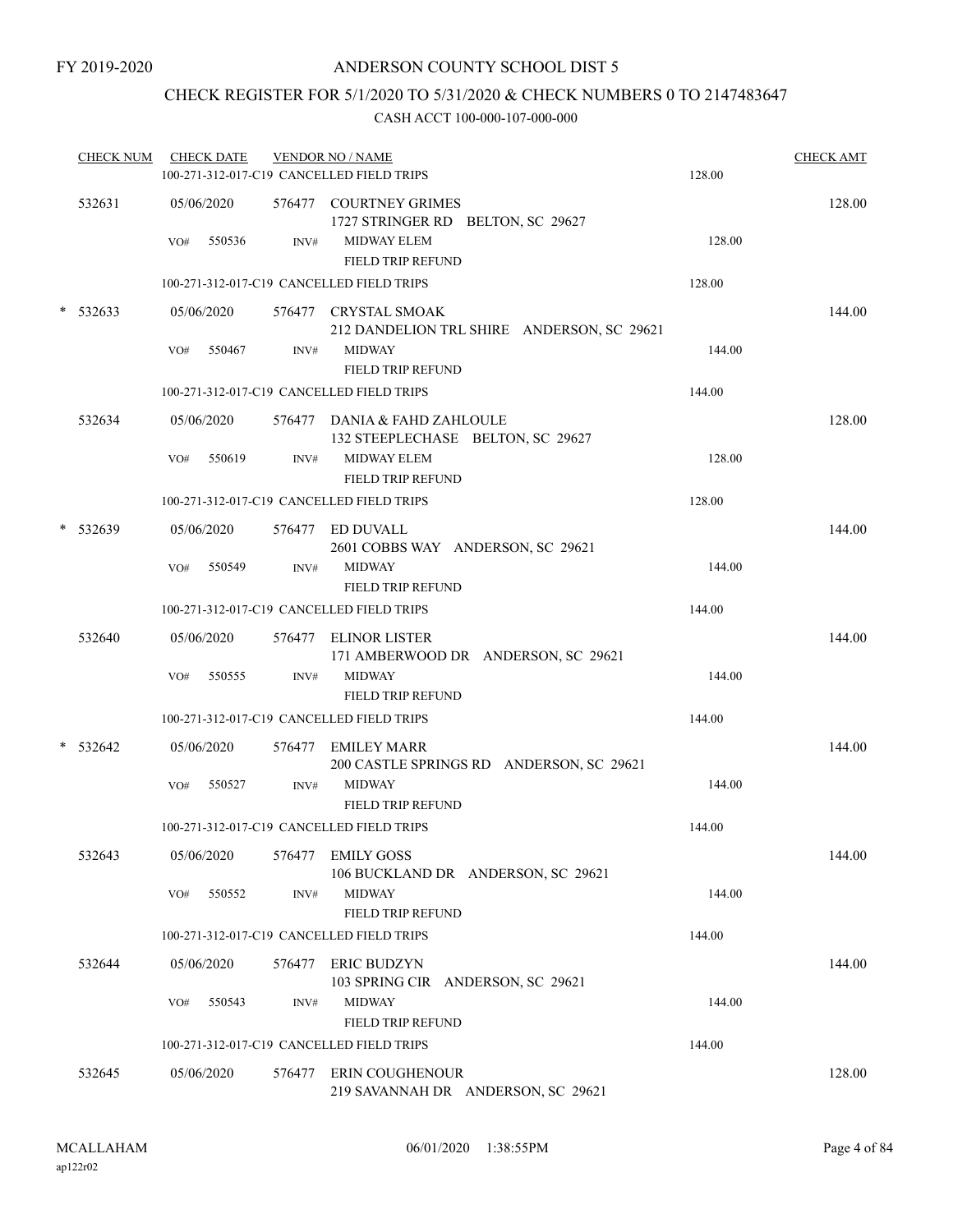# CHECK REGISTER FOR 5/1/2020 TO 5/31/2020 & CHECK NUMBERS 0 TO 2147483647

|   | <b>CHECK NUM</b> |     | <b>CHECK DATE</b> |        | <b>VENDOR NO / NAME</b>                                         |        | <b>CHECK AMT</b> |
|---|------------------|-----|-------------------|--------|-----------------------------------------------------------------|--------|------------------|
|   |                  | VO# | 550611            | INV#   | <b>MIDWAY</b><br><b>FIELD TRIP REFUND</b>                       | 128.00 |                  |
|   |                  |     |                   |        | 100-271-312-017-C19 CANCELLED FIELD TRIPS                       | 128.00 |                  |
|   | 532646           |     | 05/06/2020        |        | 576477 ERIN FISHER<br>196 BUCKLAND DR ANDERSON, SC 29621        |        | 128.00           |
|   |                  | VO# | 550480            | INV#   | MIDWAY ELEM<br><b>FIELD TRIP REFUND</b>                         | 128.00 |                  |
|   |                  |     |                   |        | 100-271-312-017-C19 CANCELLED FIELD TRIPS                       | 128.00 |                  |
|   | 532647           |     | 05/06/2020        |        | 576477 ERIN REED<br>8 ROHAN DR ANDERSON, SC 29621               |        | 144.00           |
|   |                  | VO# | 550433            | INV#   | <b>MIDWAY</b><br><b>FIELD TRIP REFUND</b>                       | 144.00 |                  |
|   |                  |     |                   |        | 100-271-312-017-C19 CANCELLED FIELD TRIPS                       | 144.00 |                  |
| * | 532652           |     | 05/06/2020        |        | 576477 FLORENCE ROACH<br>2905 BEECHWOOD PKWY ANDERSON, SC 29621 |        | 144.00           |
|   |                  | VO# | 550501            | INV#   | <b>MIDWAY</b><br><b>FIELD TRIP REFUND</b>                       | 144.00 |                  |
|   |                  |     |                   |        | 100-271-312-017-C19 CANCELLED FIELD TRIPS                       | 144.00 |                  |
|   | 532653           |     | 05/06/2020        |        | 576477 GABRIELLE CANNICK<br>121 STEEPLECHASE BELTON, SC 29627   |        | 144.00           |
|   |                  | VO# | 550544            | INV#   | <b>MIDWAY</b><br>FIELD TRIP REFUND                              | 144.00 |                  |
|   |                  |     |                   |        | 100-271-312-017-C19 CANCELLED FIELD TRIPS                       | 144.00 |                  |
|   | $* 532658$       |     | 05/06/2020        |        | 576477 HEATHER FORD<br>603 SAVANNAH CT ANDERSON, SC 29621       |        | 128.00           |
|   |                  | VO# | 550614            | INV#   | <b>MIDWAY</b><br>FIELD TRIP REFUND                              | 128.00 |                  |
|   |                  |     |                   |        | 100-271-312-017-C19 CANCELLED FIELD TRIPS                       | 128.00 |                  |
|   | 532659           |     | 05/06/2020        |        | 576477 HEATHER MCCOY<br>303 SURREY LANE ANDERSON, SC 29621      |        | 128.00           |
|   |                  | VO# | 550444            | INV#   | <b>MIDWAY ELEM</b><br>FIELD TRIP REFUND                         | 128.00 |                  |
|   |                  |     |                   |        | 100-271-312-017-C19 CANCELLED FIELD TRIPS                       | 128.00 |                  |
|   | $*$ 532664       |     | 05/06/2020        | 576477 | <b>JANA SCHFIELD</b><br>105 DEWERS TRAIL ANDERSON, SC 29621     |        | 128.00           |
|   |                  | VO# | 550652            | INV#   | <b>MIDWAY ELEM</b><br><b>FIELD TRIP REFUND</b>                  | 128.00 |                  |
|   |                  |     |                   |        | 100-271-312-017-C19 CANCELLED FIELD TRIPS                       | 128.00 |                  |
|   | 532665           |     | 05/06/2020        | 576477 | JANAINA DENEGREDO<br>207 FARLOW CT ANDERSON, SC 29621           |        | 114.60           |
|   |                  | VO# | 550456            | INV#   | <b>MIDWAY</b><br>FIELD TRIP REFUND                              | 114.60 |                  |
|   |                  |     |                   |        | 100-271-312-017-C19 CANCELLED FIELD TRIPS                       | 114.60 |                  |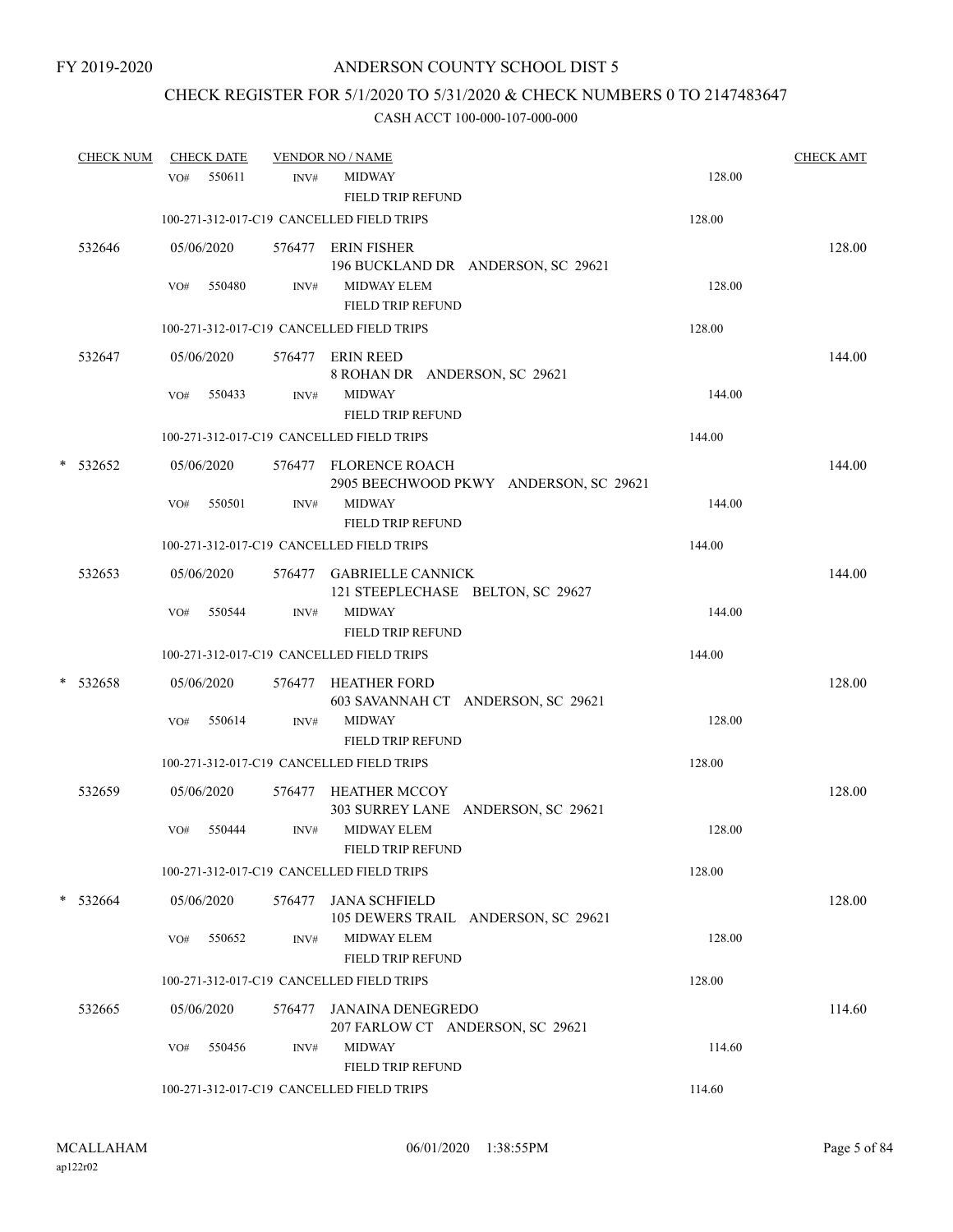## CHECK REGISTER FOR 5/1/2020 TO 5/31/2020 & CHECK NUMBERS 0 TO 2147483647

| <b>CHECK NUM</b> | <b>CHECK DATE</b>           |        | <b>VENDOR NO / NAME</b>                                                                                       |        | <b>CHECK AMT</b> |
|------------------|-----------------------------|--------|---------------------------------------------------------------------------------------------------------------|--------|------------------|
| 532666           | 05/06/2020<br>550500<br>VO# | INV#   | 576477 JASON PATTERSON<br>5016 MIDWAY ROAD WILLIAMSTON, SC 29697<br><b>MIDWAY</b><br><b>FIELD TRIP REFUND</b> | 144.00 | 144.00           |
|                  |                             |        | 100-271-312-017-C19 CANCELLED FIELD TRIPS                                                                     | 144.00 |                  |
| 532667           | 05/06/2020                  | 576477 | JENNIFER & KARL BURNETT<br>103 HARLOND DR ANDERSON, SC 29621                                                  |        | 128.00           |
|                  | 550580<br>VO#               | INV#   | <b>MIDWAY ELEM</b><br>FIELD TRIP REFUND                                                                       | 128.00 |                  |
|                  |                             |        | 100-271-312-017-C19 CANCELLED FIELD TRIPS                                                                     | 128.00 |                  |
| 532668           | 05/06/2020                  | 576477 | <b>JENNIFER ARNETT</b><br>101 RUNNING FOX LANE BELTON, SC 29627                                               |        | 128.00           |
|                  | VO#<br>550422               | INV#   | <b>MIDWAY ELEM</b><br>FIELD TRIP REFUND                                                                       | 128.00 |                  |
|                  |                             |        | 100-271-312-017-C19 CANCELLED FIELD TRIPS                                                                     | 128.00 |                  |
| $*$ 532670       | 05/06/2020                  |        | 576477 JENNIFER JOYCE<br>723 JONAGOLD CT ANDERSON, SC 29621                                                   |        | 144.00           |
|                  | 550553<br>VO#               | INV#   | <b>MIDWAY</b><br>FIELD TRIP REFUND                                                                            | 144.00 |                  |
|                  |                             |        | 100-271-312-017-C19 CANCELLED FIELD TRIPS                                                                     | 144.00 |                  |
| 532671           | 05/06/2020                  | 576477 | <b>JENNIFER POMINVILLE</b><br>111 ALLISON SQUARE DR ANDERSON, SC 29624                                        |        | 112.00           |
|                  | VO#<br>550530               | INV#   | <b>MIDWAY</b><br>FIELD TRIP REFUND                                                                            | 112.00 |                  |
|                  |                             |        | 100-271-312-017-C19 CANCELLED FIELD TRIPS                                                                     | 112.00 |                  |
| $*$ 532673       | 05/06/2020                  |        | 576477 JENNIFER WELLS<br>131 SPANISH WELLS ANDERSON, SC 29621                                                 |        | 128.00           |
|                  | 550654<br>VO#               | INV#   | <b>MIDWAY ELEM</b><br>FIELD TRIP REFUND                                                                       | 128.00 |                  |
|                  |                             |        | 100-271-312-017-C19 CANCELLED FIELD TRIPS                                                                     | 128.00 |                  |
| * 532679         | 05/06/2020                  | 576477 | <b>JESSICA JAMESON</b><br>4328 MIDWAY RD BELTON, SC 29627                                                     |        | 144.00           |
|                  | 550451<br>VO#               | INV#   | <b>MIDWAY</b><br>FIELD TRIP REFUND                                                                            | 144.00 |                  |
|                  |                             |        | 100-271-312-017-C19 CANCELLED FIELD TRIPS                                                                     | 144.00 |                  |
| 532680           | 05/06/2020                  | 576477 | <b>JESSICA POORE</b><br>111 WEXFORD DR, 206 ANDERSON, SC 29621                                                |        | 144.00           |
|                  | 550426<br>VO#               | INV#   | <b>MIDWAY</b><br><b>FIELD TRIP REFUND</b>                                                                     | 144.00 |                  |
|                  |                             |        | 100-271-312-017-C19 CANCELLED FIELD TRIPS                                                                     | 144.00 |                  |
| * 532682         | 05/06/2020                  | 576477 | <b>JIMMY TAYLOR</b><br>508 COURTNEY DR ANDERSON, SC 29625                                                     |        | 144.00           |
|                  | 550436<br>VO#               | INV#   | <b>MIDWAY</b>                                                                                                 | 144.00 |                  |
|                  |                             |        |                                                                                                               |        |                  |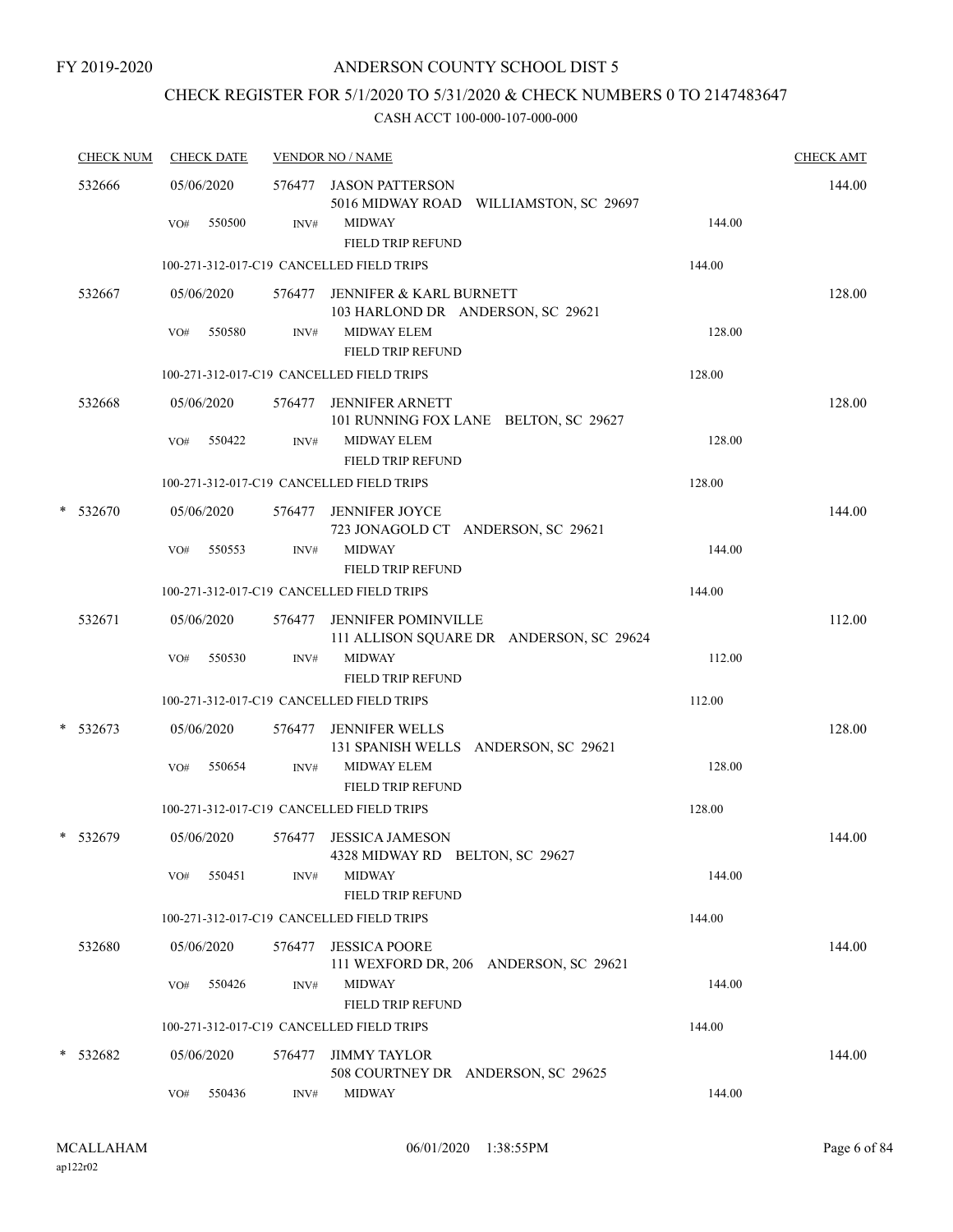## CHECK REGISTER FOR 5/1/2020 TO 5/31/2020 & CHECK NUMBERS 0 TO 2147483647

| <b>CHECK NUM</b> |     | <b>CHECK DATE</b> |      | <b>VENDOR NO / NAME</b>                                        |        | <b>CHECK AMT</b> |
|------------------|-----|-------------------|------|----------------------------------------------------------------|--------|------------------|
|                  |     |                   |      | FIELD TRIP REFUND                                              |        |                  |
|                  |     |                   |      | 100-271-312-017-C19 CANCELLED FIELD TRIPS                      | 144.00 |                  |
| 532685           |     | 05/06/2020        |      | 576477 JONATHAN RAFFERTY<br>1207 HANOVER RD ANDERSON, SC 29621 |        | 128.00           |
|                  | VO# | 550563            | INV# | <b>MIDWAY ELEM</b><br>FIELD TRIP REFUND                        | 128.00 |                  |
|                  |     |                   |      | 100-271-312-017-C19 CANCELLED FIELD TRIPS                      | 128.00 |                  |
| 532686           |     | 05/06/2020        |      | 576477 ANGEL CROSS<br>300 WEBB RD ANDERSON, SC 29621           |        | 142.55           |
|                  | VO# | 550479            | INV# | <b>MIDWAY</b><br>FIELD TRIP REFUND                             | 142.55 |                  |
|                  |     |                   |      | 100-271-312-017-C19 CANCELLED FIELD TRIPS                      | 142.55 |                  |
| 532691           |     | 05/06/2020        |      | 576477 JUSTIN MOORE<br>103 CROSSRIDGE LANE ANDERSON, SC 29621  |        | 141.45           |
|                  | VO# | 550583            | INV# | <b>MIDWAY</b><br>FIELD TRIP REFUND                             | 141.45 |                  |
|                  |     |                   |      | 100-271-312-017-C19 CANCELLED FIELD TRIPS                      | 141.45 |                  |
| 532693           |     | 05/06/2020        |      | 576477 KANDICE HAGAN<br>5017 KING DRIVE ANDERSON, SC 29621     |        | 118.35           |
|                  | VO# | 550438            | INV# | <b>MIDWAY ELEM</b><br>FIELD TRIP REFUND                        | 118.35 |                  |
|                  |     |                   |      | 100-271-312-017-C19 CANCELLED FIELD TRIPS                      | 118.35 |                  |
| 532694           |     | 05/06/2020        |      | 576477 KAREN BINNARR<br>105 BAYSHORE LANE ANDERSON, SC 29621   |        | 128.00           |
|                  | VO# | 550469            | INV# | <b>MIDWAY ELEM</b><br>FIELD TRIP REFUND                        | 128.00 |                  |
|                  |     |                   |      | 100-271-312-017-C19 CANCELLED FIELD TRIPS                      | 128.00 |                  |
| 532695           |     | 05/06/2020        |      | 576477 KAREN WAY<br>135 RIVENDELL DRIVE ANDERSON, SC 29621     |        | 100.70           |
|                  | VO# | 550653            | INV# | <b>MIDWAY ELEM</b><br>FIELD TRIP REFUND                        | 100.70 |                  |
|                  |     |                   |      | 100-271-312-017-C19 CANCELLED FIELD TRIPS                      | 100.70 |                  |
| 532696           |     | 05/06/2020        |      | 576477 KARINA MACIA<br>47 FAWN HILL DR ANDERSON, SC 29621      |        | 144.00           |
|                  | VO# | 550525            | INV# | <b>MIDWAY</b><br>FIELD TRIP REFUND                             | 144.00 |                  |
|                  |     |                   |      | 100-271-312-017-C19 CANCELLED FIELD TRIPS                      | 144.00 |                  |
| 532698           |     | 05/06/2020        |      | 576477 KATHERINE BLOCHER<br>120 BUCKLAND DR ANDERSON, SC 29621 |        | 128.00           |
|                  | VO# | 550575            | INV# | <b>MIDWAY ELEM</b><br>FIELD TRIP REFUND                        | 128.00 |                  |
|                  |     |                   |      | 100-271-312-017-C19 CANCELLED FIELD TRIPS                      | 128.00 |                  |
| 532700           |     | 05/06/2020        |      | 576477 KAYLA HARBERT                                           |        | 128.00           |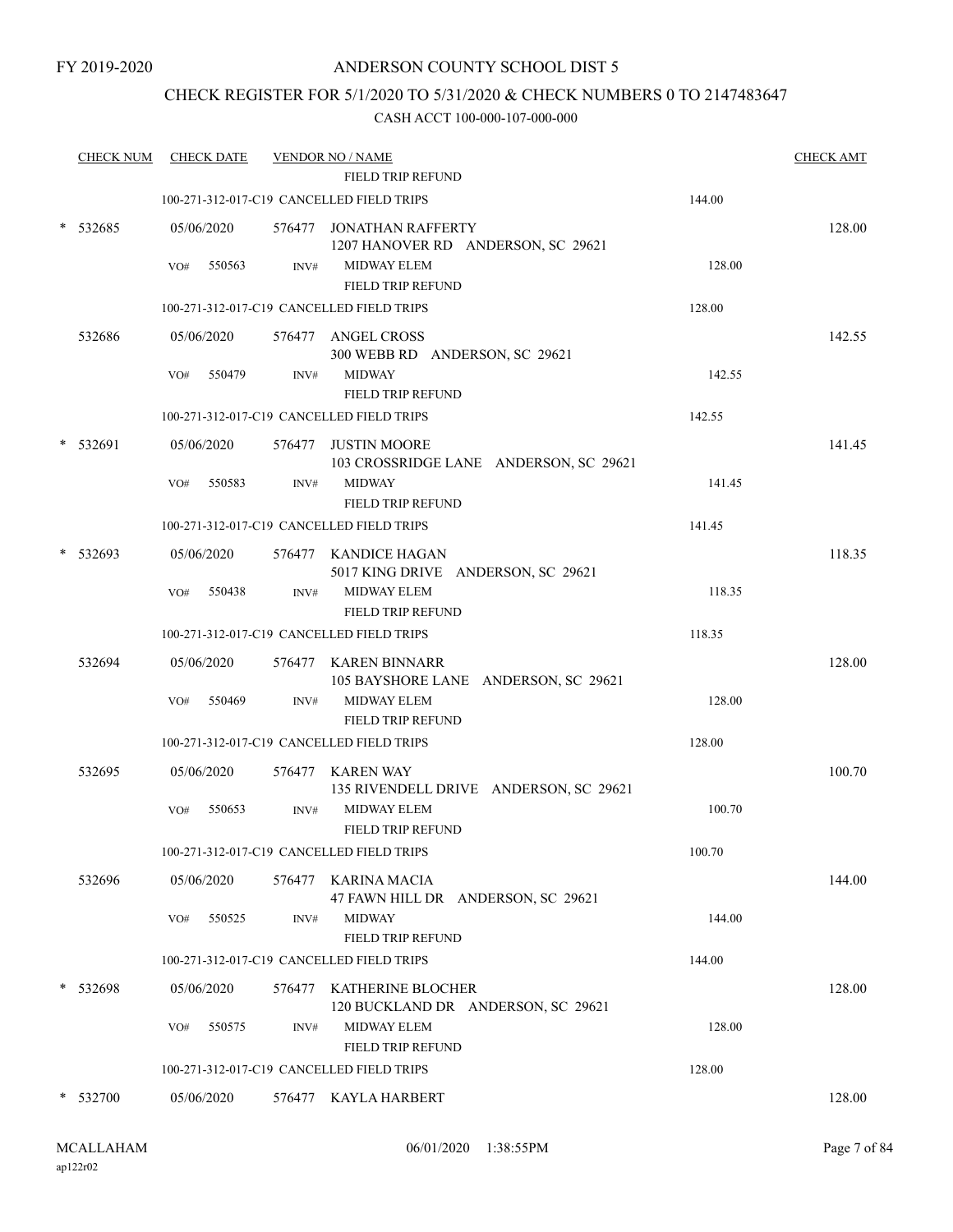## CHECK REGISTER FOR 5/1/2020 TO 5/31/2020 & CHECK NUMBERS 0 TO 2147483647

| <b>CHECK NUM</b> |     | <b>CHECK DATE</b> |        | <b>VENDOR NO / NAME</b>                                                |        | <b>CHECK AMT</b> |
|------------------|-----|-------------------|--------|------------------------------------------------------------------------|--------|------------------|
|                  | VO# | 550649            | INV#   | 110 TWIN OAKS DR ANDERSON, SC 29621<br><b>MIDWAY ELEM</b>              | 128.00 |                  |
|                  |     |                   |        | <b>FIELD TRIP REFUND</b><br>100-271-312-017-C19 CANCELLED FIELD TRIPS  | 128.00 |                  |
| 532701           |     | 05/06/2020        |        | 576477 KELBY DOBBS                                                     |        | 124.60           |
|                  | VO# | 550640            | INV#   | 2608 DELLWOOD LANE ANDERSON, SC 29621<br><b>MIDWAY ELEM</b>            | 124.60 |                  |
|                  |     |                   |        | FIELD TRIP REFUND<br>100-271-312-017-C19 CANCELLED FIELD TRIPS         | 124.60 |                  |
| 532702           |     | 05/06/2020        |        | 576477 KELIS VOGEL<br>20 RAVENCREST DR ANDERSON, SC 29621              |        | 180.00           |
|                  | VO# | 550538            | INV#   | <b>MIDWAY</b><br>FIELD TRIP REFUND                                     | 180.00 |                  |
|                  |     |                   |        | 100-271-312-017-C19 CANCELLED FIELD TRIPS                              | 180.00 |                  |
| 532703           |     | 05/06/2020        |        | 576477 KELLIE YOUNG<br>16 FAWN HILL DR ANDERSON, SC 29621              |        | 128.00           |
|                  | VO# | 550568            | INV#   | <b>MIDWAY ELEM</b><br>FIELD TRIP REFUND                                | 128.00 |                  |
|                  |     |                   |        | 100-271-312-017-C19 CANCELLED FIELD TRIPS                              | 128.00 |                  |
| * 532705         |     | 05/06/2020        |        | 576477 KERA SNIPES<br>100 WICKER LANE ANDERSON, SC 29621               |        | 118.15           |
|                  | VO# | 550458            | INV#   | <b>MIDWAY ELEM</b><br>FIELD TRIP REFUND                                | 118.15 |                  |
|                  |     |                   |        | 100-271-312-017-C19 CANCELLED FIELD TRIPS                              | 118.15 |                  |
| 532706           |     | 05/06/2020        |        | 576477 KERRI COUTURE<br>102 THEODORE CT ANDERSON, SC 29621             |        | 144.00           |
|                  | VO# | 550513            | INV#   | <b>MIDWAY</b><br>FIELD TRIP REFUND                                     | 144.00 |                  |
|                  |     |                   |        | 100-271-312-017-C19 CANCELLED FIELD TRIPS                              | 144.00 |                  |
| * 532709         |     | 05/06/2020        |        | 576477 KRISTI MCDERMOTT<br>114 SENTINEL RIDGE BELTON, SC 29627         |        | 128.00           |
|                  |     | VO# 550630        |        | INV# MIDWAY<br><b>FIELD TRIP REFUND</b>                                | 128.00 |                  |
|                  |     |                   |        | 100-271-312-017-C19 CANCELLED FIELD TRIPS                              | 128.00 |                  |
| $*$ 532711       |     | 05/06/2020        |        | 576477 KRISTIN CULBERTSON<br>502 OAKWOOD ESTATES DR ANDERSON, SC 29621 |        | 144.00           |
|                  | VO# | 550547            | INV#   | <b>MIDWAY</b><br><b>FIELD TRIP REFUND</b>                              | 144.00 |                  |
|                  |     |                   |        | 100-271-312-017-C19 CANCELLED FIELD TRIPS                              | 144.00 |                  |
| $*$ 532713       |     | 05/06/2020        | 576477 | <b>KRYSTAL BECKS</b><br>110 SHIRE DR ANDERSON, SC 29621                |        | 144.00           |
|                  | VO# | 550411            | INV#   | <b>MIDWAY</b><br>FIELD TRIP REFUND                                     | 144.00 |                  |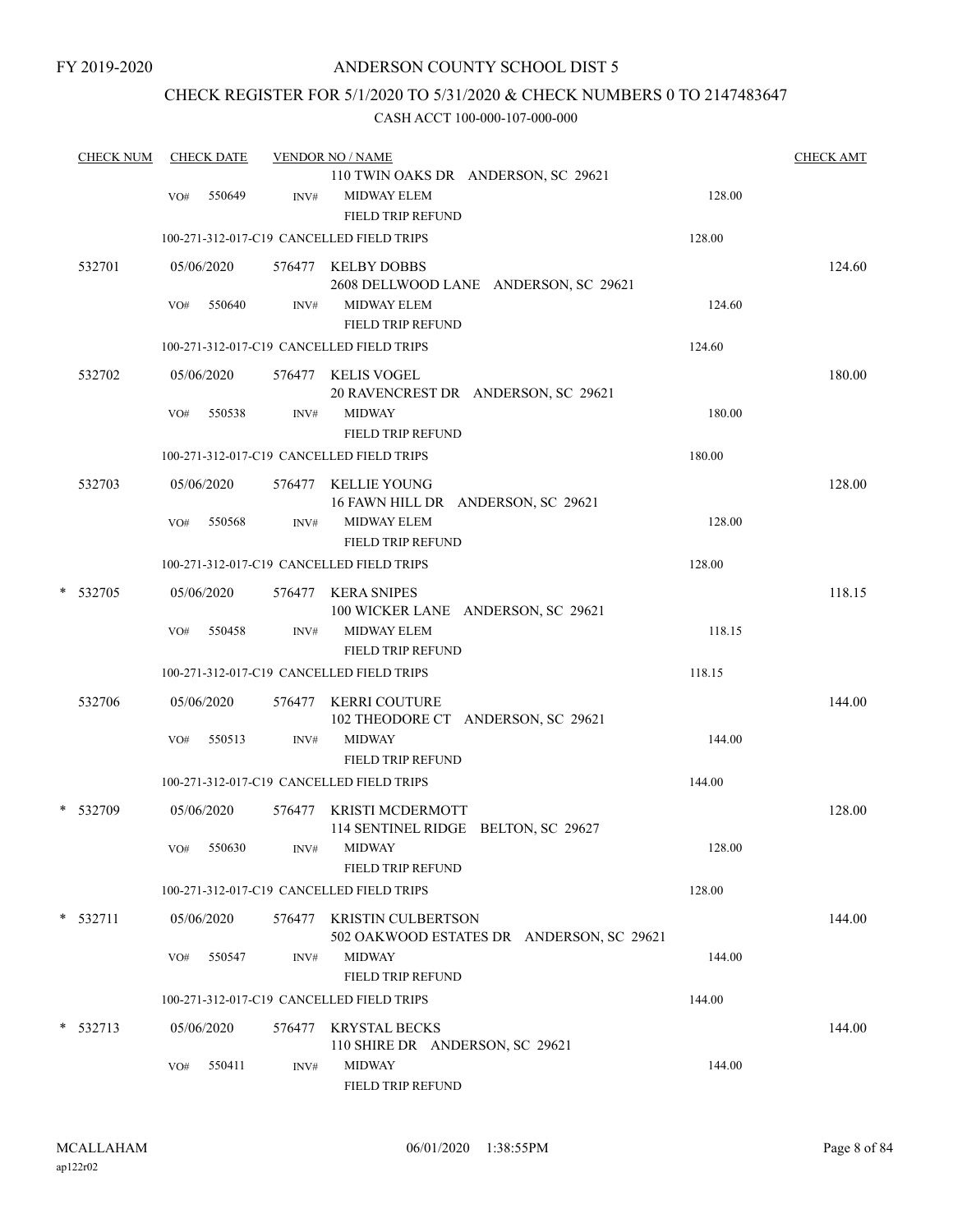## CHECK REGISTER FOR 5/1/2020 TO 5/31/2020 & CHECK NUMBERS 0 TO 2147483647

| <b>CHECK NUM</b> |     | <b>CHECK DATE</b>    |        | <b>VENDOR NO / NAME</b><br>100-271-312-017-C19 CANCELLED FIELD TRIPS                                     | 144.00 | <b>CHECK AMT</b> |
|------------------|-----|----------------------|--------|----------------------------------------------------------------------------------------------------------|--------|------------------|
| * 532718         | VO# | 05/06/2020<br>550440 | INV#   | 576477 LAMONIKA DRMOULIN<br>311 SARAH DR ANDERSON, SC 29621<br><b>MIDWAY</b><br><b>FIELD TRIP REFUND</b> | 144.00 | 144.00           |
|                  |     |                      |        | 100-271-312-017-C19 CANCELLED FIELD TRIPS                                                                | 144.00 |                  |
| 532719           |     | 05/06/2020           |        | 576477 LATOYA BENTLEY<br>109 HERITAGE DR, APT B ANDERSON, SC 29621                                       |        | 128.00           |
|                  | VO# | 550613               | INV#   | <b>MIDWAY</b><br>FIELD TRIP REFUND                                                                       | 128.00 |                  |
|                  |     |                      |        | 100-271-312-017-C19 CANCELLED FIELD TRIPS                                                                | 128.00 |                  |
| 532720           |     | 05/06/2020           |        | 576477 LAURA CHAPMAN<br>110 STRATTON ST ANDERSON, SC 29621                                               |        | 144.00           |
|                  | VO# | 550477               | INV#   | <b>MIDWAY</b><br>FIELD TRIP REFUND                                                                       | 144.00 |                  |
|                  |     |                      |        | 100-271-312-017-C19 CANCELLED FIELD TRIPS                                                                | 144.00 |                  |
| 532726           |     | 05/06/2020           |        | 576477 LESLIE YOUNGBLOOD<br>4820 MIDWAY RD WILLIAMSTON, SC 29697                                         |        | 128.00           |
|                  | VO# | 550510               | INV#   | <b>MIDWAY ELEM</b><br><b>FIELD TRIP REFUND</b>                                                           | 128.00 |                  |
|                  |     |                      |        | 100-271-312-017-C19 CANCELLED FIELD TRIPS                                                                | 128.00 |                  |
| 532731           |     | 05/06/2020<br>550428 |        | 576477 LIZZIE ABRAHAM<br>124 DURALEIGH RD ANDERSON, SC 29621<br><b>MIDWAY ELEM</b>                       | 128.00 | 128.00           |
|                  | VO# |                      | INV#   | <b>FIELD TRIP REFUND</b>                                                                                 |        |                  |
|                  |     |                      |        | 100-271-312-017-C19 CANCELLED FIELD TRIPS                                                                | 128.00 |                  |
| 532735           |     | 05/06/2020           |        | 576477 MANDY ERLENKEUSER<br>3011 COBBS WAY ANDERSON, SC 29621                                            |        | 130.00           |
|                  | VO# | 550529               | INV#   | <b>MIDWAY ELEM</b><br><b>FIELD TRIP REFUND</b>                                                           | 130.00 |                  |
|                  |     |                      |        | 100-271-312-017-C19 CANCELLED FIELD TRIPS                                                                | 130.00 |                  |
| $* 532737$       |     | 05/06/2020           |        | 576477 MARTY MCCUEN<br>160 AMBERWOOD DR ANDERSON, SC 29621                                               |        | 128.00           |
|                  | VO# | 550548               | INV#   | <b>MIDWAY ELEM</b><br>FIELD TRIP REFUND                                                                  | 128.00 |                  |
|                  |     |                      |        | 100-271-312-017-C19 CANCELLED FIELD TRIPS                                                                | 128.00 |                  |
| $* 532744$       |     | 05/06/2020           | 576477 | MELISSA CRIBB<br>307 FOX CREEK RD ANDERSON, SC 29621                                                     |        | 144.00           |
|                  | VO# | 550546               | INV#   | <b>MIDWAY</b><br><b>FIELD TRIP REFUND</b>                                                                | 144.00 |                  |
|                  |     |                      |        | 100-271-312-017-C19 CANCELLED FIELD TRIPS                                                                | 144.00 |                  |
| $*$ 532748       |     | 05/06/2020           | 576477 | MICHELLE LANGLOIS<br>500 MARSHALL AVE ANDERSON, SC 29621                                                 |        | 144.00           |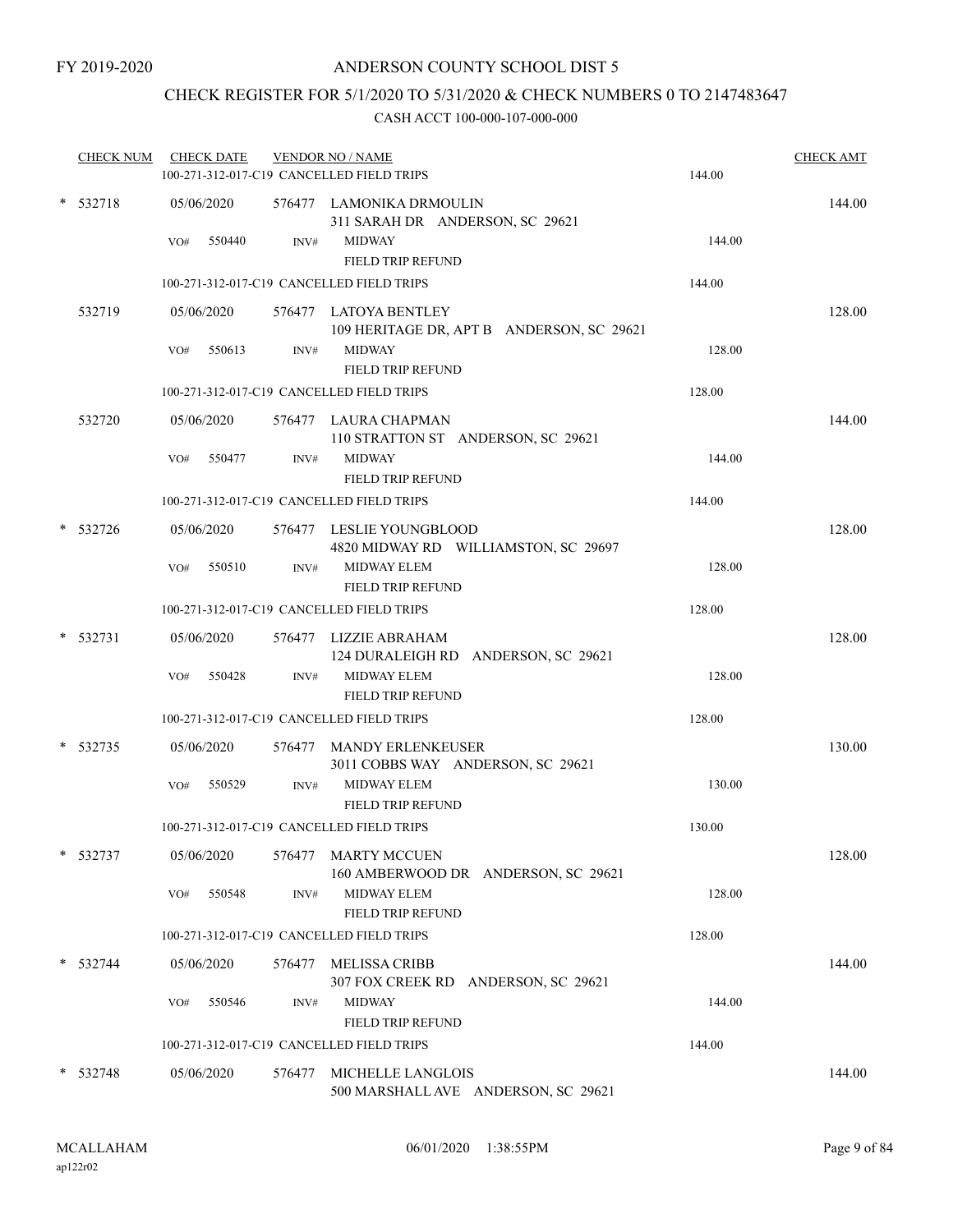## CHECK REGISTER FOR 5/1/2020 TO 5/31/2020 & CHECK NUMBERS 0 TO 2147483647

|        | <b>CHECK NUM</b> |     | <b>CHECK DATE</b> |        | <b>VENDOR NO / NAME</b>                                             |        | <b>CHECK AMT</b> |
|--------|------------------|-----|-------------------|--------|---------------------------------------------------------------------|--------|------------------|
|        |                  | VO# | 550581            | INV#   | <b>MIDWAY</b><br>FIELD TRIP REFUND                                  | 144.00 |                  |
|        |                  |     |                   |        | 100-271-312-017-C19 CANCELLED FIELD TRIPS                           | 144.00 |                  |
| $\ast$ | 532750           |     | 05/06/2020        |        | 576477 MINDY VAN DE WATER<br>106 CALLOW HILL WAY ANDERSON, SC 29621 |        | 144.00           |
|        |                  | VO# | 550570            | INV#   | <b>MIDWAY</b><br><b>FIELD TRIP REFUND</b>                           | 144.00 |                  |
|        |                  |     |                   |        | 100-271-312-017-C19 CANCELLED FIELD TRIPS                           | 144.00 |                  |
|        | 532751           |     | 05/06/2020        |        | 576477 MISTY WILSON<br>109 CLARENDON DR ANDERSON, SC 29621          |        | 128.00           |
|        |                  | VO# | 550641            | INV#   | <b>MIDWAY</b><br><b>FIELD TRIP REFUND</b>                           | 128.00 |                  |
|        |                  |     |                   |        | 100-271-312-017-C19 CANCELLED FIELD TRIPS                           | 128.00 |                  |
|        | 532752           |     | 05/06/2020        |        | 576477 NATASHA ROGERS<br>103 EDISTO RD ANDERSON, SC 29621           |        | 106.35           |
|        |                  | VO# | 550564            | INV#   | <b>MIDWAY</b><br><b>FIELD TRIP REFUND</b>                           | 106.35 |                  |
|        |                  |     |                   |        | 100-271-312-017-C19 CANCELLED FIELD TRIPS                           | 106.35 |                  |
|        | 532754           |     | 05/06/2020        |        | 576477 NICOLE MCHENRY<br>216 MAPLE DR ANDERSON, SC 29621            |        | 128.00           |
|        |                  | VO# | 550493            | INV#   | <b>MIDWAY ELEM</b><br><b>FIELD TRIP REFUND</b>                      | 128.00 |                  |
|        |                  |     |                   |        | 100-271-312-017-C19 CANCELLED FIELD TRIPS                           | 128.00 |                  |
|        | 532755           |     | 05/06/2020        |        | 576477 NIKKI CLEVELAND<br>2609 LINMAR CIRCLE ANDERSON, SC 29621     |        | 128.00           |
|        |                  | VO# | 550517            | INV#   | <b>MIDWAY ELEM</b><br><b>FIELD TRIP REFUND</b>                      | 128.00 |                  |
|        |                  |     |                   |        | 100-271-312-017-C19 CANCELLED FIELD TRIPS                           | 128.00 |                  |
|        | 532758           |     | 05/06/2020        |        | 576477 PAMELA FRANK<br>1108 HOLLY KNOLL DR ANDERSON, SC 29626       |        | 144.00           |
|        |                  | VO# | 550443            | INV#   | <b>MIDWAY</b><br>FIELD TRIP REFUND                                  | 144.00 |                  |
|        |                  |     |                   |        | 100-271-312-017-C19 CANCELLED FIELD TRIPS                           | 144.00 |                  |
|        | 532759           |     | 05/06/2020        | 576477 | PAMELA MOSS<br>309 SMITHFIELD DR ANDERSON, SC 29621                 |        | 128.00           |
|        |                  | VO# | 550485            | INV#   | <b>MIDWAY</b><br>FIELD TRIP REFUND                                  | 128.00 |                  |
|        |                  |     |                   |        | 100-271-312-017-C19 CANCELLED FIELD TRIPS                           | 128.00 |                  |
|        | 532763           |     | 05/06/2020        |        | 576477 RACHEL WHITMIRE<br>121 NA LIN WAY BELTON, SC 29627           |        | 170.00           |
|        |                  | VO# | 550437            | INV#   | <b>MIDWAY</b><br><b>FIELD TRIP REFUND</b>                           | 170.00 |                  |
|        |                  |     |                   |        | 100-271-312-017-C19 CANCELLED FIELD TRIPS                           | 170.00 |                  |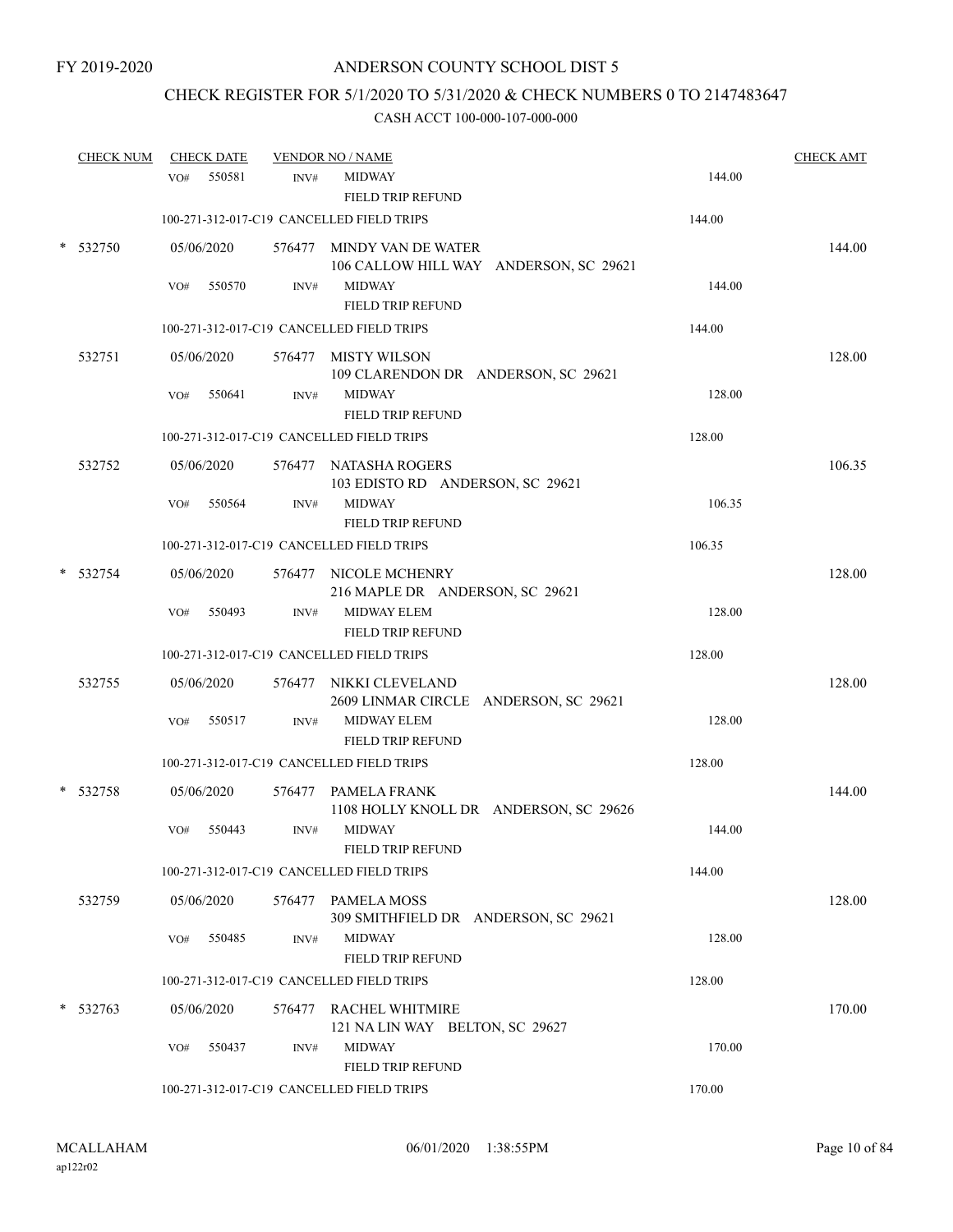## CHECK REGISTER FOR 5/1/2020 TO 5/31/2020 & CHECK NUMBERS 0 TO 2147483647

| <b>CHECK NUM</b> | <b>CHECK DATE</b> |        | <b>VENDOR NO / NAME</b>                                         |        | <b>CHECK AMT</b> |
|------------------|-------------------|--------|-----------------------------------------------------------------|--------|------------------|
| 532765           | 05/06/2020        |        | 576477 RICK LIGEIKIS<br>141 HERD PARK CT ANDERSON, SC 29621     |        | 144.00           |
|                  | 550492<br>VO#     | INV#   | <b>MIDWAY</b><br><b>FIELD TRIP REFUND</b>                       | 144.00 |                  |
|                  |                   |        | 100-271-312-017-C19 CANCELLED FIELD TRIPS                       | 144.00 |                  |
| 532770           | 05/06/2020        |        | 576477 ROSHANDA REID<br>102 MEADOW HILLS DR ANDERSON, SC 29624  |        | 128.00           |
|                  | 550542<br>VO#     | INV#   | <b>MIDWAY ELEM</b><br><b>FIELD TRIP REFUND</b>                  | 128.00 |                  |
|                  |                   |        | 100-271-312-017-C19 CANCELLED FIELD TRIPS                       | 128.00 |                  |
| 532771           | 05/06/2020        |        | 576477 RYAN OKEY<br>409 DEVON WAY ANDERSON, SC 29621            |        | 128.00           |
|                  | VO#<br>550557     | INV#   | <b>MIDWAY ELEM</b><br><b>FIELD TRIP REFUND</b>                  | 128.00 |                  |
|                  |                   |        | 100-271-312-017-C19 CANCELLED FIELD TRIPS                       | 128.00 |                  |
| 532772           | 05/06/2020        |        | 576477 SAM & MARIE EDGAR<br>104 RIVENDELL DR ANDERSON, SC 29626 |        | 128.00           |
|                  | 550582<br>VO#     | INV#   | MIDWAY ELEM<br><b>FIELD TRIP REFUND</b>                         | 128.00 |                  |
|                  |                   |        | 100-271-312-017-C19 CANCELLED FIELD TRIPS                       | 128.00 |                  |
| 532773           | 05/06/2020        |        | 576477 SAMANTHA EVANS<br>728 BRITTON ST ANDERSON, SC 29621      |        | 144.00           |
|                  | 550484<br>VO#     | INV#   | <b>MIDWAY</b><br><b>FIELD TRIP REFUND</b>                       | 144.00 |                  |
|                  |                   |        | 100-271-312-017-C19 CANCELLED FIELD TRIPS                       | 144.00 |                  |
| 532775           | 05/06/2020        |        | 576477 SAMANTHA PORTER<br>1008 GILREATH RD ANDERSON, SC 29621   |        | 144.00           |
|                  | 550559<br>VO#     | INV#   | <b>MIDWAY</b><br><b>FIELD TRIP REFUND</b>                       | 144.00 |                  |
|                  |                   |        | 100-271-312-017-C19 CANCELLED FIELD TRIPS                       | 144.00 |                  |
| 532782           | 05/06/2020        |        | 576477 SHAUNDA TENRY<br>110 WILD MEADOWS DR ANDERSON, SC 29621  |        | 144.00           |
|                  | 550569<br>VO#     | INV#   | <b>MIDWAY</b><br>FIELD TRIP REFUND                              | 144.00 |                  |
|                  |                   |        | 100-271-312-017-C19 CANCELLED FIELD TRIPS                       | 144.00 |                  |
| $*$ 532785       | 05/06/2020        | 576477 | <b>SHELBY HANNA</b><br>139 WOODFERN CIRCLE BELTON, SC 29627     |        | 128.00           |
|                  | VO#<br>550540     | INV#   | MIDWAY ELEM<br>FIELD TRIP REFUND                                | 128.00 |                  |
|                  |                   |        | 100-271-312-017-C19 CANCELLED FIELD TRIPS                       | 128.00 |                  |
| 532786           | 05/06/2020        | 576477 | <b>SHELLY WIDEMAN</b><br>124 ASHTON LN ANDERSON, SC 29621       |        | 137.25           |
|                  | 550472<br>VO#     | INV#   | <b>MIDWAY</b>                                                   | 137.25 |                  |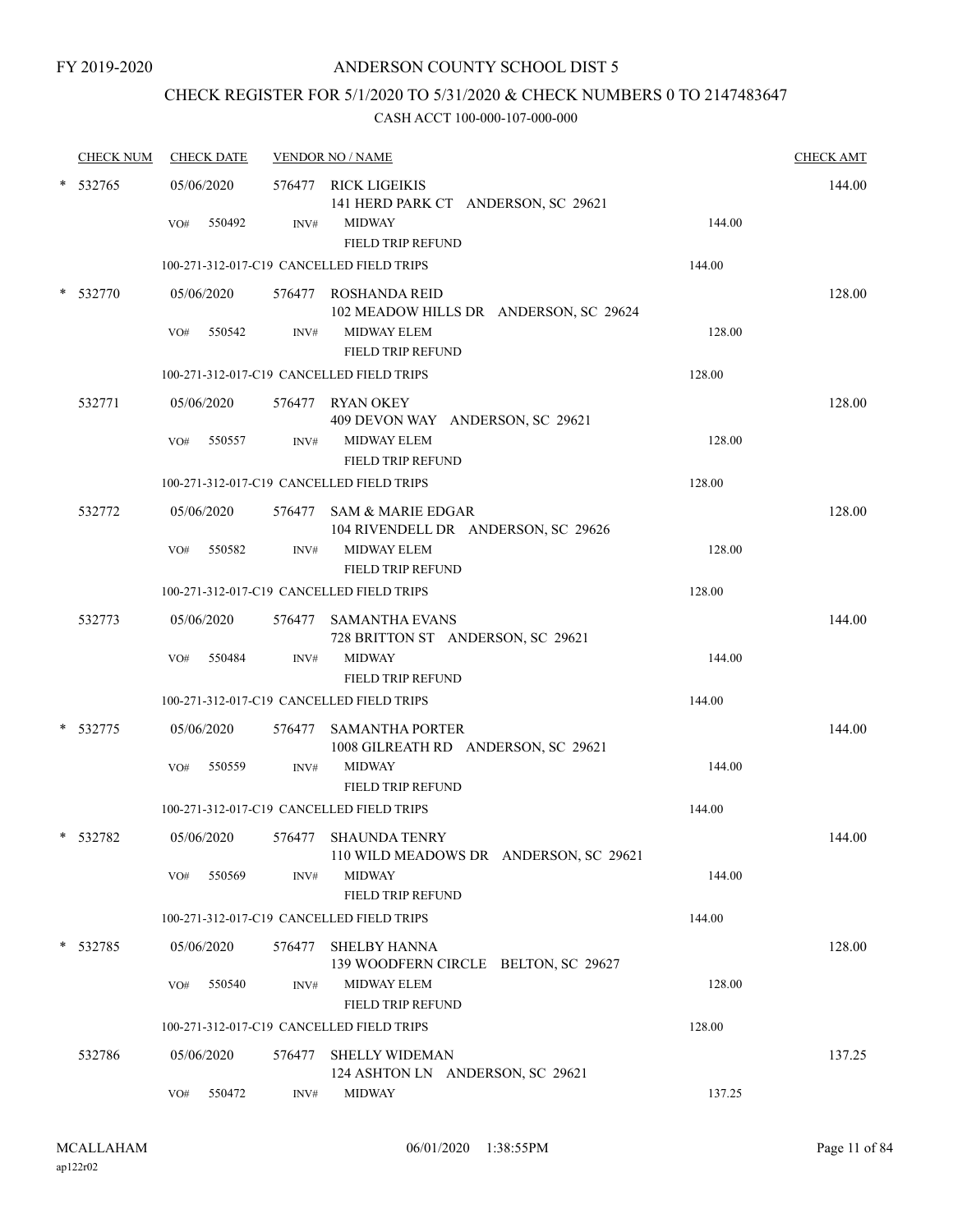## CHECK REGISTER FOR 5/1/2020 TO 5/31/2020 & CHECK NUMBERS 0 TO 2147483647

| <b>CHECK NUM</b> |     | <b>CHECK DATE</b> |        | <b>VENDOR NO / NAME</b><br><b>FIELD TRIP REFUND</b>                   |                                                | <b>CHECK AMT</b> |
|------------------|-----|-------------------|--------|-----------------------------------------------------------------------|------------------------------------------------|------------------|
|                  |     |                   |        | 100-271-312-017-C19 CANCELLED FIELD TRIPS                             | 137.25                                         |                  |
| 532787           |     | 05/06/2020        | 576477 | SIERRA KANG<br>400 DEVON WAY ANDERSON, SC 29621                       |                                                | 144.00           |
|                  | VO# | 550521            | INV#   | <b>MIDWAY</b><br><b>FIELD TRIP REFUND</b>                             | 144.00                                         |                  |
|                  |     |                   |        | 100-271-312-017-C19 CANCELLED FIELD TRIPS                             | 144.00                                         |                  |
| 532788           |     | 05/06/2020        |        | 576477 STACY KIRK                                                     |                                                | 128.00           |
|                  | VO# | 550642            | INV#   | <b>MIDWAY ELEM</b>                                                    | 606 PINEHOLLOW DR ANDERSON, SC 29621<br>128.00 |                  |
|                  |     |                   |        | <b>FIELD TRIP REFUND</b><br>100-271-312-017-C19 CANCELLED FIELD TRIPS | 128.00                                         |                  |
|                  |     |                   |        |                                                                       |                                                |                  |
| * 532795         |     | 05/06/2020        |        | 576477 SUSAN KELLEY                                                   | 121 WINDING CREEK RD ANDERSON, SC 29621        | 140.15           |
|                  | VO# | 550488            | INV#   | <b>MIDWAY</b>                                                         | 140.15                                         |                  |
|                  |     |                   |        | <b>FIELD TRIP REFUND</b>                                              |                                                |                  |
|                  |     |                   |        | 100-271-312-017-C19 CANCELLED FIELD TRIPS                             | 140.15                                         |                  |
| * 532797         |     | 05/06/2020        |        | 576477 TARA & RODNEY SOUTHERN                                         | 112 RIVENDELL DR ANDERSON, SC 29621            | 128.00           |
|                  | VO# | 550609            | INV#   | <b>MIDWAY ELEM</b><br>FIELD TRIP REFUND                               | 128.00                                         |                  |
|                  |     |                   |        | 100-271-312-017-C19 CANCELLED FIELD TRIPS                             | 128.00                                         |                  |
| * 532804         |     | 05/06/2020        | 576477 | <b>TYLER DRAKE</b><br>136 STEEPLECHASE BELTON, SC 29627               |                                                | 144.00           |
|                  | VO# | 550576            | INV#   | <b>MIDWAY</b><br><b>FIELD TRIP REFUND</b>                             | 144.00                                         |                  |
|                  |     |                   |        | 100-271-312-017-C19 CANCELLED FIELD TRIPS                             | 144.00                                         |                  |
| * 532806         |     | 05/06/2020        |        | 576477 WAYNE EVANS                                                    | 5688 OLD PEARMAN DAIRY RD ANDERSON, SC 29625   | 128.00           |
|                  | VO# | 550554            | INV#   | <b>MIDWAY ELEM</b><br>FIELD TRIP REFUND                               | 128.00                                         |                  |
|                  |     |                   |        | 100-271-312-017-C19 CANCELLED FIELD TRIPS                             | 128.00                                         |                  |
| $*$ 532814       |     | 05/07/2020        |        | 576145 AFL ENTERPRISE SERVICES, INC                                   | PO BOX 896112 CHARLOTTE, NC 28289-6112         | 920.19           |
|                  | VO# | 550751            | INV#   | JC231672A<br><b>SOUTHWOOD</b>                                         | 920.19                                         |                  |
|                  |     |                   |        | 100-266-345-000-000 TECHNOLOGY INFRASTRUCTURE                         | 920.19                                         |                  |
| 532815           |     | 05/07/2020        | 576187 | AIKEN, TAYLOR**<br>RIDGE BELTON, SC 29627                             | PALMETTO CREATIVE CONSULTING LLC 97 SENTINEL   | 425.00           |
|                  | VO# | 550664            | INV#   | 1669<br>NORTH POINTE                                                  | 425.00                                         |                  |
|                  |     |                   |        | 713-271-660-013-201 MISCELLANEOUS EXPENSE                             | 425.00                                         |                  |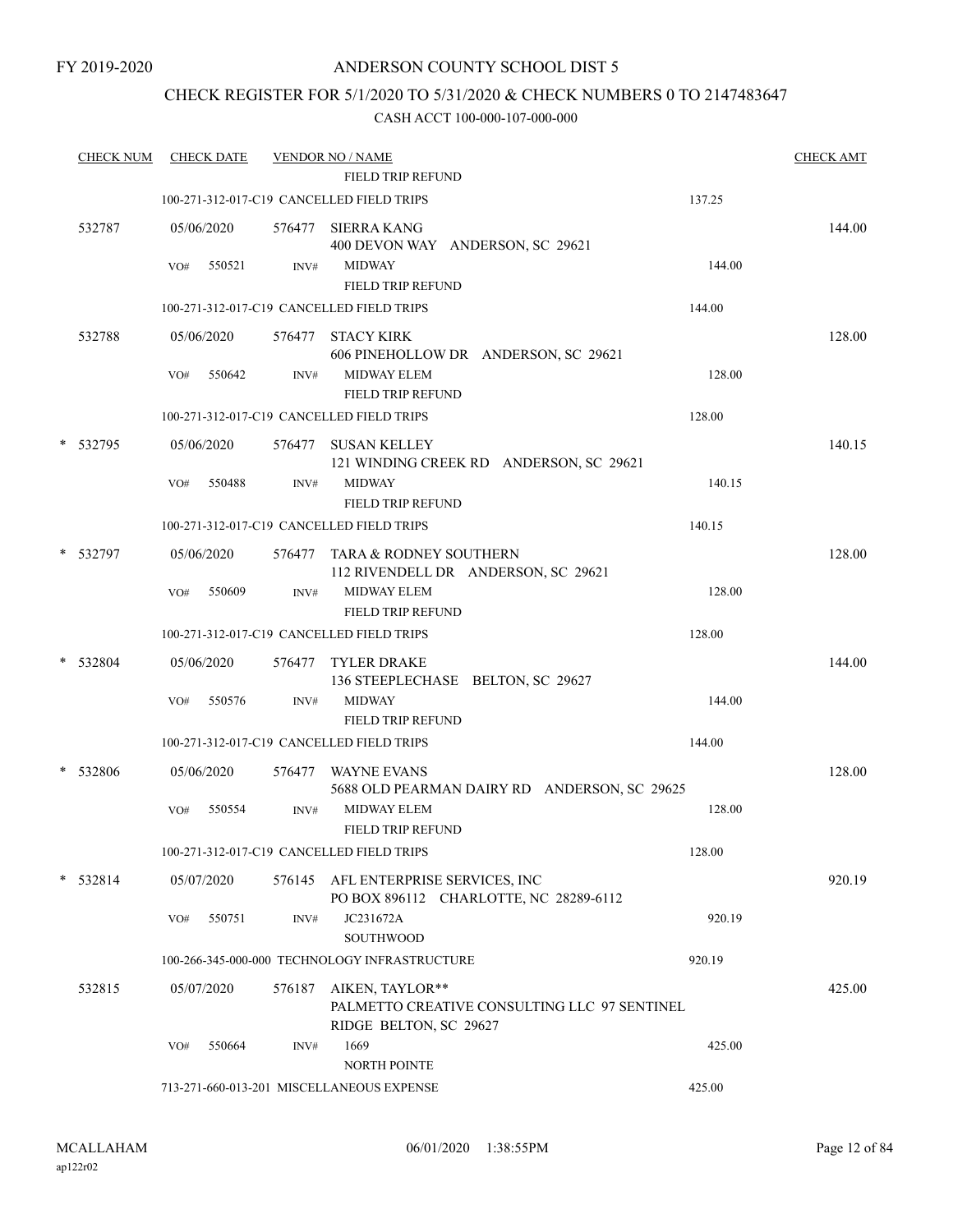## CHECK REGISTER FOR 5/1/2020 TO 5/31/2020 & CHECK NUMBERS 0 TO 2147483647

### CASH ACCT 100-000-107-000-000

| <b>CHECK NUM</b> | <b>CHECK DATE</b>                                                                                                                                                                                                                                                                                                                                                                                                                                                                                                                                                                                                                                                                                                                                                                   | <b>VENDOR NO / NAME</b> |                          |                                                                                     |     |       |                                                                                                                                                                                                                  | <b>CHECK AMT</b> |
|------------------|-------------------------------------------------------------------------------------------------------------------------------------------------------------------------------------------------------------------------------------------------------------------------------------------------------------------------------------------------------------------------------------------------------------------------------------------------------------------------------------------------------------------------------------------------------------------------------------------------------------------------------------------------------------------------------------------------------------------------------------------------------------------------------------|-------------------------|--------------------------|-------------------------------------------------------------------------------------|-----|-------|------------------------------------------------------------------------------------------------------------------------------------------------------------------------------------------------------------------|------------------|
| 532816           | 05/07/2020                                                                                                                                                                                                                                                                                                                                                                                                                                                                                                                                                                                                                                                                                                                                                                          | 570168                  | APPLE, INC               | PO BOX 281877 ATT: ACCOUNTS RECEIVABLE                                              |     |       |                                                                                                                                                                                                                  | 1,258.32         |
|                  | 550665<br>VO#                                                                                                                                                                                                                                                                                                                                                                                                                                                                                                                                                                                                                                                                                                                                                                       | INV#                    | AB41133580<br>AB37213989 | ATLANTA, GA 30384-1877                                                              | PO# | 12376 | 1,258.32                                                                                                                                                                                                         |                  |
|                  | 100-255-410-000-000 SUPPLIES<br>100-255-410-000-000 SUPPLIES                                                                                                                                                                                                                                                                                                                                                                                                                                                                                                                                                                                                                                                                                                                        |                         |                          |                                                                                     |     |       | 1,132.06<br>126.26                                                                                                                                                                                               |                  |
| 532817           | 05/07/2020                                                                                                                                                                                                                                                                                                                                                                                                                                                                                                                                                                                                                                                                                                                                                                          | 567907                  | AT&T                     | $(864 M10-0346)$<br>POBOX 105503 ATT: ACCOUNTS RECEIVABLE<br>ATLANTA, GA 30348-5503 |     |       |                                                                                                                                                                                                                  | 4,303.55         |
|                  | 550752<br>VO#                                                                                                                                                                                                                                                                                                                                                                                                                                                                                                                                                                                                                                                                                                                                                                       | INV#                    | 864 M10-0346             | PHONE SERVICE                                                                       |     |       | 4,303.55                                                                                                                                                                                                         |                  |
|                  | 100-266-340-000-000 TELEPHONE<br>100-266-340-000-000 TELEPHONE<br>100-266-340-000-000 TELEPHONE<br>100-266-340-001-000 TELEPHONE<br>100-266-340-002-000 TELEPHONE<br>100-266-340-003-000 TELEPHONE<br>100-266-340-005-000 TELEPHONE<br>100-266-340-006-000 TELEPHONE<br>100-266-340-007-000 TELEPHONE<br>100-266-340-008-000 TELEPHONE<br>100-266-340-009-000 TELEPHONE<br>100-266-340-010-000 TELEPHONE<br>100-266-340-011-000 TELEPHONE<br>100-266-340-012-000 TELEPHONE<br>100-266-340-013-000 TELEPHONE<br>100-266-340-014-000 TELEPHONE<br>100-266-340-015-000 TELEPHONE<br>100-266-340-016-000 TELEPHONE<br>100-266-340-017-000 TELEPHONE<br>100-266-340-018-000 TELEPHONE<br>100-266-340-019-000 TELEPHONE<br>100-266-340-020-000 TELEPHONE<br>100-266-340-021-000 TELEPHONE |                         |                          |                                                                                     |     |       | 89.93<br>18.33<br>127.10<br>75.22<br>409.05<br>414.53<br>89.93<br>74.93<br>69.37<br>60.78<br>84.23<br>74.93<br>256.13<br>104.19<br>89.08<br>89.93<br>75.64<br>97.58<br>89.08<br>89.08<br>69.94<br>60.78<br>89.93 |                  |
|                  | 100-266-340-023-000 TELEPHONE<br>124-266-340-024-000 TELEPHONE<br>131-266-340-031-000 TELEPHONE                                                                                                                                                                                                                                                                                                                                                                                                                                                                                                                                                                                                                                                                                     |                         |                          |                                                                                     |     |       | 47.05<br>60.78<br>32.48                                                                                                                                                                                          |                  |
|                  | 600-256-340-000-000 TELEPHONE                                                                                                                                                                                                                                                                                                                                                                                                                                                                                                                                                                                                                                                                                                                                                       |                         |                          |                                                                                     |     |       | 116.54                                                                                                                                                                                                           |                  |
| 532818           | 05/07/2020                                                                                                                                                                                                                                                                                                                                                                                                                                                                                                                                                                                                                                                                                                                                                                          | 570814 AT&T             |                          | $(864 M09-9122)$<br>PO BOX 105262 ATTN: ACCOUNTS RECEIVABLE                         |     |       |                                                                                                                                                                                                                  | 946.16           |

ATLANTA, GA 30348-5262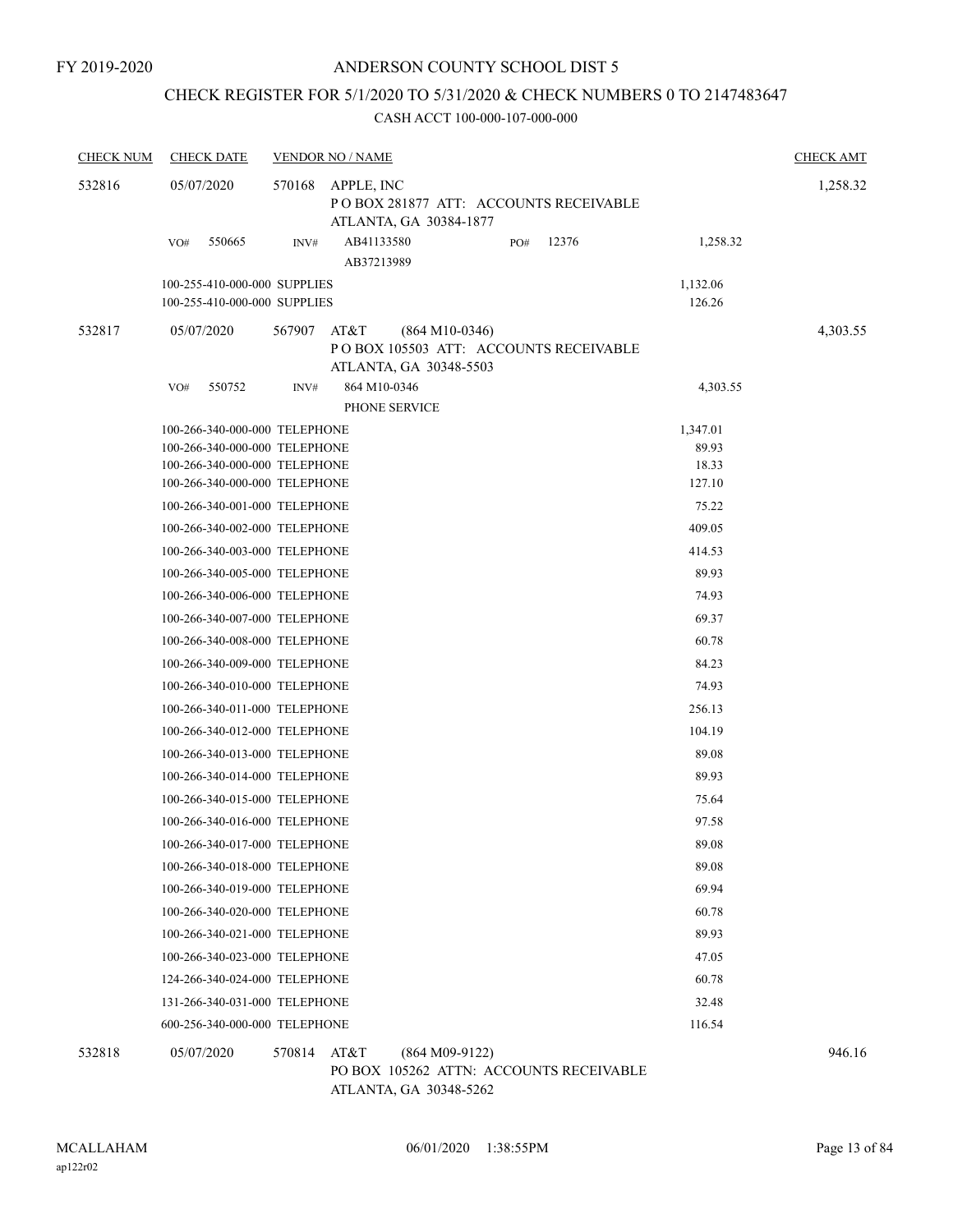## CHECK REGISTER FOR 5/1/2020 TO 5/31/2020 & CHECK NUMBERS 0 TO 2147483647

|   | <b>CHECK NUM</b> | <b>CHECK DATE</b>             |        | <b>VENDOR NO / NAME</b>                                                                |     |       |           | <b>CHECK AMT</b> |
|---|------------------|-------------------------------|--------|----------------------------------------------------------------------------------------|-----|-------|-----------|------------------|
|   |                  | 550753<br>VO#                 | INV#   | 864 M09-9122<br>PHONE SERVICE                                                          |     |       | 946.16    |                  |
|   |                  | 100-266-340-000-000 TELEPHONE |        |                                                                                        |     |       | 946.16    |                  |
| * | 532820           | 05/07/2020                    | 575832 | <b>BONDED FILTER CO, LLC</b><br>DEPT #SF 81 PO BOX 830525 BIRMINGHAM, AL<br>35283-0525 |     |       |           | 5,478.50         |
|   |                  | 550668<br>VO#                 | INV#   | <b>MARCH 2020</b><br><b>SERVICE</b>                                                    | PO# | 11404 | 5,478.50  |                  |
|   |                  |                               |        | 100-254-323-001-600 MAINTENANCE SERVICES                                               |     |       | 896.65    |                  |
|   |                  |                               |        | 100-254-323-005-600 MAINTENANCE SERVICES                                               |     |       | 1,390.25  |                  |
|   |                  |                               |        | 100-254-323-010-600 MAINTENANCE SERVICES                                               |     |       | 759.33    |                  |
|   |                  |                               |        | 100-254-323-014-600 MAINTENANCE SERVICES                                               |     |       | 1,066.91  |                  |
|   |                  |                               |        | 100-254-323-017-600 MAINTENANCE SERVICES                                               |     |       | 1,078.87  |                  |
|   |                  |                               |        | 100-254-323-018-600 MAINTENANCE SERVICES                                               |     |       | 286.49    |                  |
|   | 532821           | 05/07/2020                    | 567141 | BOOKS-A-MILLION, INC<br>POBOX 19728 BIRMINGHAM, AL 35219                               |     |       |           | 1,824.34         |
|   |                  | 550669<br>VO#                 | INV#   | 2011500126<br><b>ROBERT ANDERSON</b>                                                   |     |       | 1,824.34  |                  |
|   |                  | 100-113-410-006-000 SUPPLIES  |        |                                                                                        |     |       | 1,824.34  |                  |
|   | 532822           | 05/07/2020                    | 574045 | <b>BORDEN DAIRY COMPANY</b><br>PO BOX 933179 CLEVELAND, OH 44193                       |     |       |           | 36,337.72        |
|   |                  | 550670<br>VO#                 | INV#   | <b>MARCH 2020</b><br><b>MILK</b>                                                       |     |       | 36,337.72 |                  |
|   |                  | 600-256-460-002-000 FOOD      |        |                                                                                        |     |       | 863.25    |                  |
|   |                  | 600-256-460-003-000 FOOD      |        |                                                                                        |     |       | 2,540.61  |                  |
|   |                  | 600-256-460-005-000 FOOD      |        |                                                                                        |     |       | 3,092.74  |                  |
|   |                  | 600-256-460-006-000 FOOD      |        |                                                                                        |     |       | 3,323.43  |                  |
|   |                  | 600-256-460-007-000 FOOD      |        |                                                                                        |     |       | 1,642.62  |                  |
|   |                  | 600-256-460-008-000 FOOD      |        |                                                                                        |     |       | 1,210.76  |                  |
|   |                  | 600-256-460-009-000 FOOD      |        |                                                                                        |     |       | 718.71    |                  |
|   |                  | 600-256-460-010-000 FOOD      |        |                                                                                        |     |       | 2,651.23  |                  |
|   |                  | 600-256-460-011-000 FOOD      |        |                                                                                        |     |       | 3,569.65  |                  |
|   |                  | 600-256-460-012-000 FOOD      |        |                                                                                        |     |       | 2,904.42  |                  |
|   |                  | 600-256-460-013-000 FOOD      |        |                                                                                        |     |       | 987.35    |                  |
|   |                  | 600-256-460-014-000 FOOD      |        |                                                                                        |     |       | 2,972.86  |                  |
|   |                  | 600-256-460-015-000 FOOD      |        |                                                                                        |     |       | 524.69    |                  |
|   |                  | 600-256-460-016-000 FOOD      |        |                                                                                        |     |       | 814.36    |                  |
|   |                  | 600-256-460-017-000 FOOD      |        |                                                                                        |     |       | 858.40    |                  |
|   |                  | 600-256-460-018-000 FOOD      |        |                                                                                        |     |       | 649.17    |                  |
|   |                  | 600-256-460-019-000 FOOD      |        |                                                                                        |     |       | 3,226.59  |                  |
|   |                  | 600-256-460-020-000 FOOD      |        |                                                                                        |     |       | 3,294.71  |                  |
|   |                  | 600-256-460-021-000 FOOD      |        |                                                                                        |     |       | 399.70    |                  |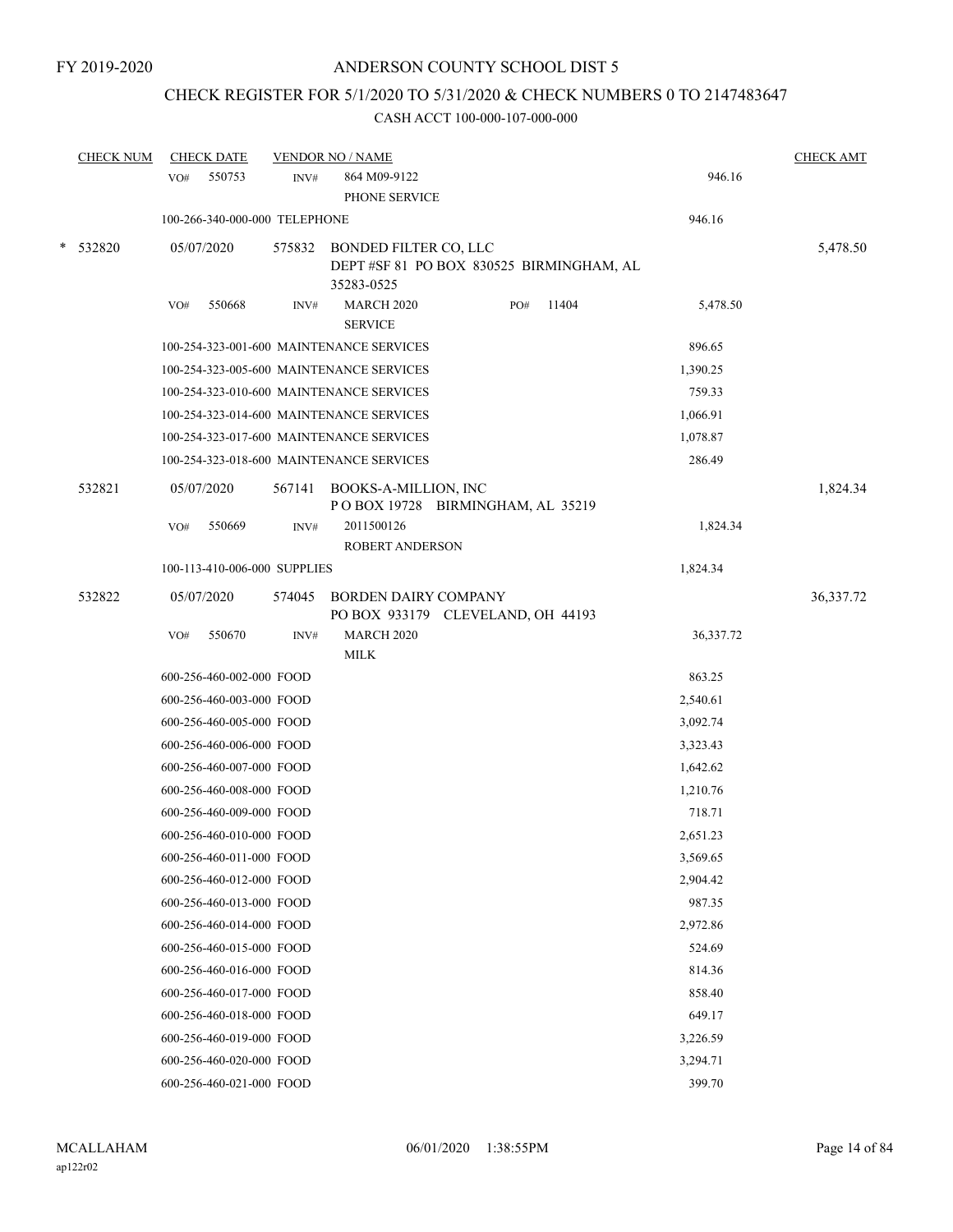## CHECK REGISTER FOR 5/1/2020 TO 5/31/2020 & CHECK NUMBERS 0 TO 2147483647

| <b>CHECK NUM</b> | <b>CHECK DATE</b><br>631-256-460-031-000 PURCHASED FOOD |                | <b>VENDOR NO / NAME</b>                                                               |     |       | 92.47    | <b>CHECK AMT</b> |
|------------------|---------------------------------------------------------|----------------|---------------------------------------------------------------------------------------|-----|-------|----------|------------------|
| 532823           | 05/07/2020                                              | 572588         | BRYANT ENTERPRISES, LLC<br>418 SNEAKING CREEK DRIVE HAYESVILLE, NC<br>28904-6423      |     |       |          | 1,833.00         |
|                  | 550757<br>VO#                                           | INV#           | 13455<br><b>BATTERY</b>                                                               |     |       | 1,833.00 |                  |
|                  | 100-233-410-011-RAD RADIOS                              |                |                                                                                       |     |       | 1,833.00 |                  |
| 532824           | 05/07/2020                                              | 572113         | BULL'S EYE BRANDS, INC.<br>P.O. BOX 638286 CINCINNATI, OH 45263-8286                  |     |       |          | 5,896.59         |
|                  | 550758<br>VO#                                           | INV#           | 26181<br><b>WETSIDE</b>                                                               | PO# | 11556 | 1,037.45 |                  |
|                  | 600-256-410-003-000 SUPPLIES                            |                |                                                                                       |     |       | 164.92   |                  |
|                  | 600-256-460-003-000 FOOD                                |                |                                                                                       |     |       | 872.53   |                  |
|                  | 550759<br>VO#                                           | INV#           | 26195<br><b>TL HANNA</b>                                                              | PO# | 11555 | 1,406.62 |                  |
|                  | 600-256-410-002-000 SUPPLIES                            |                |                                                                                       |     |       | 123.69   |                  |
|                  | 600-256-460-002-000 FOOD                                |                |                                                                                       |     |       | 1,282.93 |                  |
|                  | 550760<br>VO#                                           | INV#           | 26261<br><b>GLENVIEW</b>                                                              | PO# | 11559 | 1,160.98 |                  |
|                  | 600-256-410-020-000 SUPPLIES                            |                |                                                                                       |     |       | 164.96   |                  |
|                  | 600-256-460-020-000 FOOD                                |                |                                                                                       |     |       | 996.02   |                  |
|                  | 550761<br>VO#                                           | $\text{INV}\#$ | 26196<br><b>ROBERT ANDERSON</b>                                                       | PO# | 11558 | 1,045.22 |                  |
|                  | 600-256-410-006-000 SUPPLIES                            |                |                                                                                       |     |       | 123.69   |                  |
|                  | 600-256-460-006-000 FOOD                                |                |                                                                                       |     |       | 921.53   |                  |
|                  | 550762<br>VO#                                           | INV#           | 26021<br><b>MCCANTS</b>                                                               | PO# | 11557 | 1,246.32 |                  |
|                  | 600-256-410-005-000 SUPPLIES                            |                |                                                                                       |     |       | 164.92   |                  |
|                  | 600-256-460-005-000 FOOD                                |                |                                                                                       |     |       | 1,081.40 |                  |
| 532825           | 05/07/2020                                              | 156900         | CAROLINA PRODUCE COMPANY<br>POBOX 3849 ATT: ACCOUNTS RECEIVABLE<br>ANDERSON, SC 29622 |     |       |          | 2,986.50         |
|                  | 550671<br>VO#                                           | INV#           | 908013 FFV<br><b>VARENNES</b>                                                         |     |       | 2,986.50 |                  |
|                  | 600-256-460-016-FFV FOOD-FFVP                           |                |                                                                                       |     |       | 2,986.50 |                  |
| 532826           | 05/07/2020                                              | 566288         | CES CITY ELECTRIC SUPPLY<br>PO BOX 131811 DALLAS, TX 75313                            |     |       |          | 505.17           |
|                  | 550763<br>VO#                                           | INV#           | 151800<br><b>SUPPLIES</b>                                                             |     |       | 428.00   |                  |
|                  |                                                         |                | 100-254-410-002-400 HVAC/ELECTRICAL/PLUMBING                                          |     |       | 428.00   |                  |
|                  | 550764<br>VO#                                           | INV#           | 151799<br><b>SUPPLIES</b>                                                             |     |       | 77.17    |                  |
|                  |                                                         |                | 100-254-410-001-400 HVAC/ELECTRICAL/PLUMBING                                          |     |       | 77.17    |                  |
| 532827           | 05/07/2020                                              |                | 569704 CONVERGED NETWORKS, LLC                                                        |     |       |          | 304.29           |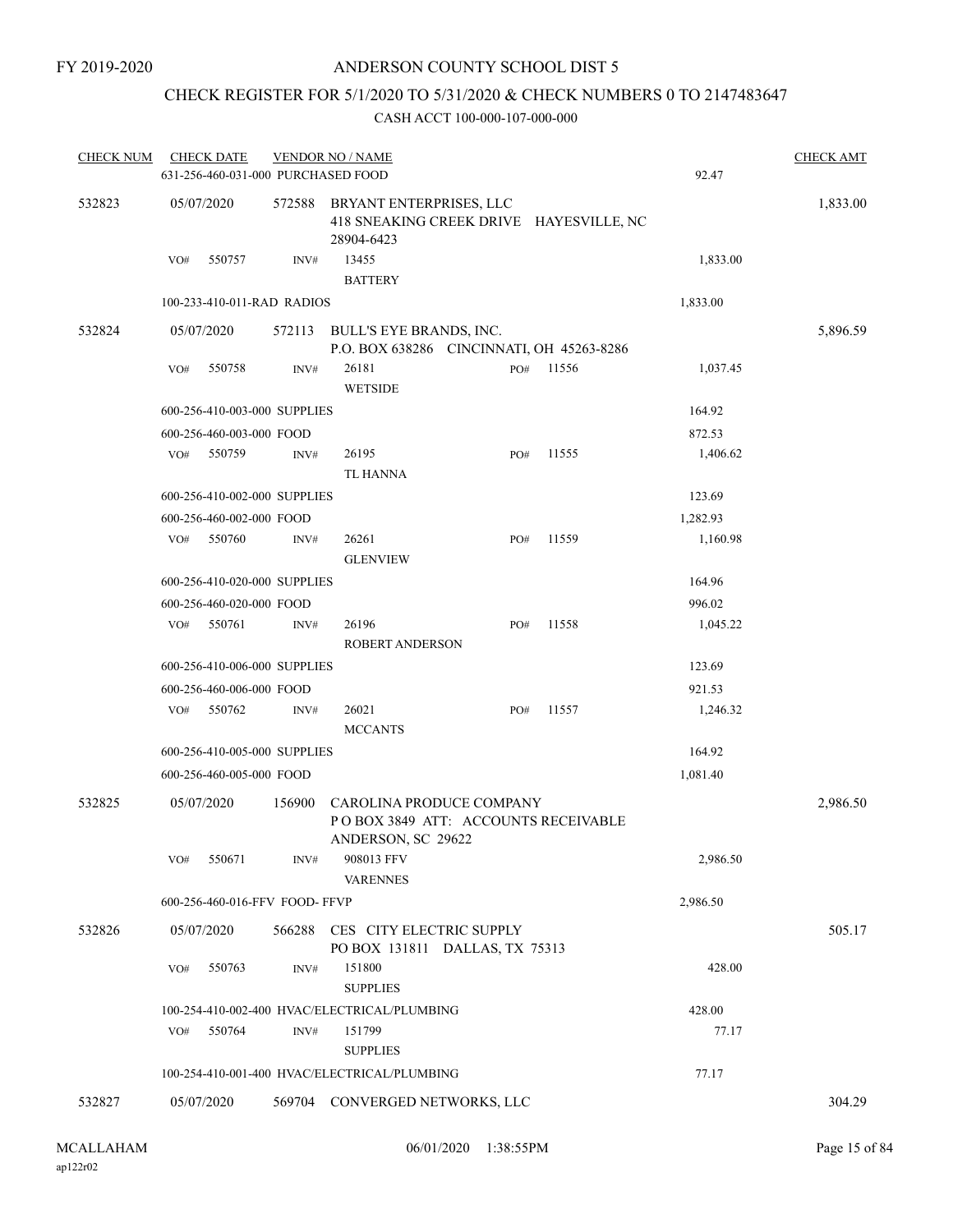FY 2019-2020

## ANDERSON COUNTY SCHOOL DIST 5

## CHECK REGISTER FOR 5/1/2020 TO 5/31/2020 & CHECK NUMBERS 0 TO 2147483647

| <b>CHECK NUM</b> |     | <b>CHECK DATE</b>       |                               | <b>VENDOR NO / NAME</b>                                         |     |       |                       | <b>CHECK AMT</b> |
|------------------|-----|-------------------------|-------------------------------|-----------------------------------------------------------------|-----|-------|-----------------------|------------------|
|                  |     |                         |                               | <b>2 STILL SHADOW DRIVE</b>                                     |     |       | SUITE G ATT: ACCOUNTS |                  |
|                  |     |                         |                               | RECEIVABLE CHARLESTON, SC 29414                                 |     |       |                       |                  |
|                  | VO# | 550673                  | INV#                          | 7996                                                            | PO# | 12398 | 304.29                |                  |
|                  |     |                         |                               | <b>LICENSE</b><br>100-266-345-000-000 TECHNOLOGY INFRASTRUCTURE |     |       | 304.29                |                  |
|                  |     |                         |                               |                                                                 |     |       |                       |                  |
| 532828           |     | 05/07/2020              | 576399                        | DAVIS, JOHN**                                                   |     |       |                       | 1,097.80         |
|                  |     |                         |                               | DAVIS PLUMBING & SEWAGE PO BOX 1473 IVA, SC<br>29655            |     |       |                       |                  |
|                  | VO# | 550674                  | INV#                          | 8507                                                            |     |       | 1,097.80              |                  |
|                  |     |                         |                               | NORTH POINTE                                                    |     |       |                       |                  |
|                  |     | 100-254-323-013-SOD SOD |                               |                                                                 |     |       | 1,097.80              |                  |
| 532829           |     | 05/07/2020              | 198651                        | DELL MARKETING LP                                               |     |       |                       | 8,987.88         |
|                  |     |                         |                               | PO BOX 534118 ATT: ACCOUNTS RECEIVABLE                          |     |       |                       |                  |
|                  |     |                         |                               | ATLANTA, GA 30353-4118                                          |     |       |                       |                  |
|                  | VO# | 550675                  | INV#                          | 10381991024                                                     | PO# | 12437 | 176.55                |                  |
|                  |     |                         |                               | <b>ADAPTERS</b>                                                 |     |       |                       |                  |
|                  |     |                         |                               | 100-266-314-000-000 REPAIRS TO EQUIPMENT                        |     |       | 176.55                |                  |
|                  | VO# | 550676                  | INV#                          | 10368138823                                                     | PO# | 12150 | 382.10                |                  |
|                  |     |                         |                               | <b>TONER</b>                                                    |     |       |                       |                  |
|                  |     |                         | 100-266-410-000-000 SUPPLIES  |                                                                 |     |       | 382.10                |                  |
|                  | VO# | 550677                  | INV#                          | 10389058658<br><b>WARRANTY</b>                                  | PO# | 12584 | 1,908.06              |                  |
|                  |     |                         |                               | 100-266-445-000-000 SOFTWARE TECHNOLOGY                         |     |       | 1,908.06              |                  |
|                  | VO# | 550778                  | INV#                          | 10390405320<br><b>TONER</b>                                     | PO# | 12619 | 170.95                |                  |
|                  |     |                         |                               | 100-266-314-000-000 REPAIRS TO EQUIPMENT                        |     |       | 170.95                |                  |
|                  | VO# | 550779                  | INV#                          | 10390879794<br><b>VMWARE</b>                                    | PO# | 12668 | 6,350.22              |                  |
|                  |     |                         |                               | 100-266-445-000-000 SOFTWARE TECHNOLOGY                         |     |       | 6,350.22              |                  |
| 532830           |     | 05/07/2020              | 573223                        | DEPT OF ADMINISTRATION                                          |     |       |                       | 783.17           |
|                  |     |                         |                               | SUITE 409 1200 SENATE STREET COLUMBIA, SC 29201                 |     |       |                       |                  |
|                  | VO# | 550678                  | INV#                          | 90291383                                                        |     |       | 783.17                |                  |
|                  |     |                         |                               | <b>SERVICE</b>                                                  |     |       |                       |                  |
|                  |     |                         | 100-266-340-000-000 TELEPHONE |                                                                 |     |       | 76.45                 |                  |
|                  |     |                         | 100-266-340-001-000 TELEPHONE |                                                                 |     |       | 44.17                 |                  |
|                  |     |                         | 100-266-340-005-000 TELEPHONE |                                                                 |     |       | 44.17                 |                  |
|                  |     |                         | 100-266-340-007-000 TELEPHONE |                                                                 |     |       | 44.17                 |                  |
|                  |     |                         | 100-266-340-008-000 TELEPHONE |                                                                 |     |       | 44.17                 |                  |
|                  |     |                         | 100-266-340-009-000 TELEPHONE |                                                                 |     |       | 44.17                 |                  |
|                  |     |                         | 100-266-340-010-000 TELEPHONE |                                                                 |     |       | 44.17                 |                  |
|                  |     |                         | 100-266-340-011-000 TELEPHONE |                                                                 |     |       | 44.17                 |                  |
|                  |     |                         | 100-266-340-012-000 TELEPHONE |                                                                 |     |       | 44.17                 |                  |
|                  |     |                         | 100-266-340-013-000 TELEPHONE |                                                                 |     |       | 44.17                 |                  |
|                  |     |                         | 100-266-340-014-000 TELEPHONE |                                                                 |     |       | 44.17                 |                  |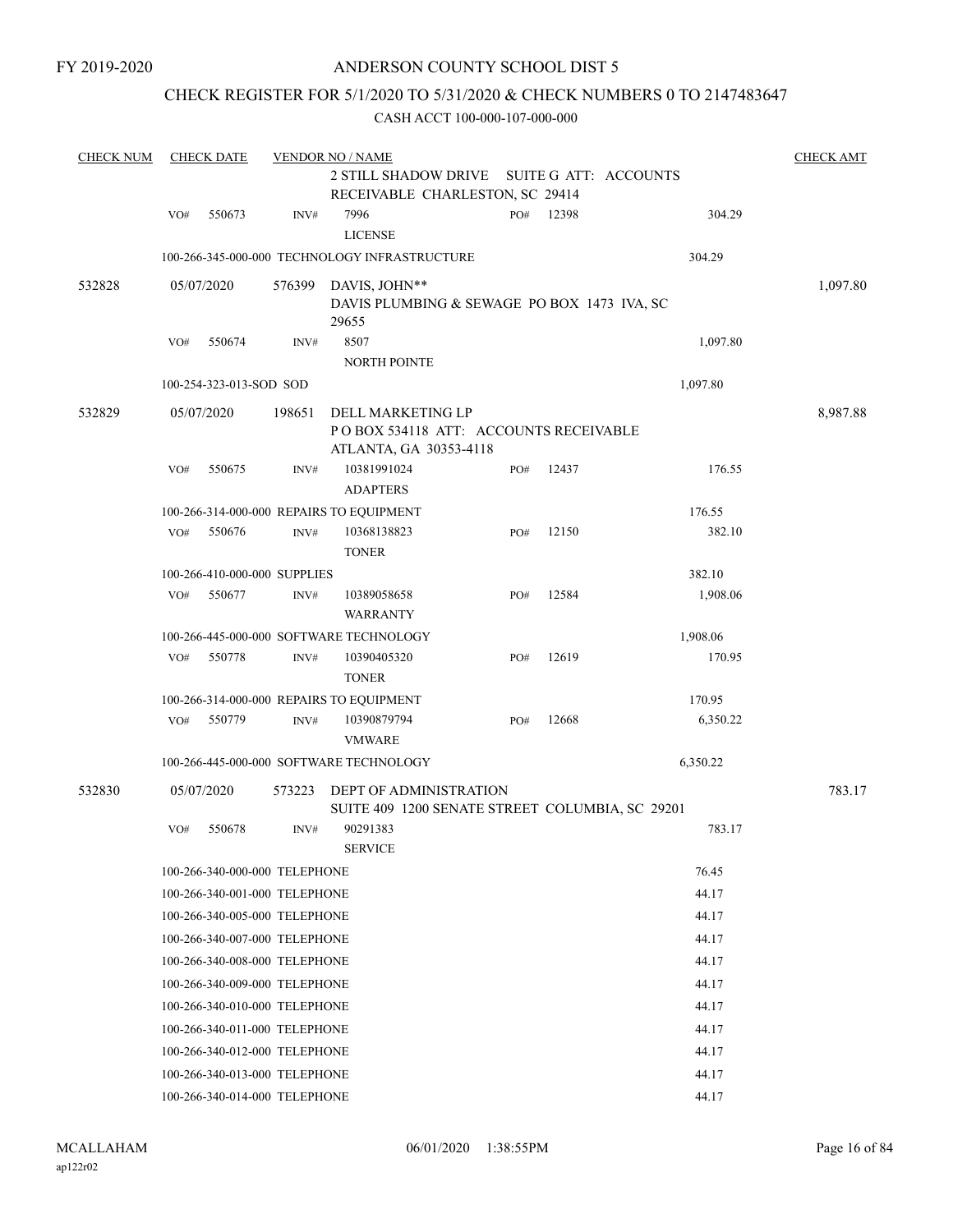## CHECK REGISTER FOR 5/1/2020 TO 5/31/2020 & CHECK NUMBERS 0 TO 2147483647

| <b>CHECK NUM</b> | <b>CHECK DATE</b> |                               | <b>VENDOR NO / NAME</b>                          |                                                                        |       |          | <b>CHECK AMT</b> |
|------------------|-------------------|-------------------------------|--------------------------------------------------|------------------------------------------------------------------------|-------|----------|------------------|
|                  |                   | 100-266-340-016-000 TELEPHONE |                                                  |                                                                        |       | 44.17    |                  |
|                  |                   | 100-266-340-017-000 TELEPHONE |                                                  |                                                                        |       | 44.17    |                  |
|                  |                   | 100-266-340-019-000 TELEPHONE |                                                  |                                                                        |       | 44.17    |                  |
|                  |                   | 100-266-340-020-000 TELEPHONE |                                                  |                                                                        |       | 44.17    |                  |
|                  |                   | 100-266-340-021-000 TELEPHONE |                                                  |                                                                        |       | 44.17    |                  |
|                  |                   | 131-266-340-031-000 TELEPHONE |                                                  |                                                                        |       | 44.17    |                  |
| 532831           | 05/07/2020        | 202950                        | DISCOUNT BARK COMPANY                            | 1820 PEARMAN DAIRY ROAD ATT: ACCOUNTS<br>RECEIVABLE ANDERSON, SC 29625 |       |          | 1,527.96         |
|                  | 550679<br>VO#     | INV#                          | <b>APRIL 2020</b><br><b>MULCH</b>                | PO#                                                                    | 11453 | 1,527.96 |                  |
|                  |                   | 100-254-410-000-MUL MULCH     |                                                  |                                                                        |       | 654.84   |                  |
|                  |                   | 100-254-410-006-MUL MULCH     |                                                  |                                                                        |       | 218.28   |                  |
|                  |                   | 100-254-410-008-MUL MULCH     |                                                  |                                                                        |       | 218.28   |                  |
|                  |                   | 100-254-410-020-MUL MULCH     |                                                  |                                                                        |       | 436.56   |                  |
| 532832           | 05/07/2020        | 211302                        | DUKE ENERGY                                      | PO BOX 70516 CHARLOTTE, NC 28272-0516                                  |       |          | 15,718.47        |
|                  | 550819<br>VO#     | INV#                          | 1099699591<br><b>UTILITIES</b>                   |                                                                        |       | 8,794.44 |                  |
|                  |                   |                               | 100-254-470-015-000 ENERGY-ELECTRICITY & WATER   |                                                                        |       | 8,794.44 |                  |
|                  | VO#<br>550820     | INV#                          | 0002050014<br><b>UTILITIES</b>                   |                                                                        |       | 2,453.91 |                  |
|                  |                   |                               | 100-254-470-011-000 ENERGY-ELECTRICITY & WATER   |                                                                        |       | 2,453.91 |                  |
|                  | 550821<br>VO#     | INV#                          | 1202782635<br><b>UTILITIES</b>                   |                                                                        |       | 4,470.12 |                  |
|                  |                   |                               | 100-254-470-008-000 ENERGY-ELECTRICITY & WATER   |                                                                        |       | 4,470.12 |                  |
| 532833           | 05/07/2020        | 563495                        | ELECTRIC CITY UTILITIES<br>ANDERSON, SC 29624    | CITY OF ANDERSON 601 SOUTH MAIN ST                                     |       |          | 4,226.33         |
|                  | 550816<br>VO#     | INV#                          | <b>DUE 5/26</b><br><b>UTILITIES</b>              |                                                                        |       | 4,226.33 |                  |
|                  |                   |                               | 100-254-470-001-000 ENERGY-ELECTRICITY & WATER   |                                                                        |       | 619.45   |                  |
|                  |                   |                               | 100-254-470-005-000 ENERGY-ELECTRICITY & WATER   |                                                                        |       | 12.00    |                  |
|                  |                   |                               | 100-254-470-006-000 ENERGY-ELECTRICITY & WATER   |                                                                        |       | 1,695.22 |                  |
|                  |                   |                               | 100-254-470-015-000 ENERGY-ELECTRICITY & WATER   |                                                                        |       | 156.05   |                  |
|                  |                   |                               | 100-254-470-016-000 ENERGY-ELECTRICITY & WATER   |                                                                        |       | 410.47   |                  |
|                  |                   |                               | 100-254-470-018-000 ENERGY-ELECTRICITY & WATER   |                                                                        |       | 253.95   |                  |
|                  |                   |                               | 100-254-470-021-000 ENERGY-ELECTRICITY & WATER   |                                                                        |       | 1,079.19 |                  |
| 532834           | 05/07/2020        |                               | 569352 FRONTLINE TECHNOLOGIES                    | PO BOX 780577 PHILADELPHIA, PA 19178-0577                              |       |          | 2,943.59         |
|                  | 550684<br>VO#     | INV#                          | 115256<br><b>CLAIMS FEE</b>                      | PO#                                                                    | 11334 | 2,943.59 |                  |
|                  |                   |                               | 283-213-316-000-000 HEALTHMASTER DATA PROCESSING |                                                                        |       | 2,943.59 |                  |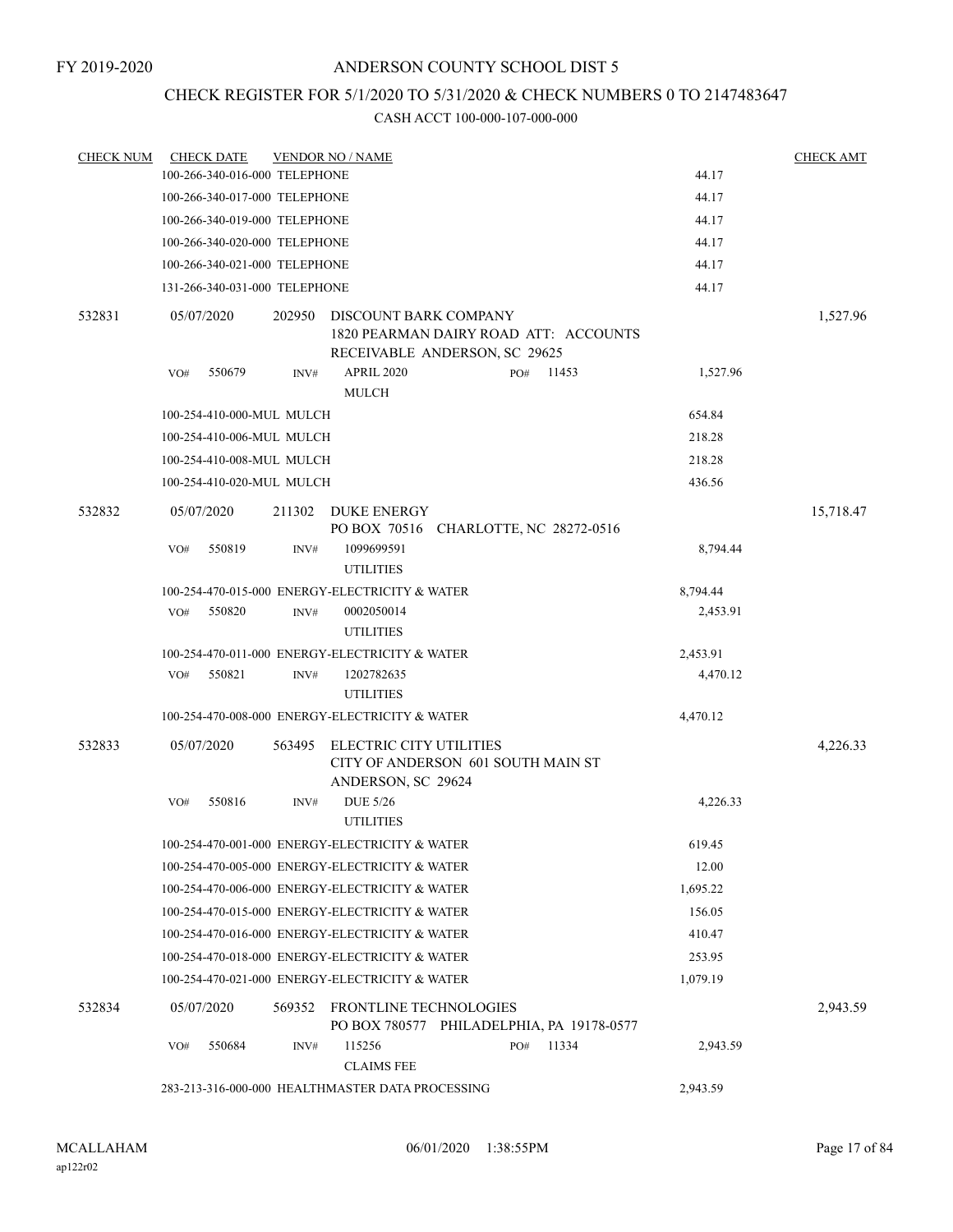FY 2019-2020

## ANDERSON COUNTY SCHOOL DIST 5

## CHECK REGISTER FOR 5/1/2020 TO 5/31/2020 & CHECK NUMBERS 0 TO 2147483647

| <b>CHECK NUM</b> | <b>CHECK DATE</b> |                                       | <b>VENDOR NO / NAME</b>                                                                                 |     |       |          | <b>CHECK AMT</b> |
|------------------|-------------------|---------------------------------------|---------------------------------------------------------------------------------------------------------|-----|-------|----------|------------------|
| 532835           | 05/07/2020        | 568255                                | HENRY SCHEIN INC<br>BOX 371952 ATT: ACCOUNTS RECEIVABLE                                                 |     |       |          | 239.01           |
|                  | 550686<br>VO#     | INV#                                  | PITTSBURGH, PA 15250-7952<br>73910903<br><b>WESTSIDE</b>                                                | PO# | 12309 | 239.01   |                  |
|                  |                   | 100-271-410-003-000 SUPPLIES          |                                                                                                         |     |       | 239.01   |                  |
| 532836           | 05/07/2020        | 276400                                | ID SHOP, INC<br>POBOX 49457 ATT: ACCOUNTS RECEIVABLE<br>GREENWOOD, SC 29649                             |     |       |          | 1,223.69         |
|                  | 550781<br>VO#     | INV#                                  | 100198                                                                                                  | PO# | 12580 | 1,223.69 |                  |
|                  |                   |                                       | CUST 8642605074                                                                                         |     |       |          |                  |
|                  |                   |                                       | 100-266-345-000-000 TECHNOLOGY INFRASTRUCTURE                                                           |     |       | 1,223.69 |                  |
| 532837           | 05/07/2020        | 313476                                | LAKESHORE LEARNING MATERIALS<br>2695 EAST DOMINGUEZ STREET ATT: ACCOUNTS<br>RECEIVABLE CARSON, CA 90895 |     |       |          | 1,152.41         |
|                  | VO#<br>550782     | INV#                                  | 4229110420<br><b>CENTERVILLE ELEM</b>                                                                   |     |       | 1,152.41 |                  |
|                  |                   | 100-112-410-007-BUD SUPPLIES          |                                                                                                         |     |       | 1,152.41 |                  |
| 532838           | 05/07/2020        | 576395                                | LED DIRECT, LLC<br>735 SOUTHWEST BOULEVARD SUITE B KANSAS<br>CITY, KS 66103                             |     |       |          | 248.70           |
|                  | 550698<br>VO#     | INV#                                  | 404057<br><b>LAMPS</b>                                                                                  | PO# | 12197 | 248.70   |                  |
|                  |                   |                                       | 100-266-314-000-000 REPAIRS TO EQUIPMENT                                                                |     |       | 248.70   |                  |
| 532839           | 05/07/2020        | 329401                                | LOWES BUSINESS ACCOUNT<br>PO BOX 530954 CREDIT SERVICES ATLANTA, GA<br>30353-0954                       |     |       |          | 339.28           |
|                  | 550783<br>VO#     | INV#                                  | <b>PURCHASES</b><br>ACCT 430954 2                                                                       |     |       | 339.28   |                  |
|                  |                   |                                       | 100-266-345-000-000 TECHNOLOGY INFRASTRUCTURE                                                           |     |       | 67.72    |                  |
|                  |                   | 131-233-410-031-000 SUPPLIES          |                                                                                                         |     |       | 81.28    |                  |
|                  |                   |                                       | 329-115-410-031-000 SUPPLIES-STATE EQUIPMENT                                                            |     |       | 190.28   |                  |
| 532840           | 05/07/2020        | 568804                                | <b>MASSTAR SIGN CORPORATION</b><br>11801 ANDERSON ROAD ATT: ACCOUNTS<br>RECEIVABLE GREENVILLE, SC 29611 |     |       |          | 330.45           |
|                  | 550784<br>VO#     | INV#                                  | 218-20<br><b>AIT PLAQUE</b>                                                                             | PO# | 12548 | 330.45   |                  |
|                  |                   |                                       | 100-266-345-000-000 TECHNOLOGY INFRASTRUCTURE                                                           |     |       | 330.45   |                  |
| 532841           | 05/07/2020        | 575149                                | MICROBURST LEARNING<br>141-F PELHAM DRIVE COLUMBIA, SC 29209                                            |     |       |          | 17,785.50        |
|                  | 550701<br>VO#     | INV#                                  | 1619<br><b>EMPLOYABILITY</b>                                                                            | PO# | 12414 | 8,493.00 |                  |
|                  |                   | 267-264-312-000-RR1 HQ CERTIFICATIONS |                                                                                                         |     |       | 6,750.00 |                  |
|                  |                   |                                       | 395-212-312-000-000 PURCHASED SERVICES                                                                  |     |       | 1,743.00 |                  |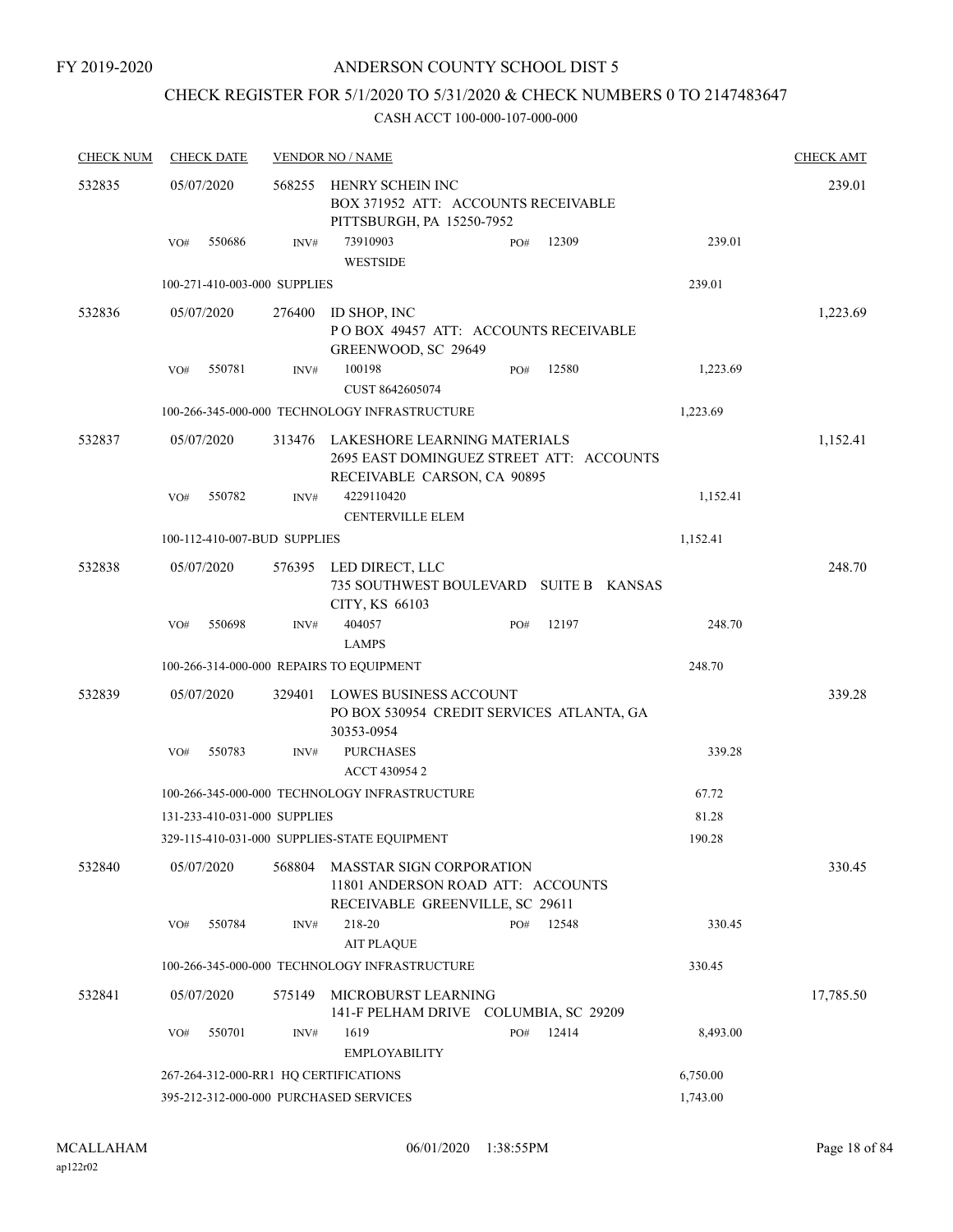# CHECK REGISTER FOR 5/1/2020 TO 5/31/2020 & CHECK NUMBERS 0 TO 2147483647

| <b>CHECK NUM</b> | <b>CHECK DATE</b>                      |        | <b>VENDOR NO / NAME</b>                                                                              |     |       |          | <b>CHECK AMT</b> |
|------------------|----------------------------------------|--------|------------------------------------------------------------------------------------------------------|-----|-------|----------|------------------|
|                  | 550702<br>VO#                          | INV#   | 1618<br><b>EMPLOYABILITY</b>                                                                         | PO# | 12413 | 9,292.50 |                  |
|                  | 395-212-312-000-000 PURCHASED SERVICES |        |                                                                                                      |     |       | 9,292.50 |                  |
| 532842           | 05/07/2020                             | 358500 | <b>MINUTEMAN PRESS</b><br>3308 NORTH MAIN STREET ATT: ACCOUNTS<br>RECEIVABLE ANDERSON, SC 29621-4108 |     |       |          | 1,535.45         |
|                  | 550785<br>VO#                          | INV#   | 89622                                                                                                |     |       | 850.65   |                  |
|                  |                                        |        | <b>MCLEES ELEM</b>                                                                                   |     |       |          |                  |
|                  | 708-271-660-008-375 FACULTY EXPENSE    |        |                                                                                                      |     |       | 850.65   |                  |
|                  | 550786<br>VO#                          | INV#   | 89635<br><b>CENTERVILLE ELEM</b>                                                                     |     |       | 684.80   |                  |
|                  |                                        |        | 707-190-660-007-201 MISCELLANEOUS EXPENSE                                                            |     |       | 684.80   |                  |
| 532843           | 05/07/2020                             | 572491 | PEARSON CLINICAL ASSESSMENT<br>13036 COLLECTION CENTER DIRVE CHICAGO, IL<br>60693                    |     |       |          | 2,203.33         |
|                  | 550794<br>VO#                          | INV#   | 9383342<br>CUST #3842804                                                                             | PO# | 12573 | 2,203.33 |                  |
|                  |                                        |        | 203-127-410-000-000 SUPPLIES-LD/DD/OHI, SUPPLEMENTAL                                                 |     |       | 2,203.33 |                  |
| 532844           | 05/07/2020                             | 564378 | PEARSON EDUCATION, INC<br>13036 COLLECTION CENTER DRIVE CHICAGO, IL<br>60693                         |     |       |          | 1,497.63         |
|                  | 550792<br>VO#                          | INV#   | 9356538<br>CUST #38691023                                                                            | PO# | 12577 | 1,497.63 |                  |
|                  |                                        |        | 203-127-410-000-000 SUPPLIES-LD/DD/OHI, SUPPLEMENTAL                                                 |     |       | 1,497.63 |                  |
| 532845           | 05/07/2020                             | 575942 | <b>PENWORTHY</b><br>PO BOX 511160 MILWAUKEE, WI 53203-0202                                           |     |       |          | 118.86           |
|                  | 550713<br>VO#                          | INV#   | 0561100<br>CUST #6400042-013                                                                         | PO# | 12401 | 118.86   |                  |
|                  | 100-222-410-005-000 SUPPLIES           |        |                                                                                                      |     |       | 118.86   |                  |
| 532846           | 05/07/2020                             | 568036 | PIEDMONT NATURAL GAS<br>PO BOX 1246 CHARLOTTE, NC 28201-1246                                         |     |       |          | 11,300.99        |
|                  | 550822<br>VO#                          | INV#   | 6000772300001<br><b>METER #611470</b>                                                                |     |       | 9,896.31 |                  |
|                  | 100-254-472-003-000 ENERGY-GAS         |        |                                                                                                      |     |       | 9,896.31 |                  |
|                  | 550823<br>VO#                          | INV#   | DUE MAY 19<br><b>UTILITIES</b>                                                                       |     |       | 1,404.68 |                  |
|                  | 100-254-472-000-000 ENERGY-GAS         |        |                                                                                                      |     |       | 83.23    |                  |
|                  | 100-254-472-001-000 ENERGY-GAS         |        |                                                                                                      |     |       | 513.00   |                  |
|                  | 100-254-472-005-000 ENERGY-GAS         |        |                                                                                                      |     |       | 29.27    |                  |
|                  | 100-254-472-011-000 ENERGY-GAS         |        |                                                                                                      |     |       | 23.54    |                  |
|                  | 100-254-472-015-000 ENERGY-GAS         |        |                                                                                                      |     |       | 83.97    |                  |
|                  | 100-254-472-016-000 ENERGY-GAS         |        |                                                                                                      |     |       | 130.65   |                  |
|                  | 100-254-472-021-000 ENERGY- GAS        |        |                                                                                                      |     |       | 153.18   |                  |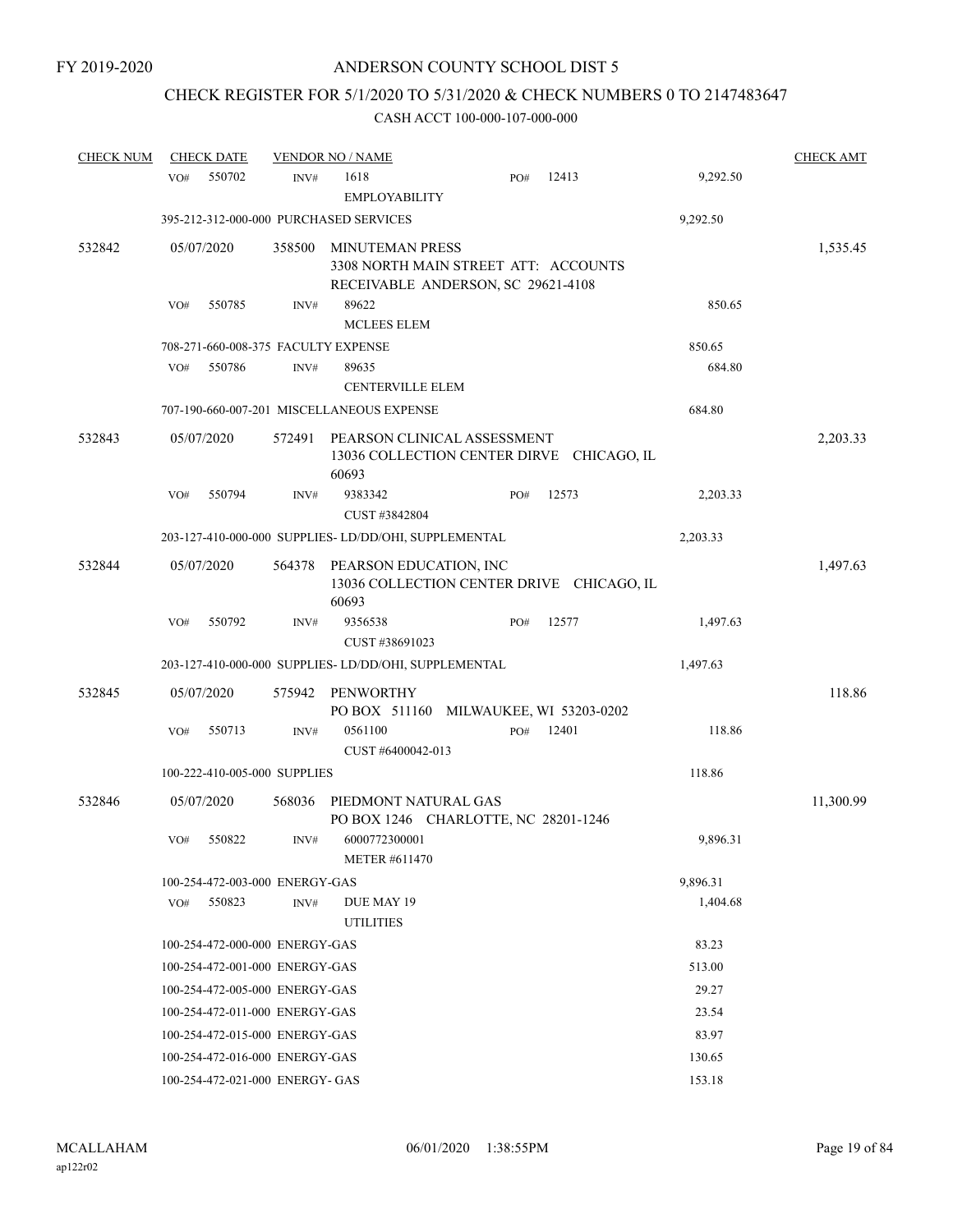## CHECK REGISTER FOR 5/1/2020 TO 5/31/2020 & CHECK NUMBERS 0 TO 2147483647

|   | <b>CHECK NUM</b> |     | <b>CHECK DATE</b><br>600-256-470-011-000 ENERGY |        | <b>VENDOR NO / NAME</b>                                                                  |     |       | 98.08    | <b>CHECK AMT</b> |
|---|------------------|-----|-------------------------------------------------|--------|------------------------------------------------------------------------------------------|-----|-------|----------|------------------|
|   |                  |     | 600-256-470-015-000 ENERGY                      |        |                                                                                          |     |       | 90.11    |                  |
|   |                  |     |                                                 |        |                                                                                          |     |       |          |                  |
|   |                  |     | 600-256-470-016-000 ENERGY                      |        |                                                                                          |     |       | 80.71    |                  |
|   |                  |     | 600-256-470-021-000 ENERGY                      |        |                                                                                          |     |       | 118.94   |                  |
|   | 532847           |     | 05/07/2020                                      | 571253 | POCKET NURSE<br>P.O. BOX 644898 PITTSBURGH, PA 15264-4898                                |     |       |          | 341.50           |
|   |                  | VO# | 550715                                          | INV#   | 1145971-1<br><b>SUPPLIES</b>                                                             | PO# | 12459 | 341.50   |                  |
|   |                  |     |                                                 |        | 329-115-410-031-000 SUPPLIES-STATE EQUIPMENT                                             |     |       | 341.50   |                  |
|   |                  |     |                                                 |        |                                                                                          |     |       |          |                  |
|   | 532848           |     | 05/07/2020                                      |        | 573691 POWERSCHOOL GROUP, LLC<br>PO BOX 398408 SAN FRANCISCO, CA 94139-8408              |     |       |          | 1,655.00         |
|   |                  | VO# | 550795                                          | INV#   | 217680<br><b>RENEWAL</b>                                                                 | PO# | 12657 | 1,655.00 |                  |
|   |                  |     |                                                 |        | 100-266-445-000-000 SOFTWARE TECHNOLOGY                                                  |     |       | 1,655.00 |                  |
|   |                  |     |                                                 |        |                                                                                          |     |       |          |                  |
| * | 532853           |     | 05/07/2020                                      | 569520 | SHI INTERNATIONAL CORP<br>POBOX 952121 ATT: ACCOUNTS RECEIVABLE<br>DALLAS, TX 75395-2121 |     |       |          | 2,235.67         |
|   |                  | VO# | 550729                                          | INV#   | B11660920<br>CUST #1059746                                                               | PO# | 12581 | 2,235.67 |                  |
|   |                  |     |                                                 |        | 100-266-445-000-000 SOFTWARE TECHNOLOGY                                                  |     |       | 2,235.67 |                  |
|   | 532854           |     | 05/07/2020                                      | 568954 | <b>SHRED A WAY</b>                                                                       |     |       |          | 189.00           |
|   |                  |     |                                                 |        | PO BOX 51132 ATT: ACCOUNTS RECEIVABLE<br>PIEDMONT, SC 29673                              |     |       |          |                  |
|   |                  | VO# | 550730                                          | INV#   | A42120<br><b>ROBERT ANDERSON</b>                                                         |     |       | 75.00    |                  |
|   |                  |     | 100-113-410-006-000 SUPPLIES                    |        |                                                                                          |     |       | 75.00    |                  |
|   |                  | VO# | 550801                                          | INV#   | A16053                                                                                   |     |       | 48.00    |                  |
|   |                  |     |                                                 |        | DISTRICT OFFICE                                                                          |     |       |          |                  |
|   |                  |     |                                                 |        | 100-252-312-000-000 PURCHASED SERVICES                                                   |     |       | 48.00    |                  |
|   |                  | VO# | 550802                                          | INV#   | A16190<br><b>MIDWAY ELEM</b>                                                             |     |       | 33.00    |                  |
|   |                  |     |                                                 |        | 717-190-660-017-201 MISCELLANEOUS EXPENSE                                                |     |       | 33.00    |                  |
|   |                  | VO# | 550803                                          | INV#   | A79504<br><b>MCLEES ELEM</b>                                                             |     |       | 33.00    |                  |
|   |                  |     |                                                 |        | 708-271-660-008-201 MISCELLANEOUS EXPENSE                                                |     |       | 33.00    |                  |
|   | 532855           |     | 05/07/2020                                      | 571368 | STRAIGHT PATHS LANDSCAPE                                                                 |     |       |          | 4,762.69         |
|   |                  |     |                                                 |        | PO BOX 5542 ANDERSON, SC 29623-0542                                                      |     |       |          |                  |
|   |                  | VO# | 550731                                          | INV#   | 19347<br><b>AIT SERVICE</b>                                                              | PO# | 11231 | 4,762.69 |                  |
|   |                  |     |                                                 |        | 131-254-323-031-305 CONTRACT SERV.-GROUNDS                                               |     |       | 4,762.69 |                  |
|   | 532856           |     | 05/07/2020                                      | 571571 | <b>TECHPOINT</b><br>144 PEARL INDUSTRIAL AVE HOSCHTON, GA 30548                          |     |       |          | 1,275.00         |
|   |                  | VO# | 550804                                          | INV#   | 2848<br><b>ANDERSON 5</b>                                                                | PO# | 11608 | 850.00   |                  |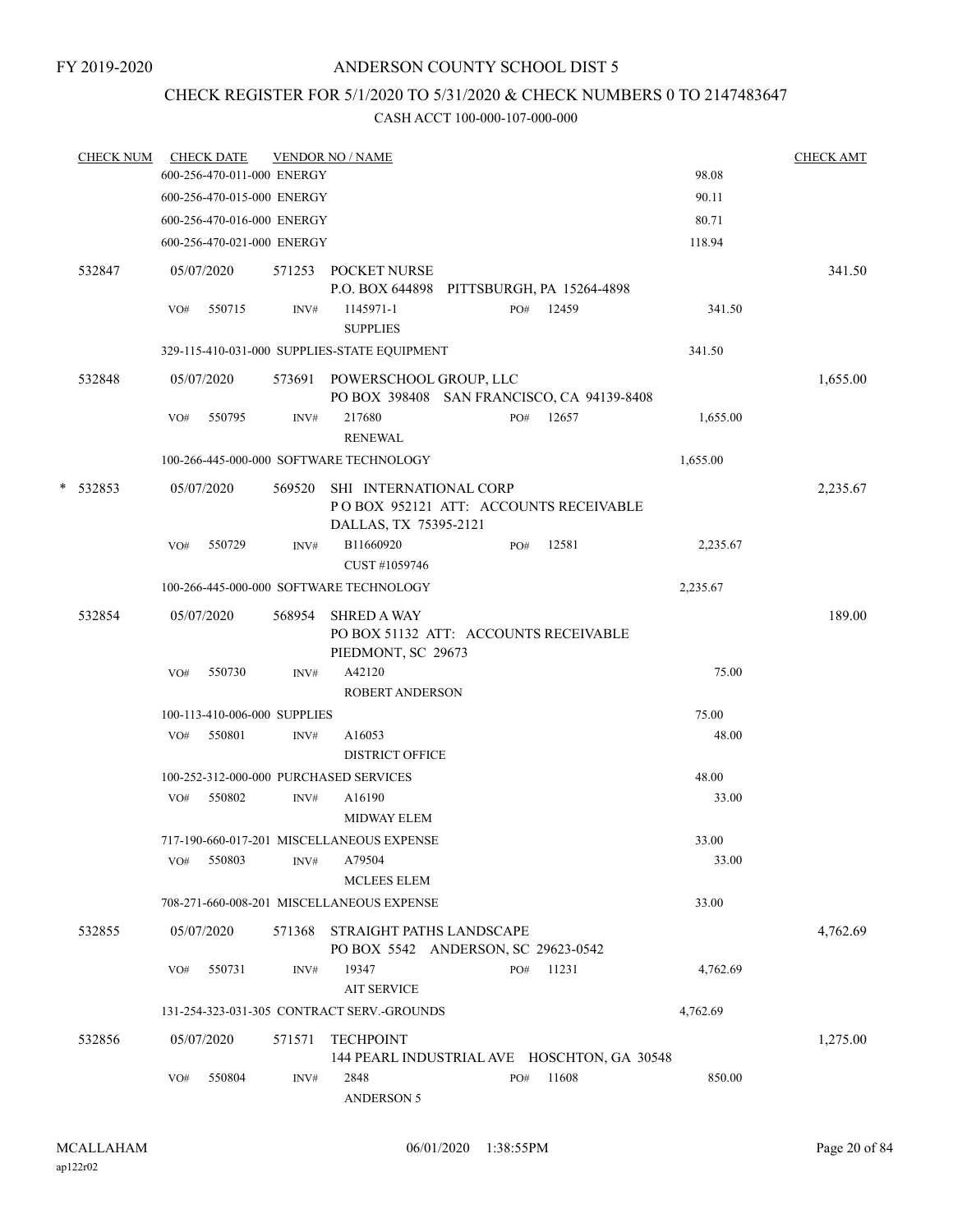## CHECK REGISTER FOR 5/1/2020 TO 5/31/2020 & CHECK NUMBERS 0 TO 2147483647

|   | <b>CHECK NUM</b> | <b>CHECK DATE</b> |                                    |        | <b>VENDOR NO / NAME</b>                                                     |     |       |           | <b>CHECK AMT</b> |
|---|------------------|-------------------|------------------------------------|--------|-----------------------------------------------------------------------------|-----|-------|-----------|------------------|
|   |                  |                   |                                    |        | 505-266-345-007-TEC SMARTBOARD REPLACEMENT                                  |     |       | 425.00    |                  |
|   |                  |                   |                                    |        | 505-266-345-014-TEC SMARTBOARD REPLACEMENT                                  |     |       | 425.00    |                  |
|   |                  | VO#               | 550805                             | INV#   | 2847                                                                        | PO# | 11546 | 425.00    |                  |
|   |                  |                   |                                    |        | <b>ANDERSON 5</b>                                                           |     |       |           |                  |
|   |                  |                   |                                    |        | 505-266-345-015-TEC SMARTBOARD REPLACEMENT                                  |     |       | 425.00    |                  |
|   | 532857           | 05/07/2020        |                                    | 569025 | TIMECLOCK PLUS/BY DATA MANAGEMENT<br>1 TIMECLOCK DRIVE SAN ANGELO, TX 76904 |     |       |           | 11,703.36        |
|   |                  | VO#               | 550732                             | INV#   | 532744<br>CUST #131660                                                      | PO# | 12428 | 11,703.36 |                  |
|   |                  |                   | 505-252-312-000-TIM TIMESYSTEM     |        |                                                                             |     |       | 11,425.27 |                  |
|   |                  |                   | 505-252-312-000-TIM TIMESYSTEM     |        |                                                                             |     |       | 278.09    |                  |
|   | 532858           | 05/07/2020        |                                    | 573815 | UNITED REFRIGERATION, INC<br>PO BOX 740703 ATLANTA, GA 30374-0703           |     |       |           | 132.13           |
|   |                  | VO#               | 550806                             | INV#   | 72727732<br><b>SUPPLIES</b>                                                 |     |       | 132.13    |                  |
|   |                  |                   |                                    |        | 100-254-410-016-400 HVAC/ELECTRICAL/PLUMBING                                |     |       | 132.13    |                  |
| * | 532860           | 05/07/2020        |                                    | 573991 | <b>USLASER</b><br>5946 SHAKESPEARE ROAD COLUMBIA, SC 29223                  |     |       |           | 117.00           |
|   |                  | VO#               | 550734                             | INV#   | 159359<br><b>SERVICE</b>                                                    |     |       | 117.00    |                  |
|   |                  |                   |                                    |        | 100-266-314-000-000 REPAIRS TO EQUIPMENT                                    |     |       | 117.00    |                  |
|   | 532861           | 05/07/2020        |                                    | 576048 | VITAL RECORDS HOLDINGS, LLC<br>DEPT 5874 PO BOX 11407 BIRMINGHAM, AL        |     |       |           | 2,669.26         |
|   |                  |                   |                                    |        | 35246-5874                                                                  |     |       |           |                  |
|   |                  | VO#               | 550738                             | INV#   | 36710<br><b>RENEWAL</b>                                                     |     |       | 843.00    |                  |
|   |                  |                   |                                    |        | 203-223-312-000-000 PURCHASED SERVICES-ADMIN                                |     |       | 843.00    |                  |
|   |                  | VO#               | 550808                             | INV#   | 36739<br><b>SERVICE</b>                                                     |     |       | 1,826.26  |                  |
|   |                  |                   |                                    |        | 100-264-312-000-000 PURCHASED SERVICES                                      |     |       | 1,826.26  |                  |
|   | * 532863         | 05/07/2020        |                                    | 573864 | WELLS FARGO VENDOR FIN SERV<br>PO BOX 105710 ATLANTA, GA 30348-5710         |     |       |           | 174.41           |
|   |                  | VO#               | 550809                             | INV#   | 5010195465<br><b>PAPER</b>                                                  |     |       | 174.41    |                  |
|   |                  |                   | 723-190-660-023-913 COPIER EXPENSE |        |                                                                             |     |       | 174.41    |                  |
|   | 532864           | 05/12/2020        |                                    | 576477 | ASHLEY HALL<br>233 WENTZKY CIR ANDERSON, SC 29621                           |     |       |           | 110.00           |
|   |                  | VO#               | 550829                             | INV#   | <b>FIELD TRIP</b><br><b>REFUND</b>                                          |     |       | 110.00    |                  |
|   |                  |                   |                                    |        | 709-271-660-009-355 FIELD TRIPS GRADE 5 EXPENSE                             |     |       | 110.00    |                  |
|   |                  |                   |                                    |        |                                                                             |     |       |           |                  |
|   | * 532868         | 05/12/2020        |                                    | 576477 | <b>JAMES TUCKER</b><br>412 ALLISON CIR ANDERSON, SC 29625                   |     |       |           | 120.00           |
|   |                  | VO#               | 550828                             | INV#   | <b>CENTERVILLE</b>                                                          |     |       | 120.00    |                  |
|   |                  |                   |                                    |        |                                                                             |     |       |           |                  |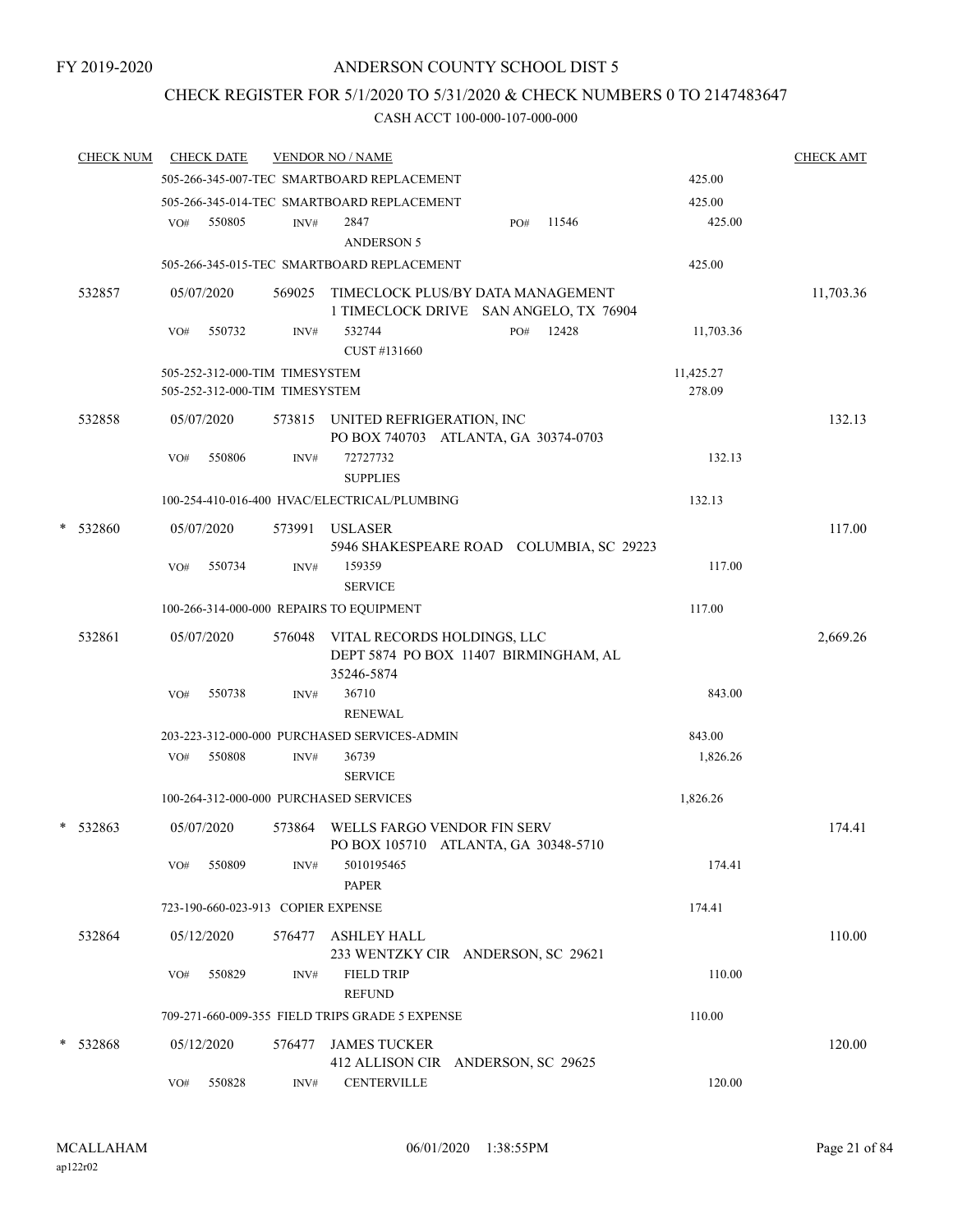## CHECK REGISTER FOR 5/1/2020 TO 5/31/2020 & CHECK NUMBERS 0 TO 2147483647

|   | <b>CHECK NUM</b> | <b>CHECK DATE</b> |                                         | <b>VENDOR NO / NAME</b><br>FT REFUND                                   |           | <b>CHECK AMT</b> |
|---|------------------|-------------------|-----------------------------------------|------------------------------------------------------------------------|-----------|------------------|
|   |                  |                   |                                         | 100-271-312-007-C19 CANCELLED FIELD TRIPS                              | 120.00    |                  |
|   |                  |                   |                                         |                                                                        |           |                  |
|   | 532869           | 05/12/2020        | 576477                                  | <b>KEVIN PEARSON</b>                                                   |           | 288.45           |
|   |                  | VO#               | 550825<br>INV#                          | 123 OLDE TOWNE DR ANDERSON, SC 29621<br><b>MCCANTS</b>                 | 288.45    |                  |
|   |                  |                   |                                         | FT REFUND                                                              |           |                  |
|   |                  |                   |                                         | 100-271-312-005-C19 CANCELLED FIELD TRIPS                              | 288.45    |                  |
| * | 532872           | 05/14/2020        | 576412                                  | <b>AMAZON CAPITAL SERVICES</b><br>PO BOX 035184 SEATTLE, WA 98124-5184 |           | 13,200.77        |
|   |                  | VO#               | 550867<br>INV#                          | <b>PURCHASES</b><br>#A2QG7V7TDJIMYY                                    | 13,200.77 |                  |
|   |                  |                   | 100-112-410-007-BUD SUPPLIES            |                                                                        | 2,667.87  |                  |
|   |                  |                   | 100-112-410-009-BUD SUPPLIES            |                                                                        | 2,197.00  |                  |
|   |                  |                   | 100-113-410-005-000 SUPPLIES            |                                                                        | 2,939.80  |                  |
|   |                  |                   | 100-113-410-005-0RE RELATED ARTS        |                                                                        | 216.82    |                  |
|   |                  |                   | 100-113-410-005-ART ART SUPPLIES        |                                                                        | 153.00    |                  |
|   |                  |                   |                                         | 100-113-410-005-INQ INQUIRY BASED LEARNING                             | 269.16    |                  |
|   |                  |                   |                                         | 100-113-410-005-VEN SUPPLY-ADDT'L FOR LOST VENDING                     | 290.10    |                  |
|   |                  |                   | 100-221-410-000-TST SUPPLIES-TESTING    |                                                                        | 707.40    |                  |
|   |                  |                   | 100-233-410-005-000 SUPPLIES            |                                                                        | 51.36     |                  |
|   |                  |                   |                                         | 100-252-410-000-000 SUPPLIES AND MATERIALS                             | 138.64    |                  |
|   |                  |                   |                                         | 201-112-410-014-000 SUPPLIES AND MATERIALS                             | 226.17    |                  |
|   |                  |                   |                                         | 706-271-660-006-411 MISCELLANEOUS EXPENSE                              | 27.87     |                  |
|   |                  |                   |                                         | 713-271-660-013-201 MISCELLANEOUS EXPENSE                              | 196.09    |                  |
|   |                  |                   |                                         | 714-271-660-014-201 MISCELLANEOUS EXPENSE                              | 100.53    |                  |
|   |                  |                   |                                         | 720-271-660-020-411 MISCELLANEOUS EXPENSE                              | 100.53    |                  |
|   |                  |                   |                                         | 720-271-660-020-493 SCHOOL/CLASS DONATIONS EXPENSE                     | 1,838.86  |                  |
|   |                  |                   | 821-221-410-000-000 SUPPLIES            |                                                                        | 622.72    |                  |
|   |                  |                   |                                         | 900-113-410-005-041 BEST BUY COMMUNITY GRANT - MCCANTS                 | 456.85    |                  |
|   | 532873           | 05/14/2020        | 569972                                  | ASHLEY HALL<br>233 WENTZKY CIRCLE ANDERSON, SC 29621                   |           | 110.00           |
|   |                  | VO#               | 550853<br>INV#                          | <b>REFUND</b><br><b>FIELD TRIP</b>                                     | 110.00    |                  |
|   |                  |                   |                                         | 709-271-660-009-355 FIELD TRIPS GRADE 5 EXPENSE                        | 110.00    |                  |
|   | 532874           | 05/14/2020        | 576492                                  | ATF SERVICES LLC<br>6506 HIGHWAY 81 SOUTH STARR, SC 29684              |           | 195.00           |
|   |                  | VO#               | 550869<br>INV#                          | TF04707<br><b>SERVICE</b>                                              | 65.00     |                  |
|   |                  |                   | 100-254-323-000-400 CONTRACT SRVS.-HVAC |                                                                        | 65.00     |                  |
|   |                  | VO#               | 550870<br>INV#                          | TF04705<br><b>SERVICE</b>                                              | 65.00     |                  |
|   |                  |                   | 100-254-323-000-400 CONTRACT SRVS.-HVAC |                                                                        | 65.00     |                  |
|   |                  | VO#               | 550871<br>INV#                          | TF04706                                                                | 65.00     |                  |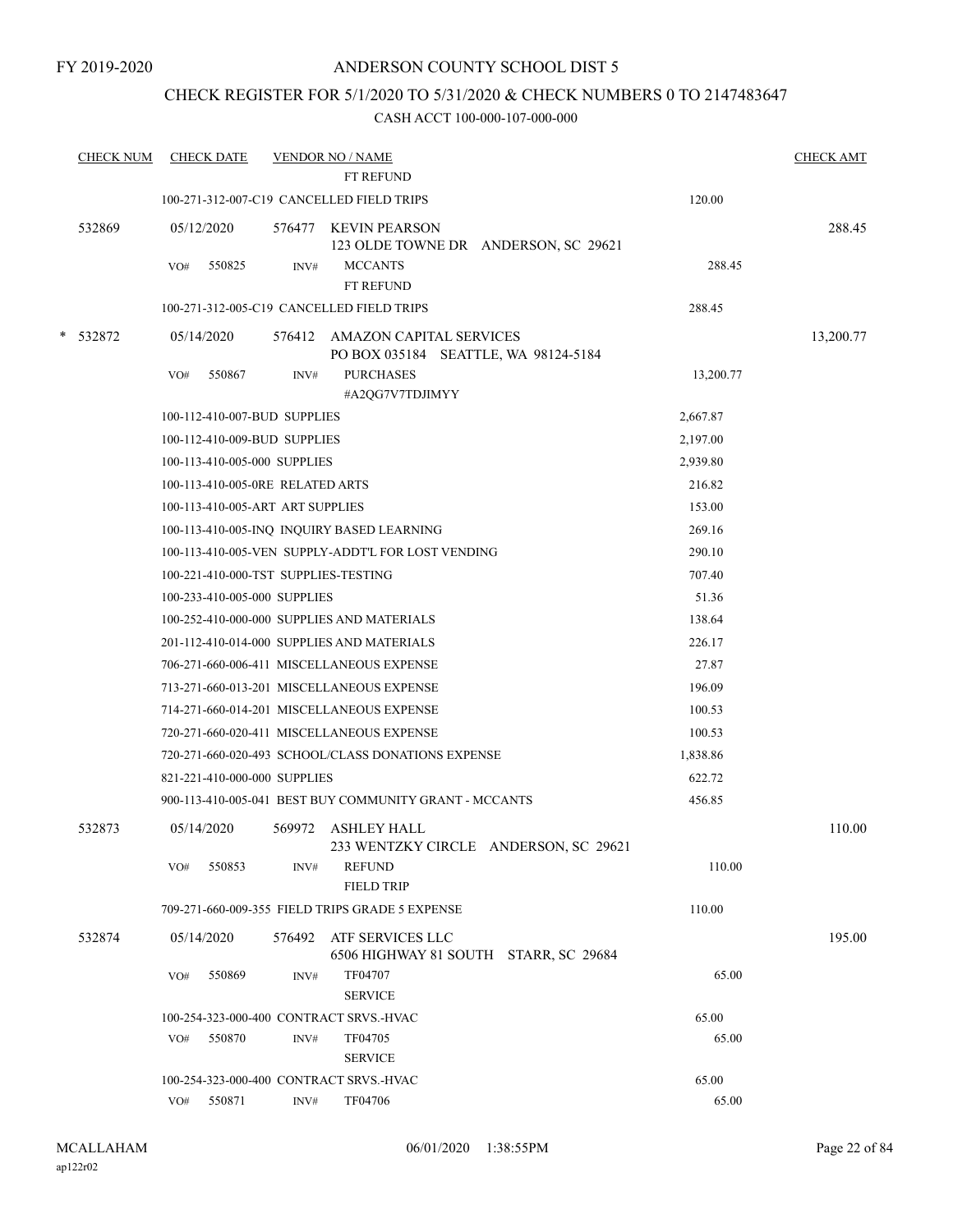FY 2019-2020

## ANDERSON COUNTY SCHOOL DIST 5

## CHECK REGISTER FOR 5/1/2020 TO 5/31/2020 & CHECK NUMBERS 0 TO 2147483647

| <b>CHECK NUM</b> | <b>CHECK DATE</b>                       |        | <b>VENDOR NO / NAME</b>                                                                            |          | <b>CHECK AMT</b> |
|------------------|-----------------------------------------|--------|----------------------------------------------------------------------------------------------------|----------|------------------|
|                  |                                         |        | <b>SERVICE</b>                                                                                     |          |                  |
|                  | 100-254-323-000-400 CONTRACT SRVS.-HVAC |        |                                                                                                    | 65.00    |                  |
| 532875           | 05/14/2020                              | 570003 | AT&T<br>$(803 M24-8701)$<br>PO BOX 9011 ATT: ACCOUNTS RECEIVABLE CAROL<br>STREAM, IL 60197         |          | 1,423.40         |
|                  | 550872<br>VO#                           | INV#   | 803M248701701<br><b>SERVICE</b>                                                                    | 1,423.40 |                  |
|                  | 100-266-340-000-000 TELEPHONE           |        |                                                                                                    | 355.85   |                  |
|                  | 100-266-340-015-000 TELEPHONE           |        |                                                                                                    | 355.85   |                  |
|                  | 100-266-340-018-000 TELEPHONE           |        |                                                                                                    | 355.85   |                  |
|                  | 100-266-340-023-000 TELEPHONE           |        |                                                                                                    | 355.85   |                  |
| 532876           | 05/14/2020                              | 569220 | AUTECH<br>PO BOX 248 ATT: ACCOUNTS RECEIVABLE<br>WILLIAMSTON, SC 29697                             |          | 1,646.93         |
|                  | 550873<br>VO#                           | INV#   | 7847<br>SOUTHWOOD                                                                                  | 150.00   |                  |
|                  |                                         |        | 100-254-323-021-400 CONTR SERV-HVAC/ELECT/PLUMBING                                                 | 150.00   |                  |
|                  | 550874<br>VO#                           | INV#   | 7894<br><b>SMOKE DETECTORS</b>                                                                     | 502.90   |                  |
|                  | 100-254-410-000-400 HVAC SUPPLIES       |        |                                                                                                    | 502.90   |                  |
|                  | VO# 550875                              | INV#   | 7911<br><b>WEST MARKET</b>                                                                         | 401.25   |                  |
|                  |                                         |        | 100-254-323-018-400 CONTR SERV-HVAC/ELECT/PLUMBING                                                 | 401.25   |                  |
|                  | 550876<br>VO#                           | INV#   | 7908<br><b>MCLEES ELEM</b>                                                                         | 592.78   |                  |
|                  |                                         |        | 100-254-410-008-400 HVAC/ELECTRICAL/PLUMBING                                                       | 592.78   |                  |
| * 532878         | 05/14/2020                              | 567918 | BERNHARDT HOUSE OF VIOLINS LLC<br>5 CATEECHEE AVE ATT: ACCOUNTS RECEIVABLE<br>GREENVILLE, SC 29605 |          | 628.41           |
|                  | 550878<br>VO#                           | INV#   | 191409<br><b>CALHOUN</b>                                                                           | 130.54   |                  |
|                  | 714-271-660-014-220 MUSIC EXPENSE       |        |                                                                                                    | 130.54   |                  |
|                  | 550879<br>VO#                           | INV#   | <b>ORDER 7382</b><br><b>MCCANTS</b>                                                                | 497.87   |                  |
|                  |                                         |        | 100-113-410-005-COB CHORUS, ORCHESTRA & BAND                                                       | 497.87   |                  |
| * 532880         | 05/14/2020                              | 156900 | CAROLINA PRODUCE COMPANY<br>POBOX 3849 ATT: ACCOUNTS RECEIVABLE<br>ANDERSON, SC 29622              |          | 46,248.60        |
|                  | VO#<br>550855                           | INV#   | 124792<br><b>HOMELAND PARK</b>                                                                     | 2,214.00 |                  |
|                  | 600-256-460-011-000 FOOD                |        |                                                                                                    | 2,214.00 |                  |
|                  | 550856<br>VO#                           | INV#   | 908053<br><b>HOMELAND PARK</b>                                                                     | 3,125.50 |                  |
|                  | 600-256-460-011-FFV FOOD- FFVP          |        |                                                                                                    | 3,125.50 |                  |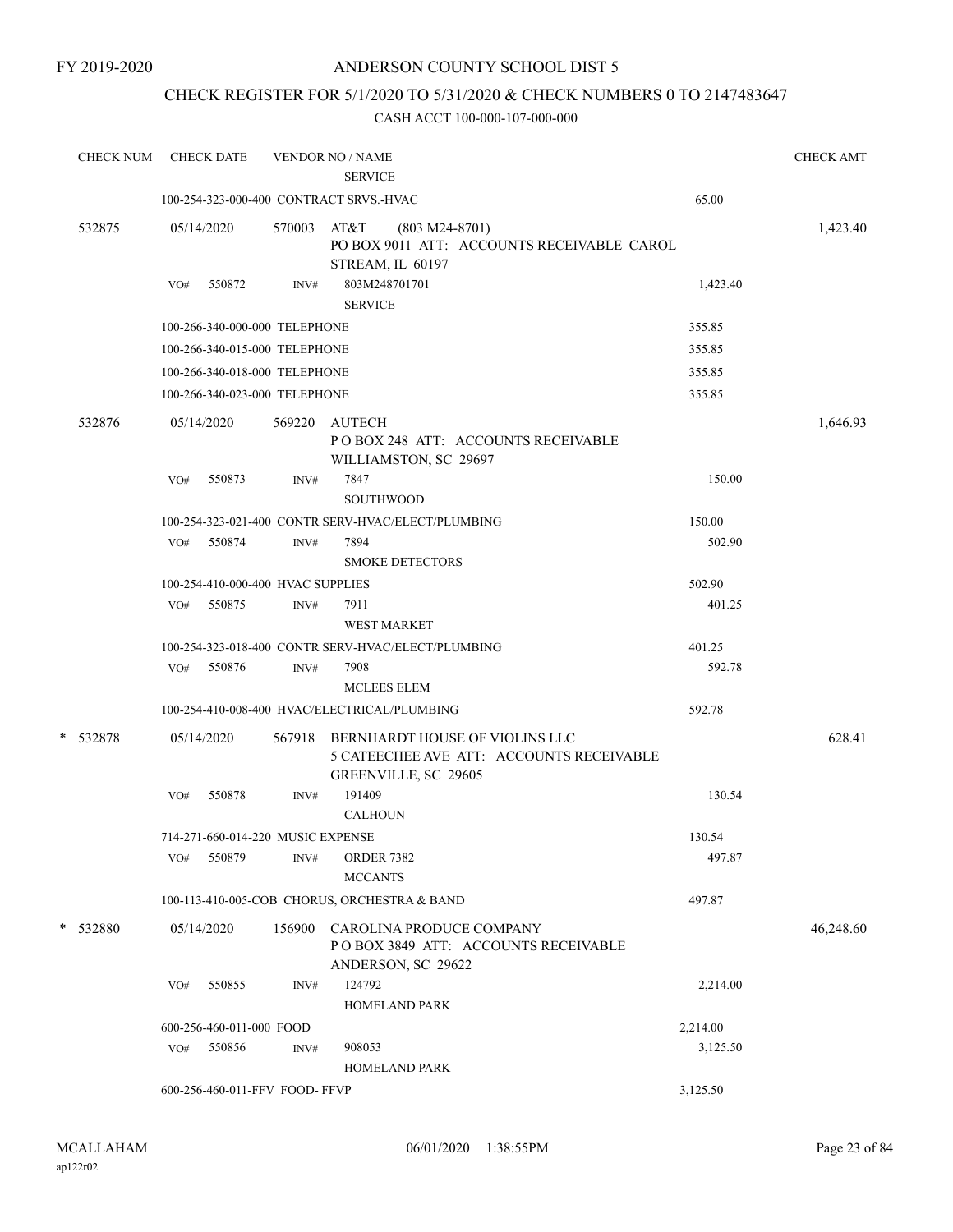## CHECK REGISTER FOR 5/1/2020 TO 5/31/2020 & CHECK NUMBERS 0 TO 2147483647

| <b>CHECK NUM</b> | <b>CHECK DATE</b>        |                                | <b>VENDOR NO / NAME</b>                | <b>CHECK AMT</b> |        |  |
|------------------|--------------------------|--------------------------------|----------------------------------------|------------------|--------|--|
|                  | 550857<br>VO#            | INV#                           | 124729                                 | 943.50           |        |  |
|                  |                          |                                | NEVITT FOREST                          |                  |        |  |
|                  | 600-256-460-012-000 FOOD |                                |                                        | 943.50           |        |  |
|                  | 550858<br>VO#            | INV#                           | 124772                                 | 822.50           |        |  |
|                  |                          |                                | NEVITT FOREST                          |                  |        |  |
|                  | 600-256-460-012-000 FOOD |                                |                                        | 822.50           |        |  |
|                  | 550859<br>VO#            | INV#                           | 908141                                 | 4,473.50         |        |  |
|                  |                          |                                | <b>NEVITT FOREST</b>                   |                  |        |  |
|                  |                          | 600-256-460-012-FFV FOOD- FFVP |                                        | 4,473.50         |        |  |
|                  | 550860<br>VO#            | INV#                           | 124848                                 | 2,190.50         |        |  |
|                  |                          |                                | WHITEHALL                              |                  |        |  |
|                  | 600-256-460-019-000 FOOD |                                |                                        | 2,190.50         |        |  |
|                  | VO# 550861               | INV#                           | 124812                                 | 741.60           |        |  |
|                  |                          |                                | NEW PROSPECT                           |                  |        |  |
|                  | 600-256-460-010-000 FOOD |                                |                                        | 741.60           |        |  |
|                  | VO# 550862               | INV#                           | 124810                                 | 590.00           |        |  |
|                  |                          |                                | <b>CALHOUN</b>                         |                  |        |  |
|                  | 600-256-460-014-000 FOOD |                                |                                        | 590.00           |        |  |
|                  | 550863<br>VO#            | INV#                           | 124780                                 | 3,015.50         |        |  |
|                  |                          |                                | <b>ROBERT ANDERSON</b>                 |                  |        |  |
|                  | 600-256-460-006-000 FOOD |                                |                                        | 3,015.50         |        |  |
|                  | 550864<br>VO#            | INV#                           | 761259                                 | 464.00           |        |  |
|                  |                          |                                | <b>GLENVIEW</b>                        |                  |        |  |
|                  | 600-256-460-020-000 FOOD |                                |                                        | 464.00           |        |  |
|                  | VO# 550865               | INV#                           | 760804                                 | 106.00           |        |  |
|                  |                          |                                | <b>GLENVIEW</b>                        |                  |        |  |
|                  | 600-256-460-020-000 FOOD |                                |                                        | 106.00           |        |  |
|                  | 550866<br>VO#            | INV#                           | <b>APRIL 2020</b>                      | 27,562.00        |        |  |
|                  |                          |                                | <b>FOOD</b>                            |                  |        |  |
|                  | 600-256-460-003-000 FOOD |                                |                                        | 2,997.50         |        |  |
|                  | 600-256-460-005-000 FOOD |                                |                                        | 2,240.75         |        |  |
|                  | 600-256-460-006-000 FOOD |                                |                                        | 2,435.75         |        |  |
|                  | 600-256-460-010-000 FOOD |                                |                                        | 2,293.50         |        |  |
|                  | 600-256-460-011-000 FOOD |                                |                                        | 3,285.25         |        |  |
|                  | 600-256-460-012-000 FOOD |                                |                                        | 1,423.25         |        |  |
|                  |                          | 600-256-460-012-FFV FOOD- FFVP |                                        |                  |        |  |
|                  |                          |                                |                                        | 4,877.50         |        |  |
|                  | 600-256-460-014-000 FOOD |                                |                                        | 3,432.00         |        |  |
|                  | 600-256-460-019-000 FOOD |                                |                                        | 3,016.50         |        |  |
|                  | 600-256-460-020-000 FOOD |                                |                                        | 1,560.00         |        |  |
| 532881           | 05/14/2020               | 567691                         | CARSON'S NUT-BOLT & TOOL CO, INC       |                  | 203.30 |  |
|                  |                          |                                | P.O. BOX 3629 ATT: ACCOUNTS RECEIVABLE |                  |        |  |
|                  |                          |                                | GREENVILLE, SC 29608                   |                  |        |  |
|                  | VO#<br>550885            | INV#                           | 3878111                                | 203.30           |        |  |
|                  |                          |                                | <b>SUPPLIES</b>                        |                  |        |  |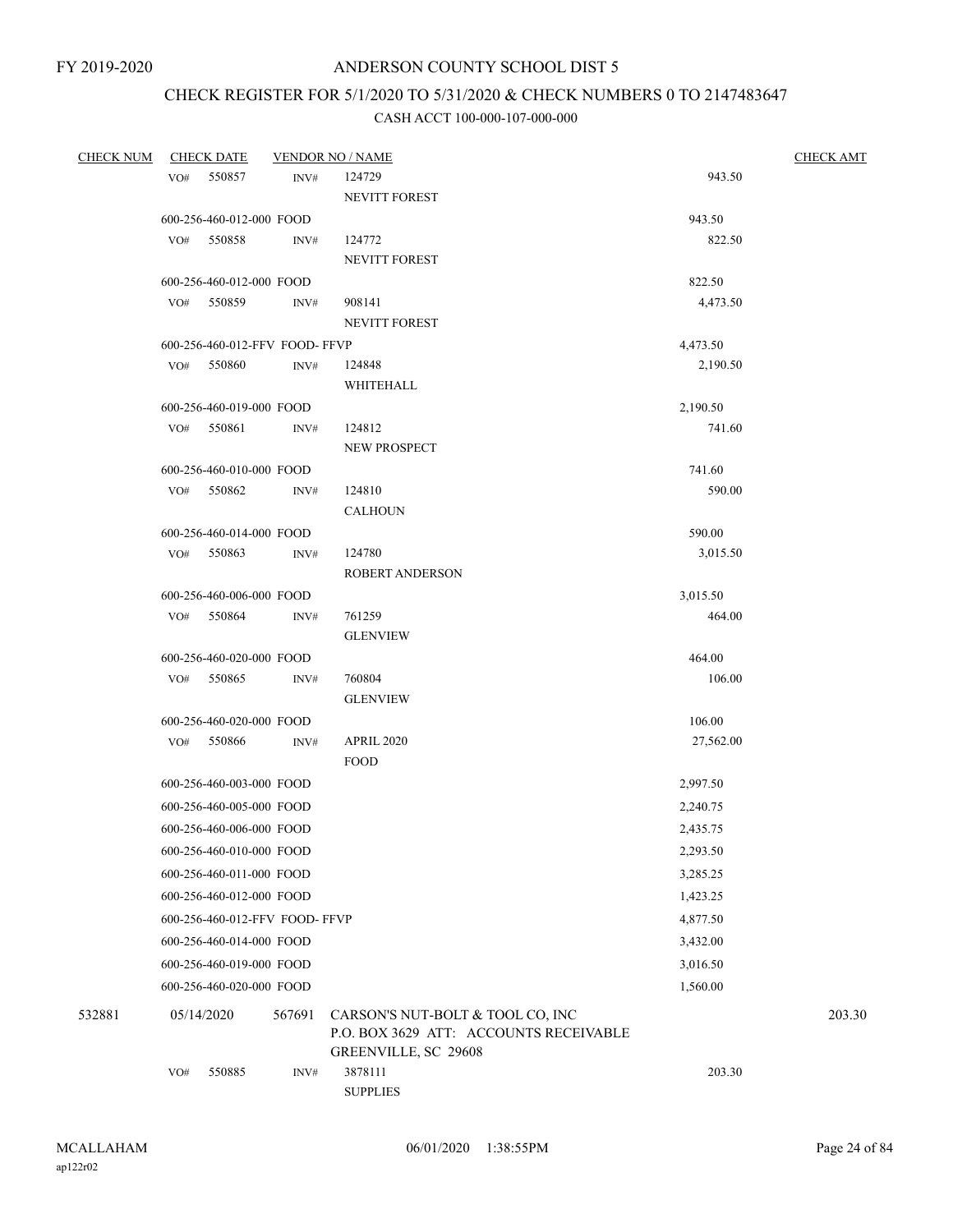## CHECK REGISTER FOR 5/1/2020 TO 5/31/2020 & CHECK NUMBERS 0 TO 2147483647

|          | <b>CHECK NUM</b> |     | <b>CHECK DATE</b><br>100-254-410-000-400 HVAC SUPPLIES |        | <b>VENDOR NO / NAME</b>                                                                                            | 203.30    | <b>CHECK AMT</b> |
|----------|------------------|-----|--------------------------------------------------------|--------|--------------------------------------------------------------------------------------------------------------------|-----------|------------------|
| * 532884 |                  |     | 05/14/2020                                             |        | 566154 CHICK-FIL-A ANDERSON PAVILION<br>1641 EAST GREENVILLE STREET ATT: ACCOUNTS<br>RECEIVABLE ANDERSON, SC 29621 |           | 454.13           |
|          |                  | VO# | 550889                                                 | INV#   | ORD 7445283<br><b>NEW PROSPECT</b>                                                                                 | 454.13    |                  |
|          |                  |     |                                                        |        | 710-271-660-010-201 MISCELLANEOUS EXPENSE                                                                          | 454.13    |                  |
|          | 532885           |     | 05/14/2020                                             | 171100 | CITY GLASS COMPANY, INC.<br>POBOX 275 ATT: ACCOUNTS RECEIVABLE<br>ANDERSON, SC 29622                               |           | 985.00           |
|          |                  | VO# | 550890                                                 | INV#   | 1384<br><b>WESTSIDE</b>                                                                                            | 985.00    |                  |
|          |                  |     |                                                        |        | 100-254-410-003-001 SUPPLIES - MAINTENANCE                                                                         | 985.00    |                  |
|          | 532886           |     | 05/14/2020                                             |        | 576496 COMBUSTION SERVICES, INC<br>PO BOX 1388 TAYLORS, SC 29687                                                   |           | 520.00           |
|          |                  | VO# | 550891                                                 | INV#   | 4198<br><b>CONCORD</b>                                                                                             | 520.00    |                  |
|          |                  |     |                                                        |        | 100-254-323-009-400 CONTR SERV-HVAC/ELECT/PLUMBING                                                                 | 520.00    |                  |
|          | 532887           |     | 05/14/2020                                             | 202625 | DILLARD'S TROPHY SHOPPE<br>116 EAST SHOCKLEY FERRY RD ANDERSON, SC 29624                                           |           | 453.68           |
|          |                  | VO# | 550902                                                 | INV#   | 143681<br><b>TL HANNA</b>                                                                                          | 453.68    |                  |
|          |                  |     | 100-114-410-002-000 SUPPLIES                           |        |                                                                                                                    | 453.68    |                  |
|          | 532888           |     | 05/14/2020                                             |        | 211302 DUKE ENERGY<br>PO BOX 70516 CHARLOTTE, NC 28272-0516                                                        |           | 29,056.64        |
|          |                  | VO# | 550994                                                 | INV#   | DUE 5/22/20<br><b>UTILITIES</b>                                                                                    | 29,056.64 |                  |
|          |                  |     |                                                        |        | 100-254-470-000-000 ENERGY-ELECTRICITY & WATER                                                                     | 240.74    |                  |
|          |                  |     |                                                        |        | 100-254-470-001-000 ENERGY-ELECTRICITY & WATER                                                                     | 250.57    |                  |
|          |                  |     |                                                        |        | 100-254-470-002-000 ENERGY-ELECTRICITY & WATER                                                                     | 18.61     |                  |
|          |                  |     |                                                        |        | 100-254-470-012-000 ENERGY-ELECTRICITY & WATER                                                                     | 3,269.85  |                  |
|          |                  |     |                                                        |        | 100-254-470-013-000 ENERGY-ELECTRICITY & WATER                                                                     | 6,509.23  |                  |
|          |                  |     |                                                        |        | 100-254-470-014-000 ENERGY-ELECTRICITY & WATER                                                                     | 3,379.32  |                  |
|          |                  |     |                                                        |        | 100-254-470-014-THR UTILITIES - THEATRE                                                                            | 1,256.29  |                  |
|          |                  |     |                                                        |        | 100-254-470-015-000 ENERGY-ELECTRICITY & WATER                                                                     | 1,682.50  |                  |
|          |                  |     |                                                        |        | 100-254-470-017-000 ENERGY-ELECTRICITY & WATER                                                                     | 5,211.98  |                  |
|          |                  |     |                                                        |        | 100-254-470-020-000 ENERGY-ELECTRICITY & WATER                                                                     | 6,919.32  |                  |
|          |                  |     |                                                        |        | 100-254-470-023-000 ENERGY-ELECTRICITY & WATER                                                                     | 88.21     |                  |
|          |                  |     | 600-256-470-026-000 ENERGY                             |        |                                                                                                                    | 230.02    |                  |
|          | * 532890         |     | 05/14/2020                                             | 563495 | ELECTRIC CITY UTILITIES<br>CITY OF ANDERSON 601 SOUTH MAIN ST<br>ANDERSON, SC 29624                                |           | 622.21           |
|          |                  | VO# | 550992                                                 | INV#   | 295758061                                                                                                          | 514.46    |                  |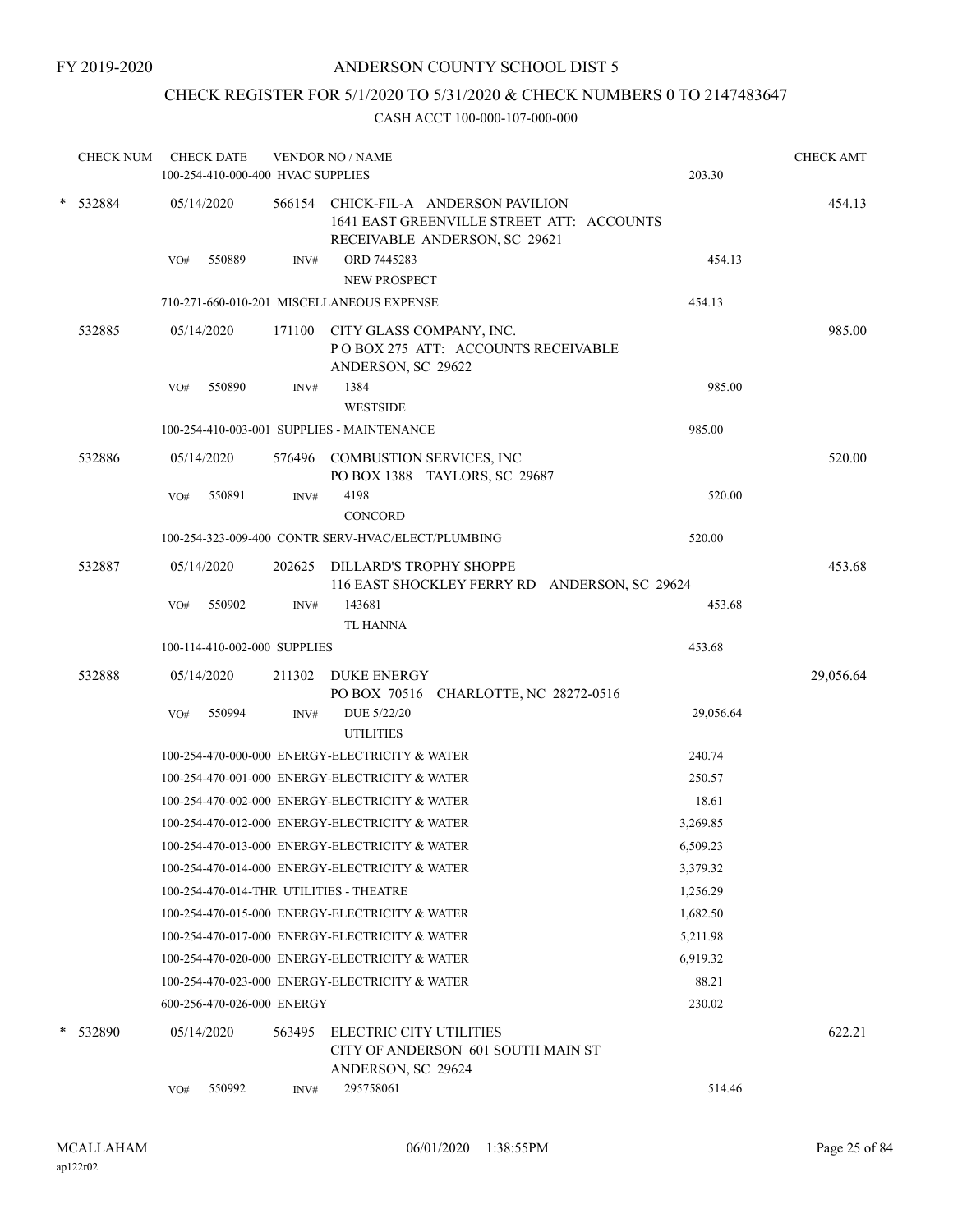## CHECK REGISTER FOR 5/1/2020 TO 5/31/2020 & CHECK NUMBERS 0 TO 2147483647

| <b>CHECK NUM</b> |     | <b>CHECK DATE</b>          |        | <b>VENDOR NO / NAME</b><br><b>NEVITT FOREST</b>                                                              |     |       |                  | <b>CHECK AMT</b> |
|------------------|-----|----------------------------|--------|--------------------------------------------------------------------------------------------------------------|-----|-------|------------------|------------------|
|                  | VO# | 550993                     | INV#   | 100-254-470-012-000 ENERGY-ELECTRICITY & WATER<br>495402011<br>WHITNER STREET                                |     |       | 514.46<br>107.75 |                  |
|                  |     |                            |        | 100-254-470-000-000 ENERGY-ELECTRICITY & WATER                                                               |     |       | 107.75           |                  |
| 532892           |     | 05/14/2020                 |        | 249700 GLENN PLUMBING COMPANY, INC<br>481 EAST WHITNER STREET ATT: ACCOUNTS<br>RECEIVABLE ANDERSON, SC 29624 |     |       |                  | 732.24           |
|                  | VO# | 550909                     | INV#   | 0420259<br><b>WHITEHALL</b>                                                                                  |     |       | 732.24           |                  |
|                  |     |                            |        | 100-254-323-019-400 CONTR SERV-HVAC/ELECT/PLUMBING                                                           |     |       | 732.24           |                  |
| 532893           |     | 05/14/2020                 |        | 569372 GREAT AMERICA LEASING CORP<br>POBOX 660831 ATT: ACCOUNTS RECEIVABLE<br>DALLAS, TX 75266-0831          |     |       |                  | 1,769.52         |
|                  | VO# | 550911                     | INV#   | 26955954<br><b>COPIER</b>                                                                                    | PO# | 12177 | 1,769.52         |                  |
|                  |     |                            |        | 100-266-345-000-000 TECHNOLOGY INFRASTRUCTURE                                                                |     |       | 1,769.52         |                  |
| 532894           |     | 05/14/2020                 |        | 576409 GUN RANGE BUILDER, LLC<br>1217 NE MAIN STREET SIMPSONVILLE, SC 29681                                  |     |       |                  | 84,884.00        |
|                  | VO# | 550880                     | INV#   | 11025<br><b>GLENVIEW</b>                                                                                     | PO# | 12254 | 84,884.00        |                  |
|                  |     | 100-254-323-020-PAV PAVING |        |                                                                                                              |     |       | 84,884.00        |                  |
| 532895           |     | 05/14/2020                 | 259850 | HANSON AGGREGATES SOUTHEAST<br>15620 COLLECTION CENTER DRIVE CHICAGO, IL<br>60693-0156                       |     |       |                  | 409.10           |
|                  | VO# | 550936                     | INV#   | 4464289<br><b>CRUSHER RUN</b>                                                                                |     |       | 409.10           |                  |
|                  |     |                            |        | 505-271-540-002-BSC BASEBALL&SOFTBALL COMPLEX                                                                |     |       | 409.10           |                  |
| 532896           |     | 05/14/2020                 |        | 576027 HOME DEPOT USA, INC<br>PO BOX 742604 ATLANTA, GA 30374-2604                                           |     |       |                  | 17,826.20        |
|                  | VO# | 550921                     | INV#   | 550166870<br><b>SUPPLIES</b>                                                                                 | PO# | 12646 | 10,169.28        |                  |
|                  |     |                            |        | 100-000-170-000-000 WAREHOUSE INVENTORY                                                                      |     |       | 10,169.28        |                  |
|                  | VO# | 550922                     | INV#   | 549494516<br><b>SUPPLIES</b>                                                                                 | PO# | 12647 | 7,656.92         |                  |
|                  |     |                            |        | 100-000-170-000-000 WAREHOUSE INVENTORY                                                                      |     |       | 7,656.92         |                  |
| 532897           |     | 05/14/2020                 | 571483 | ISOM ELECTRIC, LLC<br>3300-D N. MAIN STREET PMB 325 ANDERSON, SC<br>29621                                    |     |       |                  | 4,970.00         |
|                  | VO# | 550924                     | INV#   | 10184<br><b>MCLEES ELEM</b>                                                                                  |     |       | 2,480.00         |                  |
|                  |     | 100-254-323-008-LGT LIGHTS |        |                                                                                                              |     |       | 2,480.00         |                  |
|                  | VO# | 550925                     | INV#   | 10185<br><b>TL HANNA</b>                                                                                     |     |       | 2,490.00         |                  |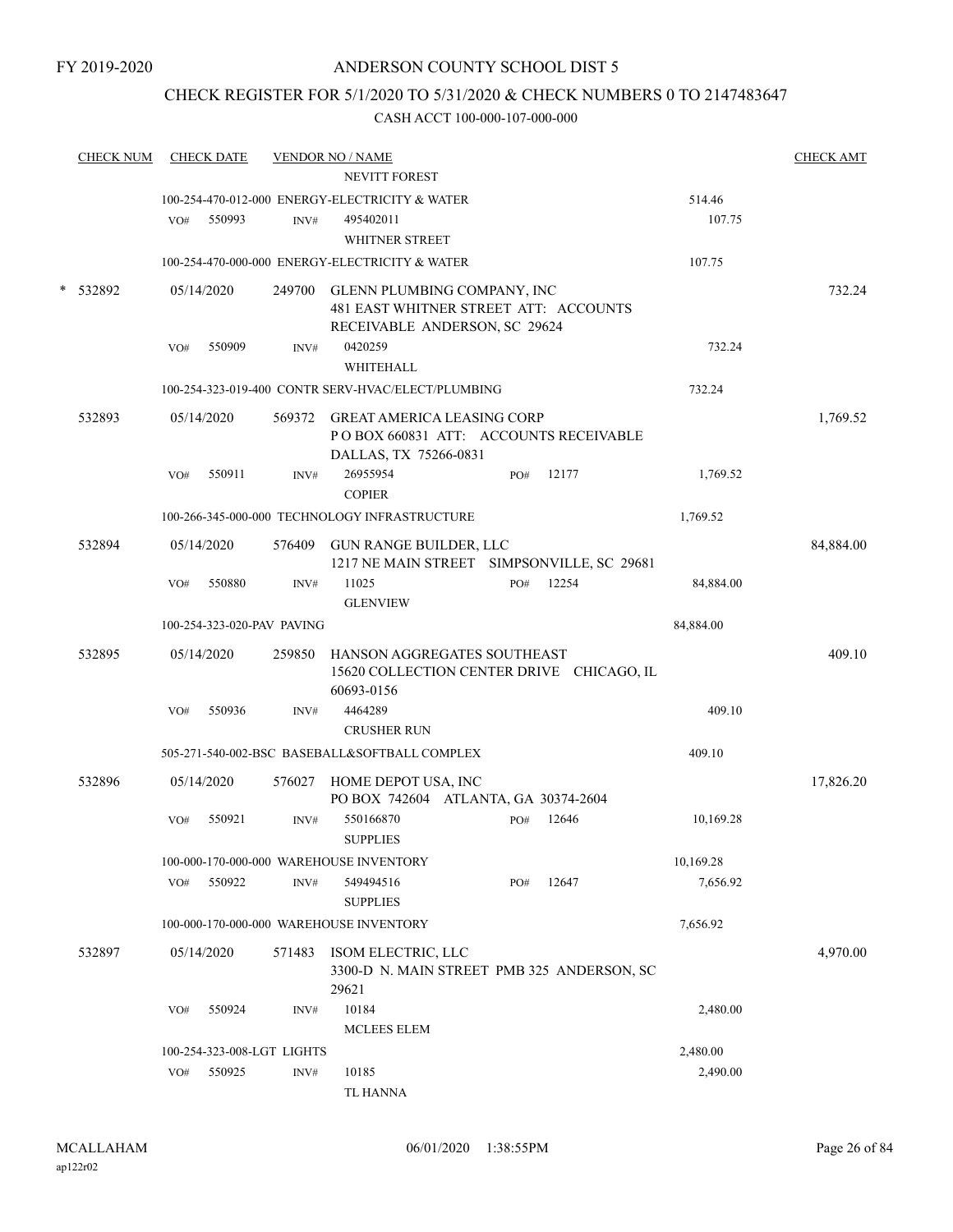## CHECK REGISTER FOR 5/1/2020 TO 5/31/2020 & CHECK NUMBERS 0 TO 2147483647

| <b>CHECK NUM</b> |     | <b>CHECK DATE</b>                 |        | <b>VENDOR NO / NAME</b>                                                                                 |     |       |           | <b>CHECK AMT</b> |
|------------------|-----|-----------------------------------|--------|---------------------------------------------------------------------------------------------------------|-----|-------|-----------|------------------|
|                  |     |                                   |        | 100-254-323-002-BUD CONTRACTED SERVICES                                                                 |     |       | 2,490.00  |                  |
| 532898           |     | 05/14/2020                        | 299410 | JONES SCHOOL SUPPLY<br>PO BOX 7008 COLUMBIA, SC 29202                                                   |     |       |           | 1,439.42         |
|                  | VO# | 550926                            | INV#   | 1751206                                                                                                 |     |       | 1,439.42  |                  |
|                  |     |                                   |        | <b>CENTERVILLE ELEM</b>                                                                                 |     |       |           |                  |
|                  |     |                                   |        | 707-190-660-007-201 MISCELLANEOUS EXPENSE                                                               |     |       | 1,439.42  |                  |
| 532899           |     | 05/14/2020                        | 313476 | LAKESHORE LEARNING MATERIALS<br>2695 EAST DOMINGUEZ STREET ATT: ACCOUNTS<br>RECEIVABLE CARSON, CA 90895 |     |       |           | 3,010.19         |
|                  | VO# | 550933                            | INV#   | 4496330520                                                                                              | PO# | 12635 | 1,074.95  |                  |
|                  |     |                                   |        | <b>MATERIALS</b>                                                                                        |     |       |           |                  |
|                  |     |                                   |        | 201-112-410-014-000 SUPPLIES AND MATERIALS                                                              |     |       | 1,074.95  |                  |
|                  | VO# | 550934                            | INV#   | 4266860420<br><b>MATERIALS</b>                                                                          | PO# | 12574 | 961.80    |                  |
|                  |     |                                   |        | 201-112-410-014-000 SUPPLIES AND MATERIALS                                                              |     |       | 961.80    |                  |
|                  | VO# | 550935                            | INV#   | 4181000420                                                                                              |     |       | 973.44    |                  |
|                  |     |                                   |        | <b>MATERIALS</b>                                                                                        |     |       |           |                  |
|                  |     |                                   |        | 100-112-410-014-INQ INQUIRY BASED LEARNING                                                              |     |       | 973.44    |                  |
| 532900           |     | 05/14/2020                        | 576302 | MARYLAND CHILD SUPPORT ACCOUNT<br>PO BOX 17396 BALTIMORE, MD 21297-1396                                 |     |       |           | 280.91           |
|                  | VO# | 550985                            | INV#   | PAYROLL 5/15<br><b>DEDUCTIONS</b>                                                                       |     |       | 280.91    |                  |
|                  |     |                                   |        | 100-000-435-000-000 WAGE GARNISH/CH SUPPORT                                                             |     |       | 280.91    |                  |
| 532901           |     | 05/14/2020                        | 568804 | <b>MASSTAR SIGN CORPORATION</b><br>11801 ANDERSON ROAD ATT: ACCOUNTS<br>RECEIVABLE GREENVILLE, SC 29611 |     |       |           | 326.00           |
|                  | VO# | 550937                            | INV#   | 804-19<br><b>AIT SIGN</b>                                                                               | PO# | 11982 | 326.00    |                  |
|                  |     | 515-253-520-031-CAR CAREER CENTER |        |                                                                                                         |     |       | 326.00    |                  |
| 532902           |     | 05/14/2020                        | 574634 | MCKENZIE, EDWARD**<br>964 JESSE BYRD RD HARTSVILLE, SC 29550                                            |     |       |           | 12,705.00        |
|                  | VO# | 550938                            | INV#   | 285<br><b>CAMERAS</b>                                                                                   | PO# | 12715 | 12,705.00 |                  |
|                  |     |                                   |        | 100-255-323-000-000 CONTRACTED SERVICES                                                                 |     |       | 12,705.00 |                  |
| 532903           |     | 05/14/2020                        | 576413 | MOBILE COMMUNICATIONS AMERICA INC                                                                       |     |       |           | 165.00           |
|                  | VO# | 550942                            | INV#   | PO BOX 1458 CHARLOTTE, NC 28201<br>282000066<br><b>RADIO REPAIRS</b>                                    |     |       | 165.00    |                  |
|                  |     |                                   |        | 100-255-323-000-000 CONTRACTED SERVICES                                                                 |     |       | 165.00    |                  |
| 532904           |     | 05/14/2020                        | 567126 | MUSIC & ARTS CENTER                                                                                     |     |       |           | 942.72           |
|                  |     |                                   |        | 5295 WESTVIEW DR SUITE 300 ATTN: CA<br>FREDERICK, MD 21703                                              |     |       |           |                  |
|                  | VO# | 550978                            | INV#   | 021747738<br><b>WESTSIDE</b>                                                                            |     |       | 460.10    |                  |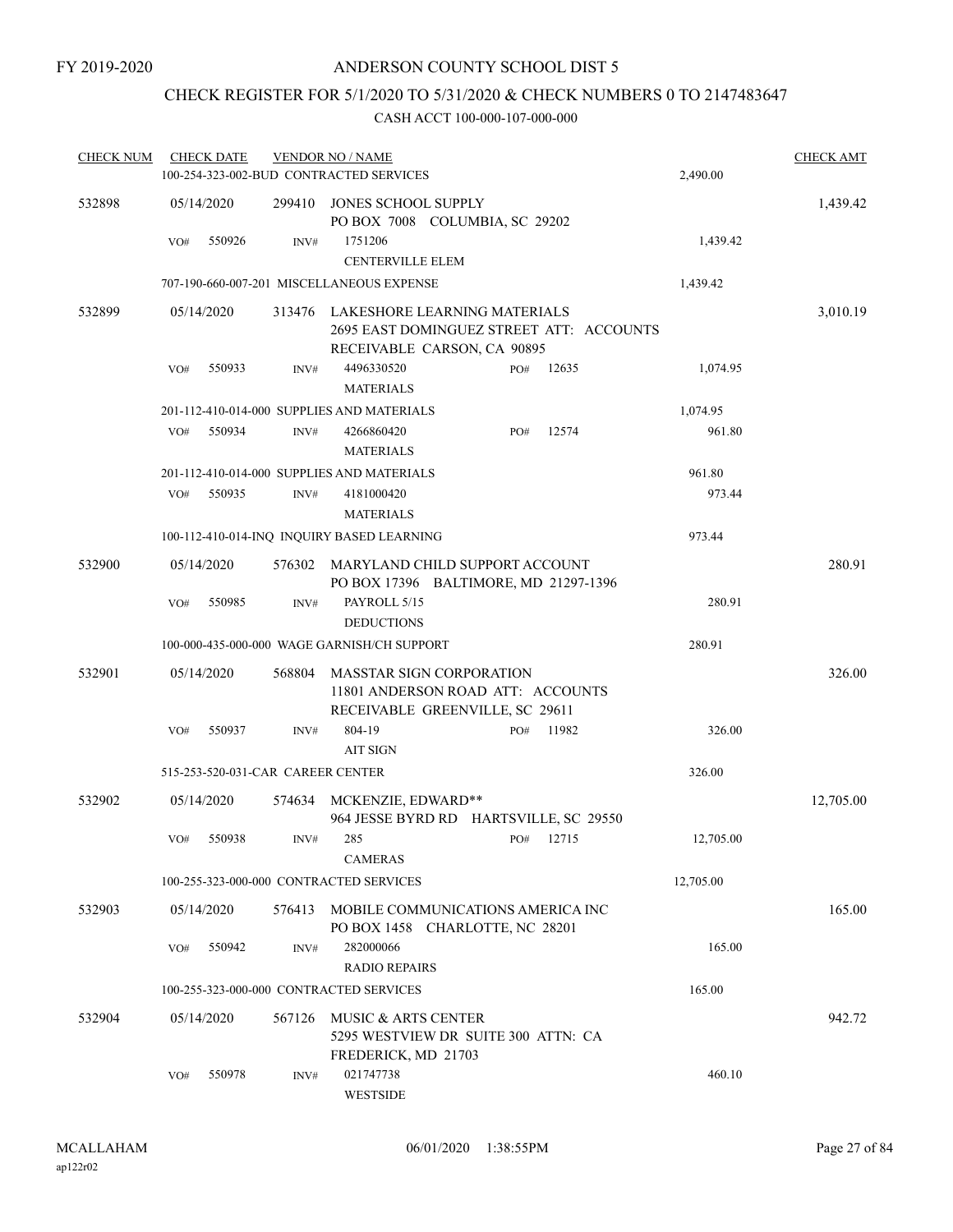## CHECK REGISTER FOR 5/1/2020 TO 5/31/2020 & CHECK NUMBERS 0 TO 2147483647

| <b>CHECK NUM</b> |            | <b>CHECK DATE</b>                 |        | <b>VENDOR NO / NAME</b>                       |        |          |  |  |  |
|------------------|------------|-----------------------------------|--------|-----------------------------------------------|--------|----------|--|--|--|
|                  |            | 100-114-410-003-001 BAND SUPPLIES |        |                                               | 460.10 |          |  |  |  |
|                  | VO#        | 550979                            | INV#   | 021333266<br><b>WESTSIDE</b>                  | 211.82 |          |  |  |  |
|                  |            | 100-114-410-003-001 BAND SUPPLIES |        |                                               | 211.82 |          |  |  |  |
|                  | VO#        | 550980                            | INV#   | 021205065                                     | 125.91 |          |  |  |  |
|                  |            |                                   |        | <b>WESTSIDE</b>                               |        |          |  |  |  |
|                  |            | 100-114-410-003-001 BAND SUPPLIES |        |                                               | 125.91 |          |  |  |  |
|                  | VO#        | 550981                            | INV#   | 021000174                                     | 121.40 |          |  |  |  |
|                  |            |                                   |        | <b>WESTSIDE</b>                               |        |          |  |  |  |
|                  |            | 100-114-410-003-001 BAND SUPPLIES |        |                                               | 121.40 |          |  |  |  |
|                  | VO#        | 550982                            | INV#   | 020430012                                     | 23.49  |          |  |  |  |
|                  |            |                                   |        | <b>WESTSIDE</b>                               |        |          |  |  |  |
|                  |            | 100-114-410-003-001 BAND SUPPLIES |        |                                               | 23.49  |          |  |  |  |
| 532905           |            | 05/14/2020                        |        | 564010 NC CHILD SUPPORT CENTRALIZED COLLECTNS |        | 305.50   |  |  |  |
|                  |            |                                   |        | POBOX 900012 RALEIGH, NC 27675-9012           |        |          |  |  |  |
|                  | VO#        | 550986                            | INV#   | PAYROLL 5/15                                  | 305.50 |          |  |  |  |
|                  |            |                                   |        | <b>DEDUCTIONS</b>                             |        |          |  |  |  |
|                  |            |                                   |        | 100-000-435-000-000 WAGE GARNISH/CH SUPPORT   | 305.50 |          |  |  |  |
| 532906           |            | 05/14/2020                        |        | 568036 PIEDMONT NATURAL GAS                   |        | 104.91   |  |  |  |
|                  |            |                                   |        | PO BOX 1246 CHARLOTTE, NC 28201-1246          |        |          |  |  |  |
|                  | VO#        | 550990                            | INV#   | 4000769201001                                 | 25.48  |          |  |  |  |
|                  |            |                                   |        | NEVITT FOREST                                 |        |          |  |  |  |
|                  |            | 100-254-472-012-000 ENERGY-GAS    |        |                                               | 25.48  |          |  |  |  |
|                  | VO#        | 550991                            | INV#   | 9000769202001                                 | 79.43  |          |  |  |  |
|                  |            |                                   |        | <b>NEVITT FOREST</b>                          |        |          |  |  |  |
|                  |            | 600-256-470-012-000 ENERGY        |        |                                               | 79.43  |          |  |  |  |
| 532907           | 05/14/2020 |                                   |        | 571652 PROSOURCE LLC                          |        | 128.83   |  |  |  |
|                  |            |                                   |        | P.O. BOX 5339 GREENVILLE, SC 29606            |        |          |  |  |  |
|                  | VO#        | 550948                            | INV#   | S2198876                                      | 128.83 |          |  |  |  |
|                  |            |                                   |        | <b>SUPPLIES</b>                               |        |          |  |  |  |
|                  |            |                                   |        | 100-254-410-019-400 HVAC/ELECTRICAL/PLUMBING  | 128.83 |          |  |  |  |
| 532908           | 05/14/2020 |                                   |        | 570470 RICHARD KAY SUPERSTORE                 |        | 461.38   |  |  |  |
|                  |            |                                   |        | 1935 PEARMAN DAIRY ROAD ATT: ACCOUNTS         |        |          |  |  |  |
|                  |            |                                   |        | RECEIVABLE ANDERSON, SC 29625                 |        |          |  |  |  |
|                  | VO#        | 550949                            | INV#   | 144422                                        | 461.38 |          |  |  |  |
|                  |            |                                   |        | MO 34647                                      |        |          |  |  |  |
|                  |            |                                   |        | 100-255-323-000-000 CONTRACTED SERVICES       | 461.38 |          |  |  |  |
| 532909           | 05/14/2020 |                                   | 568980 | <b>SC DEPT OF REVENUE</b>                     |        | 577.27   |  |  |  |
|                  |            |                                   |        | PO BOX 2535 COLUMBIA, SC 29202-2535           |        |          |  |  |  |
|                  | VO#        | 550988                            | INV#   | PAYROLL 5/15                                  | 577.27 |          |  |  |  |
|                  |            |                                   |        | <b>DEDUCTIONS</b>                             |        |          |  |  |  |
|                  |            |                                   |        | 100-000-440-000-000 SC STATE TAX LEVY         | 577.27 |          |  |  |  |
| 532910           | 05/14/2020 |                                   | 450701 | SC RETIREMENT SYSTEM (SPP)                    |        | 1,067.74 |  |  |  |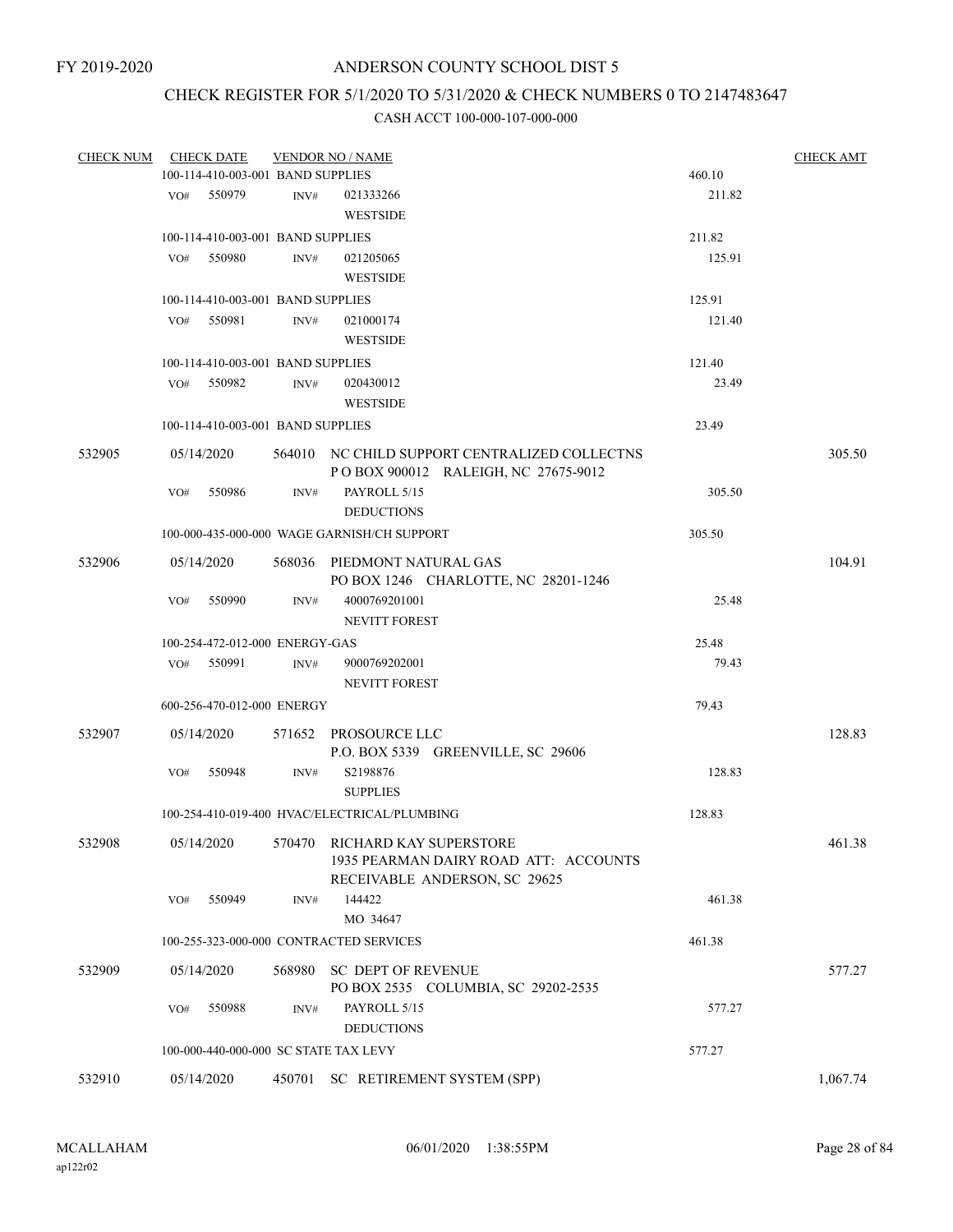FY 2019-2020

## ANDERSON COUNTY SCHOOL DIST 5

## CHECK REGISTER FOR 5/1/2020 TO 5/31/2020 & CHECK NUMBERS 0 TO 2147483647

|   | <b>CHECK NUM</b> |     | <b>CHECK DATE</b> |                                        | <b>VENDOR NO / NAME</b>                                                                           |          | <b>CHECK AMT</b> |
|---|------------------|-----|-------------------|----------------------------------------|---------------------------------------------------------------------------------------------------|----------|------------------|
|   |                  |     |                   |                                        | POBOX 11960 CAPITOL STATION COLUMBIA, SC<br>29211                                                 |          |                  |
|   |                  | VO# | 550983            | INV#                                   | PAYROLL 5/15<br><b>DEDUCTIONS</b>                                                                 | 1,067.74 |                  |
|   |                  |     |                   |                                        | 100-000-438-000-000 RETIREMENT SERV PURCHASE                                                      | 1,067.74 |                  |
|   | 532911           |     | 05/14/2020        | 451201                                 | SC SCHOOL BOARDS INSURANCE TRUST<br>111 RESEARCH DRIVE COLUMBIA, SC 29203                         |          | 2,500.00         |
|   |                  | VO# | 550950            | INV#                                   | 3957<br>CLAIM #PR026911                                                                           | 2,500.00 |                  |
|   |                  |     |                   |                                        | 100-254-323-021-001 CONTRACTED SERVICES                                                           | 2,500.00 |                  |
|   | 532912           |     | 05/14/2020        | 451500                                 | SC STATE DEPARTMENT OF EDUCATION<br>1429 SENATE ST ROOM 1101 TRANSPORTATION<br>COLUMBIA, SC 29201 |          | 1,070.74         |
|   |                  | VO# | 550951            | INV#                                   | <b>MARCH 2020</b><br><b>MILEAGE COST</b>                                                          | 171.00   |                  |
|   |                  |     |                   | 100-223-312-002-000 Purchased Services |                                                                                                   | 171.00   |                  |
|   |                  | VO# | 550952            | INV#                                   | <b>MARCH 2020</b><br><b>MILEAGE COST</b>                                                          | 899.74   |                  |
|   |                  |     |                   |                                        | 100-255-330-000-TRP TRANSITIONAL MILEAGE                                                          | 899.74   |                  |
|   | 532913           |     | 05/14/2020        | 576084                                 | SC STATE REIMBURSEMENT UNIT<br>PO BOX 100303 COLUMBIA, SC 29202-3303                              |          | 1,599.48         |
|   |                  | VO# | 550987            | INV#                                   | PAYROLL 5/15<br><b>DEDUCTIONS</b>                                                                 | 1,599.48 |                  |
|   |                  |     |                   |                                        | 100-000-435-000-000 WAGE GARNISH/CH SUPPORT                                                       | 1,599.48 |                  |
| * | 532916           |     | 05/14/2020        | 576498                                 | SLAUGHTER, CASEY L**<br>119 SPRING ROAD ANDERSON, SC 29625                                        |          | 708.00           |
|   |                  | VO# | 550977            | INV#                                   | 78<br>NEVITT FOREST                                                                               | 708.00   |                  |
|   |                  |     |                   |                                        | 712-271-660-012-201 MISCELLANEOUS EXPENSE                                                         | 708.00   |                  |
|   | 532917           |     | 05/14/2020        | 572801                                 | <b>SWEETWATER</b><br>5501 US HIGHWAY 30 W FORT WAYNE, IN 46818                                    |          | 1,297.05         |
|   |                  | VO# | 550967            | INV#                                   | 22651980<br><b>WARRANTY</b>                                                                       | 1,297.05 |                  |
|   |                  |     |                   | 100-113-410-005-000 SUPPLIES           |                                                                                                   | 8.61     |                  |
|   |                  |     |                   |                                        | 100-113-410-005-MUS MUSIC ALLOCATION                                                              | 1,288.44 |                  |
|   | 532918           |     | 05/14/2020        | 564298                                 | UNITED WAY OF ANDERSON COUNTY<br>POBOX 2067 ANDERSON, SC 29622                                    |          | 2,812.14         |
|   |                  | VO# | 550984            | INV#                                   | PAYROLL 5/15<br><b>DEDUCTIONS</b>                                                                 | 2,812.14 |                  |
|   |                  |     |                   |                                        | 100-000-455-000-000 UNITED FUND - PAYABLE                                                         | 2,812.14 |                  |
|   | 532919           |     | 05/14/2020        | 519401                                 | <b>VERIZON</b><br>P O BOX 660108 DALLAS, TX 75266-0652                                            |          | 5,745.70         |
|   |                  | VO# | 550854            | INV#                                   | 9853295686<br>MARCH 26-APRIL 25                                                                   | 5,745.70 |                  |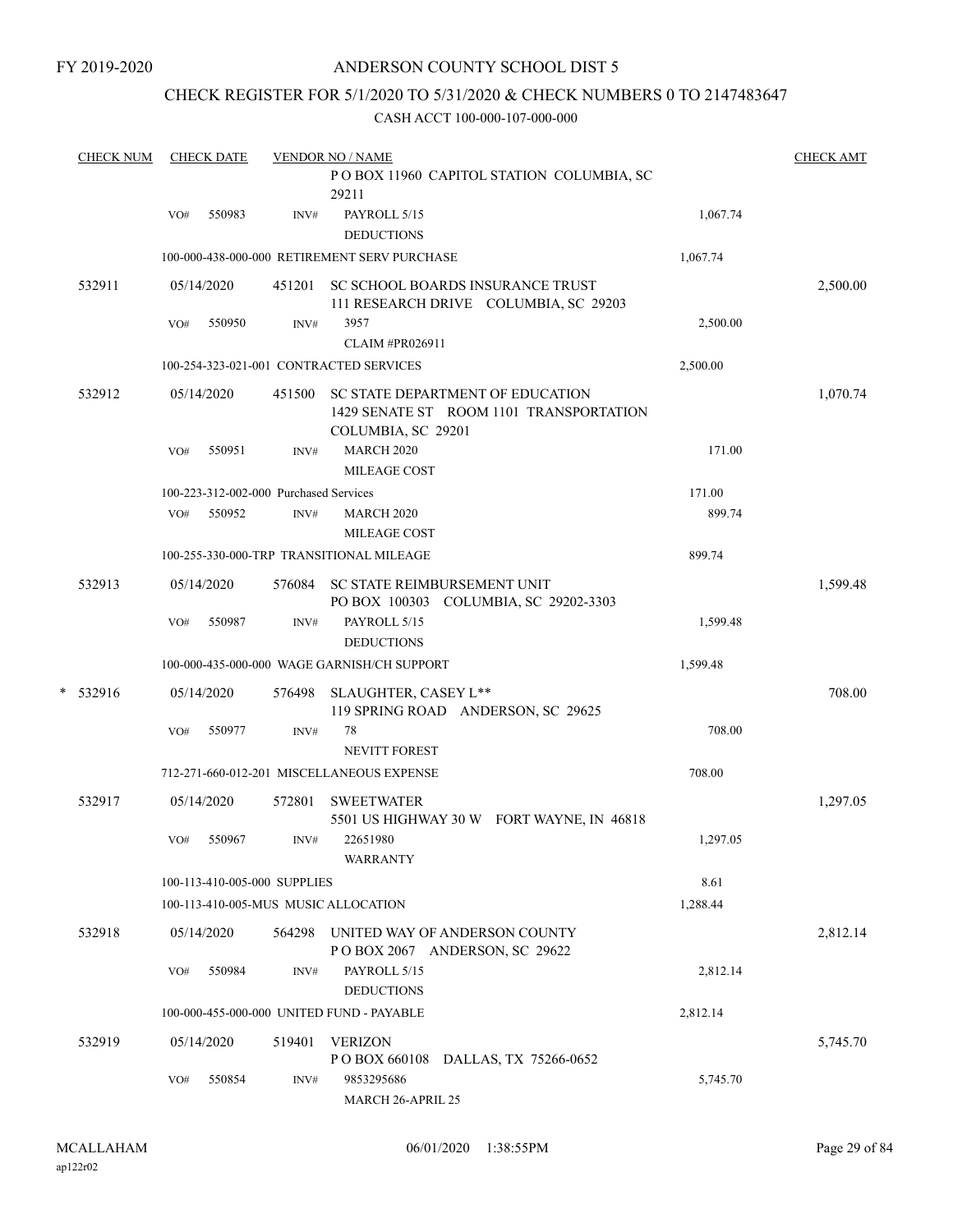## CHECK REGISTER FOR 5/1/2020 TO 5/31/2020 & CHECK NUMBERS 0 TO 2147483647

| <b>CHECK NUM</b> | <b>CHECK DATE</b>                      |        | <b>VENDOR NO / NAME</b>                                                                     |          | <b>CHECK AMT</b> |
|------------------|----------------------------------------|--------|---------------------------------------------------------------------------------------------|----------|------------------|
|                  | 100-266-340-000-000 TELEPHONE          |        |                                                                                             | 4,307.37 |                  |
|                  | 100-266-340-001-000 TELEPHONE          |        |                                                                                             | 118.32   |                  |
|                  | 100-266-340-002-000 TELEPHONE          |        |                                                                                             | 91.79    |                  |
|                  | 100-266-340-003-000 TELEPHONE          |        |                                                                                             | 106.94   |                  |
|                  | 100-266-340-006-000 TELEPHONE          |        |                                                                                             | 70.99    |                  |
|                  | 100-266-340-007-000 TELEPHONE          |        |                                                                                             | 66.89    |                  |
|                  | 100-266-340-008-000 TELEPHONE          |        |                                                                                             | 66.89    |                  |
|                  | 100-266-340-009-000 TELEPHONE          |        |                                                                                             | 66.89    |                  |
|                  | 100-266-340-010-000 TELEPHONE          |        |                                                                                             | 13.42    |                  |
|                  | 100-266-340-012-000 TELEPHONE          |        |                                                                                             | 69.63    |                  |
|                  | 100-266-340-013-000 TELEPHONE          |        |                                                                                             | 13.42    |                  |
|                  | 100-266-340-014-000 TELEPHONE          |        |                                                                                             | 66.89    |                  |
|                  | 100-266-340-015-000 TELEPHONE          |        |                                                                                             | 80.31    |                  |
|                  | 100-266-340-016-000 TELEPHONE          |        |                                                                                             | 53.47    |                  |
|                  | 100-266-340-017-000 TELEPHONE          |        |                                                                                             | 76.89    |                  |
|                  | 100-266-340-018-000 TELEPHONE          |        |                                                                                             | 13.42    |                  |
|                  | 100-266-340-019-000 TELEPHONE          |        |                                                                                             | 13.42    |                  |
|                  | 100-266-340-020-000 TELEPHONE          |        |                                                                                             | 17.52    |                  |
|                  | 131-266-340-031-000 TELEPHONE          |        |                                                                                             | 74.47    |                  |
|                  | 210-211-340-001-000 TELEPHONE          |        |                                                                                             | 56.21    |                  |
|                  | 283-126-340-000-000 TELEPHONE          |        |                                                                                             | 48.66    |                  |
|                  | 338-221-340-000-EAR TELEPHONE          |        |                                                                                             | 38.01    |                  |
|                  | 600-256-340-000-000 TELEPHONE          |        |                                                                                             | 160.41   |                  |
|                  | 900-188-340-000-006 HOMELESS TELEPHONE |        |                                                                                             | 53.47    |                  |
| 532920           | 05/14/2020                             | 576048 | VITAL RECORDS HOLDINGS, LLC<br>DEPT 5874 PO BOX 11407 BIRMINGHAM, AL<br>35246-5874          |          | 767.00           |
|                  | 550968<br>VO#                          | INV#   | 36711<br>TL HANNA STORAGE                                                                   | 767.00   |                  |
|                  | 100-114-410-002-000 SUPPLIES           |        |                                                                                             | 767.00   |                  |
| 532921           | 05/14/2020                             | 524353 | WAL-MART COMMUNITY/GEMB<br>PO BOX 530934 ATT: ACCOUNTS RECEIVABLE<br>ATLANTA, GA 30353-0934 |          | 674.89           |
|                  | 550969<br>VO#                          | INV#   | 1013 3709<br><b>OPERATIONS</b>                                                              | 674.89   |                  |
|                  | 100-256-410-000-C19 SUPPLIES           |        |                                                                                             | 674.89   |                  |
| 532922           | 05/14/2020                             | 573864 | WELLS FARGO VENDOR FIN SERV<br>PO BOX 105710 ATLANTA, GA 30348-5710                         |          | 894.57           |
|                  | VO#<br>550970                          | INV#   | 5009999425<br>11266<br>PO#<br><b>COPIER</b>                                                 | 355.24   |                  |
|                  | 100-113-410-021-000 SUPPLIES           |        |                                                                                             | 355.24   |                  |
|                  | 100-114-410-021-000 SUPPLIES           |        |                                                                                             | 0.00     |                  |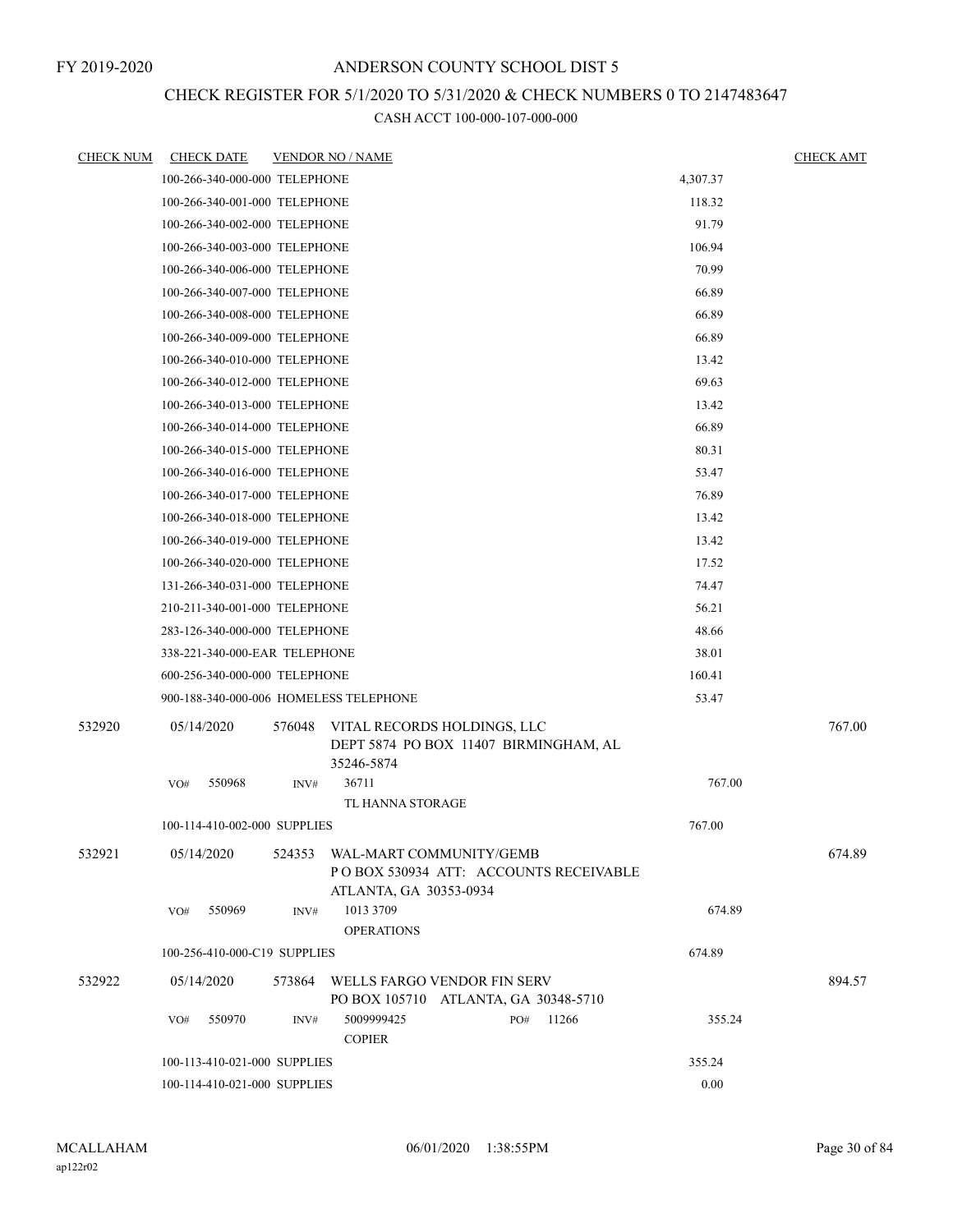## CHECK REGISTER FOR 5/1/2020 TO 5/31/2020 & CHECK NUMBERS 0 TO 2147483647

| <b>CHECK NUM</b> |     | <b>CHECK DATE</b> | <b>VENDOR NO / NAME</b>          |                                                                                             | <b>CHECK AMT</b> |       |          |          |
|------------------|-----|-------------------|----------------------------------|---------------------------------------------------------------------------------------------|------------------|-------|----------|----------|
|                  | VO# | 550971            | INV#                             | 5010220610<br><b>COPIER</b>                                                                 | PO#              | 11264 | 222.56   |          |
|                  |     |                   | 100-147-410-018-000 SUPPLIES     |                                                                                             |                  |       | 222.56   |          |
|                  | VO# | 550972            | INV#                             | 5010120210<br><b>COPIER</b>                                                                 | PO#              | 11252 | 144.45   |          |
|                  |     |                   | 100-115-410-003-000 SUPPLIES     |                                                                                             |                  |       | 144.45   |          |
|                  |     | VO# 550973        | INV#                             | 5010220683<br><b>COPIER</b>                                                                 |                  |       | 172.32   |          |
|                  |     |                   | 201-112-490-010-000 COPIER COST  |                                                                                             |                  |       | 172.32   |          |
| 532923           |     | 05/14/2020        | 565833                           | <b>WEX BANK</b><br>WRIGHT EXPRESS FLEET SERVICES PO BOX 6293<br>CAROL STREAM, IL 60197-6293 |                  |       |          | 312.97   |
|                  | VO# | 550974            | INV#                             | 65353312<br><b>FUEL</b>                                                                     |                  |       | 312.97   |          |
|                  |     |                   | 100-255-411-000-000 GASOLINE     |                                                                                             |                  |       | 312.97   |          |
| * 532979         |     | 05/20/2020        | 576477                           | <b>CHELSEY NORRIS</b><br>405 CLARKE LANE APT E ANDERSON, SC 29621                           |                  |       |          | 285.00   |
|                  | VO# | 551152            | INV#                             | <b>GLENVIEW</b><br>FT REFUND                                                                |                  |       | 285.00   |          |
|                  |     |                   |                                  | 100-271-312-020-C19 CANCELLED FIELD TRIPS                                                   |                  |       | 285.00   |          |
| 532980           |     | 05/20/2020        |                                  | 576477 HOPE SKELTON<br>122 AMBERWOOD DRIVE ANDERSON, SC 29621                               |                  |       |          | 300.00   |
|                  | VO# | 551150            | INV#                             | <b>MCCANTS</b><br>FT REFUND                                                                 |                  |       | 300.00   |          |
|                  |     |                   |                                  | 100-271-312-005-C19 CANCELLED FIELD TRIPS                                                   |                  |       | 300.00   |          |
| * 532983         |     | 05/21/2020        |                                  | 576412 AMAZON CAPITAL SERVICES<br>PO BOX 035184 SEATTLE, WA 98124-5184                      |                  |       |          | 8,224.98 |
|                  | VO# | 551180            | INV#                             | <b>PURCHASES</b><br># A2QG7V7TDJIMYY                                                        |                  |       | 8,224.98 |          |
|                  |     |                   | 100-112-410-009-BUD SUPPLIES     |                                                                                             |                  |       | 1,632.42 |          |
|                  |     |                   |                                  | 100-112-410-009-INQ INQUIRY BASED LEARNING                                                  |                  |       | 193.24   |          |
|                  |     |                   | 100-113-410-005-000 SUPPLIES     |                                                                                             |                  |       | 1,366.50 |          |
|                  |     |                   | 100-113-410-005-0RE RELATED ARTS |                                                                                             |                  |       | 49.72    |          |
|                  |     |                   | 100-113-410-021-OPE PE SUPPLIES  |                                                                                             |                  |       | 961.74   |          |
|                  |     |                   | 100-114-410-001-ALT SUPPLIES     |                                                                                             |                  |       | 151.91   |          |
|                  |     |                   | 100-212-410-005-000 SUPPLIES     |                                                                                             |                  |       | 186.74   |          |
|                  |     |                   | 100-233-410-005-000 SUPPLIES     |                                                                                             |                  |       | 18.29    |          |
|                  |     |                   |                                  | 706-271-660-006-519 LIBRARY EXPENSE                                                         |                  |       | 222.97   |          |
|                  |     |                   |                                  | 709-271-660-009-201 MISCELLANEOUS EXPENSE                                                   |                  |       | 280.75   |          |
|                  |     |                   |                                  | 717-190-660-017-201 MISCELLANEOUS EXPENSE                                                   |                  |       | 474.76   |          |
|                  |     |                   |                                  | 720-271-660-020-493 SCHOOL/CLASS DONATIONS EXPENSE                                          |                  |       | 1,643.48 |          |
|                  |     |                   |                                  | 900-112-416-008-EJA ELIZABETH ANDERS 20/21 SUPPLIES                                         |                  |       | 71.99    |          |
|                  |     |                   |                                  | 900-121-416-008-NKJ KELLY JEROLAMON 20/21 SUPPLIES                                          |                  |       | 799.77   |          |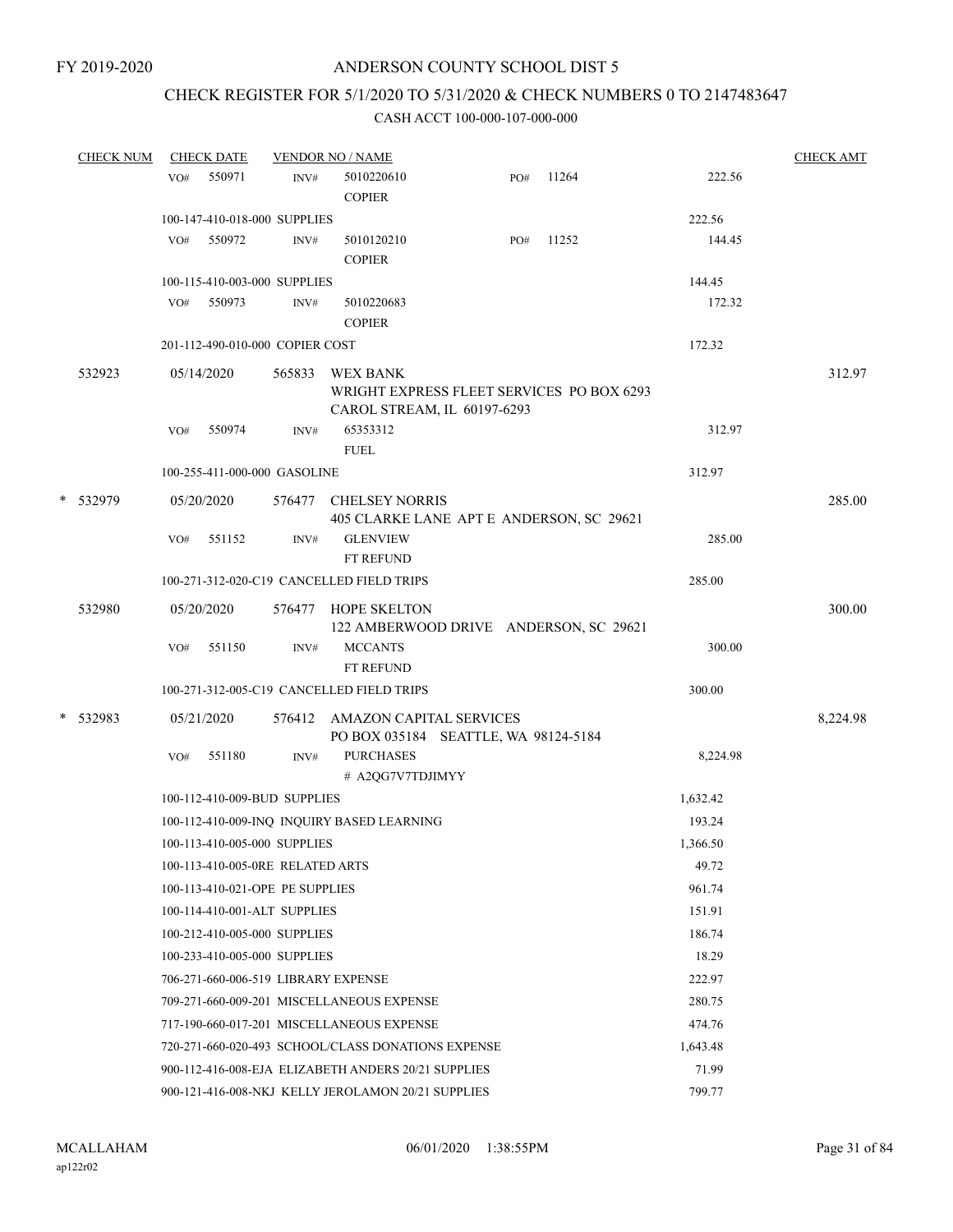## CHECK REGISTER FOR 5/1/2020 TO 5/31/2020 & CHECK NUMBERS 0 TO 2147483647

| <b>CHECK NUM</b> |            | <b>CHECK DATE</b><br>937-113-410-017-000 SUPPLIES |        | <b>VENDOR NO / NAME</b>                                                                                   | 170.70    | <b>CHECK AMT</b> |  |  |
|------------------|------------|---------------------------------------------------|--------|-----------------------------------------------------------------------------------------------------------|-----------|------------------|--|--|
| * 532985         | 05/21/2020 |                                                   |        | 567918 BERNHARDT HOUSE OF VIOLINS LLC<br>5 CATEECHEE AVE ATT: ACCOUNTS RECEIVABLE<br>GREENVILLE, SC 29605 |           | 528.53           |  |  |
|                  | VO#        | 551064                                            | INV#   | 195043<br><b>GLENVIEW</b>                                                                                 | 490.02    |                  |  |  |
|                  |            |                                                   |        | 100-113-410-020-COB CHORUS, ORCHESTRA & BAND                                                              | 490.02    |                  |  |  |
|                  | VO#        | 551181                                            | INV#   | 195044                                                                                                    | 38.51     |                  |  |  |
|                  |            |                                                   |        | <b>MCCANTS</b>                                                                                            |           |                  |  |  |
|                  |            | 100-233-410-005-000 SUPPLIES                      |        |                                                                                                           | 38.51     |                  |  |  |
| 532986           | 05/21/2020 |                                                   | 574045 | <b>BORDEN DAIRY COMPANY</b><br>PO BOX 933179 CLEVELAND, OH 44193                                          |           | 32,609.53        |  |  |
|                  | VO#        | 551240                                            | INV#   | APRIL 2020<br><b>MILK</b>                                                                                 | 32,609.53 |                  |  |  |
|                  |            | 600-256-460-003-000 FOOD                          |        |                                                                                                           | 3,739.80  |                  |  |  |
|                  |            | 600-256-460-005-000 FOOD                          |        |                                                                                                           | 4,326.87  |                  |  |  |
|                  |            | 600-256-460-006-000 FOOD                          |        |                                                                                                           | 2,553.70  |                  |  |  |
|                  |            | 600-256-460-010-000 FOOD                          |        |                                                                                                           | 2,295.75  |                  |  |  |
|                  |            | 600-256-460-011-000 FOOD                          |        |                                                                                                           | 4,474.51  |                  |  |  |
|                  |            | 600-256-460-012-000 FOOD                          |        |                                                                                                           | 2,854.76  |                  |  |  |
|                  |            | 600-256-460-014-000 FOOD                          |        |                                                                                                           | 2,998.59  |                  |  |  |
|                  |            | 600-256-460-019-000 FOOD                          |        |                                                                                                           | 5,196.86  |                  |  |  |
|                  |            | 600-256-460-020-000 FOOD                          |        |                                                                                                           | 4,168.69  |                  |  |  |
| 532987           | 05/21/2020 |                                                   | 572588 | BRYANT ENTERPRISES, LLC                                                                                   |           | 400.00           |  |  |
|                  |            |                                                   |        | 418 SNEAKING CREEK DRIVE HAYESVILLE, NC<br>28904-6423                                                     |           |                  |  |  |
|                  | VO#        | 551246                                            | INV#   | 13492<br><b>BATTERIES</b>                                                                                 | 400.00    |                  |  |  |
|                  |            | 100-113-410-010-000 SUPPLIES                      |        |                                                                                                           | 400.00    |                  |  |  |
| 532988           | 05/21/2020 |                                                   | 576490 | <b>BWI COMPANIES INC</b><br>15 SHELTER DRIVE GREER, SC 29650                                              |           | 507.61           |  |  |
|                  |            | VO# 551066                                        | INV#   | 15623272<br><b>SUPPLIES</b>                                                                               | 507.61    |                  |  |  |
|                  |            |                                                   |        | 329-115-410-031-000 SUPPLIES-STATE EQUIPMENT                                                              | 507.61    |                  |  |  |
| 532989           | 05/21/2020 |                                                   |        | 156900 CAROLINA PRODUCE COMPANY<br>POBOX 3849 ATT: ACCOUNTS RECEIVABLE<br>ANDERSON, SC 29622              |           | 2,930.90         |  |  |
|                  | VO#        | 551069                                            | INV#   | 908155<br>HOMELAND PARK FFV                                                                               | 351.00    |                  |  |  |
|                  |            | 600-256-460-011-FFV FOOD-FFVP                     |        |                                                                                                           | 351.00    |                  |  |  |
|                  |            | VO# 551070                                        | INV#   | 908055<br><b>HOMELAND PARK FFV</b>                                                                        | 2,579.90  |                  |  |  |
|                  |            | 600-256-460-011-FFV FOOD- FFVP                    |        |                                                                                                           | 2,579.90  |                  |  |  |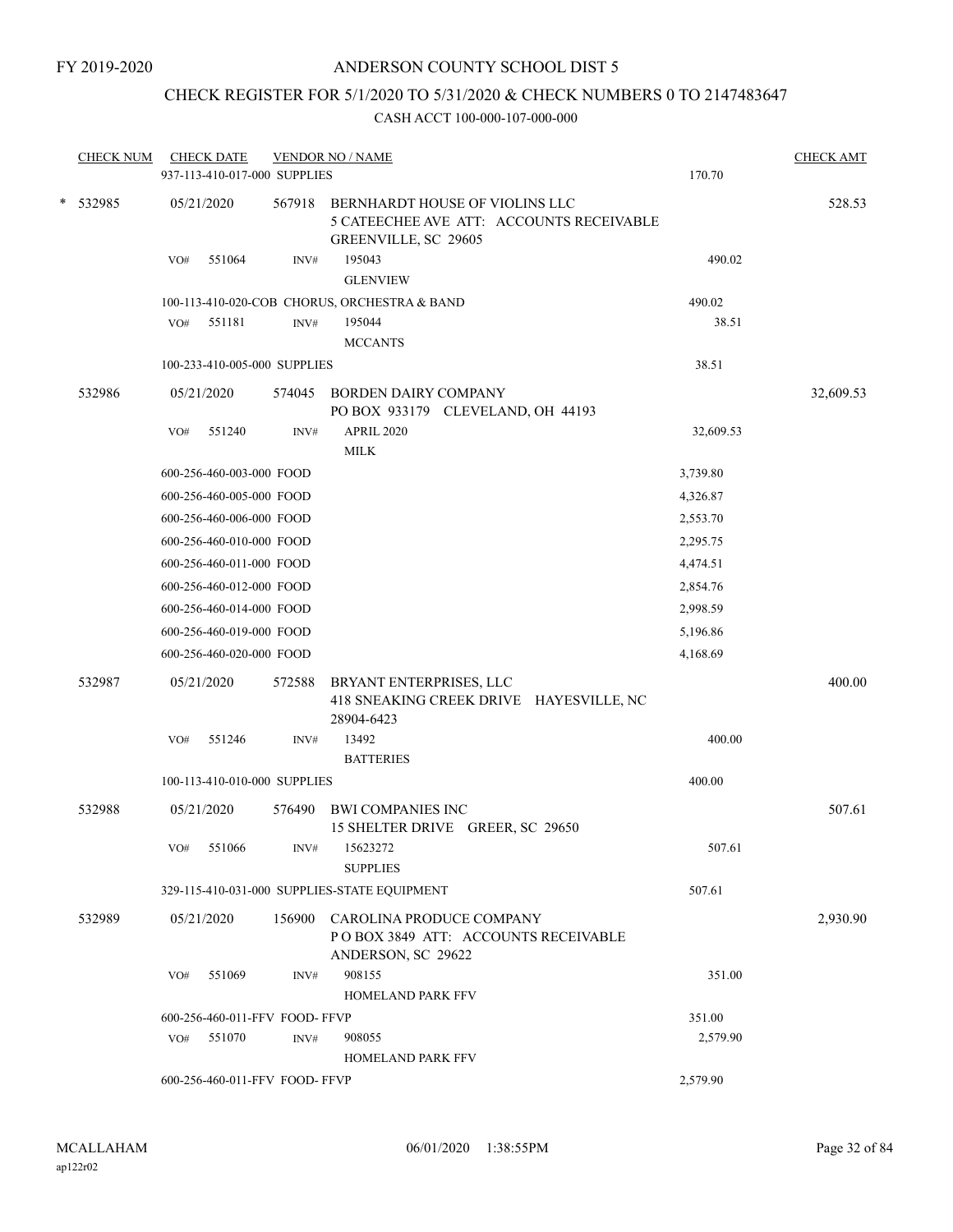FY 2019-2020

## ANDERSON COUNTY SCHOOL DIST 5

## CHECK REGISTER FOR 5/1/2020 TO 5/31/2020 & CHECK NUMBERS 0 TO 2147483647

|   | <b>CHECK NUM</b> |     | <b>CHECK DATE</b> |                              | <b>VENDOR NO / NAME</b>                                                                              |     |       |          | <b>CHECK AMT</b> |  |
|---|------------------|-----|-------------------|------------------------------|------------------------------------------------------------------------------------------------------|-----|-------|----------|------------------|--|
|   | 532990           |     | 05/21/2020        | 566761                       | CENTER FOR EDUCATION/EMPLOYMENT LAW<br>POBOX 3008 ATT: ACCOUNTS RECEIVABLE<br>MALVERN, PA 19355-9562 |     |       |          |                  |  |
|   |                  | VO# | 551072            | INV#                         | <b>RENEWAL</b><br>ACCT #A275037504                                                                   |     |       | 159.00   |                  |  |
|   |                  |     |                   | 131-233-410-031-000 SUPPLIES |                                                                                                      |     |       | 159.00   |                  |  |
|   | 532991           |     | 05/21/2020        | 572302                       | CERTIPORT, INC<br>13036 COLLECTIONS CENTER DR CHICAGO, IL 60693                                      |     |       |          | 3,640.00         |  |
|   |                  | VO# | 551073            | INV#                         | 9346550<br>ACCT #3842804                                                                             | PO# | 12527 | 3,640.00 |                  |  |
|   |                  |     |                   |                              | 207-115-410-031-006 SUPPLIES-IMPROVE PRGS                                                            |     |       | 3,640.00 |                  |  |
|   | 532992           |     | 05/21/2020        |                              | 571072 CLEMSON UNIV ACCOUNTING SERVICES<br>391 COLLEGE AVE SUITE 301 CLEMSON, SC 29634               |     |       |          | 2,178.76         |  |
|   |                  | VO# | 551074            | INV#                         | W0977360788<br><b>ST JOSEPHS</b>                                                                     |     |       | 2,178.76 |                  |  |
|   |                  |     |                   |                              | 201-413-312-000-SJC PS- ST.JOSEPH'S CATHOLIC                                                         |     |       | 2,178.76 |                  |  |
| * | 532994           |     | 05/21/2020        | 211302                       | <b>DUKE ENERGY</b><br>PO BOX 70516 CHARLOTTE, NC 28272-0516                                          |     |       |          | 3,239.08         |  |
|   |                  | VO# | 551230            | INV#                         | 0002050044<br><b>ELECTRICITY</b>                                                                     |     |       | 2,400.93 |                  |  |
|   |                  |     |                   |                              | 100-254-470-016-000 ENERGY-ELECTRICITY & WATER                                                       |     |       | 2,400.93 |                  |  |
|   |                  | VO# | 551231            | INV#                         | 0002050018<br><b>ELECTRICITY</b>                                                                     |     |       | 838.15   |                  |  |
|   |                  |     |                   |                              | 100-254-470-000-000 ENERGY-ELECTRICITY & WATER                                                       |     |       | 838.15   |                  |  |
|   | 532995           |     | 05/21/2020        | 576473                       | ENVIRONMENTAL LABORATORIES<br>PO BOX 1729 TRAVELERS REST, SC 29690                                   |     |       |          | 5,055.75         |  |
|   |                  | VO# | 551185            | INV#                         | 227802<br><b>MASKS</b>                                                                               | PO# | 12560 | 5,055.75 |                  |  |
|   |                  |     |                   |                              | 100-000-170-000-000 WAREHOUSE INVENTORY                                                              |     |       | 5,055.75 |                  |  |
|   | 532996           |     | 05/21/2020        | 517300                       | <b>FURMAN UNIVERSITY</b><br>3300 POINSETT HWY ATTN: ERIKAH HAAVIE<br>GREENVILLE, SC 29613            |     |       |          | 1,844.70         |  |
|   |                  | VO# | 551187            | INV#                         | 4905<br><b>DUES</b>                                                                                  | PO# | 12777 | 1,844.70 |                  |  |
|   |                  |     |                   |                              | 100-221-312-000-000 PURCHASED SERVICES                                                               |     |       | 1,844.70 |                  |  |
|   | 532997           |     | 05/21/2020        | 252100                       | <b>GRACE'S COFFEE HOUSE AND RESTAURANT</b><br>1510 NORTH MURRAY AVENUE ATT: ACCOUNTS                 |     |       |          | 277.95           |  |
|   |                  | VO# | 551099            | INV#                         | RECEIVABLE ANDERSON, SC 29625<br>ORDER C73                                                           |     |       | 277.95   |                  |  |
|   |                  |     |                   |                              | MAY 21 LUNCH                                                                                         |     |       |          |                  |  |
|   |                  |     |                   | 600-256-410-000-000 SUPPLIES |                                                                                                      |     |       | 277.95   |                  |  |
|   | 532998           |     | 05/21/2020        | 254200                       | <b>GREENE FINNEY, LLP</b><br>211 E BUTLER ROAD STE C6 MAULDIN, SC 29662                              |     |       |          | 10,000.00        |  |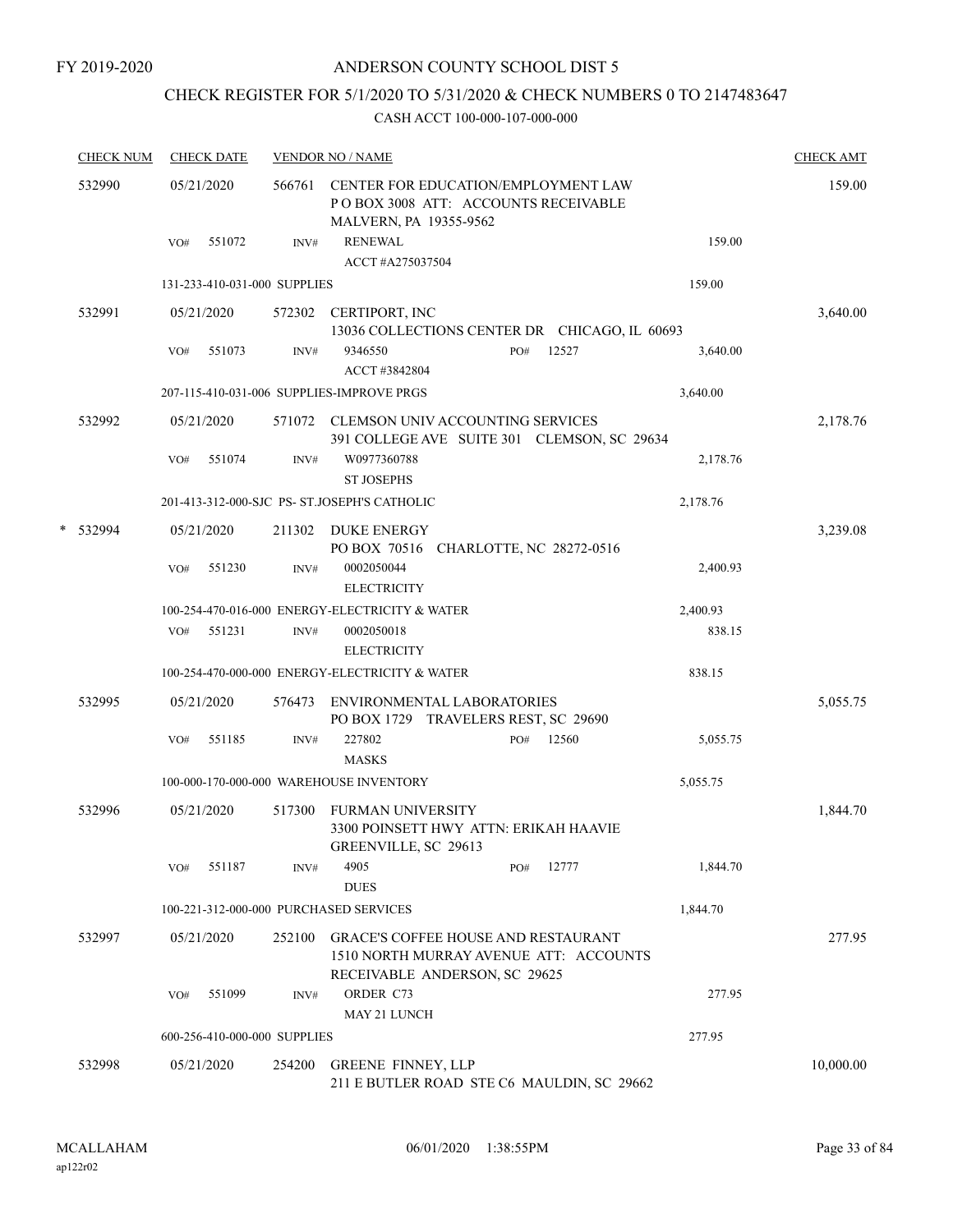# CHECK REGISTER FOR 5/1/2020 TO 5/31/2020 & CHECK NUMBERS 0 TO 2147483647

| <b>CHECK NUM</b> |     | <b>CHECK DATE</b> |                                    | <b>VENDOR NO / NAME</b>                                                                           |     |       |           | <b>CHECK AMT</b> |
|------------------|-----|-------------------|------------------------------------|---------------------------------------------------------------------------------------------------|-----|-------|-----------|------------------|
|                  | VO# | 551100            | $\text{INV}\#$                     | 17107<br>2020 AUDIT                                                                               | PO# | 12762 | 10,000.00 |                  |
|                  |     |                   | 100-231-318-000-000 AUDIT SERVICES |                                                                                                   |     |       | 10,000.00 |                  |
| 532999           |     | 05/21/2020        | 576501                             | GRIFFORE, MARK**<br>1074 MEMORY LN ALPENA, MI 49707                                               |     |       |           | 1,618.48         |
|                  | VO# | 551201            | INV#                               | 1043<br><b>FLOOR MATS</b>                                                                         |     |       | 1,618.48  |                  |
|                  |     |                   | 505-254-410-010-SGN SIGNAGE        |                                                                                                   |     |       | 1,618.48  |                  |
| 533000           |     | 05/21/2020        |                                    | 575837 HAND2MIND, INC<br>6642 EAGLE WAY CHICAGO, IL 60678-1066                                    |     |       |           | 2,771.00         |
|                  | VO# | 551101            | INV#                               | 60223626<br>CUSTOMER #16513                                                                       |     |       | 1,642.75  |                  |
|                  |     |                   | 100-112-410-007-BUD SUPPLIES       |                                                                                                   |     |       | 1,642.75  |                  |
|                  | VO# | 551102            | INV#                               | 60223669<br>CUSTOMER #16513                                                                       |     |       | 519.98    |                  |
|                  |     |                   | 100-112-410-007-BUD SUPPLIES       |                                                                                                   |     |       | 519.98    |                  |
|                  | VO# | 551247            | INV#                               | 60224274<br><b>SUPPLIES</b>                                                                       |     |       | 608.27    |                  |
|                  |     |                   | 100-113-410-005-000 SUPPLIES       |                                                                                                   |     |       | 608.27    |                  |
| 533001           |     | 05/21/2020        | 573858                             | <b>HAYES SOFTWARE SYSTEMS</b><br>12007 RESEARCH BLVD, SUITE 103 AUSTIN, TX 78759                  |     |       |           | 4,917.25         |
|                  | VO# | 551103            | INV#                               | 40027<br><b>RENEWAL</b>                                                                           | PO# | 12698 | 4,917.25  |                  |
|                  |     |                   |                                    | 100-266-445-000-000 SOFTWARE TECHNOLOGY                                                           |     |       | 4,917.25  |                  |
| 533002           |     | 05/21/2020        | 574887                             | <b>HERALD OFFICE SOLUTIONS</b><br>PO BOX 1288 DILLON, SC 29536                                    |     |       |           | 55,095.34        |
|                  | VO# | 551106            | INV#                               | 727017<br><b>FURNITURE</b>                                                                        | PO# | 12267 | 49,745.34 |                  |
|                  |     |                   |                                    | 100-224-410-001-FUR FURNITURE - PD ROOM                                                           |     |       | 49,745.34 |                  |
|                  | VO# | 551188            | INV#                               | 759910<br><b>MASKS</b>                                                                            | PO# | 12605 | 5,350.00  |                  |
|                  |     |                   |                                    | 100-000-170-000-000 WAREHOUSE INVENTORY                                                           |     |       | 5,350.00  |                  |
| 533003           |     | 05/21/2020        |                                    | 576027 HOME DEPOT USA, INC<br>PO BOX 742604 ATLANTA, GA 30374-2604                                |     |       |           | 2,451.41         |
|                  | VO# | 551189            | INV#                               | 550398580<br><b>WHSE SUPPLIES</b>                                                                 | PO# | 12643 | 2,451.41  |                  |
|                  |     |                   |                                    | 100-000-170-000-000 WAREHOUSE INVENTORY                                                           |     |       | 2,451.41  |                  |
| 533004           |     | 05/21/2020        | 576446                             | INNOVATIVE CONCESSIONS ENTERPRISES<br>130 PROMINENCE POINT PKWY SUITE 130-354<br>CANTON, GA 30114 |     |       |           | 2,052.00         |
|                  | VO# | 551195            | INV#                               | 11486<br><b>CULINARY SERVICES</b>                                                                 |     |       | 2,052.00  |                  |
|                  |     |                   | 600-256-410-005-000 SUPPLIES       |                                                                                                   |     |       | 756.00    |                  |
|                  |     |                   | 600-256-410-013-000 SUPPLIES       |                                                                                                   |     |       | 648.00    |                  |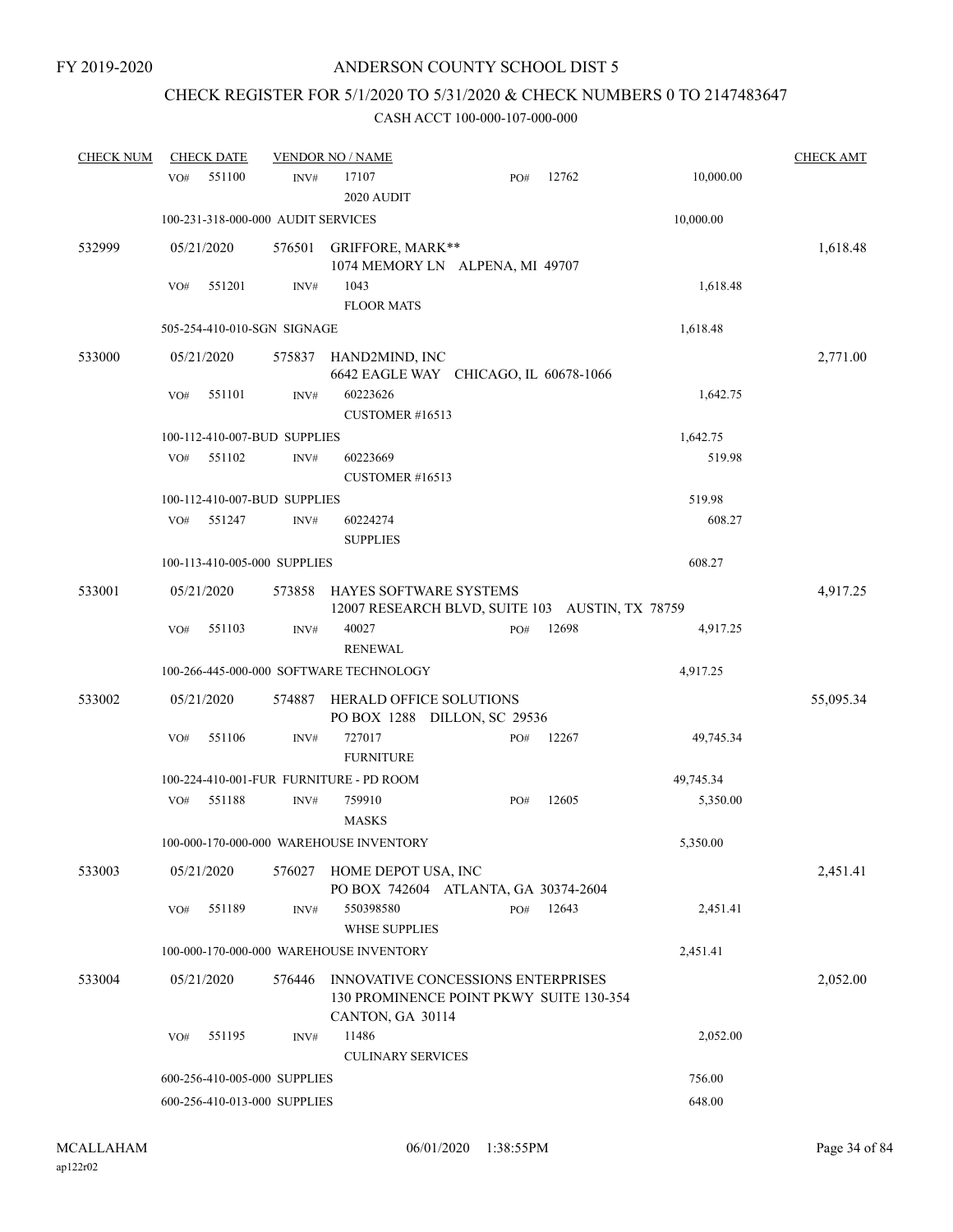### FY 2019-2020

## ANDERSON COUNTY SCHOOL DIST 5

## CHECK REGISTER FOR 5/1/2020 TO 5/31/2020 & CHECK NUMBERS 0 TO 2147483647

| <b>CHECK NUM</b> |     | <b>CHECK DATE</b>            |        | <b>VENDOR NO / NAME</b>                                                                                 |              |                | <b>CHECK AMT</b> |
|------------------|-----|------------------------------|--------|---------------------------------------------------------------------------------------------------------|--------------|----------------|------------------|
|                  |     | 600-256-410-017-000 SUPPLIES |        |                                                                                                         |              | 648.00         |                  |
| $*$ 533007       |     | 05/21/2020                   |        | 576294 JUSTSHONS CATERING & BAKERY LLC<br>8649 AUGUSTA RD SUITE A & B PELZER, SC 29669                  |              |                | 1,160.80         |
|                  | VO# | 551197                       | INV#   | 1420                                                                                                    |              | 1,160.80       |                  |
|                  |     |                              |        | <b>TRANSPORTATION</b>                                                                                   |              |                |                  |
|                  |     | 100-255-312-000-MEA MEALS    |        |                                                                                                         |              | 1,017.12       |                  |
|                  |     |                              |        | 100-255-323-000-000 CONTRACTED SERVICES                                                                 |              | 143.68         |                  |
| 533009           |     | 05/21/2020                   | 313476 | LAKESHORE LEARNING MATERIALS<br>2695 EAST DOMINGUEZ STREET ATT: ACCOUNTS<br>RECEIVABLE CARSON, CA 90895 |              |                | 3,479.48         |
|                  | VO# | 551198                       | INV#   | 4065940420<br>WHITEHALL                                                                                 | 12445<br>PO# | 3,479.48       |                  |
|                  |     |                              |        | 100-112-410-019-BUD BUDGET APPROVED SUPPLIES                                                            |              | 3,479.48       |                  |
| 533010           |     | 05/21/2020                   |        | 575457 LAURENS COUNTY ADULT EDUCATION<br>663 MEDICAL RIDGE ROAD CLINTON, SC 29325                       |              |                | 572.25           |
|                  | VO# | 551199                       | INV#   | 1                                                                                                       |              | 572.25         |                  |
|                  |     |                              |        | <b>GED ACADEMY</b>                                                                                      |              |                |                  |
|                  |     |                              |        | 723-190-660-023-911 MISCELLANEOUS- ADULT ED EXPENSE                                                     |              | 572.25         |                  |
| 533011           |     | 05/21/2020                   |        | 564353 LAZER CONSTRUCTION COMPANY INC<br>POBOX 5103 ATT: ACCOUNTS RECEIVABLE<br>ANDERSON, SC 29623      |              |                | 300,672.54       |
|                  | VO# | 551110                       | INV#   | 7419-10<br><b>TL HANNA</b>                                                                              |              | 300,672.54     |                  |
|                  |     |                              |        | 505-253-520-002-STD STADIUM RENOVATIONS                                                                 |              | 300,672.54     |                  |
| $*$ 533013       |     | 05/21/2020                   | 570282 | LITTLE CAESAR'S PIZZA<br>2902 C NORTH MAIN ST ANDERSON, SC 29621                                        |              |                | 817.50           |
|                  | VO# | 551111                       | INV#   | $\mathbf{1}$<br><b>ROBERT ANDERSON</b>                                                                  |              | 817.50         |                  |
|                  |     | 100-113-410-006-000 SUPPLIES |        |                                                                                                         |              | 817.50         |                  |
| 533014           |     | 05/21/2020                   | 329401 | <b>LOWES BUSINESS ACCOUNT</b><br>PO BOX 530954 CREDIT SERVICES ATLANTA, GA<br>30353-0954                |              |                | 274.75           |
|                  | VO# | 551200                       | INV#   | 7288008<br><b>PURCHASES</b>                                                                             |              | 274.75         |                  |
|                  |     |                              |        | 100-254-410-000-001 MAINT. SUPPLIES-STRUCTURES                                                          |              | 52.29          |                  |
|                  |     |                              |        | 100-254-410-003-001 SUPPLIES - MAINTENANCE                                                              |              | 9.35           |                  |
|                  |     |                              |        | 100-254-410-012-001 SUPPLIES - MAINTENANCE                                                              |              | 14.22          |                  |
|                  |     |                              |        | 100-254-410-020-001 SUPPLIES - MAINTENANCE<br>100-254-410-020-001 SUPPLIES - MAINTENANCE                |              | 48.64<br>33.53 |                  |
|                  |     |                              |        | 100-254-540-000-000 CUSTODIAL EQUIPMENT                                                                 |              | 65.91          |                  |
|                  |     |                              |        | 131-254-410-031-001 SUPPLIES - MAINTENANCE                                                              |              | 50.81          |                  |
| 533015           |     | 05/21/2020                   | 568647 | MANSFIELD OIL COMPANY<br>PO BOX 733706 DALLAS, TX 75373-3706                                            |              |                | 1,529.32         |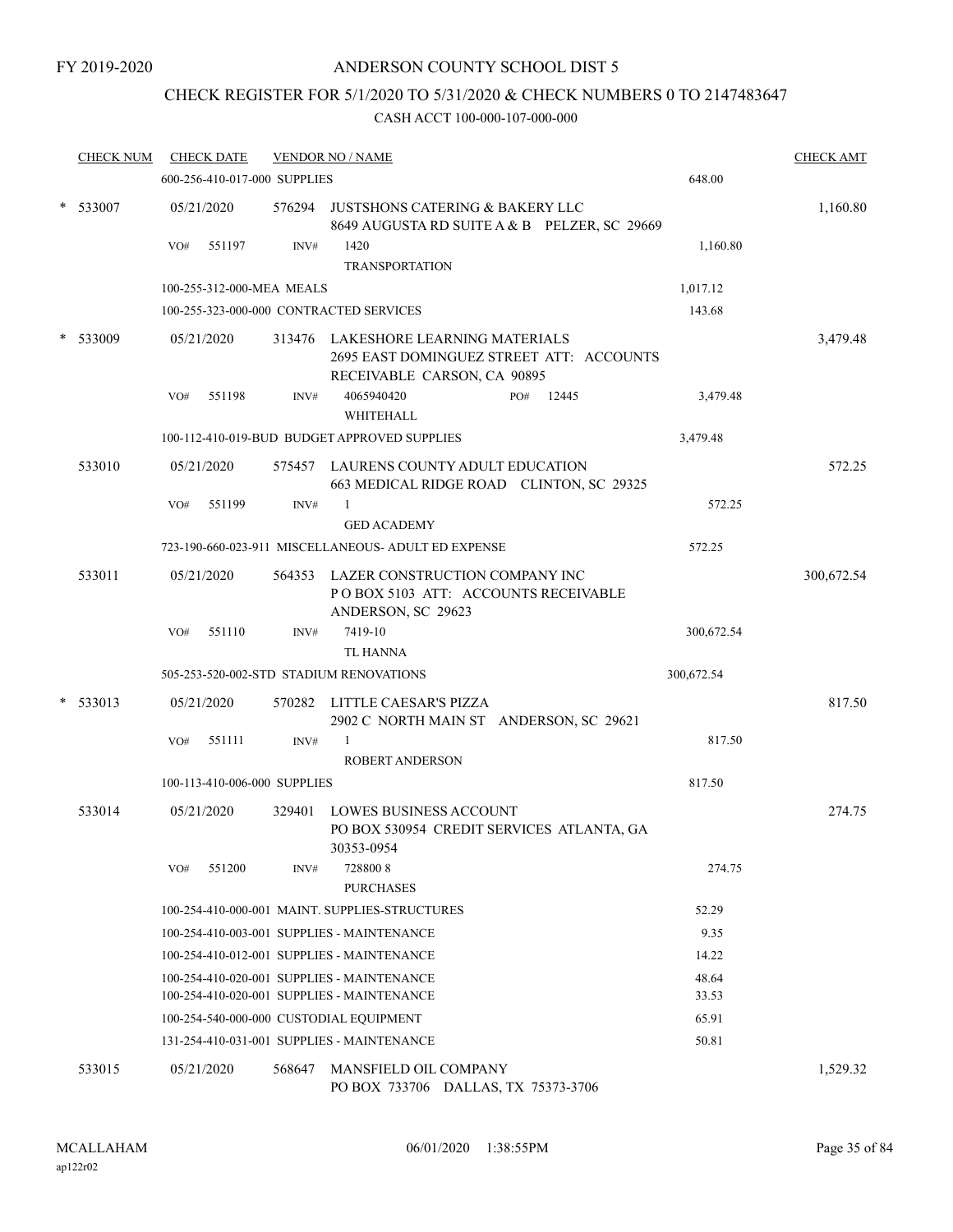## CHECK REGISTER FOR 5/1/2020 TO 5/31/2020 & CHECK NUMBERS 0 TO 2147483647

| <b>CHECK NUM</b> | VO# | <b>CHECK DATE</b><br>551202       | INV#   | <b>VENDOR NO / NAME</b><br>SQLCD598192                                                                             |     |       | 1,529.32   | <b>CHECK AMT</b> |
|------------------|-----|-----------------------------------|--------|--------------------------------------------------------------------------------------------------------------------|-----|-------|------------|------------------|
|                  |     |                                   |        | <b>FUEL</b>                                                                                                        |     |       |            |                  |
|                  |     | 100-254-410-000-C19 SUPPIES - C19 |        |                                                                                                                    |     |       | 54.50      |                  |
|                  |     | 100-254-411-000-001 GASOLINE      |        |                                                                                                                    |     |       | 1,412.48   |                  |
|                  |     | 100-255-411-000-000 GASOLINE      |        |                                                                                                                    |     |       | 38.92      |                  |
|                  |     | 600-256-690-000-SNP OTHER OBJECTS |        |                                                                                                                    |     |       | 23.42      |                  |
| $*$ 533017       |     | 05/21/2020                        |        | 571502 MCCARTER MECHANICAL<br>685 JOHN DODD ROAD SPARTANBURG, SC 29303                                             |     |       |            | 129,215.69       |
|                  | VO# | 551112                            | INV#   | 3890<br><b>NEVITT FOREST</b>                                                                                       | PO# | 12338 | 129,215.69 |                  |
|                  |     |                                   |        | 100-254-323-012-CHL CHILLER/COOLER                                                                                 |     |       | 129,215.69 |                  |
| 533018           |     | 05/21/2020                        |        | 567126 MUSIC & ARTS CENTER<br>5295 WESTVIEW DR SUITE 300 ATTN: CA<br>FREDERICK, MD 21703                           |     |       |            | 384.06           |
|                  | VO# | 551245                            | INV#   | 022454447<br>022412340                                                                                             |     |       | 384.06     |                  |
|                  |     |                                   |        | 100-113-410-020-COB CHORUS, ORCHESTRA & BAND                                                                       |     |       | 384.06     |                  |
| 533019           |     | 05/21/2020                        |        | 382750 NEW FOUNDATIONS CHILDREN & FAM SVCS INC<br>2300 STANDRIDGE ROAD ATT: DONNA HARRINGTON<br>ANDERSON, SC 29625 |     |       |            | 6,698.65         |
|                  | VO# | 551113                            | INV#   | 1755<br><b>APRIL 2020</b>                                                                                          | PO# | 12759 | 6,698.65   |                  |
|                  |     |                                   |        | 221-113-312-000-NFH ADMIN COORD/VOC FACIL/TUTORS                                                                   |     |       | 6,698.65   |                  |
| 533020           |     | 05/21/2020                        | 576463 | NORTH CAROLINA FARMS INC                                                                                           |     |       |            | 389.77           |
|                  |     |                                   |        | 4205 FOREST DRIVE INDIAN TRAIL, NC 28079<br>PO #HORT                                                               |     |       |            |                  |
|                  | VO# | 551114                            | INV#   | <b>SUPPLIES</b>                                                                                                    |     |       | 344.09     |                  |
|                  |     |                                   |        | 329-115-410-031-000 SUPPLIES-STATE EQUIPMENT                                                                       |     |       | 334.07     |                  |
|                  |     |                                   |        | 731-271-660-031-878 HORTICULTURE EXPENSE                                                                           |     |       | 10.02      |                  |
|                  | VO# | 551115                            | INV#   | PO #HORT<br><b>SUPPLIES</b>                                                                                        |     |       | 45.68      |                  |
|                  |     |                                   |        | 329-115-410-031-000 SUPPLIES-STATE EOUIPMENT                                                                       |     |       | 45.00      |                  |
|                  |     |                                   |        | 731-271-660-031-878 HORTICULTURE EXPENSE                                                                           |     |       | 0.68       |                  |
| 533021           |     | 05/21/2020                        |        | 568697 ORIENTAL TRADING COMPANY<br>PO BOX 14502 DES MOINES, IA 50306                                               |     |       |            | 140.26           |
|                  | VO# | 551125                            | INV#   | 702780117-01<br>WHITEHALL ELEM                                                                                     |     |       | 140.26     |                  |
|                  |     |                                   |        | 719-271-660-019-201 MISCELLANEOUS EXPENSE                                                                          |     |       | 140.26     |                  |
|                  |     |                                   |        |                                                                                                                    |     |       |            |                  |
| 533022           |     | 05/21/2020                        | 569766 | <b>PEAP</b><br>PRESIDENT'S EDUCATION AWARDS PROGRAM PO<br>BOX 1020 SEWICKLEY, PA 15143-1020                        |     |       |            | 550.00           |
|                  | VO# | 551126                            | INV#   | 451280<br>384734-042720                                                                                            |     |       | 390.00     |                  |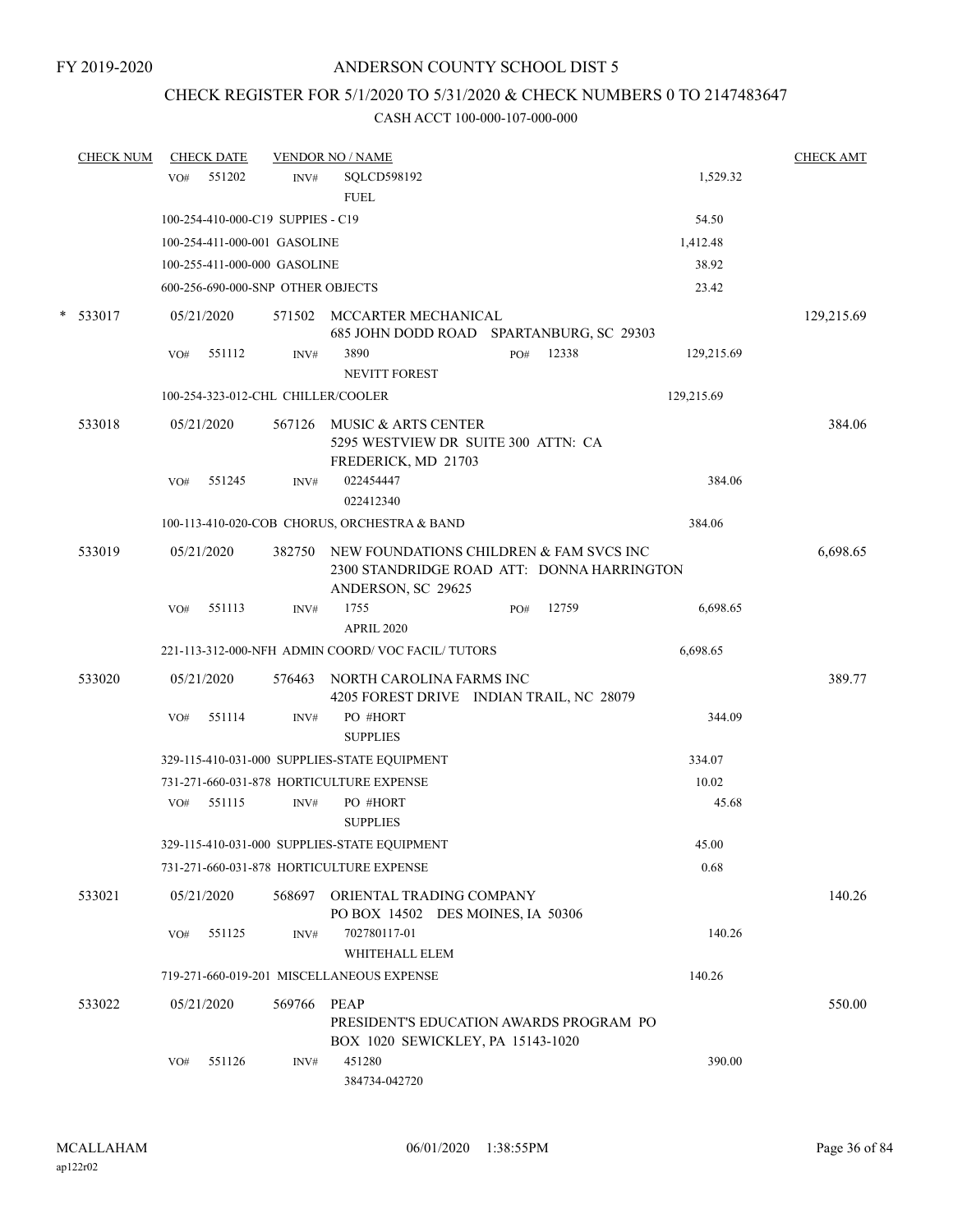## CHECK REGISTER FOR 5/1/2020 TO 5/31/2020 & CHECK NUMBERS 0 TO 2147483647

| <b>CHECK NUM</b> |     | <b>CHECK DATE</b>              |        | <b>VENDOR NO / NAME</b>                                      |                                                |          | <b>CHECK AMT</b> |
|------------------|-----|--------------------------------|--------|--------------------------------------------------------------|------------------------------------------------|----------|------------------|
|                  |     |                                |        | 717-190-660-017-201 MISCELLANEOUS EXPENSE                    |                                                | 390.00   |                  |
|                  | VO# | 551208                         | INV#   | 453931<br><b>CUST 202292</b>                                 |                                                | 160.00   |                  |
|                  |     |                                |        | 717-190-660-017-201 MISCELLANEOUS EXPENSE                    |                                                | 160.00   |                  |
| 533023           |     | 05/21/2020                     | 406300 | PHIL JEWELERS                                                |                                                |          | 231.12           |
|                  |     |                                |        |                                                              | 116 NORTH MAIN STREET ANDERSON, SC 29621       |          |                  |
|                  | VO# | 551127                         | INV#   | 335407                                                       |                                                | 231.12   |                  |
|                  |     |                                |        | ACCT 6787963297                                              |                                                |          |                  |
|                  |     |                                |        | 712-271-660-012-201 MISCELLANEOUS EXPENSE                    |                                                | 231.12   |                  |
| 533024           |     | 05/21/2020                     | 568036 | PIEDMONT NATURAL GAS<br>PO BOX 1246 CHARLOTTE, NC 28201-1246 |                                                |          | 3,418.66         |
|                  | VO# | 551232                         | INV#   | 05/14/20<br><b>NATURAL GAS</b>                               |                                                | 3,418.66 |                  |
|                  |     | 100-254-472-000-000 ENERGY-GAS |        |                                                              |                                                | 23.54    |                  |
|                  |     | 100-254-472-000-000 ENERGY-GAS |        |                                                              |                                                | 27.15    |                  |
|                  |     | 100-254-472-003-000 ENERGY-GAS |        |                                                              |                                                | 722.69   |                  |
|                  |     | 100-254-472-006-000 ENERGY-GAS |        |                                                              |                                                | 209.53   |                  |
|                  |     | 100-254-472-007-000 ENERGY-GAS |        |                                                              |                                                | 23.54    |                  |
|                  |     | 100-254-472-010-000 ENERGY-GAS |        |                                                              |                                                | 30.06    |                  |
|                  |     |                                |        | 131-254-472-031-000 ENERGY-NATURAL GAS                       |                                                | 1,951.82 |                  |
|                  |     | 600-256-470-003-000 ENERGY     |        |                                                              |                                                | 45.98    |                  |
|                  |     | 600-256-470-007-000 ENERGY     |        |                                                              |                                                | 72.02    |                  |
|                  |     | 600-256-470-008-000 ENERGY     |        |                                                              |                                                | 95.19    |                  |
|                  |     | 600-256-470-010-000 ENERGY     |        |                                                              |                                                | 137.88   |                  |
|                  |     | 600-256-470-018-000 ENERGY     |        |                                                              |                                                | 79.26    |                  |
| 533025           |     | 05/21/2020                     | 571386 | PIONEER DRAMA SERVICE                                        |                                                |          | 198.25           |
|                  | VO# | 551128                         | INV#   | POBOX 4267 ENGLEWOOD, CO 80155-4267<br>600665                |                                                | 198.25   |                  |
|                  |     |                                |        | <b>MCCANTS</b>                                               |                                                |          |                  |
|                  |     |                                |        | 100-113-410-005-VEN SUPPLY-ADDT'L FOR LOST VENDING           |                                                | 198.25   |                  |
| 533026           |     | 05/21/2020                     | 418500 | PRO-ED, INC<br>PO BOX 679029 DALLAS, TX 75267-9029           |                                                |          | 193.60           |
|                  | VO# | 551130                         | INV#   | 2829631<br>CUST #01325982                                    | 12576<br>PO#                                   | 193.60   |                  |
|                  |     |                                |        | 203-127-410-000-000 SUPPLIES- LD/DD/OHI, SUPPLEMENTAL        |                                                | 193.60   |                  |
| 533027           |     | 05/21/2020                     | 576504 | <b>QUADIENT, INC</b>                                         | PO BOX 123689, DEPT 3689 DALLAS, TX 75312-3689 |          | 1,554.70         |
|                  | VO# | 551211                         | INV#   | 57564381<br><b>MAINTENANCE</b>                               |                                                | 1,554.70 |                  |
|                  |     | 100-252-325-000-000 RENTALS    |        |                                                              |                                                | 1,554.70 |                  |
| 533028           |     | 05/21/2020                     | 576478 | RIVERSIDE ASSESSMENTS LLC<br>60674-5058                      | RIVERSIDE INSIGHTS PO BOX 7410058 CHICAGO, IL  |          | 1,491.27         |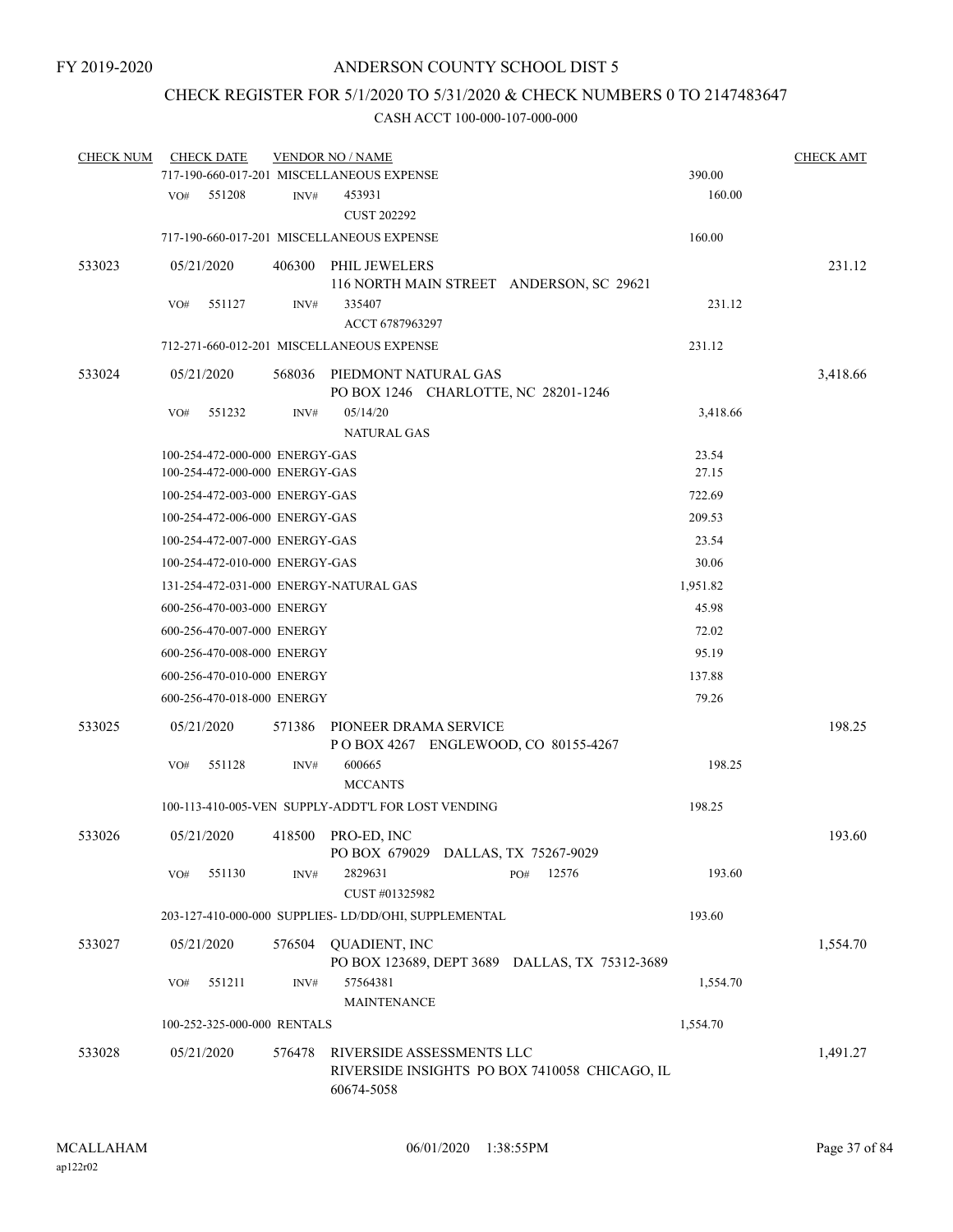# CHECK REGISTER FOR 5/1/2020 TO 5/31/2020 & CHECK NUMBERS 0 TO 2147483647

| <b>CHECK NUM</b> |     | <b>CHECK DATE</b> |                                  | <b>VENDOR NO / NAME</b>                                                                                 |     |       |          | <b>CHECK AMT</b> |
|------------------|-----|-------------------|----------------------------------|---------------------------------------------------------------------------------------------------------|-----|-------|----------|------------------|
|                  | VO# | 551214            | INV#                             | 038777<br><b>MATERIALS</b>                                                                              | PO# | 12599 | 1,491.27 |                  |
|                  |     |                   |                                  | 203-127-410-000-000 SUPPLIES- LD/DD/OHI, SUPPLEMENTAL                                                   |     |       | 1,491.27 |                  |
| 533029           |     | 05/21/2020        | 567525                           | ROWLAND MECHANICAL<br>4035 HWY 24 ANDERSON, SC 29626                                                    |     |       |          | 3,916.39         |
|                  | VO# | 551131            | INV#                             | 9911-9914<br><b>REPAIRS</b>                                                                             | PO# | 11201 | 3,916.39 |                  |
|                  |     |                   |                                  | 100-255-323-000-ACT ACTIVITY BUS CONTRACTED SERVICES                                                    |     |       | 2,149.78 |                  |
|                  |     |                   |                                  | 100-255-323-000-ACT ACTIVITY BUS CONTRACTED SERVICES                                                    |     |       | 455.37   |                  |
|                  |     |                   |                                  | 100-255-323-000-ACT ACTIVITY BUS CONTRACTED SERVICES                                                    |     |       | 140.00   |                  |
|                  |     |                   |                                  | 100-255-323-000-ACT ACTIVITY BUS CONTRACTED SERVICES                                                    |     |       | 1,171.24 |                  |
| 533030           |     | 05/21/2020        | 570300                           | SCHOOL DISTRICT OF PICKENS COUNTY<br>1348 GRIFFIN MILL ROAD ATTN: DANNY ROGERS<br>EASLEY, SC 29640-6997 |     |       |          | 1,300.00         |
|                  | VO# | 551134            | INV#                             | <b>SUMMER 2020</b>                                                                                      |     |       | 1,300.00 |                  |
|                  |     |                   |                                  | <b>MASTER TEACHER</b>                                                                                   |     |       |          |                  |
|                  |     |                   |                                  | 100-224-312-000-CLE MASTER TEACHER CLASSES                                                              |     |       | 1,300.00 |                  |
| $*$ 533033       |     | 05/21/2020        | 576469                           |                                                                                                         |     |       |          | 1,450.00         |
|                  |     |                   |                                  | SENGUPTA, ALISON**<br>424 CARRIAGE LAKE DR LEXINGTON, SC 29072                                          |     |       |          |                  |
|                  | VO# | 551145            | INV#                             | 20200514-001                                                                                            | PO# | 12552 | 1,450.00 |                  |
|                  |     |                   |                                  | <b>GIS</b>                                                                                              |     |       |          |                  |
|                  |     |                   |                                  | 100-221-312-000-000 PURCHASED SERVICES                                                                  |     |       | 1,450.00 |                  |
| 533034           |     | 05/21/2020        | 568954                           | <b>SHRED A WAY</b>                                                                                      |     |       |          | 343.00           |
|                  |     |                   |                                  | PO BOX 51132 ATT: ACCOUNTS RECEIVABLE<br>PIEDMONT, SC 29673                                             |     |       |          |                  |
|                  | VO# | 551141            | INV#                             | A79404                                                                                                  |     |       | 33.00    |                  |
|                  |     |                   |                                  | CONCORD                                                                                                 |     |       |          |                  |
|                  |     |                   |                                  | 709-271-660-009-201 MISCELLANEOUS EXPENSE                                                               |     |       | 33.00    |                  |
|                  | VO# | 551221            | INV#                             | A33742                                                                                                  |     |       | 310.00   |                  |
|                  |     |                   |                                  | MIDWAY ELEM                                                                                             |     |       |          |                  |
|                  |     |                   |                                  | 717-190-660-017-201 MISCELLANEOUS EXPENSE                                                               |     |       | 310.00   |                  |
| 533035           |     | 05/21/2020        | 571007                           | SIMPLIFIED OFFICE SYSTEMS                                                                               |     |       |          | 431.82           |
|                  |     |                   |                                  | 6220 BUSH RIVER ROAD COLUMBIA, SC 29212                                                                 |     |       |          |                  |
|                  | VO# | 551142            | INV#                             | 200511-0049<br><b>COPIES</b>                                                                            |     |       | 47.51    |                  |
|                  |     |                   | 201-112-490-019-000 COPIER COST  |                                                                                                         |     |       | 47.51    |                  |
|                  | VO# | 551143            | INV#                             | 200310-0064                                                                                             |     |       | 384.31   |                  |
|                  |     |                   |                                  | <b>COPIES</b>                                                                                           |     |       |          |                  |
|                  |     |                   | 201-112-490-019-000 COPIER COST  |                                                                                                         |     |       | 384.31   |                  |
| 533036           |     | 05/21/2020        | 576503                           | SPEEDSKIN LLC                                                                                           |     |       |          | 927.06           |
|                  |     |                   |                                  | 372 S EAGLE RD #345 EAGLE, ID 83616                                                                     |     |       |          |                  |
|                  | VO# | 551222            | INV#                             | 27637                                                                                                   |     |       | 927.06   |                  |
|                  |     |                   |                                  | <b>COVERS</b>                                                                                           |     |       |          |                  |
|                  |     |                   | 100-113-410-020-0RE RELATED ARTS |                                                                                                         |     |       | 927.06   |                  |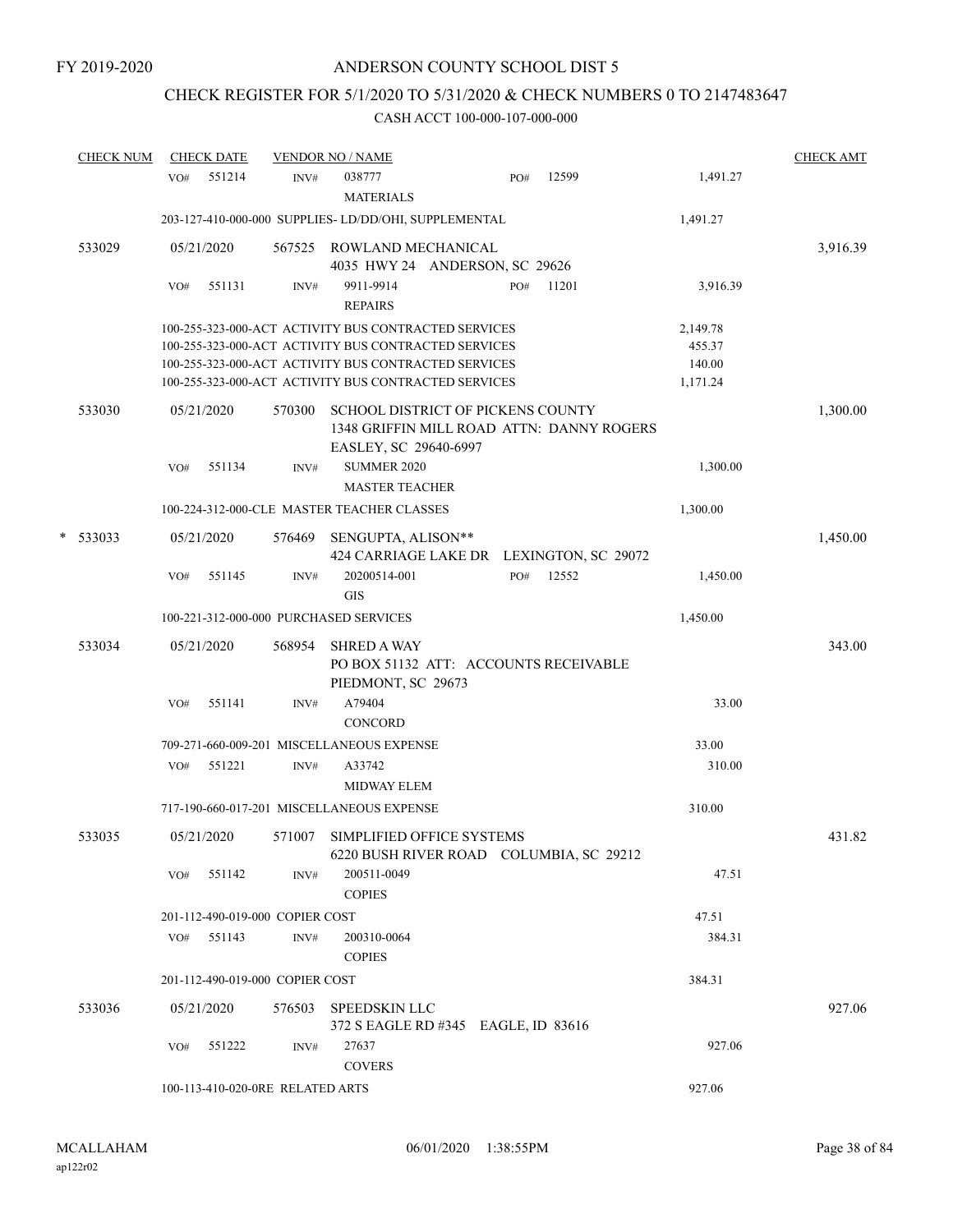## CHECK REGISTER FOR 5/1/2020 TO 5/31/2020 & CHECK NUMBERS 0 TO 2147483647

| <b>CHECK NUM</b> | <b>CHECK DATE</b>       |        |        | <b>VENDOR NO / NAME</b>                                                                                               |     |       |            | <b>CHECK AMT</b> |
|------------------|-------------------------|--------|--------|-----------------------------------------------------------------------------------------------------------------------|-----|-------|------------|------------------|
| 533037           | 05/21/2020              |        | 566878 | STANDARD INSURANCE CO<br>920 SW SIXTH AVENUE EMPLOYEE BENEFITS<br>NATIONAL ACCOUNTS PORTLAND, OR 97204                |     |       |            | 240.04           |
|                  | VO#                     | 551146 | INV#   | T504<br>QTR 1 2020                                                                                                    |     |       | 240.04     |                  |
|                  |                         |        |        | 100-114-210-000-000 SOCIAL SECURITY                                                                                   |     |       | 240.04     |                  |
| 533038           | 05/21/2020              |        | 491400 | SUBSCRIPTION SERVICES OF AMERICA, INC<br>88 SUNNYSIDE BLVD, SUITE 301 ATT: ACCOUNTS<br>RECEIVABLE PLAINVIEW, NY 11803 |     |       |            | 276.60           |
|                  | VO#                     | 551147 | INV#   | 9095024                                                                                                               |     |       | 276.60     |                  |
|                  |                         |        |        | <b>CONCORD ELEM</b>                                                                                                   |     |       |            |                  |
|                  |                         |        |        | 709-271-660-009-305 LIBRARY EXPENSE                                                                                   |     |       | 276.60     |                  |
| 533039           | 05/21/2020              |        | 576451 | THOMAS BROTHERS NURSERY & LANDSCAPING CO<br>5104 OLD AUGUSTA RD GREENVILLE, SC 29605                                  |     |       |            | 175,000.00       |
|                  | VO#                     | 551223 | INV#   | 17606<br>NORTH POINTE                                                                                                 | PO# | 12387 | 175,000.00 |                  |
|                  | 100-254-323-013-SOD SOD |        |        |                                                                                                                       |     |       | 175,000.00 |                  |
| 533040           | 05/21/2020              |        | 573815 | UNITED REFRIGERATION, INC<br>PO BOX 740703 ATLANTA, GA 30374-0703                                                     |     |       |            | 749.78           |
|                  | VO#                     | 551157 | INV#   | 73003263<br><b>SUPPLIES</b>                                                                                           |     |       | 749.78     |                  |
|                  |                         |        |        | 600-256-323-002-000 REPAIRS TO EQUIPMENT                                                                              |     |       | 39.50      |                  |
|                  |                         |        |        | 600-256-323-003-000 REPAIRS TO EQUIPMENT                                                                              |     |       | 39.46      |                  |
|                  |                         |        |        | 600-256-323-005-000 REPAIRS TO EQUIPMENT                                                                              |     |       | 39.46      |                  |
|                  |                         |        |        | 600-256-323-006-000 REPAIRS TO EQUIPMENT                                                                              |     |       | 39.46      |                  |
|                  |                         |        |        | 600-256-323-007-000 REPAIRS TO EQUIPMENT                                                                              |     |       | 39.46      |                  |
|                  |                         |        |        | 600-256-323-008-000 REPAIRS TO EQUIPMENT                                                                              |     |       | 39.46      |                  |
|                  |                         |        |        | 600-256-323-009-000 REPAIRS TO EQUIPMENT                                                                              |     |       | 39.46      |                  |
|                  |                         |        |        | 600-256-323-010-000 REPAIRS TO EQUIPMENT                                                                              |     |       | 39.46      |                  |
|                  |                         |        |        | 600-256-323-011-000 REPAIRS TO EQUIPMENT                                                                              |     |       | 39.46      |                  |
|                  |                         |        |        | 600-256-323-012-000 REPAIRS TO EQUIPMENT                                                                              |     |       | 39.46      |                  |
|                  |                         |        |        | 600-256-323-013-000 REPAIRS TO EQUIPMENT                                                                              |     |       | 39.46      |                  |
|                  |                         |        |        | 600-256-323-014-000 REPAIRS TO EQUIPMENT                                                                              |     |       | 39.46      |                  |
|                  |                         |        |        | 600-256-323-015-000 REPAIRS TO EQUIPMENT                                                                              |     |       | 39.46      |                  |
|                  |                         |        |        | 600-256-323-016-000 REPAIRS TO EQUIPMENT                                                                              |     |       | 39.46      |                  |
|                  |                         |        |        | 600-256-323-017-000 REPAIRS TO EQUIPMENT                                                                              |     |       | 39.46      |                  |
|                  |                         |        |        | 600-256-323-018-000 REPAIRS TO EQUIPMENT                                                                              |     |       | 39.46      |                  |
|                  |                         |        |        | 600-256-323-019-000 REPAIRS TO EQUIPMENT                                                                              |     |       | 39.46      |                  |
|                  |                         |        |        | 600-256-323-020-000 REPAIRS TO EQUIPMENT                                                                              |     |       | 39.46      |                  |
|                  |                         |        |        | 600-256-323-021-000 REPAIRS TO EQUIPMENT                                                                              |     |       | 39.46      |                  |
| 533041           | 05/21/2020              |        | 510790 | <b>US FOODSERVICE</b><br>POBOX 602292 CHARLOTTE, NC 28260-2292                                                        |     |       |            | 108,584.20       |
|                  | VO#                     | 551159 | INV#   | 20950515                                                                                                              |     |       | 108,584.20 |                  |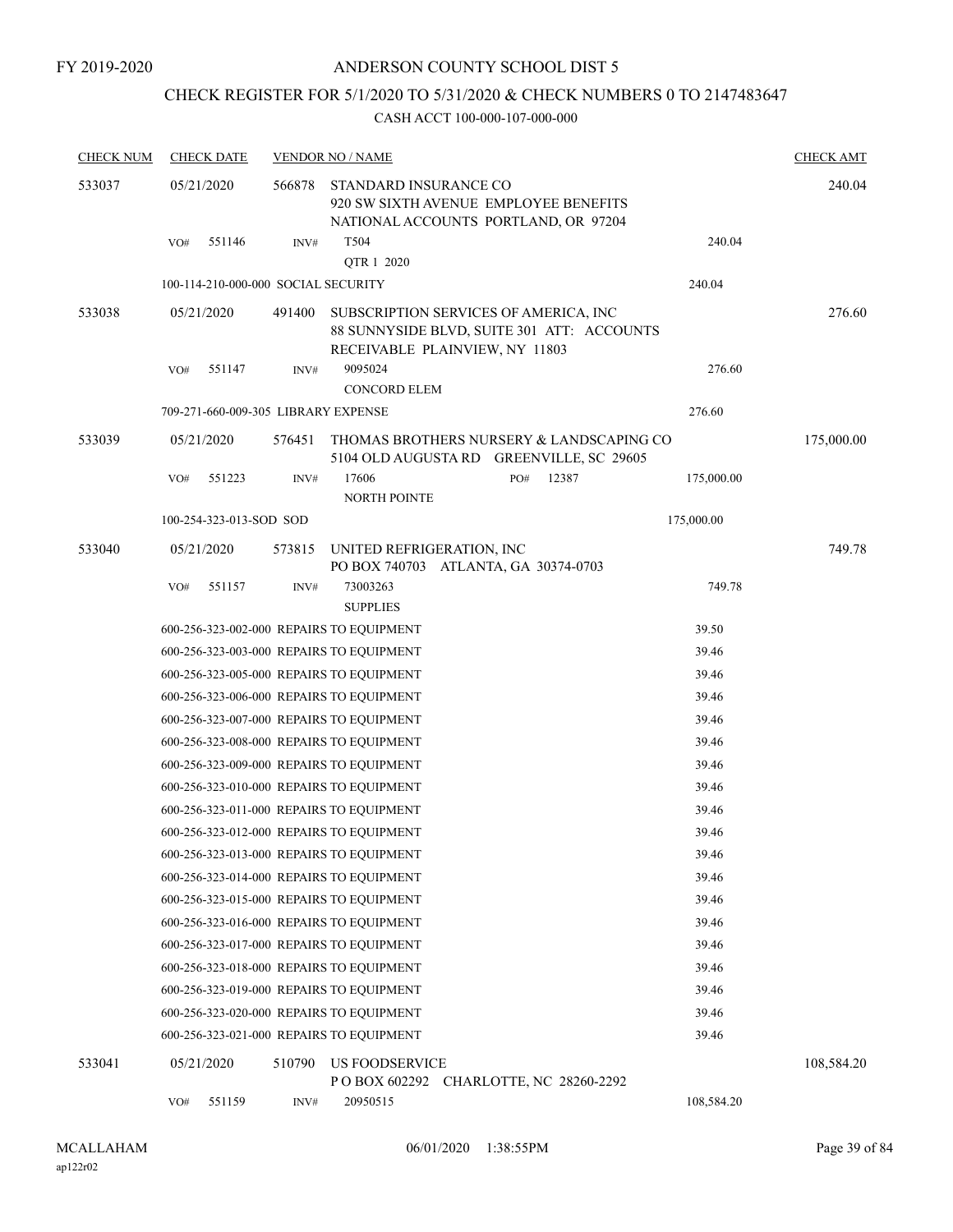## ANDERSON COUNTY SCHOOL DIST 5

## CHECK REGISTER FOR 5/1/2020 TO 5/31/2020 & CHECK NUMBERS 0 TO 2147483647

|   | <b>CHECK NUM</b> | <b>CHECK DATE</b>                         |        | <b>VENDOR NO / NAME</b>                                                            |           | <b>CHECK AMT</b> |
|---|------------------|-------------------------------------------|--------|------------------------------------------------------------------------------------|-----------|------------------|
|   |                  |                                           |        | <b>FOOD &amp; SUPPLIES</b>                                                         |           |                  |
|   |                  | 600-256-410-003-000 SUPPLIES              |        |                                                                                    | 2,395.15  |                  |
|   |                  | 600-256-410-005-000 SUPPLIES              |        |                                                                                    | 1,136.67  |                  |
|   |                  | 600-256-410-006-000 SUPPLIES              |        |                                                                                    | 531.88    |                  |
|   |                  | 600-256-410-010-000 SUPPLIES              |        |                                                                                    | 1,316.79  |                  |
|   |                  | 600-256-410-011-000 SUPPLIES              |        |                                                                                    | 1,241.62  |                  |
|   |                  | 600-256-410-012-000 SUPPLIES              |        |                                                                                    | 1,209.87  |                  |
|   |                  | 600-256-410-014-000 SUPPLIES              |        |                                                                                    | 854.27    |                  |
|   |                  | 600-256-410-019-000 SUPPLIES              |        |                                                                                    | 1,214.25  |                  |
|   |                  | 600-256-410-020-000 SUPPLIES              |        |                                                                                    | 3,219.34  |                  |
|   |                  | 600-256-460-003-000 FOOD                  |        |                                                                                    | 7,956.81  |                  |
|   |                  | 600-256-460-005-000 FOOD                  |        |                                                                                    | 12,650.42 |                  |
|   |                  | 600-256-460-006-000 FOOD                  |        |                                                                                    | 15,818.21 |                  |
|   |                  | 600-256-460-010-000 FOOD                  |        |                                                                                    | 5,044.73  |                  |
|   |                  | 600-256-460-011-000 FOOD                  |        |                                                                                    | 11,246.71 |                  |
|   |                  | 600-256-460-012-000 FOOD                  |        |                                                                                    | 7,671.25  |                  |
|   |                  | 600-256-460-014-000 FOOD                  |        |                                                                                    | 7,631.16  |                  |
|   |                  | 600-256-460-019-000 FOOD                  |        |                                                                                    | 10,954.31 |                  |
|   |                  | 600-256-460-020-000 FOOD                  |        |                                                                                    | 16,490.76 |                  |
|   | 533042           | 05/21/2020                                | 510790 | US FOODSERVICE                                                                     |           | 1,263.15         |
|   |                  |                                           |        | P O BOX 602292 CHARLOTTE, NC 28260-2292                                            |           |                  |
|   |                  | 551158<br>VO#                             | INV#   | 60813458                                                                           | 1,263.15  |                  |
|   |                  |                                           |        | <b>USDA FOODS</b>                                                                  |           |                  |
|   |                  | 600-000-172-000-000 FOOD SERV INVEN. FOOD |        |                                                                                    | 793.80    |                  |
|   |                  |                                           |        | 600-256-462-003-000 COMMODITY DISTRIBUTION                                         | 56.70     |                  |
|   |                  |                                           |        | 600-256-462-005-000 COMMODITY DISTRIBUTION                                         | 69.30     |                  |
|   |                  |                                           |        | 600-256-462-006-000 COMMODITY DISTRIBUTION                                         | 94.50     |                  |
|   |                  |                                           |        | 600-256-462-012-000 COMMODITY DISTRIBUTION                                         | 50.40     |                  |
|   |                  |                                           |        | 600-256-462-014-000 COMMODITY DISTRIBUTION                                         | 47.25     |                  |
|   |                  |                                           |        | 600-256-462-019-000 COMMODITY DISTRIBUTION                                         | 78.75     |                  |
|   |                  |                                           |        | 600-256-462-020-000 COMMODITY DISTRIBUTION                                         | 72.45     |                  |
|   | 533043           | 05/21/2020                                | 510790 | US FOODSERVICE<br>POBOX 602292 CHARLOTTE, NC 28260-2292                            |           | 9,812.57         |
|   |                  | 551160<br>VO#                             | INV#   | 60814613                                                                           | 9,812.57  |                  |
|   |                  |                                           |        | WHSE SUPPLIES                                                                      |           |                  |
|   |                  | 600-000-172-000-000 FOOD SERV INVEN. FOOD |        |                                                                                    | 9,812.57  |                  |
| * | 533045           | 05/21/2020                                | 576048 | VITAL RECORDS HOLDINGS, LLC<br>DEPT 5874 PO BOX 11407 BIRMINGHAM, AL<br>35246-5874 |           | 5,241.57         |
|   |                  | 551162<br>VO#                             | INV#   | 1566359                                                                            | 52.57     |                  |
|   |                  |                                           |        | <b>FEES</b>                                                                        |           |                  |
|   |                  | 100-264-312-000-000 PURCHASED SERVICES    |        |                                                                                    | 52.57     |                  |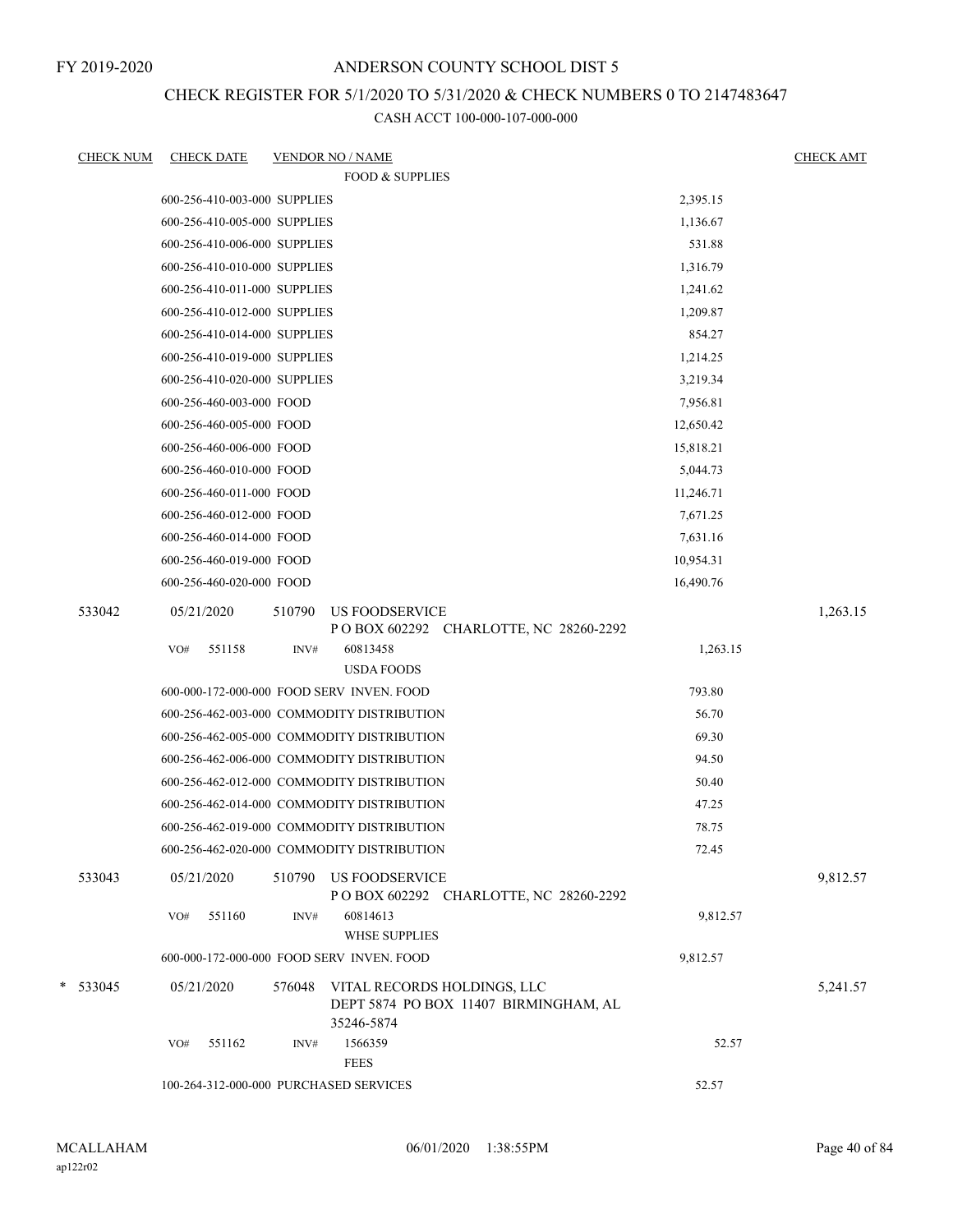# CHECK REGISTER FOR 5/1/2020 TO 5/31/2020 & CHECK NUMBERS 0 TO 2147483647

| <b>CHECK NUM</b> | <b>CHECK DATE</b> |                                    |        | <b>VENDOR NO / NAME</b>                                                                                 |     |       |          | <b>CHECK AMT</b> |
|------------------|-------------------|------------------------------------|--------|---------------------------------------------------------------------------------------------------------|-----|-------|----------|------------------|
|                  | VO#               | 551244                             | INV#   | 36704<br>WHS SCANNING                                                                                   | PO# | 12740 | 5,189.00 |                  |
|                  |                   |                                    |        | 397-114-312-003-000 PURCHASED SERVICES                                                                  |     |       | 5,189.00 |                  |
| 533046           | 05/21/2020        |                                    |        | 573864 WELLS FARGO VENDOR FIN SERV<br>PO BOX 105710 ATLANTA, GA 30348-5710                              |     |       |          | 1,355.07         |
|                  | VO#               | 551164                             | INV#   | 5010265844<br><b>COPIES</b>                                                                             |     |       | 252.52   |                  |
|                  |                   | 723-190-660-023-913 COPIER EXPENSE |        |                                                                                                         |     |       | 252.52   |                  |
|                  | VO#               | 551224                             | INV#   | 500999473<br><b>COPIER</b>                                                                              | PO# | 11261 | 225.36   |                  |
|                  |                   | 100-147-410-015-000 SUPPLIES       |        |                                                                                                         |     |       | 225.36   |                  |
|                  | VO#               | 551225                             | INV#   | 5010363234<br><b>COPIER</b>                                                                             | PO# | 11261 | 67.73    |                  |
|                  |                   | 100-147-410-015-000 SUPPLIES       |        |                                                                                                         |     |       | 67.73    |                  |
|                  | VO#               | 551226                             | INV#   | 5010380718<br><b>COPIER</b>                                                                             | PO# | 11260 | 214.00   |                  |
|                  |                   | 100-112-410-017-000 SUPPLIES       |        |                                                                                                         |     |       | 214.00   |                  |
|                  | VO#               | 551227                             | INV#   | 5010284629<br><b>COPIER</b>                                                                             | PO# | 11255 | 369.15   |                  |
|                  |                   | 100-113-410-020-000 SUPPLIES       |        |                                                                                                         |     |       | 369.15   |                  |
|                  | VO#               | 551228                             | INV#   | 5010345781<br><b>COPIER</b>                                                                             | PO# | 12019 | 226.31   |                  |
|                  |                   |                                    |        | 100-255-323-000-000 CONTRACTED SERVICES                                                                 |     |       | 226.31   |                  |
| 533047           | 05/21/2020        |                                    | 530100 | WESTERN PSYCHOLOGICAL SERVICES<br>625 ALASKA AVENUE ATT: ACCOUNTS RECEIVABLE<br>TORRANCE, CA 90503-5124 |     |       |          | 512.60           |
|                  | VO#               | 551165                             | INV#   | 322000<br>CUST #21581                                                                                   | PO# | 12592 | 81.40    |                  |
|                  |                   |                                    |        | 203-127-410-000-000 SUPPLIES-LD/DD/OHI, SUPPLEMENTAL                                                    |     |       | 81.40    |                  |
|                  | VO#               | 551166                             | INV#   | WPS321985<br>CUST #21581                                                                                | PO# | 12579 | 431.20   |                  |
|                  |                   |                                    |        | 203-127-410-000-000 SUPPLIES- LD/DD/OHI, SUPPLEMENTAL                                                   |     |       | 431.20   |                  |
| 533048           | 05/21/2020        |                                    | 574762 | <b>WONDER WORKSHOP</b><br>116 E 25TH STREET UNIT C SAN MATEO, CA 94403                                  |     |       |          | 319.92           |
|                  | VO#               | 551248                             | INV#   | WON90443<br><b>GRIPPER BUILDING KIT</b>                                                                 |     |       | 319.92   |                  |
|                  |                   |                                    |        | 900-113-410-005-041 BEST BUY COMMUNITY GRANT - MCCANTS                                                  |     |       | 319.92   |                  |
| 533049           | 05/21/2020        |                                    | 575599 | WRIST-BAND.COM<br>12505 REED RD #110 SUGAR LAND, TX 77478                                               |     |       |          | 198.00           |
|                  | VO#               | 551167                             | INV#   | 220470859<br><b>GLENVIEW</b>                                                                            |     |       | 198.00   |                  |
|                  |                   |                                    |        | 100-113-410-020-VEN SUPPLY-ADDT'L FOR LOST VENDING                                                      |     |       | 198.00   |                  |
| 533050           | 05/28/2020        |                                    |        | 571975 A3 COMMUNICATIONS<br>P.O. BOX 603037 CHARLOTTE, NC 28260                                         |     |       |          | 48,195.06        |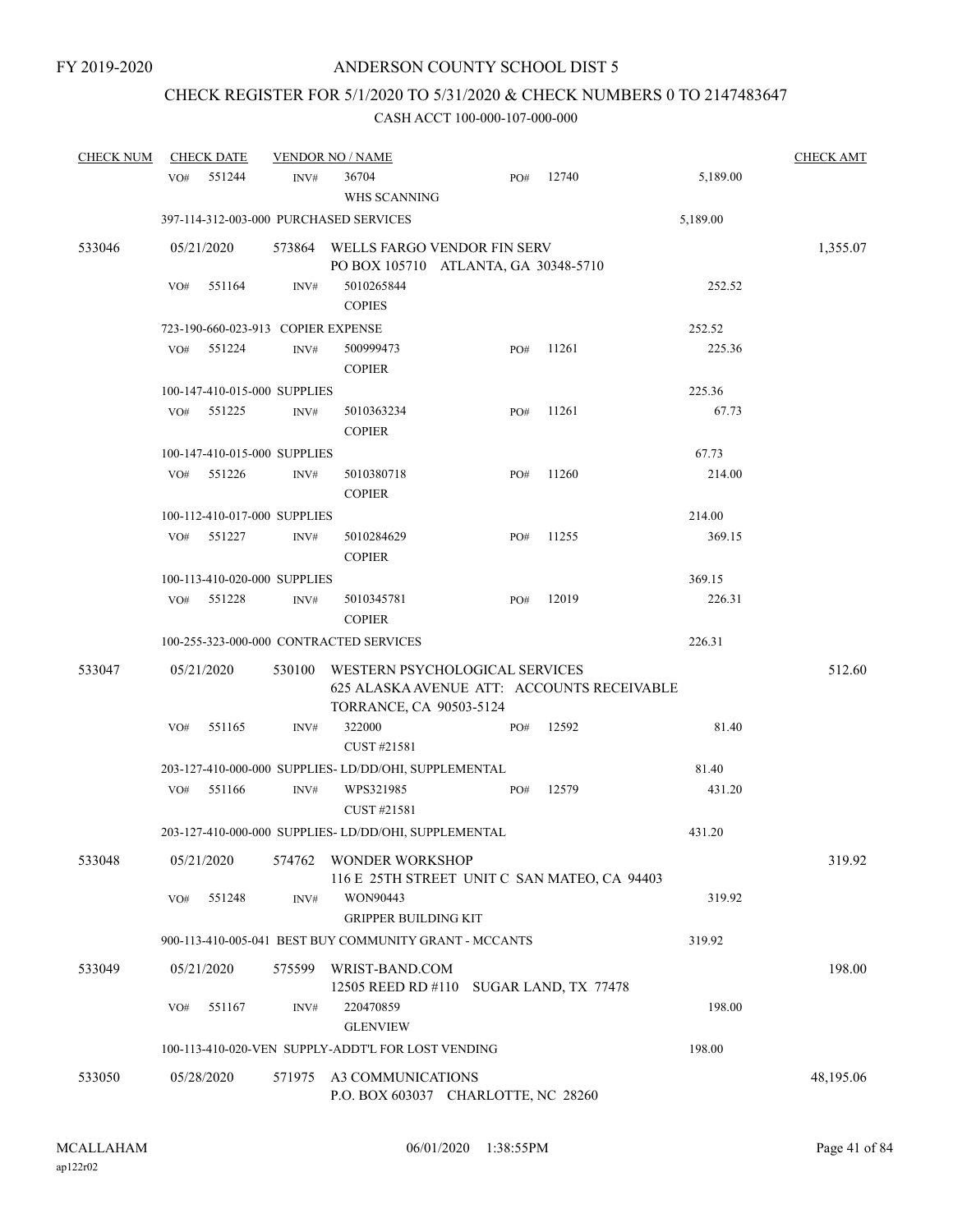# CHECK REGISTER FOR 5/1/2020 TO 5/31/2020 & CHECK NUMBERS 0 TO 2147483647

| <b>CHECK NUM</b> | <b>CHECK DATE</b>                            | <b>VENDOR NO / NAME</b> |                                                     |     |       |           | <b>CHECK AMT</b> |
|------------------|----------------------------------------------|-------------------------|-----------------------------------------------------|-----|-------|-----------|------------------|
|                  | 551256<br>VO#                                | INV#                    | PO 12234                                            | PO# | 12234 | 48,195.06 |                  |
|                  |                                              |                         | <b>CAMERAS</b>                                      |     |       |           |                  |
|                  | 210-258-410-000-CAM CAMERAS                  |                         |                                                     |     |       | 1,885.02  |                  |
|                  | 210-258-410-002-CAM SECURITY CAMERAS         |                         |                                                     |     |       | 2,613.87  |                  |
|                  | 210-258-410-003-CAM CAMERAS                  |                         |                                                     |     |       | 4,081.36  |                  |
|                  | 210-258-410-005-CAM CAMERAS                  |                         |                                                     |     |       | 4,081.36  |                  |
|                  | 210-258-410-006-CAM SECURITY CAMERAS         |                         |                                                     |     |       | 2,628.77  |                  |
|                  | 210-258-410-007-CAM SECURITY CAMERAS         |                         |                                                     |     |       | 1,885.02  |                  |
|                  | 210-258-410-008-CAM SECURITY CAMERAS         |                         |                                                     |     |       | 5,647.44  |                  |
|                  | 210-258-410-009-CAM SECURITY CAMERAS         |                         |                                                     |     |       | 1,991.48  |                  |
|                  | 210-258-410-011-CAM SECURITY CAMERAS         |                         |                                                     |     |       | 2,097.95  |                  |
|                  | 210-258-410-012-CAM SECURITY CAMERAS         |                         |                                                     |     |       | 2,097.95  |                  |
|                  | 210-258-410-013-CAM SECURITY CAMERAS         |                         |                                                     |     |       | 1,885.02  |                  |
|                  | 210-258-410-014-CAM SECURITY CAMERAS         |                         |                                                     |     |       | 1,991.48  |                  |
|                  | 210-258-410-015-CAM SECURITY CAMERAS         |                         |                                                     |     |       | 1,023.97  |                  |
|                  | 210-258-410-016-CAM SECURITY CAMERAS         |                         |                                                     |     |       | 1,991.48  |                  |
|                  | 210-258-410-017-CAM SECURITY CAMERAS         |                         |                                                     |     |       | 1,885.02  |                  |
|                  | 210-258-410-018-CAM SECURITY CAMERAS         |                         |                                                     |     |       | 1,023.97  |                  |
|                  | 210-258-410-019-CAM SECURITY CAMERAS         |                         |                                                     |     |       | 1,885.02  |                  |
|                  | 210-258-410-020-CAM SECURITY CAMERAS         |                         |                                                     |     |       | 2,841.70  |                  |
|                  | 210-258-410-021-CAM SECURITY CAMERAS         |                         |                                                     |     |       | 2,841.70  |                  |
|                  | 397-258-410-008-000 SUPPLIES                 |                         |                                                     |     |       | 1,815.48  |                  |
| 533051           | 05/28/2020                                   | 573978                  | AAA SUPPLY INC<br>PO BOX 17769 GREENVILLE, SC 29606 |     |       |           | 1,132.59         |
|                  | 551257<br>VO#                                | INV#                    | 04-527390<br><b>SUPPLIES</b>                        |     |       | 71.80     |                  |
|                  | 100-254-410-000-400 HVAC SUPPLIES            |                         |                                                     |     |       | 9.83      |                  |
|                  | 100-254-410-002-400 HVAC/ELECTRICAL/PLUMBING |                         |                                                     |     |       | 4.21      |                  |
|                  | 100-254-410-014-400 HVAC/ELECTRICAL/PLUMBING |                         |                                                     |     |       | 6.53      |                  |
|                  | 100-254-410-016-400 HVAC/ELECTRICAL/PLUMBING |                         |                                                     |     |       | 51.23     |                  |
|                  | VO#<br>551385                                | INV#                    | 04-527630<br><b>FILTERS</b>                         |     |       | 1,060.79  |                  |
|                  | 600-256-323-002-000 REPAIRS TO EQUIPMENT     |                         |                                                     |     |       | 55.85     |                  |
|                  | 600-256-323-003-000 REPAIRS TO EQUIPMENT     |                         |                                                     |     |       | 55.83     |                  |
|                  | 600-256-323-005-000 REPAIRS TO EQUIPMENT     |                         |                                                     |     |       | 55.83     |                  |
|                  | 600-256-323-006-000 REPAIRS TO EQUIPMENT     |                         |                                                     |     |       | 55.83     |                  |
|                  | 600-256-323-007-000 REPAIRS TO EQUIPMENT     |                         |                                                     |     |       | 55.83     |                  |
|                  | 600-256-323-008-000 REPAIRS TO EQUIPMENT     |                         |                                                     |     |       | 55.83     |                  |
|                  | 600-256-323-009-000 REPAIRS TO EQUIPMENT     |                         |                                                     |     |       | 55.83     |                  |
|                  | 600-256-323-010-000 REPAIRS TO EQUIPMENT     |                         |                                                     |     |       | 55.83     |                  |
|                  | 600-256-323-011-000 REPAIRS TO EQUIPMENT     |                         |                                                     |     |       | 55.83     |                  |
|                  | 600-256-323-012-000 REPAIRS TO EQUIPMENT     |                         |                                                     |     |       | 55.83     |                  |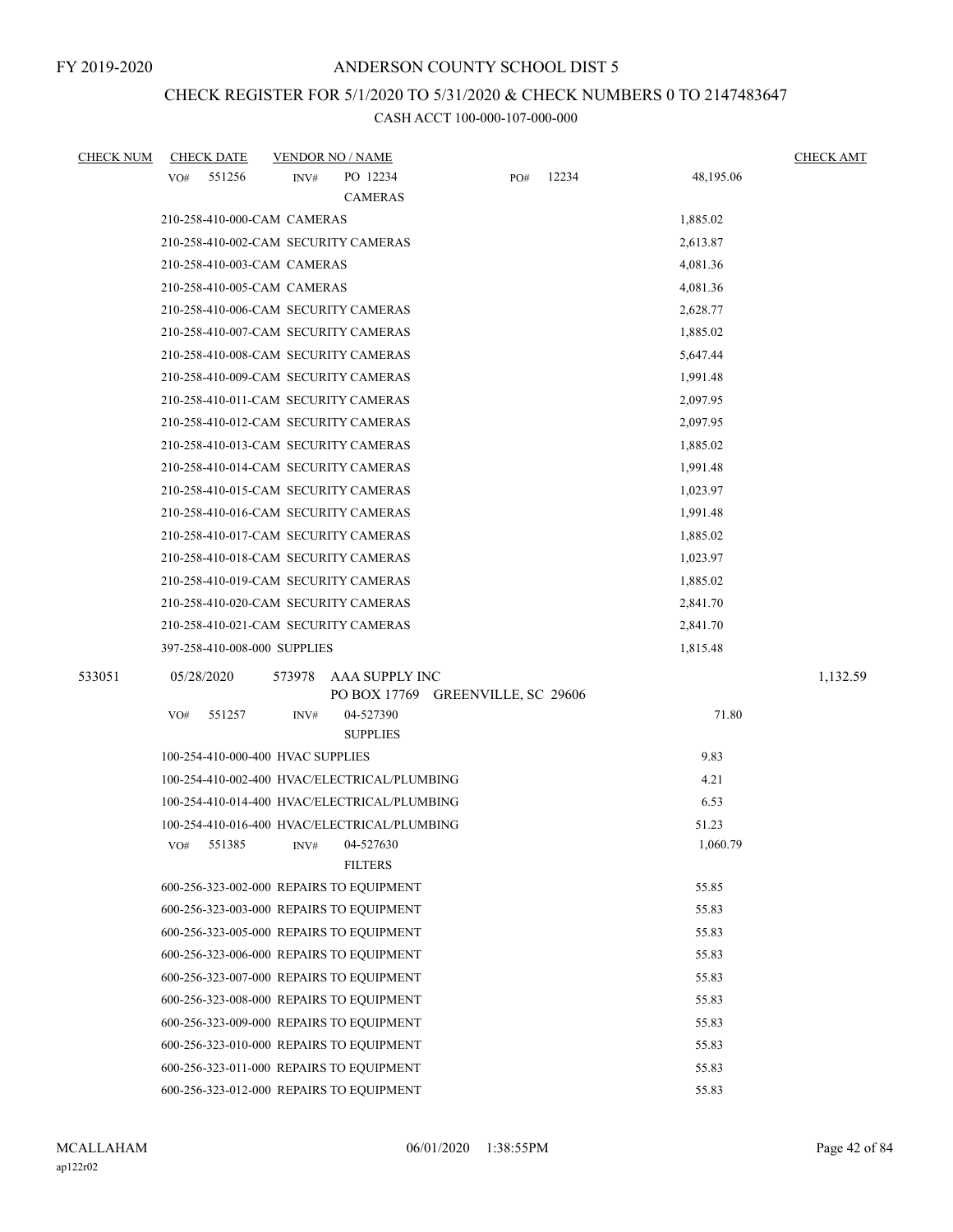## CHECK REGISTER FOR 5/1/2020 TO 5/31/2020 & CHECK NUMBERS 0 TO 2147483647

| <b>CHECK NUM</b> | <b>CHECK DATE</b>                          |        | <b>VENDOR NO / NAME</b>                                                                     |     |       |          | <b>CHECK AMT</b> |
|------------------|--------------------------------------------|--------|---------------------------------------------------------------------------------------------|-----|-------|----------|------------------|
|                  | 600-256-323-013-000 REPAIRS TO EQUIPMENT   |        |                                                                                             |     |       | 55.83    |                  |
|                  | 600-256-323-014-000 REPAIRS TO EQUIPMENT   |        |                                                                                             |     |       | 55.83    |                  |
|                  | 600-256-323-015-000 REPAIRS TO EQUIPMENT   |        |                                                                                             |     |       | 55.83    |                  |
|                  | 600-256-323-016-000 REPAIRS TO EQUIPMENT   |        |                                                                                             |     |       | 55.83    |                  |
|                  | 600-256-323-017-000 REPAIRS TO EQUIPMENT   |        |                                                                                             |     |       | 55.83    |                  |
|                  | 600-256-323-018-000 REPAIRS TO EQUIPMENT   |        |                                                                                             |     |       | 55.83    |                  |
|                  | 600-256-323-019-000 REPAIRS TO EQUIPMENT   |        |                                                                                             |     |       | 55.83    |                  |
|                  | 600-256-323-020-000 REPAIRS TO EQUIPMENT   |        |                                                                                             |     |       | 55.83    |                  |
|                  | 600-256-323-021-000 REPAIRS TO EQUIPMENT   |        |                                                                                             |     |       | 55.83    |                  |
| 533052           | 05/28/2020                                 | 576412 | <b>AMAZON CAPITAL SERVICES</b><br>PO BOX 035184 SEATTLE, WA 98124-5184                      |     |       |          | 9,068.72         |
|                  | 551386<br>VO#                              | INV#   | A2QG7V7TDJIMYY<br><b>MATERIALS</b>                                                          | PO# | 12697 | 4,148.91 |                  |
|                  | 201-112-410-014-000 SUPPLIES AND MATERIALS |        |                                                                                             |     |       | 949.20   |                  |
|                  | 201-112-410-014-000 SUPPLIES AND MATERIALS |        |                                                                                             |     |       | 316.55   |                  |
|                  | 201-112-410-014-000 SUPPLIES AND MATERIALS |        |                                                                                             |     |       | 968.40   |                  |
|                  | 201-112-410-014-000 SUPPLIES AND MATERIALS |        |                                                                                             |     |       | 420.53   |                  |
|                  | 201-112-410-014-000 SUPPLIES AND MATERIALS |        |                                                                                             |     |       | 820.12   |                  |
|                  | 201-112-410-014-000 SUPPLIES AND MATERIALS |        |                                                                                             |     |       | 158.63   |                  |
|                  | 201-112-410-014-000 SUPPLIES AND MATERIALS |        |                                                                                             |     |       | 306.98   |                  |
|                  | 201-112-410-014-000 SUPPLIES AND MATERIALS |        |                                                                                             |     |       | 208.50   |                  |
|                  | 551391<br>VO#                              | INV#   | A2QG7V7TDJIMYY<br><b>PURCHASES</b>                                                          |     |       | 4,919.81 |                  |
|                  | 100-112-410-009-000 SUPPLIES               |        |                                                                                             |     |       | 1,722.54 |                  |
|                  | 100-112-410-009-BUD SUPPLIES               |        |                                                                                             |     |       | 106.84   |                  |
|                  |                                            |        |                                                                                             |     |       |          |                  |
|                  | 100-113-410-005-000 SUPPLIES               |        |                                                                                             |     |       | 138.20   |                  |
|                  | 100-113-410-005-OPE PE SUPPLIES            |        |                                                                                             |     |       | 598.10   |                  |
|                  |                                            |        | 100-113-410-005-VEN SUPPLY-ADDT'L FOR LOST VENDING                                          |     |       | 243.72   |                  |
|                  | 100-113-410-021-OPE PE SUPPLIES            |        |                                                                                             |     |       | 38.26    |                  |
|                  |                                            |        | 100-113-410-021-VEN SUPPLY-ADDT'L FOR LOST VENDING                                          |     |       | 67.73    |                  |
|                  | 100-114-410-001-ALT SUPPLIES               |        |                                                                                             |     |       | 237.07   |                  |
|                  | 706-271-660-006-411 MISCELLANEOUS EXPENSE  |        |                                                                                             |     |       | 637.72   |                  |
|                  | 706-271-660-006-519 LIBRARY EXPENSE        |        |                                                                                             |     |       | 668.91   |                  |
|                  |                                            |        | 720-271-660-020-493 SCHOOL/CLASS DONATIONS EXPENSE                                          |     |       | 332.42   |                  |
|                  |                                            |        | 900-121-416-008-NKJ KELLY JEROLAMON 20/21 SUPPLIES                                          |     |       | 128.30   |                  |
| 533053           | 05/28/2020                                 | 570950 | ANDERSON COUNTY SHERIFF'S OFFICE<br>ATTN: JAMIE LAZAR 305 CAMSON ROAD<br>ANDERSON, SC 29621 |     |       |          | 175.00           |
|                  | 551261<br>VO#                              | INV#   | <b>MAY 19</b>                                                                               |     |       | 175.00   |                  |
|                  |                                            |        | <b>DISTRICT OFFICE</b>                                                                      |     |       |          |                  |
|                  |                                            |        | 100-233-312-000-SRO DISTRICT OFFICE SECURITY                                                |     |       | 175.00   |                  |
| * 533055         | 05/28/2020                                 | 570168 | APPLE, INC                                                                                  |     |       |          | 74,985.60        |
|                  |                                            |        | P O BOX 281877 ATT: ACCOUNTS RECEIVABLE<br>ATLANTA, GA 30384-1877                           |     |       |          |                  |
|                  |                                            |        |                                                                                             |     |       |          |                  |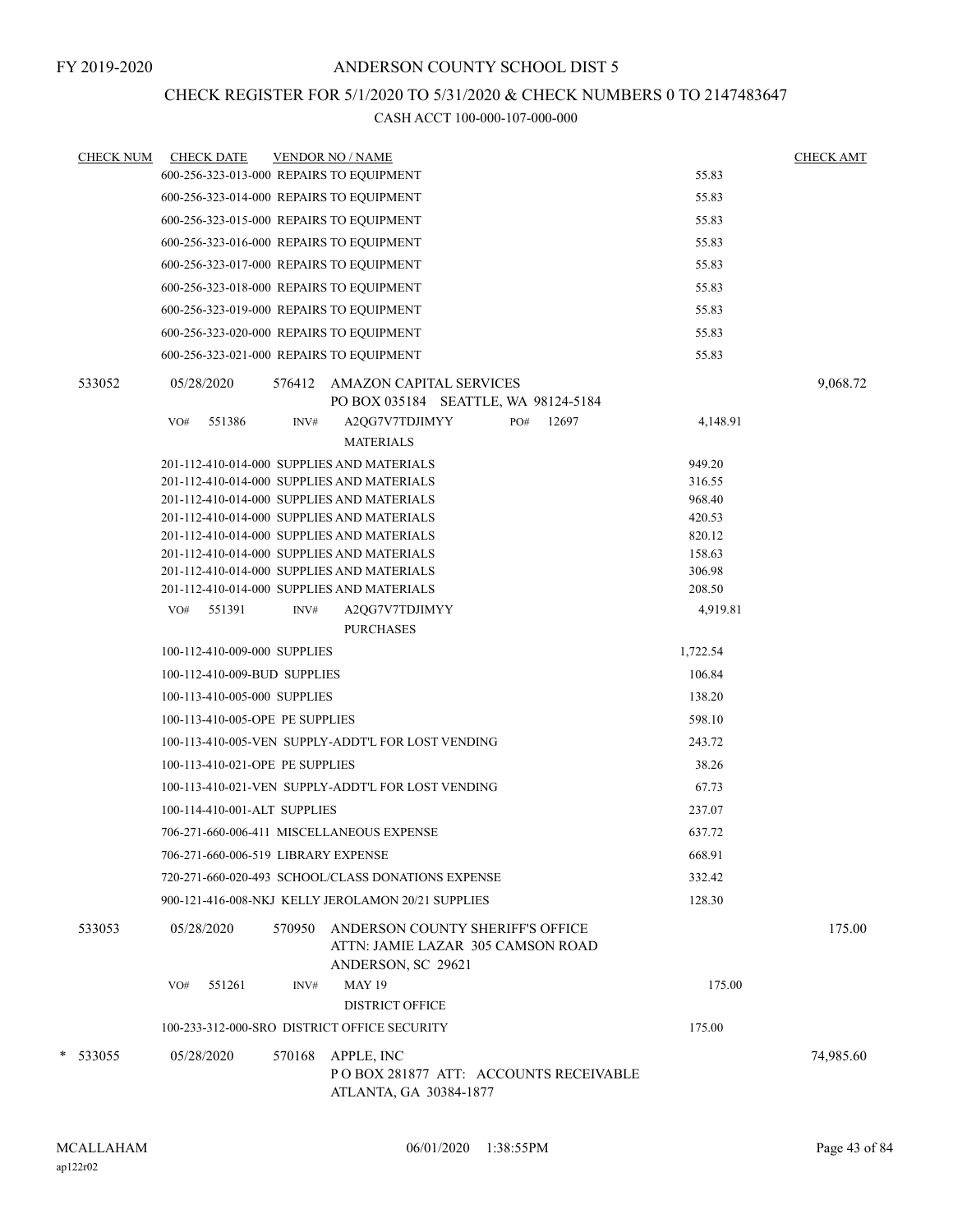## CHECK REGISTER FOR 5/1/2020 TO 5/31/2020 & CHECK NUMBERS 0 TO 2147483647

| <b>CHECK NUM</b> | <b>CHECK DATE</b>                                            |        | <b>VENDOR NO / NAME</b>                                                                              |     |       |                       | <b>CHECK AMT</b> |
|------------------|--------------------------------------------------------------|--------|------------------------------------------------------------------------------------------------------|-----|-------|-----------------------|------------------|
|                  | 551267<br>VO#                                                | INV#   | AC10004397<br>MAC BOOKS                                                                              | PO# | 12699 | 74,985.60             |                  |
|                  | 100-113-410-021-APP APPLE LAB REFURBISH                      |        |                                                                                                      |     |       | 74,985.60             |                  |
| 533056           | 05/28/2020                                                   |        | 566585 BANK OF AMERICA<br>PO BOX 15731 ATT: ACCOUNTS RECEIVABLE<br>WILMINGTON, DE 19886-5731         |     |       |                       | 4,782.43         |
|                  | 551350<br>VO#                                                | INV#   | 8355, 7426<br><b>PURCHASES</b>                                                                       |     |       | 4,782.43              |                  |
|                  | 100-255-410-000-C19 SUPPLIES                                 |        |                                                                                                      |     |       | 973.70                |                  |
|                  | 100-256-410-000-C19 SUPPLIES<br>100-256-410-000-C19 SUPPLIES |        |                                                                                                      |     |       | 898.80<br>1,598.31    |                  |
|                  |                                                              |        | 232-360-490-000-000 OTHER SUPPLIES (SUPPLEMENTAL)                                                    |     |       | 912.91                |                  |
|                  | 900-188-410-000-006 HOMELESS SUPPLIES                        |        |                                                                                                      |     |       | 398.71                |                  |
| 533057           | 05/28/2020                                                   |        | 569356 BATTERIES PLUS - 251<br>3319-D NORTH MAIN ST ATT: ACCOUNTS<br>RECEIVABLE ANDERSON, SC 29621   |     |       |                       | 237.33           |
|                  | 551351<br>VO#                                                | INV#   | 26883031<br><b>BATTERY</b>                                                                           |     |       | 237.33                |                  |
|                  | 100-254-410-000-500 PEST MANAGEMENT                          |        |                                                                                                      |     |       | 237.33                |                  |
| 533058           | 05/28/2020                                                   |        | 574045 BORDEN DAIRY COMPANY<br>PO BOX 933179 CLEVELAND, OH 44193                                     |     |       |                       | 1,389.51         |
|                  | 551270<br>VO#                                                | INV#   | 3127993<br><b>CUSTOMER 138880</b>                                                                    |     |       | 1,389.51              |                  |
|                  | 100-271-410-002-000 SUPPLIES<br>100-271-410-002-000 SUPPLIES |        |                                                                                                      |     |       | 447.11<br>942.40      |                  |
| $*$ 533061       | 05/28/2020                                                   | 568558 | <b>CHARTER COMMUNICATIONS</b><br>PO BOX 742614 ATT: ACCOUNTS RECEIVABLE<br>CINCINNATI, OH 45274-2614 |     |       |                       | 246.27           |
|                  | 551275<br>VO#                                                | INV#   | 663728050620<br><b>SERVICE</b>                                                                       |     |       | 246.27                |                  |
|                  | 100-266-340-000-000 TELEPHONE                                |        |                                                                                                      |     |       | 246.27                |                  |
| 533062           | 05/28/2020                                                   |        | 576465 CLASSIC DELIGHT, INC<br>310 S. PARK DRIVE ST. MARYS, OH 45885                                 |     |       |                       | 17,654.11        |
|                  | 551276<br>VO#                                                | INV#   | 1488,1507<br><b>FOOD</b>                                                                             | PO# | 12540 | 17,654.11             |                  |
|                  |                                                              |        | 600-000-172-000-000 FOOD SERV INVEN. FOOD<br>600-000-172-000-000 FOOD SERV INVEN. FOOD               |     |       | 10,631.12<br>7,022.99 |                  |
| 533063           | 05/28/2020                                                   | 572942 | CROMER, AIMEE**<br>1018 THORNEHILL DR ANDERSON, SC 29621                                             |     |       |                       | 310.30           |
|                  | 551420<br>VO#                                                | INV#   | 159<br><b>NORTH POINTE</b>                                                                           |     |       | 310.30                |                  |
|                  |                                                              |        | 713-271-660-013-201 MISCELLANEOUS EXPENSE                                                            |     |       | 310.30                |                  |
| 533064           | 05/28/2020                                                   | 567489 | DE LAGE LANDEN<br>POBOX 41602 PHILADELPHIA, PA 19101-1602                                            |     |       |                       | 421.58           |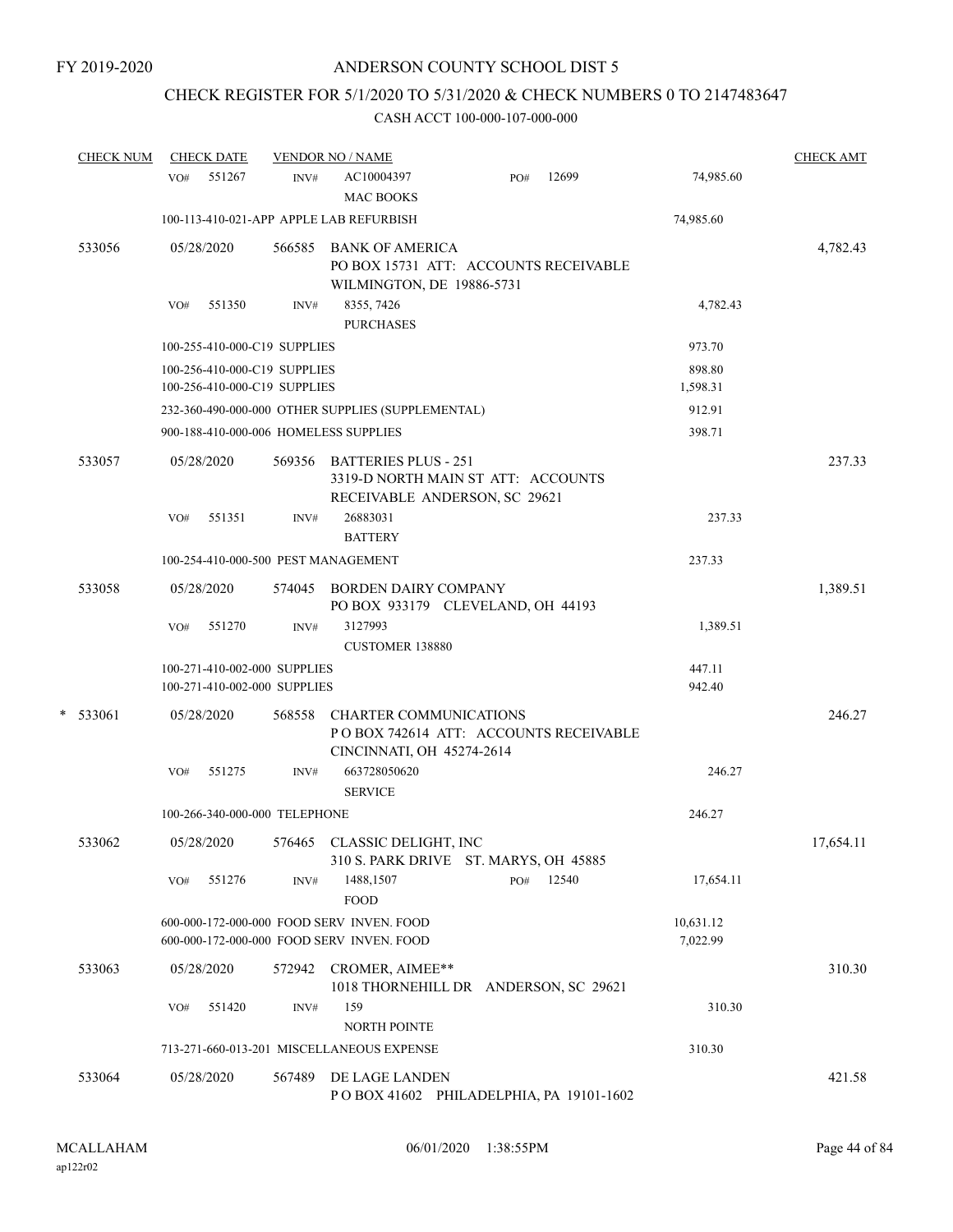# CHECK REGISTER FOR 5/1/2020 TO 5/31/2020 & CHECK NUMBERS 0 TO 2147483647

| <b>CHECK NUM</b> |     | <b>CHECK DATE</b>            |        | <b>VENDOR NO / NAME</b>                                                             |     |       |           | <b>CHECK AMT</b> |
|------------------|-----|------------------------------|--------|-------------------------------------------------------------------------------------|-----|-------|-----------|------------------|
|                  | VO# | 551421                       | INV#   | 68136650<br><b>COPIER</b>                                                           | PO# | 11249 | 265.36    |                  |
|                  |     | 100-113-410-017-000 SUPPLIES |        |                                                                                     |     |       | 265.36    |                  |
|                  | VO# | 551422                       | INV#   | 68198814<br><b>COPIER</b>                                                           | PO# | 11346 | 156.22    |                  |
|                  |     | 100-113-410-009-000 SUPPLIES |        |                                                                                     |     |       | 156.22    |                  |
| 533065           |     | 05/28/2020                   | 211302 | <b>DUKE ENERGY</b>                                                                  |     |       |           | 28,074.02        |
|                  |     |                              |        | PO BOX 70516 CHARLOTTE, NC 28272-0516                                               |     |       |           |                  |
|                  | VO# | 551363                       | INV#   | 05/20/20                                                                            |     |       | 28,074.02 |                  |
|                  |     |                              |        | <b>ELECTRICITY</b>                                                                  |     |       |           |                  |
|                  |     |                              |        | 100-254-470-001-000 ENERGY-ELECTRICITY & WATER                                      |     |       | 3,479.75  |                  |
|                  |     |                              |        | 100-254-470-002-000 ENERGY-ELECTRICITY & WATER                                      |     |       | 123.97    |                  |
|                  |     |                              |        | 100-254-470-003-000 ENERGY-ELECTRICITY & WATER                                      |     |       | 11,631.74 |                  |
|                  |     |                              |        | 100-254-470-005-000 ENERGY-ELECTRICITY & WATER                                      |     |       | 79.67     |                  |
|                  |     |                              |        | 100-254-470-007-000 ENERGY-ELECTRICITY & WATER                                      |     |       | 3,545.36  |                  |
|                  |     |                              |        | 100-254-470-009-000 ENERGY-ELECTRICITY & WATER                                      |     |       | 39.49     |                  |
|                  |     |                              |        | 100-254-470-010-000 ENERGY-ELECTRICITY & WATER                                      |     |       | 4,784.30  |                  |
|                  |     |                              |        | 100-254-470-012-000 ENERGY-ELECTRICITY & WATER                                      |     |       | 22.73     |                  |
|                  |     |                              |        | 100-254-470-014-000 ENERGY-ELECTRICITY & WATER                                      |     |       | 46.07     |                  |
|                  |     |                              |        | 100-254-470-019-000 ENERGY-ELECTRICITY & WATER                                      |     |       | 2,974.08  |                  |
|                  |     |                              |        | 100-254-470-023-000 ENERGY-ELECTRICITY & WATER                                      |     |       | 1,346.86  |                  |
| 533066           |     | 05/28/2020                   | 563495 | ELECTRIC CITY UTILITIES<br>CITY OF ANDERSON 601 SOUTH MAIN ST<br>ANDERSON, SC 29624 |     |       |           | 3,428.21         |
|                  | VO# | 551365                       | INV#   | 05/21/20<br><b>WATER/SEWER</b>                                                      |     |       | 3,428.21  |                  |
|                  |     |                              |        | 100-254-470-005-000 ENERGY-ELECTRICITY & WATER                                      |     |       | 1,469.67  |                  |
|                  |     |                              |        | 100-254-470-009-000 ENERGY-ELECTRICITY & WATER                                      |     |       | 446.40    |                  |
|                  |     |                              |        | 100-254-470-014-000 ENERGY-ELECTRICITY & WATER                                      |     |       | 1,430.25  |                  |
|                  |     |                              |        | 100-254-470-023-000 ENERGY-ELECTRICITY & WATER                                      |     |       | 81.89     |                  |
| 533067           |     | 05/28/2020                   |        | 569372 GREAT AMERICA LEASING CORP<br>POBOX 660831 ATT: ACCOUNTS RECEIVABLE          |     |       |           | 119.84           |
|                  |     |                              |        | DALLAS, TX 75266-0831                                                               |     |       |           |                  |
|                  | VO# | 551286                       | INV#   | 27036410<br><b>COPIER</b>                                                           | PO# | 11247 | 119.84    |                  |
|                  |     | 100-113-410-005-000 SUPPLIES |        |                                                                                     |     |       | 119.84    |                  |
| * 533069         |     | 05/28/2020                   | 575837 | HAND2MIND, INC<br>6642 EAGLE WAY CHICAGO, IL 60678-1066                             |     |       |           | 490.81           |
|                  | VO# | 551425                       | INV#   | 60224542<br>CUST #16513                                                             | PO# | 12707 | 490.81    |                  |
|                  |     |                              |        | 201-112-410-014-000 SUPPLIES AND MATERIALS                                          |     |       | 490.81    |                  |
| 533070           |     | 05/28/2020                   | 572058 | HARRIS SCHOOL SOLUTIONS<br>PO BOX 74008484 CHICAGO, IL 60674-8484                   |     |       |           | 64,350.82        |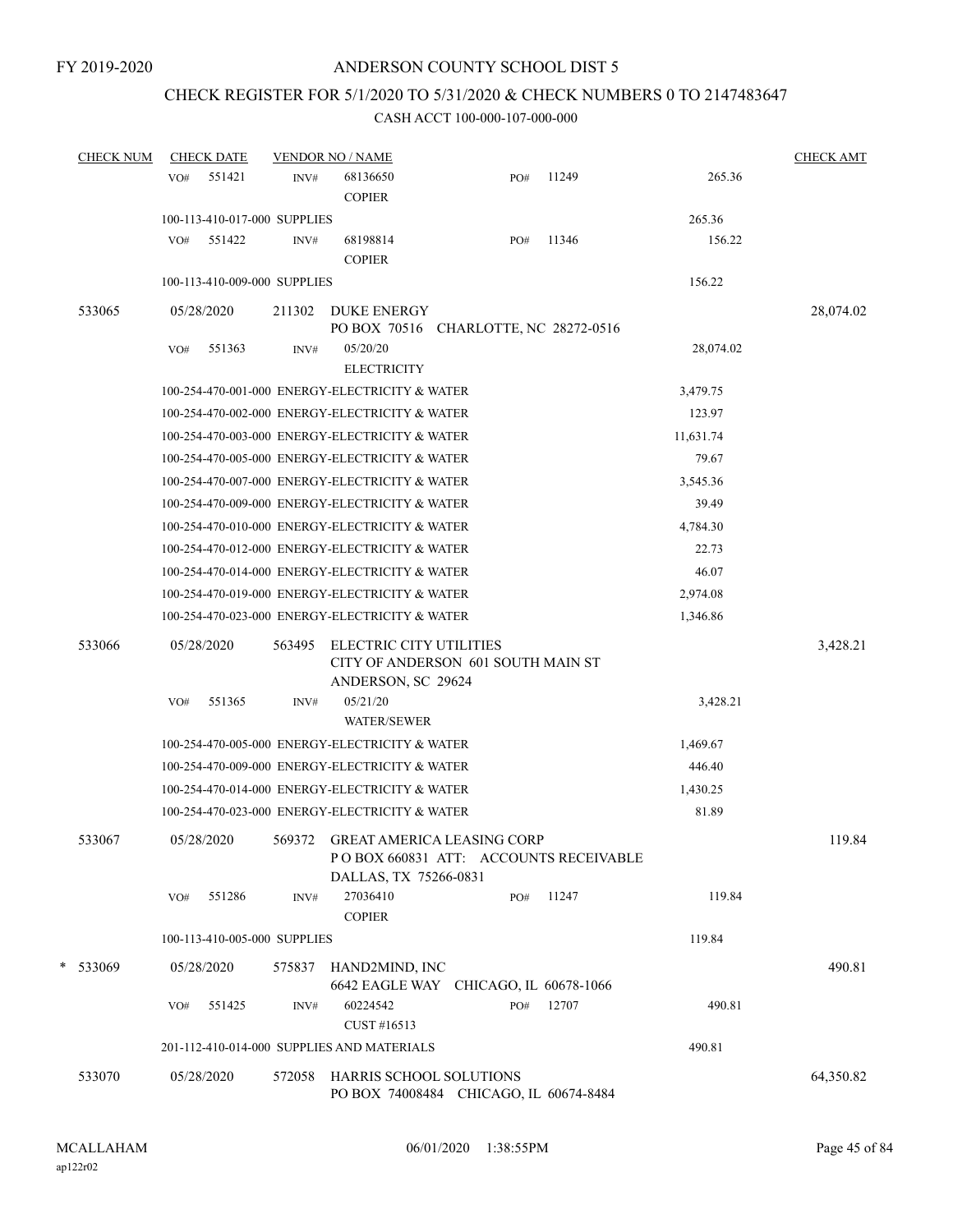# CHECK REGISTER FOR 5/1/2020 TO 5/31/2020 & CHECK NUMBERS 0 TO 2147483647

|   | <b>CHECK NUM</b> | <b>CHECK DATE</b> |        |        | <b>VENDOR NO / NAME</b>                                                                                 |                           |       |           | <b>CHECK AMT</b> |
|---|------------------|-------------------|--------|--------|---------------------------------------------------------------------------------------------------------|---------------------------|-------|-----------|------------------|
|   |                  | VO#               | 551287 | INV#   | 5373<br><b>JUNE 20 - JULY 21</b>                                                                        | PO#                       | 12758 | 64,350.82 |                  |
|   |                  |                   |        |        | 100-266-316-000-000 DATA PROCESSING SERVICES                                                            |                           |       | 56,031.12 |                  |
|   |                  |                   |        |        | 100-266-445-000-000 SOFTWARE TECHNOLOGY                                                                 |                           |       | 8,319.70  |                  |
|   | 533071           | 05/28/2020        |        |        | 576027 HOME DEPOT USA, INC<br>PO BOX 742604 ATLANTA, GA 30374-2604                                      |                           |       |           | 2,987.98         |
|   |                  | VO#               | 551291 | INV#   | 547616003<br><b>2 WAY RADIOS</b>                                                                        |                           |       | 2,475.07  |                  |
|   |                  |                   |        |        | 100-254-410-003-001 SUPPLIES - MAINTENANCE                                                              |                           |       | 2,217.90  |                  |
|   |                  |                   |        |        | 100-254-410-011-001 SUPPLIES - MAINTENANCE                                                              |                           |       | 44.41     |                  |
|   |                  |                   |        |        | 100-254-410-012-001 SUPPLIES - MAINTENANCE                                                              |                           |       | 66.60     |                  |
|   |                  |                   |        |        | 100-254-410-016-001 SUPPLIES - MAINTENANCE                                                              |                           |       | 146.16    |                  |
|   |                  | VO#               | 551292 | INV#   | 547616011<br><b>SUPPLIES</b>                                                                            |                           |       | 45.69     |                  |
|   |                  |                   |        |        | 100-254-410-010-001 SUPPLIES - MAINTENANCE                                                              |                           |       | 45.69     |                  |
|   |                  | VO#               | 551293 | INV#   | 548019918<br><b>SUPPLIES</b>                                                                            |                           |       | 467.22    |                  |
|   |                  |                   |        |        | 100-254-410-003-001 SUPPLIES - MAINTENANCE                                                              |                           |       | 280.33    |                  |
|   |                  |                   |        |        | 100-254-410-005-001 SUPPLIES - MAINTENANCE                                                              |                           |       | 93.44     |                  |
|   |                  |                   |        |        | 100-254-410-019-001 SUPPLIES - MAINTENANCE                                                              |                           |       | 93.45     |                  |
| * | 533073           | 05/28/2020        |        | 288120 | JAMES M PLEASANTS CO, INC<br>POBOX 890396 CHARLOTTE, NC 28289                                           |                           |       |           | 776.60           |
|   |                  | VO#               | 551295 | INV#   | 00930392<br><b>SUPPLIES</b>                                                                             |                           |       | 776.60    |                  |
|   |                  |                   |        |        | 100-254-410-013-400 HVAC/ELECTRICAL/PLUMBING                                                            |                           |       | 776.60    |                  |
|   | * 533076         | 05/28/2020        |        | 297700 | JOHN DEERE FINANCIAL<br>PO BOX 4450 CAROL STREAM, IL 60197-4450                                         |                           |       |           | 464.05           |
|   |                  | VO#               | 551296 | INV#   | g921849<br><b>SUPPLIES</b>                                                                              |                           |       | 464.05    |                  |
|   |                  |                   |        |        | 100-254-410-000-001 MAINT. SUPPLIES-STRUCTURES                                                          |                           |       | 464.05    |                  |
|   | * 533078         | 05/28/2020        |        | 307795 | <b>KEPHART SERVICES</b><br>P O BOX 5748<br>ACCOUNTS RECEIVABLE ANDERSON, SC 29623                       | DBA RCI SERVICES INC ATT: |       |           | 32,140.00        |
|   |                  | VO#               | 551302 | INV#   | <b>PAINT</b><br><b>TL HANNA</b>                                                                         |                           |       | 1,850.00  |                  |
|   |                  |                   |        |        | 100-254-410-002-001 SUPPLIES - MAINTENANCE                                                              |                           |       | 1,850.00  |                  |
|   |                  | VO#               | 551432 | INV#   | ALT SCHOOL<br><b>UPGRADES</b>                                                                           | PO#                       | 12505 | 30,290.00 |                  |
|   |                  |                   |        |        | 100-254-323-001-ALT ALT SCHOOL FACILITY UPGRADES                                                        |                           |       | 30,290.00 |                  |
|   | * 533080         | 05/28/2020        |        | 313476 | LAKESHORE LEARNING MATERIALS<br>2695 EAST DOMINGUEZ STREET ATT: ACCOUNTS<br>RECEIVABLE CARSON, CA 90895 |                           |       |           | 168.54           |
|   |                  | VO#               | 551392 | INV#   | 4150410420<br><b>SUPPLIES</b>                                                                           |                           |       | 47.20     |                  |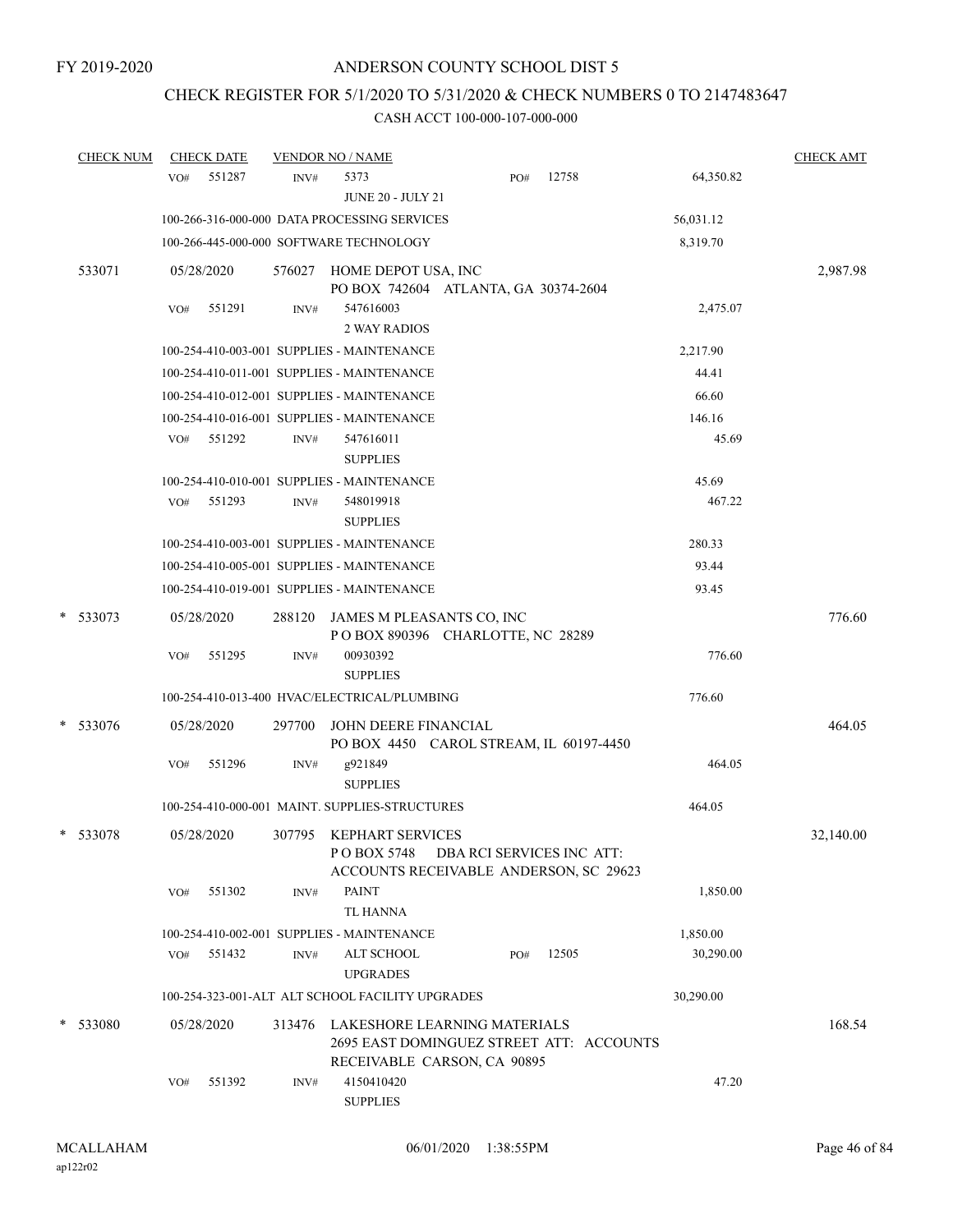# CHECK REGISTER FOR 5/1/2020 TO 5/31/2020 & CHECK NUMBERS 0 TO 2147483647

|   | <b>CHECK NUM</b> |     | <b>CHECK DATE</b>                   |        | <b>VENDOR NO / NAME</b>                                                                   |          | <b>CHECK AMT</b> |
|---|------------------|-----|-------------------------------------|--------|-------------------------------------------------------------------------------------------|----------|------------------|
|   |                  |     | 100-147-410-013-000 SUPPLIES        |        |                                                                                           | 43.20    |                  |
|   |                  |     |                                     |        | 713-271-660-013-201 MISCELLANEOUS EXPENSE                                                 | 4.00     |                  |
|   |                  | VO# | 551393                              | INV#   | 4047810420                                                                                | 121.34   |                  |
|   |                  |     |                                     |        | <b>SUPPLIES</b>                                                                           |          |                  |
|   |                  |     | 100-147-410-013-000 SUPPLIES        |        |                                                                                           | 121.34   |                  |
|   | 533081           |     | 05/28/2020                          |        | 576047 LANGUAGE LINE SERVICES INC<br>PO BOX 202564 DALLAS, TX 75320                       |          | 281.06           |
|   |                  | VO# | 551426                              | INV#   | 4814114<br><b>APRIL SERVICE</b>                                                           | 281.06   |                  |
|   |                  |     |                                     |        | 100-221-312-000-000 PURCHASED SERVICES                                                    | 281.06   |                  |
|   | * 533084         |     | 05/28/2020                          |        | 573808 LOGO'S SIGNS AND SCREEN PRINTING, LLC<br>2704 NORTH MAIN STREET ANDERSON, SC 29621 |          | 909.50           |
|   |                  | VO# | 551428                              | INV#   | 2661<br><b>TL HANNA</b>                                                                   | 909.50   |                  |
|   |                  |     | 100-223-410-002-000 Supplies        |        |                                                                                           | 909.50   |                  |
| * | 533086           |     | 05/28/2020                          |        | 576302 MARYLAND CHILD SUPPORT ACCOUNT<br>PO BOX 17396 BALTIMORE, MD 21297-1396            |          | 280.91           |
|   |                  | VO# | 551359                              | INV#   | 5/30/20<br><b>PAYROLL</b>                                                                 | 280.91   |                  |
|   |                  |     |                                     |        | 100-000-435-000-000 WAGE GARNISH/CH SUPPORT                                               | 280.91   |                  |
| * | 533088           |     | 05/28/2020                          | 569988 | MCMILLAN PAZDAN SMITH, LLC<br>DEPT 999450 PO BOX 537044 ATLANTA, GA 30353-7044            |          | 8,855.24         |
|   |                  | VO# | 551305                              | INV#   | 02001435<br><b>PROJECT 017455</b>                                                         | 393.05   |                  |
|   |                  |     |                                     |        | 505-254-323-005-000 CONTRACTED SERVICES                                                   | 393.05   |                  |
|   |                  | VO# | 551306                              | INV#   | 02001441                                                                                  | 6,407.19 |                  |
|   |                  |     |                                     |        | <b>PROJECT 018489</b>                                                                     |          |                  |
|   |                  |     |                                     |        | 505-253-520-002-STD STADIUM RENOVATIONS                                                   | 6,407.19 |                  |
|   |                  | VO# | 551307                              | INV#   | 02001455<br><b>PROJECT 020136</b>                                                         | 2,055.00 |                  |
|   |                  |     | 100-255-312-000-BLD BUILDING DESIGN |        |                                                                                           | 2,055.00 |                  |
|   | 533089           |     | 05/28/2020                          | 576413 | MOBILE COMMUNICATIONS AMERICA INC<br>PO BOX 1458 CHARLOTTE, NC 28201                      |          | 226.49           |
|   |                  | VO# | 551309                              | INV#   | 282000040-1<br>SERVICE CALL                                                               | 226.49   |                  |
|   |                  |     |                                     |        | 100-255-323-000-000 CONTRACTED SERVICES                                                   | 226.49   |                  |
|   | 533090           |     | 05/28/2020                          | 564010 | NC CHILD SUPPORT CENTRALIZED COLLECTNS<br>P O BOX 900012 RALEIGH, NC 27675-9012           |          | 305.50           |
|   |                  | VO# | 551361                              | INV#   | 5/30/20<br><b>PAYROLL</b>                                                                 | 305.50   |                  |
|   |                  |     |                                     |        | 100-000-435-000-000 WAGE GARNISH/CH SUPPORT                                               | 305.50   |                  |
|   | 533091           |     | 05/28/2020                          | 576508 | PATTERSON, SHARLEY**<br>619 NEW HOPE RD ANDERSON, SC 29626                                |          | 960.00           |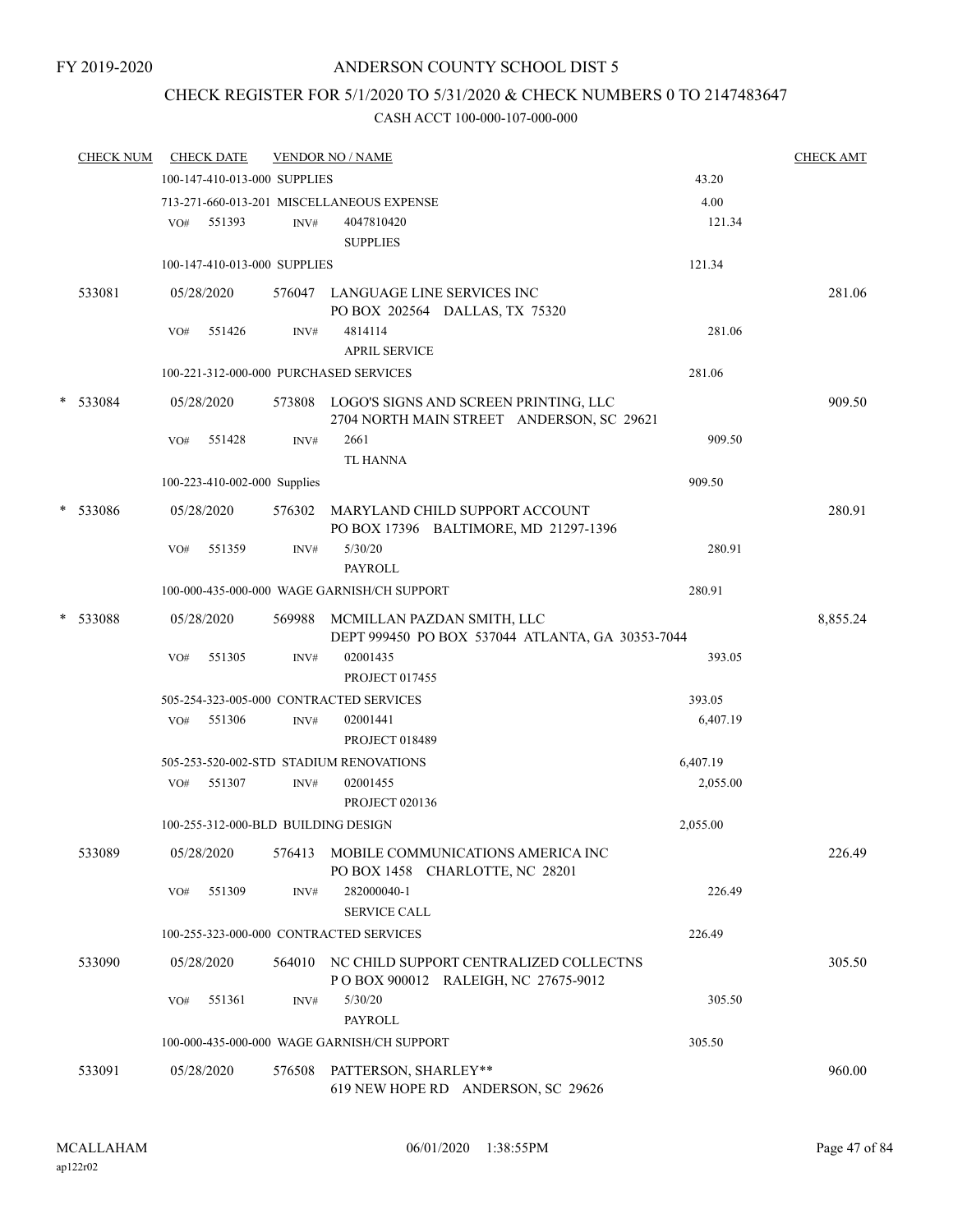# CHECK REGISTER FOR 5/1/2020 TO 5/31/2020 & CHECK NUMBERS 0 TO 2147483647

| <b>CHECK NUM</b> |     | <b>CHECK DATE</b>              |        | <b>VENDOR NO / NAME</b>                                                                         |     |                                              |          | <b>CHECK AMT</b> |
|------------------|-----|--------------------------------|--------|-------------------------------------------------------------------------------------------------|-----|----------------------------------------------|----------|------------------|
|                  | VO# | 551316                         | INV#   | 0001<br><b>MCLEES ELEM</b>                                                                      |     |                                              | 960.00   |                  |
|                  |     |                                |        | 708-271-660-008-350 FIELD TRIPS KINDERGARTEN EXPENSE                                            |     |                                              | 960.00   |                  |
| 533092           |     | 05/28/2020                     | 568036 | PIEDMONT NATURAL GAS<br>PO BOX 1246 CHARLOTTE, NC 28201-1246                                    |     |                                              |          | 1,960.02         |
|                  | VO# | 551364                         | INV#   | 05/21/20<br><b>NATURAL GAS</b>                                                                  |     |                                              | 1,960.02 |                  |
|                  |     | 100-254-472-002-000 ENERGY-GAS |        |                                                                                                 |     |                                              | 449.16   |                  |
|                  |     | 100-254-472-005-000 ENERGY-GAS |        |                                                                                                 |     |                                              | 476.88   |                  |
|                  |     | 100-254-472-009-000 ENERGY-GAS |        |                                                                                                 |     |                                              | 68.03    |                  |
|                  |     | 100-254-472-013-000 ENERGY-GAS |        |                                                                                                 |     |                                              | 80.71    |                  |
|                  |     | 100-254-472-014-000 ENERGY-GAS |        |                                                                                                 |     |                                              | 179.01   |                  |
|                  |     | 100-254-472-019-000 ENERGY-GAS |        |                                                                                                 |     |                                              | 29.27    |                  |
|                  |     | 100-254-472-020-000 ENERGY-GAS |        |                                                                                                 |     |                                              | 185.65   |                  |
|                  |     | 100-254-472-023-000 ENERGY-GAS |        |                                                                                                 |     |                                              | 54.75    |                  |
|                  |     | 600-256-470-002-000 ENERGY     |        |                                                                                                 |     |                                              | 24.27    |                  |
|                  |     | 600-256-470-005-000 ENERGY     |        |                                                                                                 |     |                                              | 78.67    |                  |
|                  |     | 600-256-470-009-000 ENERGY     |        |                                                                                                 |     |                                              | 26.24    |                  |
|                  |     | 600-256-470-014-000 ENERGY     |        |                                                                                                 |     |                                              | 123.50   |                  |
|                  |     | 600-256-470-017-000 ENERGY     |        |                                                                                                 |     |                                              | 61.90    |                  |
|                  |     | 600-256-470-019-000 ENERGY     |        |                                                                                                 |     |                                              | 121.98   |                  |
| 533093           |     | 05/28/2020                     | 564099 | PIONEER VALLEY BOOKS<br>155A INDUSTRIAL DRIVE ATT: ACCOUNTS<br>RECEIVABLE NORTHAMPTON, MA 01060 |     |                                              |          | 2,026.08         |
|                  | VO# | 551317                         | INV#   | 177702<br>NEW PROSPECT                                                                          | PO# | 12653                                        | 2,026.08 |                  |
|                  |     | 201-112-410-010-000 SUPPLIES   |        |                                                                                                 |     |                                              | 2,026.08 |                  |
| * 533095         |     | 05/28/2020                     | 572037 | PLANBOOKEDU LLC<br>710 MARKET ST #14 CHAPEL HILL, NC 27516                                      |     |                                              |          | 1,488.00         |
|                  | VO# | 551430                         | INV#   | 2020-11002<br><b>ROBERT ANDERSON</b>                                                            |     |                                              | 1,488.00 |                  |
|                  |     | 100-113-410-006-000 SUPPLIES   |        |                                                                                                 |     |                                              | 1,488.00 |                  |
| * 533097         |     | 05/28/2020                     | 569972 | RAYSA ROMERO<br>105 ASHTON LANE ANDERSON, SC 29621                                              |     |                                              |          | 166.80           |
|                  | VO# | 551414                         | INV#   | <b>MCCANTS</b><br>LUNCH REFUND                                                                  |     |                                              | 166.80   |                  |
|                  |     |                                |        | 600-000-474-005-000 REVENUES COLLECTED IN ADVANCE                                               |     |                                              | 166.80   |                  |
| $*$ 533100       |     | 05/28/2020                     | 576205 | RONALD J. PATANE<br><b>GREER, SC 29650</b>                                                      |     | UPSTATE FENCE CO, INC 104 VALLEY FORGE DRIVE |          | 1,500.00         |
|                  | VO# | 551340                         | INV#   | 10-0409<br>HOMELAND PARK                                                                        |     |                                              | 1,500.00 |                  |
|                  |     | 515-254-323-011-FEN FENCE      |        |                                                                                                 |     |                                              | 1,500.00 |                  |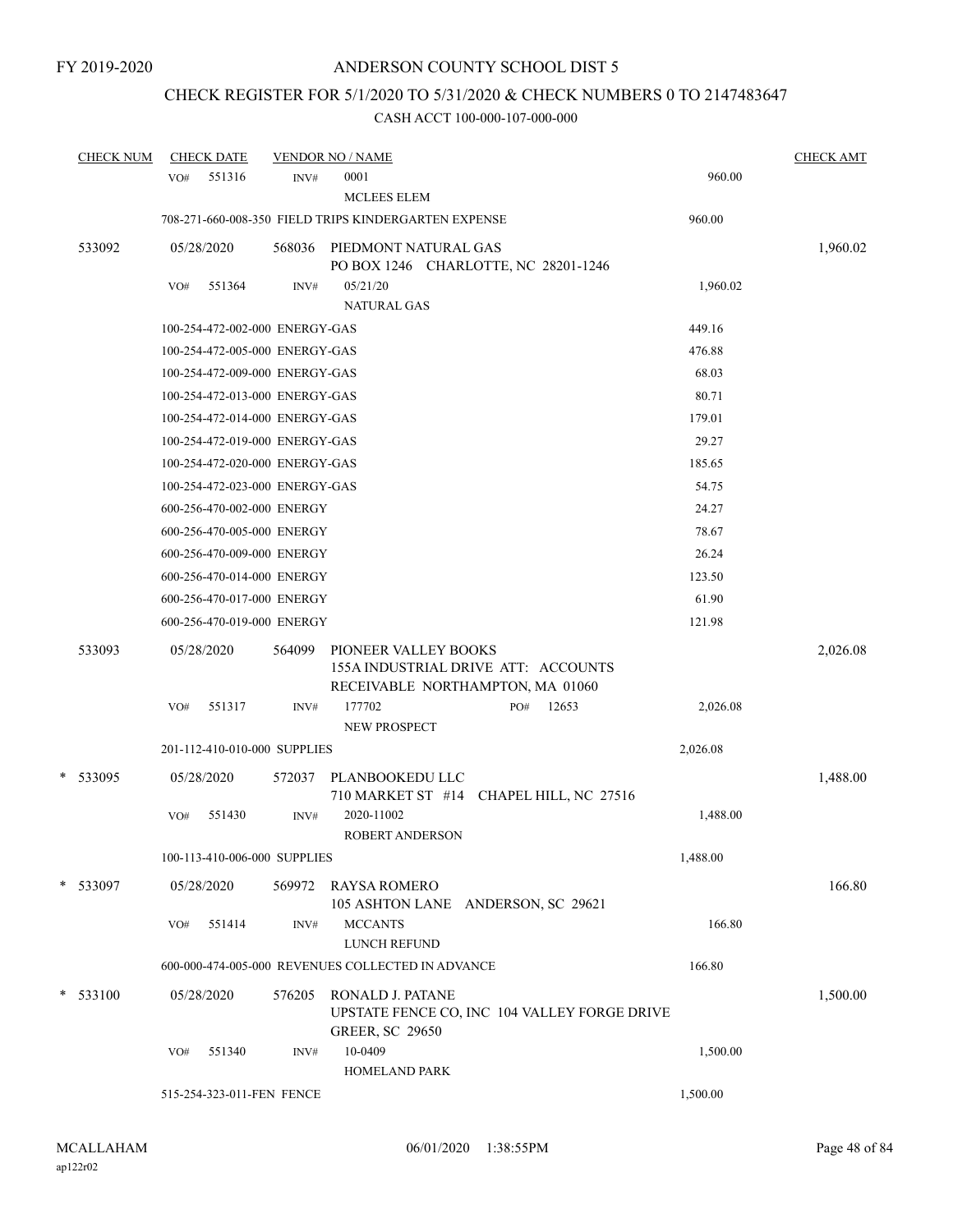## CHECK REGISTER FOR 5/1/2020 TO 5/31/2020 & CHECK NUMBERS 0 TO 2147483647

| <b>CHECK NUM</b> |            |            | <b>CHECK DATE</b><br><b>VENDOR NO / NAME</b> |                              |                                                                                                        |                  |          |  |
|------------------|------------|------------|----------------------------------------------|------------------------------|--------------------------------------------------------------------------------------------------------|------------------|----------|--|
|                  | $*$ 533102 |            | 05/28/2020                                   |                              | 567525 ROWLAND MECHANICAL<br>4035 HWY 24 ANDERSON, SC 29626                                            |                  | 2,721.49 |  |
|                  |            | VO#        | 551318                                       | INV#                         | 9918<br>11201<br>PO#<br><b>FORD VAN</b>                                                                | 2,721.49         |          |  |
|                  |            |            |                                              |                              | 100-255-323-000-ACT ACTIVITY BUS CONTRACTED SERVICES                                                   | 2,721.49         |          |  |
|                  | 533103     |            | 05/28/2020                                   | 564073                       | <b>SAM'S CLUB DIRECT</b><br>POBOX 530930 ATT: ACCTS RECEIVABLE ATLANTA,<br>GA 30353-0930               |                  | 1,845.36 |  |
|                  |            | VO#        | 551440                                       | INV#                         | 460913668<br><b>TL HANNA</b>                                                                           | 1,845.36         |          |  |
|                  |            |            |                                              | 100-114-410-002-BUD SUPPLIES |                                                                                                        | 1,845.36         |          |  |
|                  | 533104     | 05/28/2020 |                                              | 566961                       | SAWYER, STEVE**<br>110 GRACEVIEW EAST ANDERSON, SC 29625                                               |                  | 186.00   |  |
|                  |            | VO#        | 551413                                       | INV#                         | <b>JAN 23</b><br><b>WHS OFFICIAL</b>                                                                   | 186.00           |          |  |
|                  |            |            |                                              |                              | 703-271-660-003-690 BASEBALL GATE RECEIPTS EXPENSE                                                     | 186.00           |          |  |
|                  | 533105     |            | 05/28/2020                                   |                              | 566995 SC DEPT OF JUVENILE JUSTICE<br>POBOX 21069 ATT: FISCAL AFFAIRS COLUMBIA, SC<br>29221-1069       |                  | 1,134.14 |  |
|                  |            | VO#        | 551320                                       | INV#                         | 2000479670<br>2000480954                                                                               | 1,134.14         |          |  |
|                  |            |            |                                              |                              | 100-412-720-000-000 PAYMENTS TO OTHER GOV'T UNITS<br>100-412-720-000-000 PAYMENTS TO OTHER GOV'T UNITS | 542.74<br>591.40 |          |  |
|                  | 533106     |            | 05/28/2020                                   |                              | 568980 SC DEPT OF REVENUE<br>PO BOX 2535 COLUMBIA, SC 29202-2535                                       |                  | 1,051.82 |  |
|                  |            | VO#        | 551362                                       | INV#                         | 5/30/20<br>PAYROLL                                                                                     | 1,051.82         |          |  |
|                  |            |            |                                              |                              | 100-000-440-000-000 SC STATE TAX LEVY                                                                  | 1,051.82         |          |  |
|                  | 533107     |            | 05/28/2020                                   | 568215                       | <b>SCHOOL LABELS.COM INC</b><br>PO BOX 2547 ATT: ACCOUNTS RECEIVABLE<br>CUMMING, GA 30028              |                  | 259.99   |  |
|                  |            | VO#        | 551324                                       | INV#                         | 16527<br><b>CENTERVILLE</b>                                                                            | 259.99           |          |  |
|                  |            |            |                                              |                              | 707-190-660-007-201 MISCELLANEOUS EXPENSE                                                              | 259.99           |          |  |
|                  | 533108     |            | 05/28/2020                                   | 450701                       | SC RETIREMENT SYSTEM (SPP)<br>POBOX 11960 CAPITOL STATION COLUMBIA, SC<br>29211                        |                  | 1,032.94 |  |
|                  |            | VO#        | 551357                                       | INV#                         | 5/30/20<br><b>PAYROLL</b>                                                                              | 1,032.94         |          |  |
|                  |            |            |                                              |                              | 100-000-438-000-000 RETIREMENT SERV PURCHASE                                                           | 1,032.94         |          |  |
|                  | 533109     |            | 05/28/2020                                   | 451500                       | SC STATE DEPARTMENT OF EDUCATION<br>1429 SENATE ST ROOM 1101 TRANSPORTATION<br>COLUMBIA, SC 29201      |                  | 7,263.92 |  |
|                  |            | VO#        | 551321                                       | INV#                         | <b>MAY 2020</b>                                                                                        | 171.12           |          |  |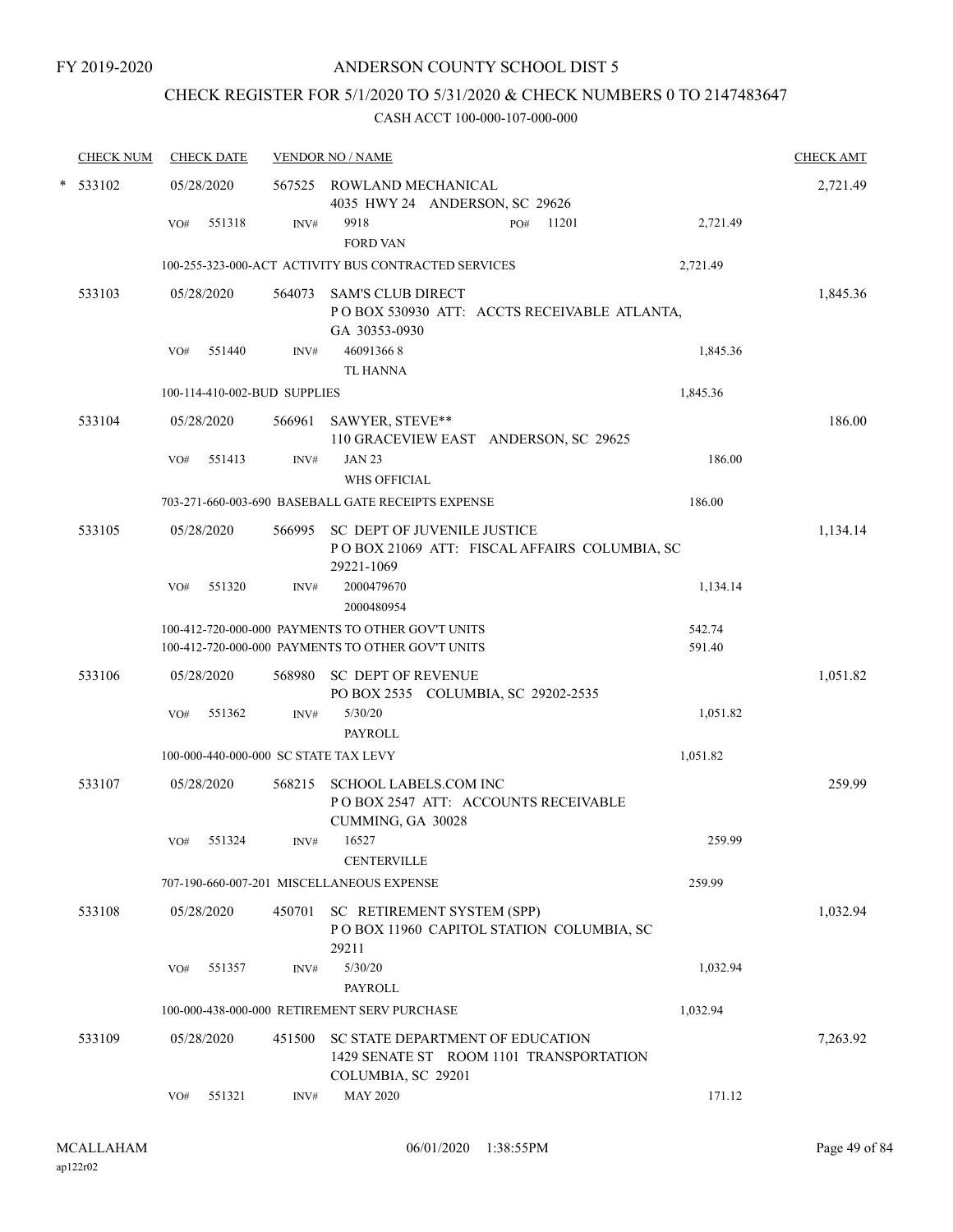## CHECK REGISTER FOR 5/1/2020 TO 5/31/2020 & CHECK NUMBERS 0 TO 2147483647

| <b>CHECK NUM</b> |                                                 | <b>CHECK DATE</b>            |        | <b>VENDOR NO / NAME</b>                                                     |     |       |           | <b>CHECK AMT</b> |  |
|------------------|-------------------------------------------------|------------------------------|--------|-----------------------------------------------------------------------------|-----|-------|-----------|------------------|--|
|                  |                                                 |                              |        | MILEAGE COST                                                                |     |       |           |                  |  |
|                  |                                                 |                              |        | 100-255-330-000-TRP TRANSITIONAL MILEAGE                                    |     |       | 171.12    |                  |  |
|                  | VO#                                             | 551322                       | INV#   | <b>MAY 2020</b>                                                             |     |       | 731.60    |                  |  |
|                  |                                                 |                              |        | MILEAGE COST                                                                |     |       |           |                  |  |
|                  |                                                 |                              |        | 100-255-330-000-TRP TRANSITIONAL MILEAGE                                    |     |       | 731.60    |                  |  |
|                  | VO#                                             | 551323                       | INV#   | <b>MAY 2020</b>                                                             |     |       | 6,361.20  |                  |  |
|                  |                                                 |                              |        | <b>MILEAGE COST</b>                                                         |     |       |           |                  |  |
|                  |                                                 |                              |        | 100-255-330-000-TRP TRANSITIONAL MILEAGE                                    |     |       | 6,361.20  |                  |  |
| 533110           |                                                 | 05/28/2020                   |        | 576084 SC STATE REIMBURSEMENT UNIT<br>PO BOX 100303 COLUMBIA, SC 29202-3303 |     |       |           | 1,610.95         |  |
|                  | VO#                                             | 551360                       | INV#   | 5/30/20<br><b>PAYROLL</b>                                                   |     |       | 1,610.95  |                  |  |
|                  |                                                 |                              |        | 100-000-435-000-000 WAGE GARNISH/CH SUPPORT                                 |     |       | 1,610.95  |                  |  |
| $* 533112$       |                                                 | 05/28/2020                   | 568954 | <b>SHRED A WAY</b>                                                          |     |       |           | 108.00           |  |
|                  |                                                 |                              |        | PO BOX 51132 ATT: ACCOUNTS RECEIVABLE<br>PIEDMONT, SC 29673                 |     |       |           |                  |  |
|                  | VO#                                             | 551400                       | INV#   | A80051                                                                      |     |       | 33.00     |                  |  |
|                  |                                                 |                              |        | <b>SHREDDIN</b>                                                             |     |       |           |                  |  |
|                  |                                                 |                              |        | 713-271-660-013-201 MISCELLANEOUS EXPENSE                                   |     |       | 33.00     |                  |  |
|                  | VO#                                             | 551431                       | INV#   | A33744                                                                      |     |       | 75.00     |                  |  |
|                  |                                                 |                              |        | <b>ROBERT ANDERSON</b>                                                      |     |       |           |                  |  |
|                  |                                                 | 100-113-410-006-000 SUPPLIES |        |                                                                             |     |       | 75.00     |                  |  |
| 533113           |                                                 | 05/28/2020                   | 473315 | <b>SIGNARAMA</b>                                                            |     |       |           | 159.45           |  |
|                  | VO#                                             | 551334                       | INV#   | 4130 CLEMSON BLVD SUITE A ANDERSON, SC 29621<br>13051                       |     |       | 159.45    |                  |  |
|                  |                                                 |                              |        | <b>SIGNS</b>                                                                |     |       |           |                  |  |
|                  | 100-254-410-003-SGN SIGN IMPROVEMENTS<br>159.45 |                              |        |                                                                             |     |       |           |                  |  |
| 533114           |                                                 | 05/28/2020                   | 569589 | <b>SREB</b><br>592 TENTH ST, NW ATTN: JAMES LEW ATLANTA, GA<br>30318-5776   |     |       |           | 9,750.00         |  |
|                  | VO#                                             | 551335                       | INV#   | 572500<br><b>TRAINING</b>                                                   | PO# | 12711 | 6,500.00  |                  |  |
|                  |                                                 |                              |        | 207-224-333-031-004 TRIPS AND CONFERENCES                                   |     |       | 6,500.00  |                  |  |
|                  | VO#                                             | 551336                       | INV#   | 764321<br><b>TRAINING</b>                                                   | PO# | 12710 | 3,250.00  |                  |  |
|                  |                                                 |                              |        | 207-224-333-031-004 TRIPS AND CONFERENCES                                   |     |       | 3,250.00  |                  |  |
| 533115           |                                                 | 05/28/2020                   | 573721 | SSBT AS TTEE FOR SCORP MM61953-001-042                                      |     |       |           | 21,156.47        |  |
|                  |                                                 |                              |        | MASS MUTUAL RETIREMENT SERVICES PO BOX<br>219062 KANSAS CITY, MO 64121      |     |       |           |                  |  |
|                  | VO#                                             | 551354                       | INV#   | 5/30/20<br><b>PAYROLL</b>                                                   |     |       | 21,156.47 |                  |  |
|                  |                                                 |                              |        | 100-000-468-000-000 OPTIONAL RETIREMENT PLAN                                |     |       | 13,600.60 |                  |  |
|                  |                                                 |                              |        | 100-000-484-000-000 EMPLOYER RETIREMENT PAYABLE                             |     |       | 7,555.87  |                  |  |
|                  |                                                 |                              |        |                                                                             |     |       |           |                  |  |
| 533116           |                                                 | 05/28/2020                   | 568020 | STI HOLDINGS, INC                                                           |     |       |           | 387.12           |  |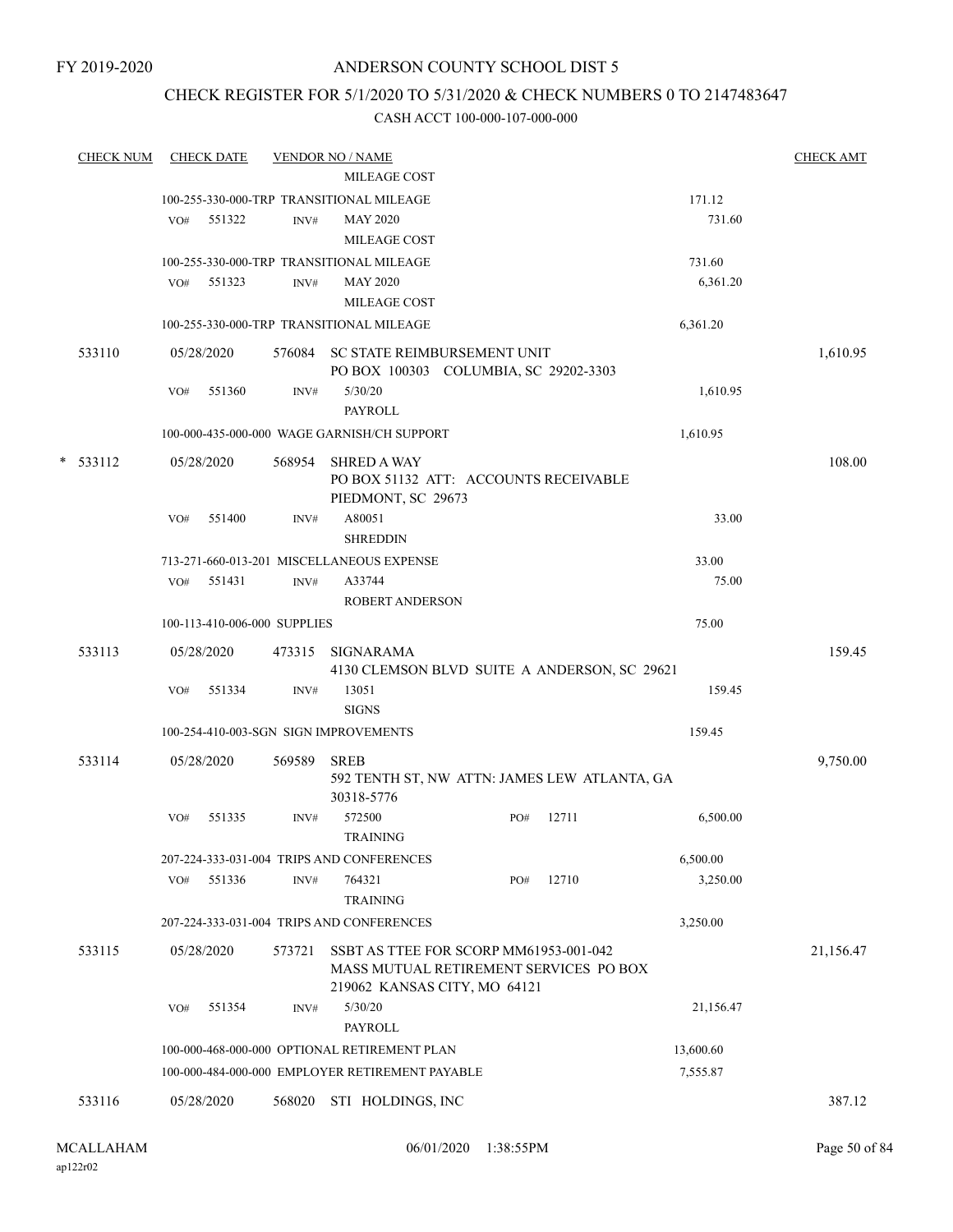## ANDERSON COUNTY SCHOOL DIST 5

## CHECK REGISTER FOR 5/1/2020 TO 5/31/2020 & CHECK NUMBERS 0 TO 2147483647

| <b>CHECK NUM</b> |     | <b>CHECK DATE</b> |        | <b>VENDOR NO / NAME</b>                                                           |           | <b>CHECK AMT</b> |
|------------------|-----|-------------------|--------|-----------------------------------------------------------------------------------|-----------|------------------|
|                  |     |                   |        | <b>SMITH TURF &amp; IRRIGATION PO BOX 669388</b><br>CHARLOTTE, NC 28266-9388      |           |                  |
|                  | VO# | 551408            | INV#   | 5959666<br>PRO SPORT ROTOR                                                        | 387.12    |                  |
|                  |     |                   |        | 100-254-410-002-001 SUPPLIES - MAINTENANCE                                        | 193.56    |                  |
|                  |     |                   |        | 100-254-410-003-001 SUPPLIES - MAINTENANCE                                        | 193.56    |                  |
| 533117           |     | 05/28/2020        | 564240 | THE PRINT HOUSE, LLC<br>POBOX 564 ATT: ACCOUNTS RECEIVABLE<br>PENDLETON, SC 29670 |           | 228.71           |
|                  | VO# | 551390            | INV#   | 15861<br><b>SHIRTS</b>                                                            | 228.71    |                  |
|                  |     |                   |        | 713-271-660-013-201 MISCELLANEOUS EXPENSE                                         | 1.74      |                  |
|                  |     |                   |        | 713-271-660-013-348 STOCK MARKET CLUB EXPENSE                                     | 226.97    |                  |
| 533118           |     | 05/28/2020        | 504890 | TIAA-CREF<br>POBOX 105316 ATLANTA, GA 30348-5316                                  |           | 28,125.09        |
|                  | VO# | 551356            | INV#   | 5/30/20<br><b>PAYROLL</b>                                                         | 28,125.09 |                  |
|                  |     |                   |        | 100-000-468-000-000 OPTIONAL RETIREMENT PLAN                                      | 18,080.41 |                  |
|                  |     |                   |        | 100-000-484-000-000 EMPLOYER RETIREMENT PAYABLE                                   | 10,044.68 |                  |
| 533119           |     | 05/28/2020        | 575821 | <b>TWC SERVICES INC</b><br>PO BOX 1612 DES MOINES, IA 50306                       |           | 1,672.85         |
|                  | VO# | 551387            | INV#   | 6340828<br><b>HOMELAND PARK</b>                                                   | 1,672.85  |                  |
|                  |     |                   |        | 600-256-323-011-000 REPAIRS TO EQUIPMENT                                          | 1,672.85  |                  |
| 533120           |     | 05/28/2020        | 573815 | UNITED REFRIGERATION, INC<br>PO BOX 740703 ATLANTA, GA 30374-0703                 |           | 884.95           |
|                  | VO# | 551338            | INV#   | 73127653<br><b>SUPPLIES</b>                                                       | 684.80    |                  |
|                  |     |                   |        | 100-254-410-002-400 HVAC/ELECTRICAL/PLUMBING                                      | 684.80    |                  |
|                  | VO# | 551339            | INV#   | 73108978<br><b>SUPPLIES</b>                                                       | 10.14     |                  |
|                  |     |                   |        | 100-254-410-006-400 HVAC/ELECTRICAL/PLUMBING                                      | 10.14     |                  |
|                  | VO# | 551388            | INV#   | 73139171<br><b>SUPPLIES</b>                                                       | 190.01    |                  |
|                  |     |                   |        | 600-256-323-014-000 REPAIRS TO EQUIPMENT                                          | 190.01    |                  |
| 533121           |     | 05/28/2020        | 564298 | UNITED WAY OF ANDERSON COUNTY<br>POBOX 2067 ANDERSON, SC 29622                    |           | 2,828.14         |
|                  | VO# | 551358            | INV#   | 5/30/20<br><b>PAYROLL</b>                                                         | 2,828.14  |                  |
|                  |     |                   |        | 100-000-455-000-000 UNITED FUND - PAYABLE                                         | 2,828.14  |                  |
| 533122           |     | 05/28/2020        | 575086 | <b>VALIC</b><br>C/O JP MORGAN CHASE PO BOX 301701 DALLAS,<br>TX 75303-1701        |           | 48,664.02        |
|                  | VO# | 551355            | INV#   | 5/30/20                                                                           | 48,664.02 |                  |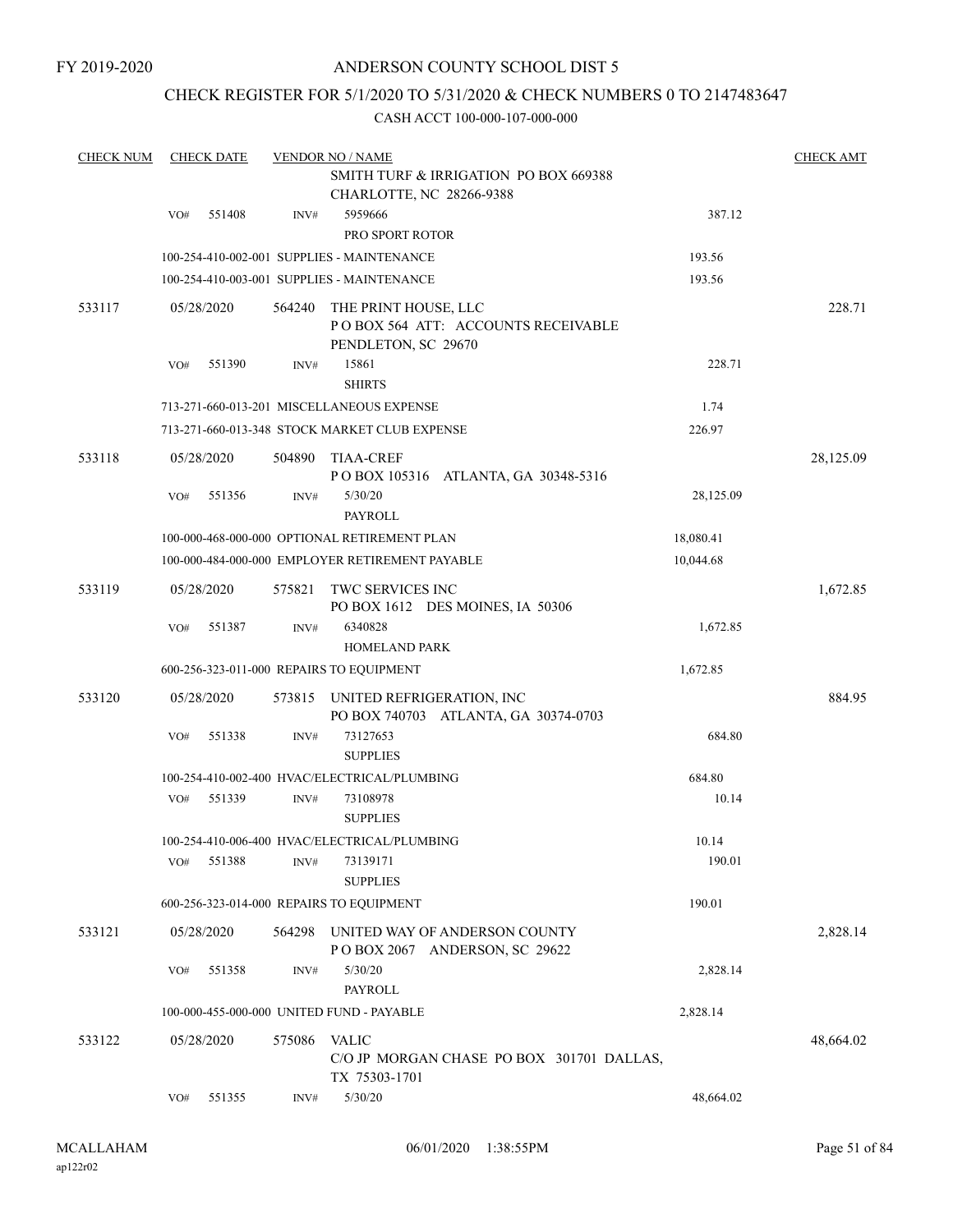## ANDERSON COUNTY SCHOOL DIST 5

## CHECK REGISTER FOR 5/1/2020 TO 5/31/2020 & CHECK NUMBERS 0 TO 2147483647

| <b>CHECK NUM</b> | <b>CHECK DATE</b> |                              | <b>VENDOR NO / NAME</b><br><b>PAYROLL</b>                |                                                                                                          |        |           | <b>CHECK AMT</b> |  |
|------------------|-------------------|------------------------------|----------------------------------------------------------|----------------------------------------------------------------------------------------------------------|--------|-----------|------------------|--|
|                  |                   |                              | 100-000-468-000-000 OPTIONAL RETIREMENT PLAN             |                                                                                                          |        | 31,283.96 |                  |  |
|                  |                   |                              | 100-000-484-000-000 EMPLOYER RETIREMENT PAYABLE          |                                                                                                          |        | 17,380.06 |                  |  |
| 533123           | 05/28/2020        | 524353                       | WAL-MART COMMUNITY/GEMB<br>ATLANTA, GA 30353-0934        | PO BOX 530934 ATT: ACCOUNTS RECEIVABLE                                                                   |        |           | 559.08           |  |
|                  | 551412<br>VO#     | INV#                         | 8960<br><b>NORTH POINTE</b>                              |                                                                                                          |        | 559.08    |                  |  |
|                  |                   |                              | 713-271-660-013-201 MISCELLANEOUS EXPENSE                |                                                                                                          |        | 535.63    |                  |  |
|                  |                   |                              | 713-271-660-013-341 KIDS W/ CLASS EXPENSE                |                                                                                                          |        | 23.45     |                  |  |
| 533124           | 05/28/2020        |                              | 524353 WAL-MART COMMUNITY/GEMB<br>ATLANTA, GA 30353-0934 | PO BOX 530934 ATT: ACCOUNTS RECEIVABLE                                                                   |        |           | 109.44           |  |
|                  | 551341<br>VO#     | INV#                         | 2022 0157                                                |                                                                                                          |        | 109.44    |                  |  |
|                  |                   |                              | <b>SOUTHWOOD</b>                                         |                                                                                                          |        |           |                  |  |
|                  |                   |                              | 100-113-410-021-VEN SUPPLY-ADDT'L FOR LOST VENDING       |                                                                                                          | 109.44 |           |                  |  |
| 533125           | 05/28/2020        |                              | 573864 WELLS FARGO VENDOR FIN SERV                       | PO BOX 105710 ATLANTA, GA 30348-5710                                                                     |        |           | 685.46           |  |
|                  | 551343<br>VO#     | INV#                         | 5010417831<br><b>COPIER</b>                              |                                                                                                          |        | 460.10    |                  |  |
|                  |                   | 100-113-410-005-000 SUPPLIES |                                                          |                                                                                                          |        | 460.10    |                  |  |
|                  | VO# 551382        | INV#                         | 5010385483<br><b>COPIER</b>                              | PO#                                                                                                      | 11261  | 225.36    |                  |  |
|                  |                   | 100-147-410-015-000 SUPPLIES |                                                          |                                                                                                          |        | 225.36    |                  |  |
| 533126           | 05/28/2020        | 570755                       |                                                          | WILSON & ASSOCIATES SPORTS TURF<br>1737 SOUTH LAKE DRIVE ATT: ACCOUNTS<br>RECEIVABLE LEXINGTON, SC 29073 |        |           | 2,820.00         |  |
|                  | VO#<br>551349     | INV#                         | 16540<br><b>LAWN SERVICE</b>                             | PO#                                                                                                      | 11340  | 2,820.00  |                  |  |
|                  |                   |                              | 100-254-323-002-001 CONTRACTED SERVICES                  |                                                                                                          |        | 960.00    |                  |  |
|                  |                   |                              | 100-254-323-003-001 CONTRACTED SERVICES                  |                                                                                                          |        | 960.00    |                  |  |
|                  |                   |                              | 100-254-323-005-001 CONTRACTED SERVICES                  |                                                                                                          |        | 300.00    |                  |  |
|                  |                   |                              | 100-254-323-006-001 CONTRACTED SERVICES                  |                                                                                                          |        | 300.00    |                  |  |
|                  |                   |                              | 100-254-323-020-001 CONTRACTED SERVICES                  |                                                                                                          |        | 300.00    |                  |  |
| * 12899          | 05/07/2020        | 569031                       | AIRGAS USA<br>ATLANTA, GA 30353-2609                     | POBOX 532609 ATT: ACCOUNTS RECEIVABLE                                                                    |        |           | 1,025.94 E       |  |
|                  | VO#<br>550667     | INV#                         | 9969685682<br><b>SUPPLIES</b>                            |                                                                                                          |        | 1,025.94  |                  |  |
|                  |                   |                              | 329-115-410-031-000 SUPPLIES-STATE EQUIPMENT             |                                                                                                          |        | 1,025.94  |                  |  |
| 12900            | 05/07/2020        | 111125                       | <b>ANDERSON AWARDS</b>                                   | 716 WHITEHALL ROAD ATT: ACCOUNTS<br>RECEIVABLE ANDERSON, SC 29625                                        |        |           | 850.65 E         |  |
|                  | 550666<br>VO#     | INV#                         | <b>PLAQUES</b>                                           |                                                                                                          |        | 850.65    |                  |  |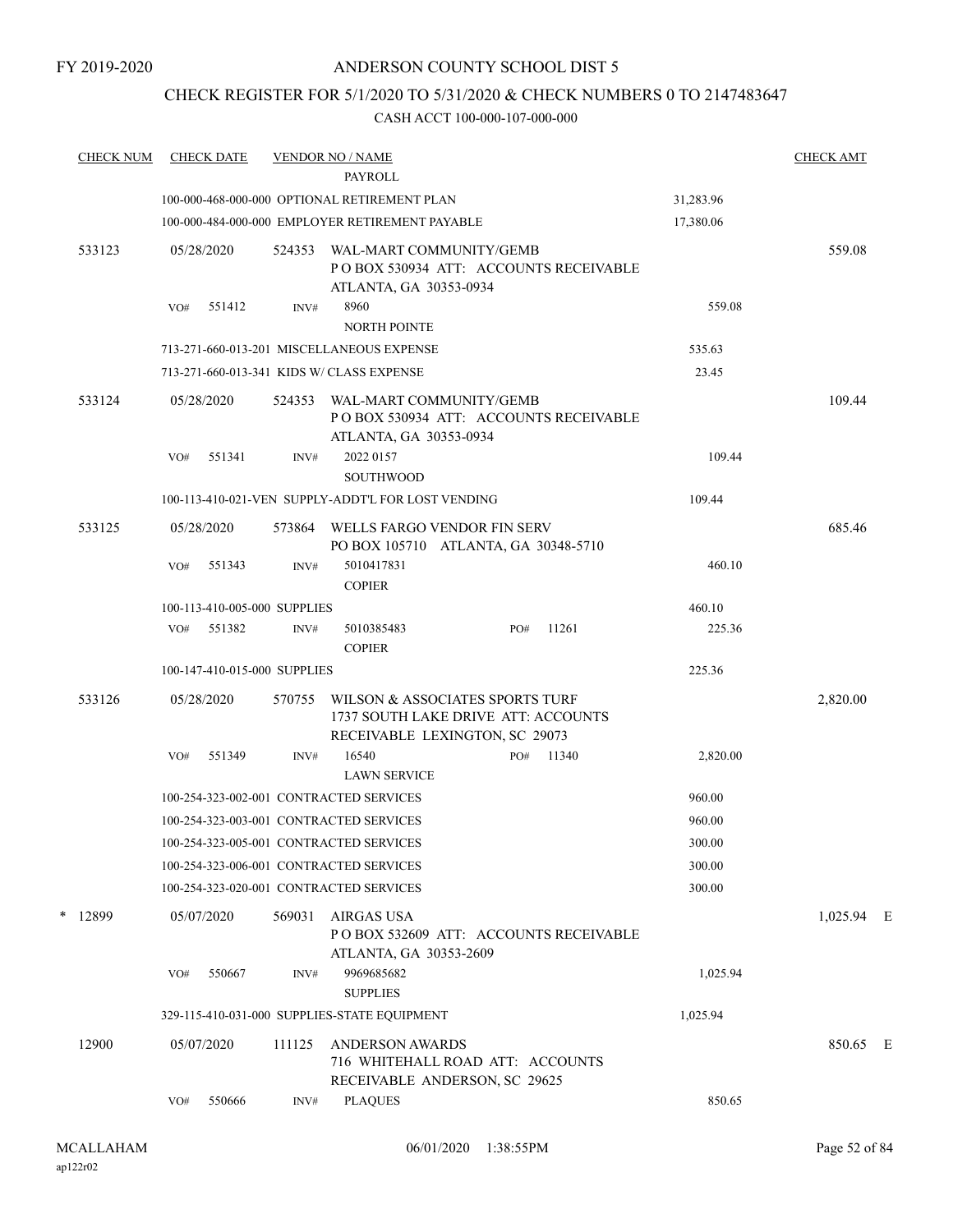## CHECK REGISTER FOR 5/1/2020 TO 5/31/2020 & CHECK NUMBERS 0 TO 2147483647

|   | <b>CHECK NUM</b> |     | <b>CHECK DATE</b>    |                                   | <b>VENDOR NO / NAME</b><br><b>ROBERT ANDERSON</b>                                                                        | <b>CHECK AMT</b> |            |   |
|---|------------------|-----|----------------------|-----------------------------------|--------------------------------------------------------------------------------------------------------------------------|------------------|------------|---|
|   |                  |     |                      |                                   | 706-271-660-006-751 BASKETBALL BOYS EXPENSE                                                                              | 425.33           |            |   |
|   |                  |     |                      | 425.32                            |                                                                                                                          |                  |            |   |
|   | 12901            |     | 05/07/2020           | 566562                            | 706-271-660-006-752 BASKETBALL GIRLS EXPENSE<br>ANDERSON OUTDOOR POWER EQUIPMENT<br>110 MIRACLE MILE DRIVE ATT: ACCOUNTS |                  | 193.54 E   |   |
|   |                  | VO# | 550750               | INV#                              | RECEIVABLE ANDERSON, SC 29621<br>236393<br><b>SUPPLIES</b>                                                               | 193.54           |            |   |
|   |                  |     |                      |                                   | 100-254-410-000-001 MAINT. SUPPLIES-STRUCTURES                                                                           | 193.54           |            |   |
|   |                  |     |                      |                                   |                                                                                                                          |                  |            |   |
|   | 12902            | VO# | 05/07/2020<br>550658 | 576113<br>INV#                    | <b>EMPLOYEE VENDOR</b><br><b>GRACES</b><br>REIMBURSEMENT                                                                 | 100.30           | 100.30 E   |   |
|   |                  |     |                      |                                   | 100-264-312-000-ERP EMPLOYEE RECOGNITION PROGRAM                                                                         | 100.30           |            |   |
|   | 12903            |     | 05/07/2020           | 123225                            | <b>EMPLOYEE VENDOR</b>                                                                                                   |                  | 125.05 E   |   |
|   |                  | VO# | 550749               | $\text{INV}\#$                    | <b>FEB-MARCH</b><br><b>MILEAGE</b>                                                                                       | 125.05           |            |   |
|   |                  |     |                      | 100-221-332-000-000 TRAVEL        |                                                                                                                          | 125.05           |            |   |
|   | 12904            |     | 05/07/2020           | 564662                            | <b>BRADY'S SCREEN PRINTING</b><br>106 CONCORD ROAD ATT: ACCOUNTS RECEIVABLE<br>ANDERSON, SC 29621                        |                  | 1,287.21   | Е |
|   |                  | VO# | 550755               | INV#                              | 36859<br><b>MCLEES</b>                                                                                                   | 554.26           |            |   |
|   |                  |     |                      | 708-271-660-008-228 ART EXPENSE   |                                                                                                                          | 554.26           |            |   |
|   |                  | VO# | 550756               | INV#                              | 36854<br><b>MCLEES</b>                                                                                                   | 732.95           |            |   |
|   |                  |     |                      |                                   | 708-271-660-008-310 RUNNING CLUB EXPENSE                                                                                 | 732.95           |            |   |
| * | 12906            |     | 05/07/2020           |                                   | 568574 CCP CROWE'S CORPORATE PROMOTIONS<br>PO BOX 2647 ANDERSON, SC 29622                                                |                  | 510.23 E   |   |
|   |                  | VO# | 550672               | INV#                              | 15200<br>NORTH POINTE                                                                                                    | 510.23           |            |   |
|   |                  |     |                      |                                   | 713-271-660-013-201 MISCELLANEOUS EXPENSE                                                                                | 510.23           |            |   |
|   | 12907            |     | 05/07/2020           | 187300                            | CRESCENT SUPPLY CO, INC<br>POBOX 8798 ATT: ACCOUNTS RECEIVABLE<br>GREENVILLE, SC 29604                                   |                  | 2,329.67 E |   |
|   |                  | VO# | 550765               | INV#                              | 390514<br><b>SUPPLIES</b>                                                                                                | 121.98           |            |   |
|   |                  |     |                      |                                   | 100-254-410-021-400 HVAC/ELECTRICAL/PLUMBING                                                                             | 121.98           |            |   |
|   |                  | VO# | 550766               | INV#                              | 390513<br><b>SUPPLIES</b>                                                                                                | 16.05            |            |   |
|   |                  |     |                      | 100-254-410-000-400 HVAC SUPPLIES |                                                                                                                          | 16.05            |            |   |
|   |                  | VO# | 550767               | INV#                              | 390454<br><b>SUPPLIES</b>                                                                                                | 42.53            |            |   |
|   |                  |     |                      |                                   | 100-254-410-003-400 HVAC/ELECTRICAL/PLUMBING                                                                             | 42.53            |            |   |
|   |                  | VO# | 550768               | INV#                              | 390455                                                                                                                   | 80.25            |            |   |
|   |                  |     |                      |                                   |                                                                                                                          |                  |            |   |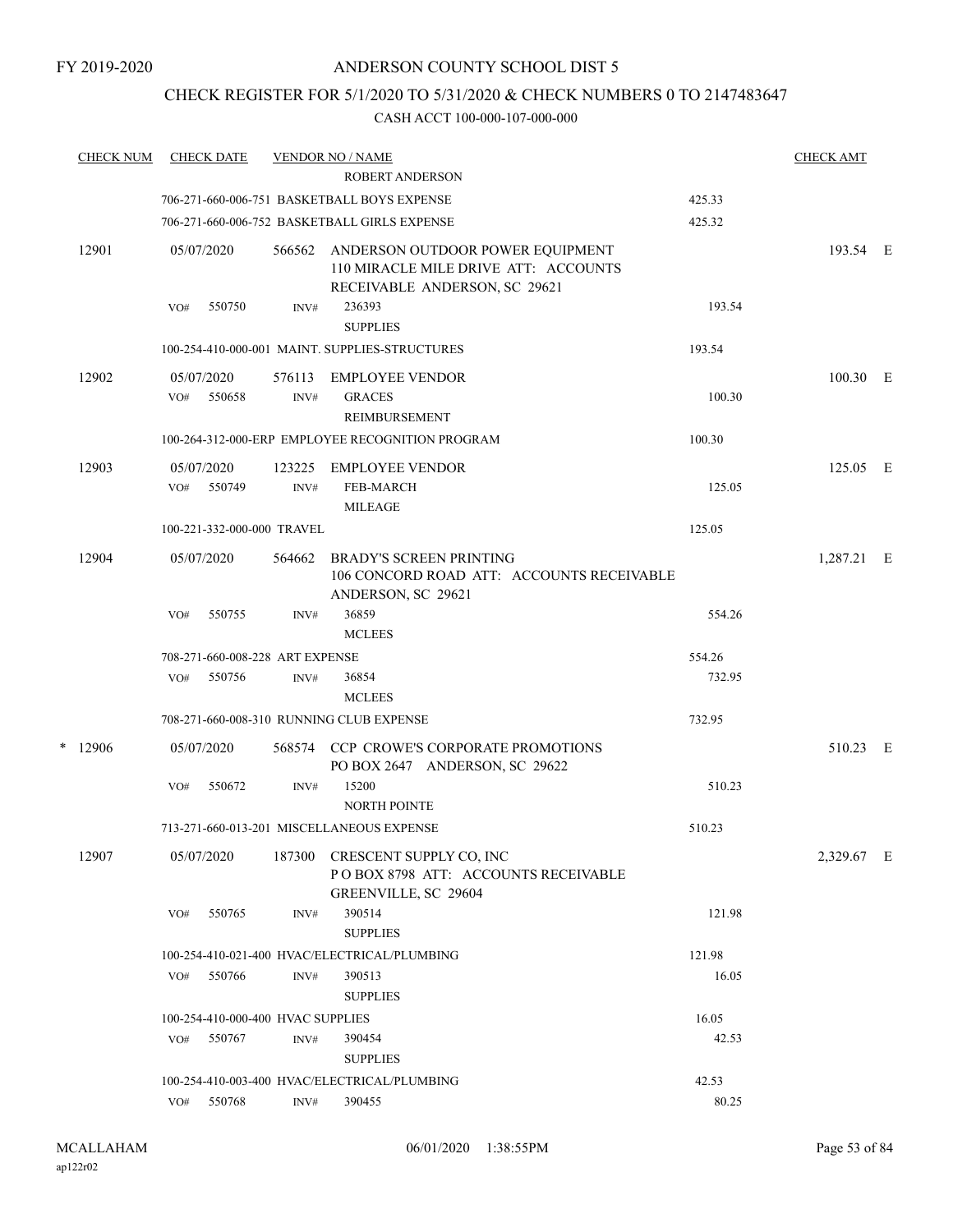## ANDERSON COUNTY SCHOOL DIST 5

## CHECK REGISTER FOR 5/1/2020 TO 5/31/2020 & CHECK NUMBERS 0 TO 2147483647

| <b>CHECK NUM</b> |     | <b>CHECK DATE</b>                |      | <b>VENDOR NO / NAME</b>                                          |           |          | <b>CHECK AMT</b> |  |
|------------------|-----|----------------------------------|------|------------------------------------------------------------------|-----------|----------|------------------|--|
|                  |     |                                  |      | <b>SUPPLIES</b>                                                  |           |          |                  |  |
|                  |     |                                  |      | 100-254-410-017-400 HVAC/ELECTRICAL/PLUMBING                     |           | 80.25    |                  |  |
|                  |     | VO# 550769                       | INV# | 390508<br><b>SUPPLIES</b>                                        |           | 19.26    |                  |  |
|                  |     |                                  |      | 100-254-410-012-400 HVAC/ELECTRICAL/PLUMBING                     |           | 19.26    |                  |  |
|                  |     | VO# 550770                       | INV# | 390585                                                           |           | 41.68    |                  |  |
|                  |     |                                  |      | <b>SUPPLIES</b>                                                  |           |          |                  |  |
|                  |     |                                  |      | 100-254-410-012-400 HVAC/ELECTRICAL/PLUMBING                     |           | 41.68    |                  |  |
|                  |     | VO# 550771                       | INV# | 390565                                                           |           | 302.81   |                  |  |
|                  |     |                                  |      | <b>SUPPLIES</b>                                                  |           |          |                  |  |
|                  |     |                                  |      | 100-254-410-014-400 HVAC/ELECTRICAL/PLUMBING                     |           | 302.81   |                  |  |
|                  |     | VO# 550772                       | INV# | 390566                                                           |           | 57.51    |                  |  |
|                  |     |                                  |      | <b>SUPPLIES</b>                                                  |           |          |                  |  |
|                  |     |                                  |      | 100-254-410-002-400 HVAC/ELECTRICAL/PLUMBING                     |           | 57.51    |                  |  |
|                  |     | VO# 550773                       | INV# | 390583                                                           |           | 21.72    |                  |  |
|                  |     |                                  |      | <b>SUPPLIES</b>                                                  |           |          |                  |  |
|                  |     |                                  |      | 100-254-410-002-400 HVAC/ELECTRICAL/PLUMBING                     |           | 21.72    |                  |  |
|                  |     | VO# 550774                       | INV# | 390584                                                           |           | 55.08    |                  |  |
|                  |     |                                  |      | <b>SUPPLIES</b>                                                  |           |          |                  |  |
|                  |     |                                  |      | 100-254-410-014-400 HVAC/ELECTRICAL/PLUMBING                     |           | 55.08    |                  |  |
|                  |     | VO# 550775                       | INV# | 390507                                                           |           | 1,170.60 |                  |  |
|                  |     |                                  |      | <b>SUPPLIES</b>                                                  |           |          |                  |  |
|                  |     |                                  |      | 100-254-410-014-400 HVAC/ELECTRICAL/PLUMBING                     |           | 1,170.60 |                  |  |
|                  |     | VO# 550776                       | INV# | 390581                                                           |           | 400.20   |                  |  |
|                  |     |                                  |      | <b>SUPPLIES</b>                                                  |           |          |                  |  |
|                  |     |                                  |      | 100-254-410-014-400 HVAC/ELECTRICAL/PLUMBING                     |           | 400.20   |                  |  |
| 12908            |     | 05/07/2020                       |      | 572679 DEFENDER SERVICES, INC.<br>PO BOX 1775 COLUMBIA, SC 29202 |           |          | 674.24 E         |  |
|                  | VO# | 550777                           | INV# | 748459                                                           | PO# 11388 | 674.24   |                  |  |
|                  |     |                                  |      | <b>ADULT ED</b>                                                  |           |          |                  |  |
|                  |     |                                  |      | 100-181-312-023-000 PURCHASED SERVICES                           |           | 674.24   |                  |  |
| $*$ 12910        |     | 05/07/2020                       |      | 237555 FORMS & SUPPLY                                            |           |          | 2,178.30 E       |  |
|                  |     |                                  |      | POBOX 563953 ATT: ACCOUNTS RECEIVABLE                            |           |          |                  |  |
|                  |     |                                  |      | CHARLOTTE, NC 28256                                              |           |          |                  |  |
|                  | VO# | 550680                           | INV# | 5409234                                                          |           | 1,355.22 |                  |  |
|                  |     |                                  |      | <b>CALHOUN</b>                                                   |           |          |                  |  |
|                  |     | 100-112-410-014-0RE RELATED ARTS |      |                                                                  |           | 650.32   |                  |  |
|                  |     | 100-212-410-014-000 SUPPLIES     |      |                                                                  |           | 131.50   |                  |  |
|                  |     | 100-233-410-014-000 SUPPLIES     |      |                                                                  |           | 573.40   |                  |  |
|                  |     | VO# 550681                       | INV# | 5385439-1                                                        |           | 483.81   |                  |  |
|                  |     |                                  |      | <b>CALHOUN</b>                                                   |           |          |                  |  |
|                  |     | 100-111-410-014-000 SUPPLIES     |      |                                                                  |           | 64.52    |                  |  |
|                  |     | 100-112-410-014-000 SUPPLIES     |      |                                                                  |           | 419.29   |                  |  |
|                  |     | VO# 550682                       | INV# | 5385439-2                                                        |           | 162.73   |                  |  |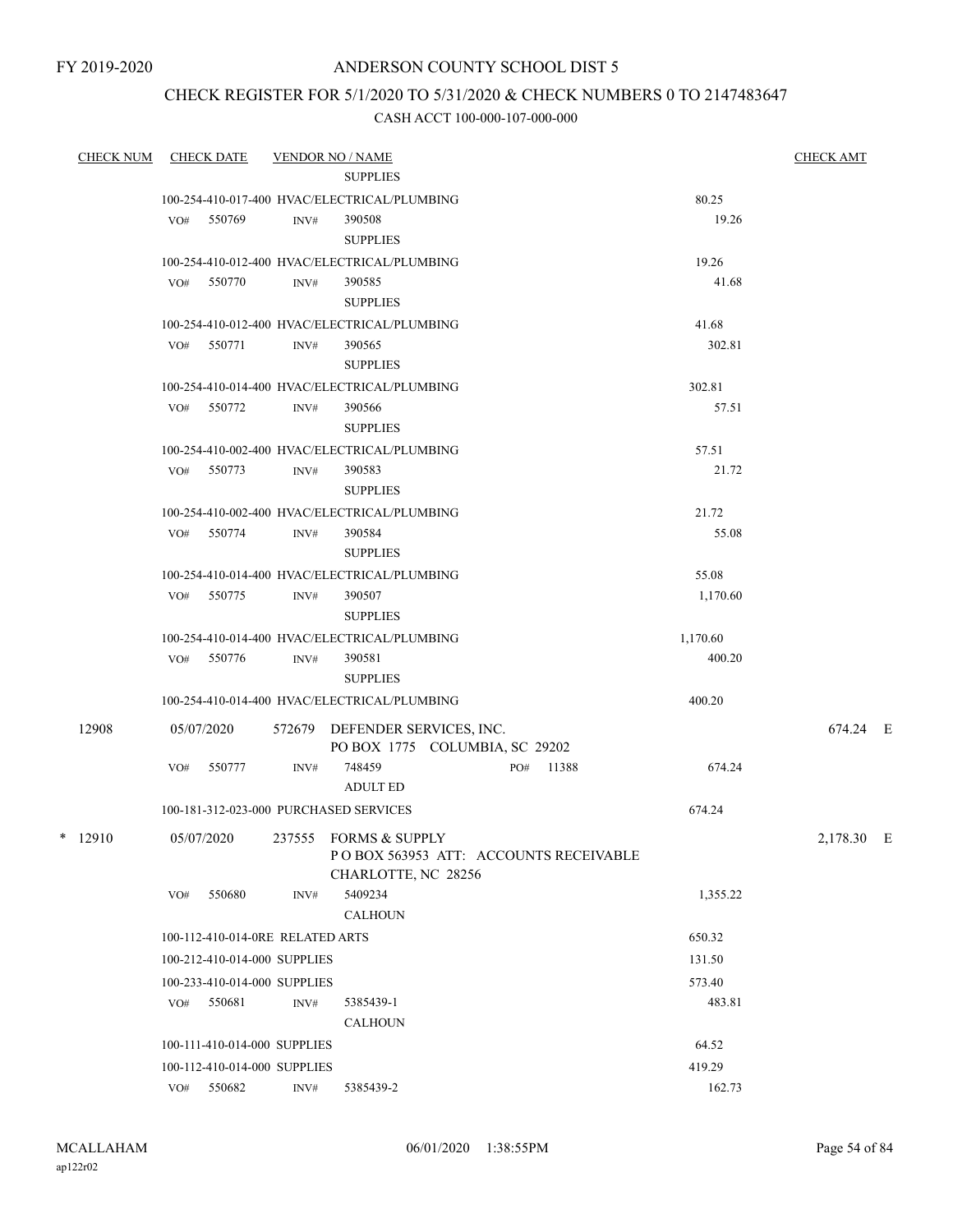## ANDERSON COUNTY SCHOOL DIST 5

## CHECK REGISTER FOR 5/1/2020 TO 5/31/2020 & CHECK NUMBERS 0 TO 2147483647

|   | <b>CHECK NUM</b> | <b>CHECK DATE</b>                        |                | <b>VENDOR NO / NAME</b>                                                  |     |       |           | <b>CHECK AMT</b> |  |
|---|------------------|------------------------------------------|----------------|--------------------------------------------------------------------------|-----|-------|-----------|------------------|--|
|   |                  |                                          |                | <b>CALHOUN</b>                                                           |     |       |           |                  |  |
|   |                  | 100-111-410-014-000 SUPPLIES             |                |                                                                          |     |       | 162.73    |                  |  |
|   |                  | 550683<br>VO#                            | INV#           | 5409234-1<br><b>CALHOUN</b>                                              |     |       | 176.54    |                  |  |
|   |                  | 100-112-410-014-000 SUPPLIES             |                |                                                                          |     |       | 176.54    |                  |  |
|   |                  |                                          |                |                                                                          |     |       |           |                  |  |
| * | 12913            | 05/07/2020                               |                | 251600 GOPHER SPORT                                                      |     |       |           | 974.92 E         |  |
|   |                  |                                          |                | POBOX 1450 NW5634 ATT: ACCOUNTS<br>RECEIVABLE MINNEAPOLIS, MN 55485-5634 |     |       |           |                  |  |
|   |                  | 550685<br>VO#                            | $\text{INV}\#$ | 9724339                                                                  |     |       | 974.92    |                  |  |
|   |                  |                                          |                | <b>GLENVIEW</b>                                                          |     |       |           |                  |  |
|   |                  | 100-113-410-020-OPE PE SUPPLIES          |                |                                                                          |     |       | 974.92    |                  |  |
|   | $*$ 12916        |                                          |                | 264114 HEINEMANN                                                         |     |       |           |                  |  |
|   |                  | 05/07/2020                               |                | 15963 COLLECTIONS CENTER DRIVE ATT: ACCOUNTS                             |     |       |           | 20,110.48 E      |  |
|   |                  |                                          |                | RECEIVABLE CHICAGO, IL 60693                                             |     |       |           |                  |  |
|   |                  | 550780<br>VO#                            | INV#           | 7195111                                                                  | PO# | 12534 | 20,110.48 |                  |  |
|   |                  |                                          |                | <b>MIDWAY ELEM</b>                                                       |     |       |           |                  |  |
|   |                  | 100-112-410-017-TXT CLASSROOM TEXT       |                |                                                                          |     |       | 15,092.35 |                  |  |
|   |                  | 100-113-410-017-TXT CLASSROOM TEXT       |                |                                                                          |     |       | 3,442.65  |                  |  |
|   |                  | 100-113-410-017-TXT CLASSROOM TEXT       |                |                                                                          |     |       | 1,575.48  |                  |  |
|   | 12917            | 05/07/2020                               |                | 570057 HERITAGE FOOD SERVICE GROUP                                       |     |       |           | 145.72 E         |  |
|   |                  |                                          |                | P.O. BOX 71595 ATT: ACCOUNTS RECEIVABLE                                  |     |       |           |                  |  |
|   |                  |                                          |                | CHICAGO, IL 60694-1595                                                   |     |       |           |                  |  |
|   |                  | 550687<br>VO#                            | INV#           | 6589229<br><b>SUPPLIES</b>                                               |     |       | 76.70     |                  |  |
|   |                  | 600-256-323-006-000 REPAIRS TO EQUIPMENT |                |                                                                          |     |       | 76.70     |                  |  |
|   |                  | 550688<br>VO#                            | INV#           | 6550529                                                                  |     |       | 69.02     |                  |  |
|   |                  |                                          |                | <b>SUPPLIES</b>                                                          |     |       |           |                  |  |
|   |                  | 600-256-323-010-000 REPAIRS TO EQUIPMENT |                |                                                                          |     |       | 69.02     |                  |  |
|   | 12918            | 05/07/2020                               |                |                                                                          |     |       |           | 171.60 E         |  |
|   |                  | 550661<br>VO#                            | $\text{INV}\#$ | 574559 EMPLOYEE VENDOR<br>APRIL 29                                       |     |       | 171.60    |                  |  |
|   |                  |                                          |                | NORCROSS GA                                                              |     |       |           |                  |  |
|   |                  |                                          |                | 100-233-333-000-000 TRIPS AND CONFERENCES                                |     |       | 171.60    |                  |  |
|   | $*$ 12920        | 05/07/2020                               |                |                                                                          |     |       |           |                  |  |
|   |                  |                                          |                | 298850 JOHNSON CONTROLS<br>POBOX 730068 ATT: ACCOUNTS RECEIVABLE         |     |       |           | 16,102.25 E      |  |
|   |                  |                                          |                | DALLAS, TX 75373                                                         |     |       |           |                  |  |
|   |                  | 550689<br>VO#                            | INV#           | 1-95925688561                                                            | PO# | 11392 | 16,102.25 |                  |  |
|   |                  |                                          |                | APRIL-JUNE 2020                                                          |     |       |           |                  |  |
|   |                  |                                          |                | 100-254-312-000-000 PURCHASED SERVICES-JCI                               |     |       | 16,102.25 |                  |  |
|   | 12921            | 05/07/2020                               | 300176         | JOSTENS INC                                                              |     |       |           | 337.11 E         |  |
|   |                  |                                          |                | 21336 NETWORK PLACE ATT: ACCOUNTS                                        |     |       |           |                  |  |
|   |                  |                                          |                | RECEIVABLE CHICAGO, IL 60673                                             |     |       |           |                  |  |
|   |                  | 550690<br>VO#                            | INV#           | 24473583                                                                 |     |       | 335.21    |                  |  |
|   |                  |                                          |                | WESTSIDE                                                                 |     |       |           |                  |  |
|   |                  |                                          |                | 100-221-410-003-000 SUPPLIES AND MATERIALS                               |     |       | 335.21    |                  |  |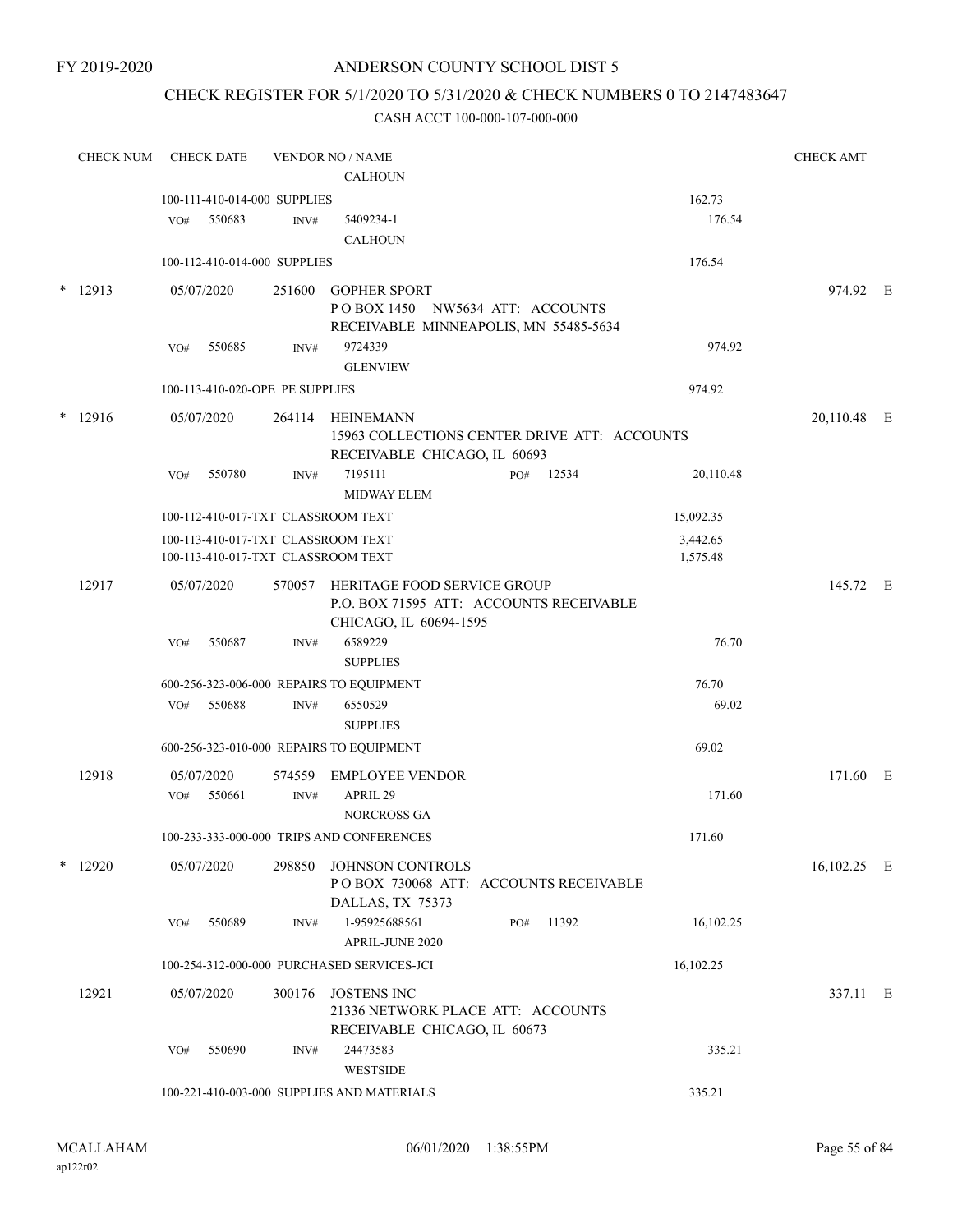## CHECK REGISTER FOR 5/1/2020 TO 5/31/2020 & CHECK NUMBERS 0 TO 2147483647

| <b>CHECK NUM</b> |     | <b>CHECK DATE</b> |        | <b>VENDOR NO / NAME</b>                                                       |     |       |          | <b>CHECK AMT</b> |  |
|------------------|-----|-------------------|--------|-------------------------------------------------------------------------------|-----|-------|----------|------------------|--|
|                  | VO# | 550691            | INV#   | 23892097<br><b>WESTSIDE</b>                                                   |     |       | 0.95     |                  |  |
|                  |     |                   |        | 100-221-410-003-000 SUPPLIES AND MATERIALS                                    |     |       | 0.95     |                  |  |
|                  | VO# | 550692            | INV#   | 23866531<br><b>WESTSIDE</b>                                                   |     |       | 0.95     |                  |  |
|                  |     |                   |        | 100-221-410-003-000 SUPPLIES AND MATERIALS                                    |     |       | 0.95     |                  |  |
| 12922            |     | 05/07/2020        | 563608 | JW PEPPER & SON, INC<br>POBOX 642 ATT: ACCOUNTS RECEIVABLE EXTON,<br>PA 19341 |     |       |          | 2,595.22 E       |  |
|                  | VO# | 550693            | INV#   | 312269354<br><b>ROBERT ANDERSON</b>                                           |     |       | 1,774.50 |                  |  |
|                  |     |                   |        | 100-113-410-006-MUS MUSIC ALLOCATION                                          |     |       | 1,774.50 |                  |  |
|                  | VO# | 550694            | INV#   | 319596677<br><b>ROBERT ANDERSON</b>                                           |     |       | 129.00   |                  |  |
|                  |     |                   |        | 100-113-410-006-MUS MUSIC ALLOCATION                                          |     |       | 129.00   |                  |  |
|                  | VO# | 550695            | INV#   | 312245555<br><b>ROBERT ANDERSON</b>                                           |     |       | 87.99    |                  |  |
|                  |     |                   |        | 100-113-410-006-MUS MUSIC ALLOCATION                                          |     |       | 87.99    |                  |  |
|                  | VO# | 550696            | INV#   | 327781619<br><b>GLENVIEW</b>                                                  |     |       | 531.79   |                  |  |
|                  |     |                   |        | 100-113-410-020-COB CHORUS, ORCHESTRA & BAND                                  |     |       | 31.79    |                  |  |
|                  |     |                   |        | 100-113-410-020-MUS MUSIC ALLOCATION                                          |     |       | 500.00   |                  |  |
|                  |     | VO# 550697        | INV#   | 327774403<br><b>GLENVIEW</b>                                                  |     |       | 71.94    |                  |  |
|                  |     |                   |        | 100-113-410-020-COB CHORUS, ORCHESTRA & BAND                                  |     |       | 71.94    |                  |  |
| $*$ 12924        |     | 05/07/2020        | 569461 | METROGROUP, INC<br>50-23 TWENTY-THIRD STREET LONG ISLAND CITY,<br>NY 11101    |     |       |          | 2,343.01 E       |  |
|                  | VO# | 550699            | INV#   | PI 680735<br><b>SERVICE</b>                                                   | PO# | 11339 | 2,343.01 |                  |  |
|                  |     |                   |        | 100-254-323-000-600 MAINTENANCE SERVICES                                      |     |       | 25.35    |                  |  |
|                  |     |                   |        | 100-254-323-001-600 MAINTENANCE SERVICES                                      |     |       | 52.43    |                  |  |
|                  |     |                   |        | 100-254-323-002-600 MAINTENANCE SERVICES                                      |     |       | 471.91   |                  |  |
|                  |     |                   |        | 100-254-323-003-600 MAINTENANCE SERVICES                                      |     |       | 407.45   |                  |  |
|                  |     |                   |        | 100-254-323-005-600 MAINTENANCE SERVICES                                      |     |       | 8.05     |                  |  |
|                  |     |                   |        | 100-254-323-007-600 MAINTENANCE SERVICES                                      |     |       | 25.35    |                  |  |
|                  |     |                   |        | 100-254-323-008-600 MAINTENANCE SERVICES                                      |     |       | 25.35    |                  |  |
|                  |     |                   |        | 100-254-323-010-600 MAINTENANCE SERVICES                                      |     |       | 135.24   |                  |  |
|                  |     |                   |        | 100-254-323-011-600 MAINTENANCE SERVICES                                      |     |       | 25.35    |                  |  |
|                  |     |                   |        | 100-254-323-012-600 MAINTENANCE SERVICES                                      |     |       | 110.15   |                  |  |
|                  |     |                   |        | 100-254-323-014-600 MAINTENANCE SERVICES                                      |     |       | 346.62   |                  |  |
|                  |     |                   |        | 100-254-323-015-600 MAINTENANCE SERVICES                                      |     |       | 25.35    |                  |  |
|                  |     |                   |        | 100-254-323-016-600 MAINTENANCE SERVICES                                      |     |       | 332.17   |                  |  |
|                  |     |                   |        |                                                                               |     |       |          |                  |  |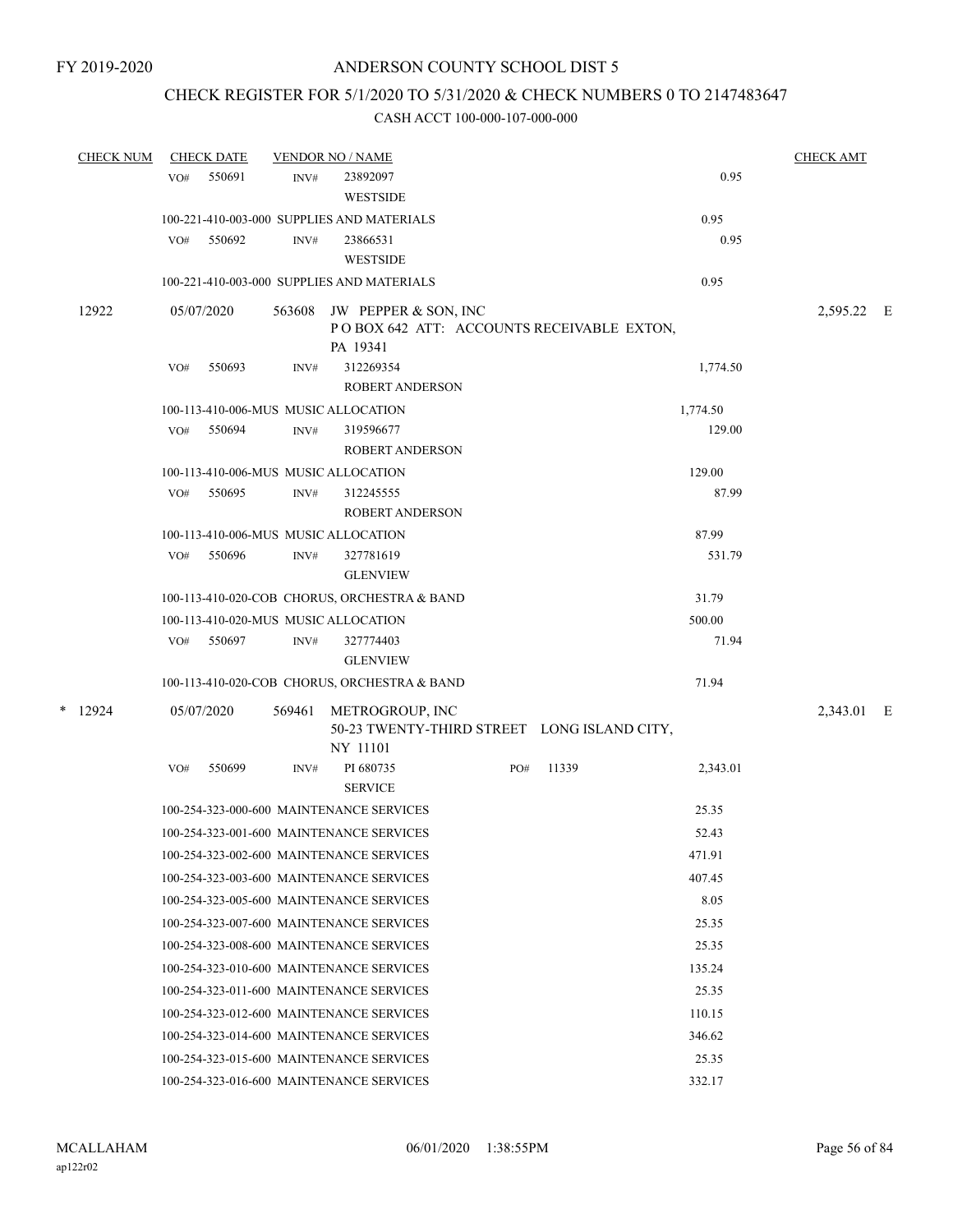## CHECK REGISTER FOR 5/1/2020 TO 5/31/2020 & CHECK NUMBERS 0 TO 2147483647

| <b>CHECK NUM</b> |     | <b>CHECK DATE</b>            |        | <b>VENDOR NO / NAME</b>                      |        | <b>CHECK AMT</b> |  |
|------------------|-----|------------------------------|--------|----------------------------------------------|--------|------------------|--|
|                  |     |                              |        | 100-254-323-017-600 MAINTENANCE SERVICES     | 25.35  |                  |  |
|                  |     |                              |        | 100-254-323-019-600 MAINTENANCE SERVICES     | 170.71 |                  |  |
|                  |     |                              |        | 100-254-323-021-600 MAINTENANCE SERVICES     | 156.18 |                  |  |
| 12925            |     | 05/07/2020                   |        | 573846 EMPLOYEE VENDOR                       |        | 128.39 E         |  |
|                  |     | VO# 550748                   | INV#   | <b>SOFA</b>                                  | 128.39 |                  |  |
|                  |     |                              |        | REIMBURSEMENT                                |        |                  |  |
|                  |     |                              |        | 705-271-660-005-442 SPECIAL ED EXPENSE       | 128.39 |                  |  |
| 12926            |     | 05/07/2020                   |        | 574388 NAPA AUTO PARTS                       |        | 427.96 E         |  |
|                  |     |                              |        | 508 SOUTH MAIN ST ANDERSON, SC 29624         |        |                  |  |
|                  | VO# | 550787                       | INV#   | 756113                                       | 427.96 |                  |  |
|                  |     |                              |        | <b>SUPPLIES</b>                              |        |                  |  |
|                  |     |                              |        | 100-254-410-002-400 HVAC/ELECTRICAL/PLUMBING | 427.96 |                  |  |
| $*$ 12928        |     | 05/07/2020                   | 389900 | OFFICE DEPOT                                 |        | 1,013.44 E       |  |
|                  |     |                              |        | POBOX 1413 CHARLOTTE, NC 28201-1413          |        |                  |  |
|                  | VO# | 550703                       | INV#   | 378630939001                                 | 6.94   |                  |  |
|                  |     |                              |        | <b>SUPPLIES</b>                              |        |                  |  |
|                  |     | 100-114-410-003-000 SUPPLIES |        |                                              | 6.94   |                  |  |
|                  |     | VO# 550704                   | INV#   | 2353291273                                   | 15.63  |                  |  |
|                  |     |                              |        | <b>SUPPLIES</b>                              |        |                  |  |
|                  |     | 100-114-410-003-000 SUPPLIES |        |                                              | 15.63  |                  |  |
|                  | VO# | 550705                       | INV#   | 386911255001                                 | 28.88  |                  |  |
|                  |     |                              |        | <b>SUPPLIES</b>                              |        |                  |  |
|                  |     | 100-114-410-003-000 SUPPLIES |        |                                              | 28.88  |                  |  |
|                  | VO# | 550706                       | INV#   | 2342777246                                   | 41.70  |                  |  |
|                  |     |                              |        | <b>SUPPLIES</b>                              |        |                  |  |
|                  |     | 100-114-410-003-000 SUPPLIES |        |                                              | 41.70  |                  |  |
|                  | VO# | 550707                       | INV#   | 2350806317                                   | 55.00  |                  |  |
|                  |     |                              |        | <b>SUPPLIES</b>                              |        |                  |  |
|                  |     | 100-114-410-003-000 SUPPLIES |        |                                              | 55.00  |                  |  |
|                  | VO# | 550708                       | INV#   | 2353973619                                   | 68.57  |                  |  |
|                  |     |                              |        | <b>SUPPLIES</b>                              |        |                  |  |
|                  |     | 100-114-410-003-000 SUPPLIES |        |                                              | 68.57  |                  |  |
|                  | VO# | 550709                       | INV#   | 370146923001                                 | 140.16 |                  |  |
|                  |     |                              |        | <b>SUPPLIES</b>                              |        |                  |  |
|                  |     | 100-114-410-003-000 SUPPLIES |        |                                              | 140.16 |                  |  |
|                  | VO# | 550710                       | INV#   | 393985742001                                 | 141.98 |                  |  |
|                  |     |                              |        | <b>SUPPLIES</b>                              |        |                  |  |
|                  |     | 100-114-410-003-000 SUPPLIES |        |                                              | 141.98 |                  |  |
|                  |     | VO# 550711                   | INV#   | 378629102001                                 | 229.64 |                  |  |
|                  |     |                              |        | <b>SUPPLIES</b>                              |        |                  |  |
|                  |     | 100-114-410-003-000 SUPPLIES |        |                                              | 229.64 |                  |  |
|                  |     | VO# 550712                   | INV#   | 477816404001<br>12178<br>PO#                 | 70.83  |                  |  |
|                  |     |                              |        | <b>SUPPLIES</b>                              |        |                  |  |
|                  |     | 201-112-410-010-000 SUPPLIES |        |                                              | 70.83  |                  |  |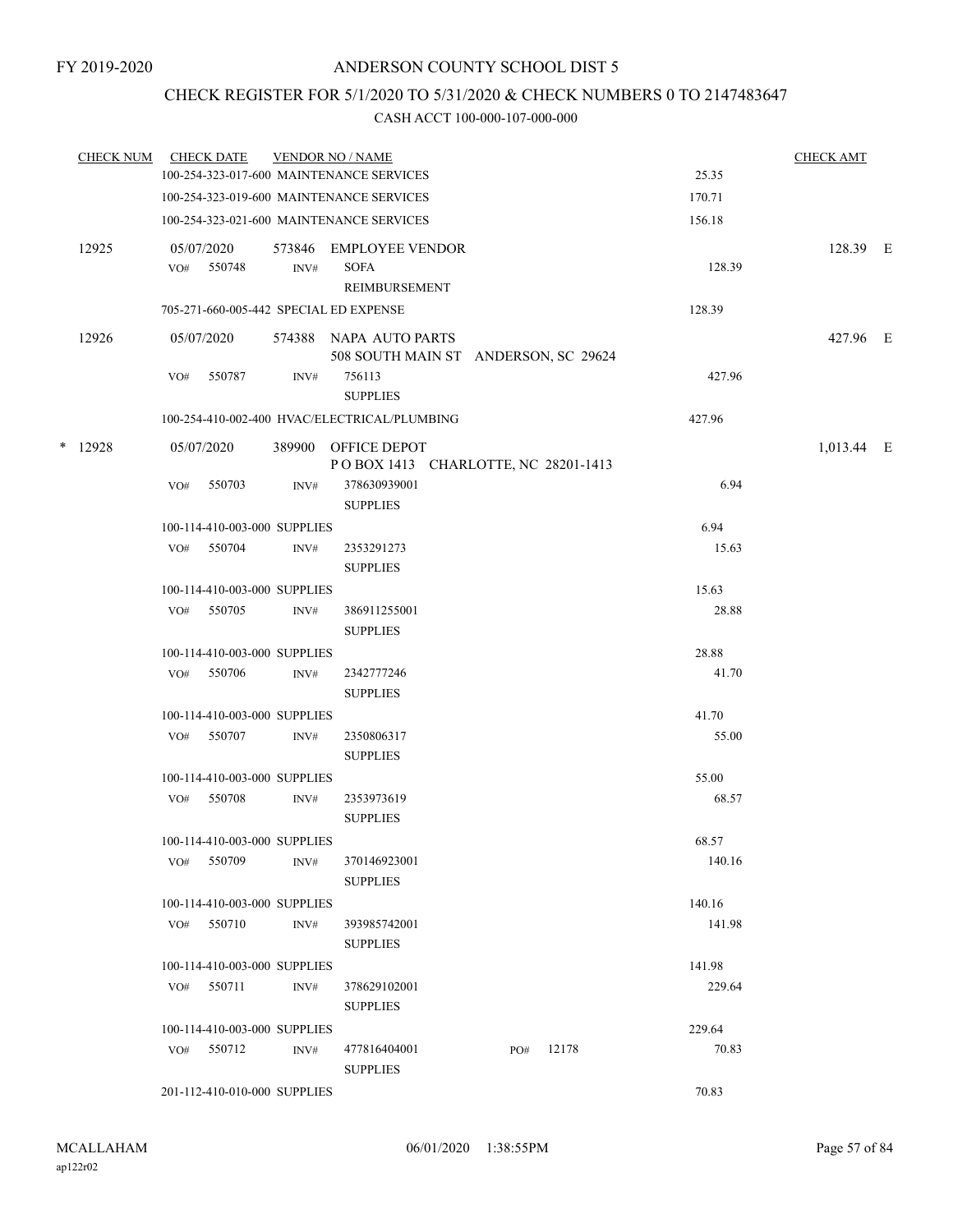# CHECK REGISTER FOR 5/1/2020 TO 5/31/2020 & CHECK NUMBERS 0 TO 2147483647

|   | <b>CHECK NUM</b> |     | <b>CHECK DATE</b>                 |        | <b>VENDOR NO / NAME</b>                                                                         |     |       |          | <b>CHECK AMT</b> |     |
|---|------------------|-----|-----------------------------------|--------|-------------------------------------------------------------------------------------------------|-----|-------|----------|------------------|-----|
|   |                  | VO# | 550788                            | INV#   | 476658139001<br><b>SUPPLIES</b>                                                                 |     |       | 214.11   |                  |     |
|   |                  |     | 100-112-410-017-000 SUPPLIES      |        |                                                                                                 |     |       | 214.11   |                  |     |
|   | 12929            |     | 05/07/2020                        |        | 391100 OLD STONE TRACTOR CO, INC<br>PO BOX 13565 ATT: ACCOUNTS RECEIVABLE<br>ANDERSON, SC 29624 |     |       |          | 537.91 E         |     |
|   |                  | VO# | 550789                            | INV#   | CT06439<br><b>REPAIR PARTS</b>                                                                  |     |       | 7.42     |                  |     |
|   |                  |     |                                   |        | 100-254-410-000-100 SMALL EQUIPMENT                                                             |     |       | 7.42     |                  |     |
|   |                  | VO# | 550790                            | INV#   | CT06177<br><b>REPAIR PARTS</b>                                                                  |     |       | 49.46    |                  |     |
|   |                  |     |                                   |        | 100-254-410-000-001 MAINT. SUPPLIES-STRUCTURES                                                  |     |       | 49.46    |                  |     |
|   |                  | VO# | 550791                            | INV#   | WO38650                                                                                         |     |       | 481.03   |                  |     |
|   |                  |     | 100-254-323-000-001 CONTRACT SRVS |        | <b>REPAIR</b>                                                                                   |     |       | 481.03   |                  |     |
| * | 12931            |     | 05/07/2020                        | 574687 | PRIORITY ONE SECURITY<br>18 INTERCHANGE BLVD., SUITE B GREENVILLE, SC<br>29607                  |     |       |          | 1,282.00 E       |     |
|   |                  | VO# | 550796                            | INV#   | 1972443<br><b>MAY SERVICE</b>                                                                   | PO# | 11398 | 1,282.00 |                  |     |
|   |                  |     |                                   |        | 100-254-323-000-600 MAINTENANCE SERVICES                                                        |     |       | 92.00    |                  |     |
|   |                  |     |                                   |        | 100-254-323-001-600 MAINTENANCE SERVICES                                                        |     |       | 46.00    |                  |     |
|   |                  |     |                                   |        | 100-254-323-002-600 MAINTENANCE SERVICES                                                        |     |       | 168.00   |                  |     |
|   |                  |     |                                   |        | 100-254-323-003-600 MAINTENANCE SERVICES                                                        |     |       | 102.00   |                  |     |
|   |                  |     |                                   |        | 100-254-323-005-600 MAINTENANCE SERVICES                                                        |     |       | 46.00    |                  |     |
|   |                  |     |                                   |        | 100-254-323-006-600 MAINTENANCE SERVICES                                                        |     |       | 69.00    |                  |     |
|   |                  |     |                                   |        | 100-254-323-007-600 MAINTENANCE SERVICES                                                        |     |       | 46.00    |                  |     |
|   |                  |     |                                   |        | 100-254-323-008-600 MAINTENANCE SERVICES                                                        |     |       | 46.00    |                  |     |
|   |                  |     |                                   |        | 100-254-323-009-600 MAINTENANCE SERVICES                                                        |     |       | 46.00    |                  |     |
|   |                  |     |                                   |        | 100-254-323-010-600 MAINTENANCE SERVICES                                                        |     |       | 46.00    |                  |     |
|   |                  |     |                                   |        | 100-254-323-011-600 MAINTENANCE SERVICES                                                        |     |       | 46.00    |                  |     |
|   |                  |     |                                   |        | 100-254-323-012-600 MAINTENANCE SERVICES                                                        |     |       | 46.00    |                  |     |
|   |                  |     |                                   |        | 100-254-323-013-600 MAINTENANCE SERVICES                                                        |     |       | 46.00    |                  |     |
|   |                  |     |                                   |        | 100-254-323-014-600 MAINTENANCE SERVICES                                                        |     |       | 46.00    |                  |     |
|   |                  |     |                                   |        | 100-254-323-015-600 MAINTENANCE SERVICES                                                        |     |       | 46.00    |                  |     |
|   |                  |     |                                   |        | 100-254-323-016-600 MAINTENANCE SERVICES                                                        |     |       | 46.00    |                  |     |
|   |                  |     |                                   |        | 100-254-323-017-600 MAINTENANCE SERVICES                                                        |     |       | 46.00    |                  |     |
|   |                  |     |                                   |        | 100-254-323-018-600 MAINTENANCE SERVICES                                                        |     |       | 46.00    |                  |     |
|   |                  |     |                                   |        | 100-254-323-019-600 MAINTENANCE SERVICES                                                        |     |       | 46.00    |                  |     |
|   |                  |     |                                   |        | 100-254-323-020-600 MAINTENANCE SERVICES                                                        |     |       | 46.00    |                  |     |
|   |                  |     |                                   |        | 100-254-323-021-600 MAINTENANCE SERVICES                                                        |     |       | 46.00    |                  |     |
|   |                  |     |                                   |        | 100-254-323-023-600 MAINTENANCE SERVICES                                                        |     |       | 69.00    |                  |     |
|   | 12932            |     | 05/07/2020                        | 570443 | PROJECT LEAD THE WAY                                                                            |     |       |          | 2,400.00         | – E |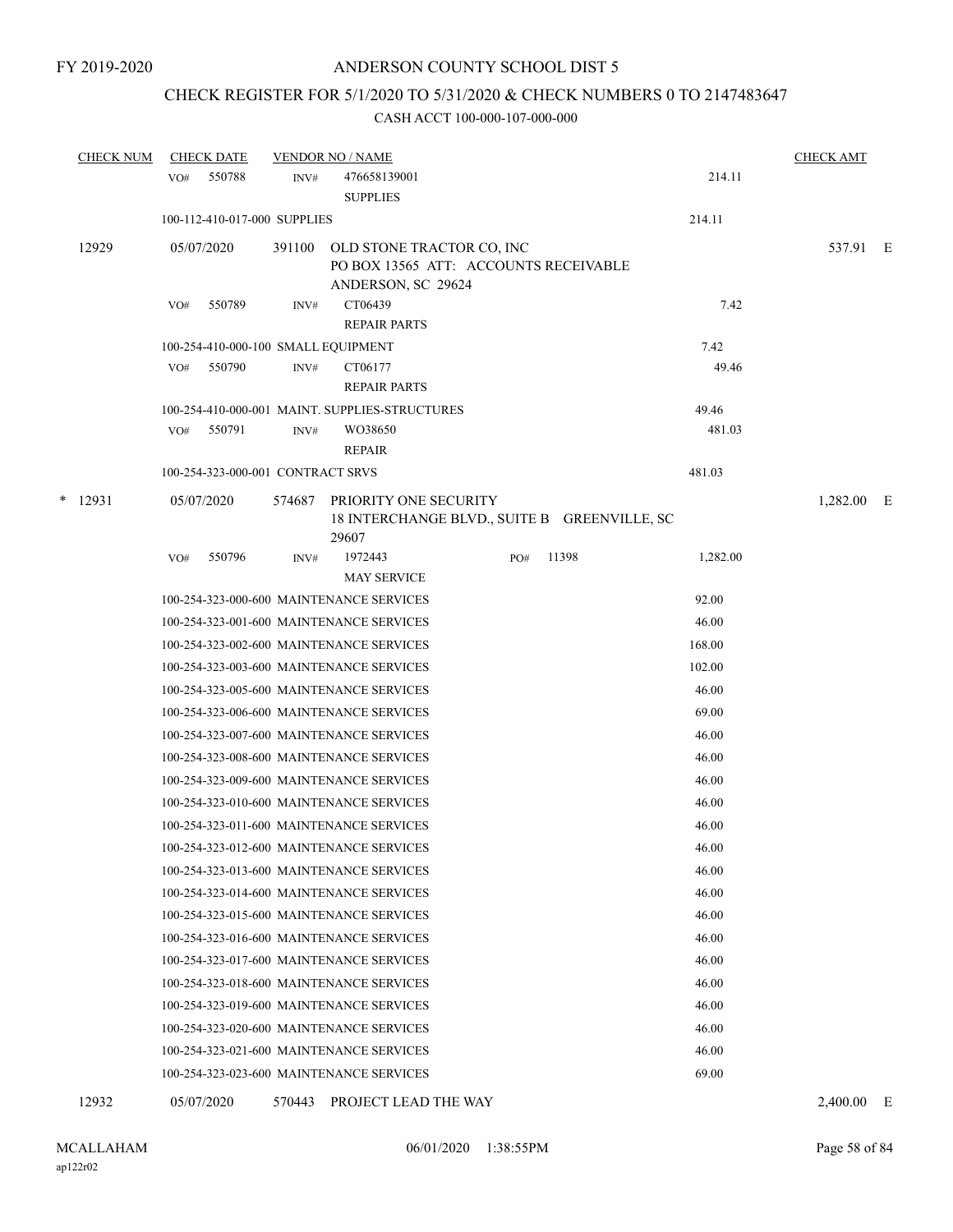## CHECK REGISTER FOR 5/1/2020 TO 5/31/2020 & CHECK NUMBERS 0 TO 2147483647

| <b>CHECK NUM</b> |     | <b>CHECK DATE</b>            |        | <b>VENDOR NO / NAME</b><br>3939 PRIORITY WAY SOUTH DRIVE SUITE 400               |     |       |           | <b>CHECK AMT</b> |  |
|------------------|-----|------------------------------|--------|----------------------------------------------------------------------------------|-----|-------|-----------|------------------|--|
|                  |     |                              |        | INDIANAPOLIS, IN 46240                                                           |     |       |           |                  |  |
|                  | VO# | 550716                       | INV#   | 222084<br><b>GLENVIEW</b>                                                        | PO# | 12490 | 2,400.00  |                  |  |
|                  |     |                              |        | 267-224-333-020-PD5 TRIPS- SC STANDARDS                                          |     |       | 2,400.00  |                  |  |
| $*$ 12935        |     | 05/07/2020                   | 571719 | <b>REPUBLIC SERVICES #744</b><br>PO BOX 9001099 LOUISVILLE, KY 40290-1099        |     |       |           | 7,689.59 E       |  |
|                  | VO# | 550718                       | INV#   | 744-001947431<br><b>SERVICE</b>                                                  | PO# | 11399 | 7,689.59  |                  |  |
|                  |     |                              |        | 100-254-323-000-600 MAINTENANCE SERVICES                                         |     |       | 355.91    |                  |  |
|                  |     |                              |        | 100-254-323-001-600 MAINTENANCE SERVICES                                         |     |       | 157.40    |                  |  |
|                  |     |                              |        | 100-254-323-002-600 MAINTENANCE SERVICES                                         |     |       | 619.15    |                  |  |
|                  |     |                              |        | 100-254-323-003-600 MAINTENANCE SERVICES                                         |     |       | 689.86    |                  |  |
|                  |     |                              |        | 100-254-323-005-600 MAINTENANCE SERVICES                                         |     |       | 583.80    |                  |  |
|                  |     |                              |        | 100-254-323-006-600 MAINTENANCE SERVICES                                         |     |       | 475.61    |                  |  |
|                  |     |                              |        | 100-254-323-007-600 MAINTENANCE SERVICES                                         |     |       | 237.81    |                  |  |
|                  |     |                              |        | 100-254-323-008-600 MAINTENANCE SERVICES                                         |     |       | 286.01    |                  |  |
|                  |     |                              |        | 100-254-323-009-600 MAINTENANCE SERVICES                                         |     |       | 237.81    |                  |  |
|                  |     |                              |        | 100-254-323-010-600 MAINTENANCE SERVICES                                         |     |       | 237.81    |                  |  |
|                  |     |                              |        | 100-254-323-011-600 MAINTENANCE SERVICES                                         |     |       | 237.81    |                  |  |
|                  |     |                              |        | 100-254-323-012-600 MAINTENANCE SERVICES                                         |     |       | 416.70    |                  |  |
|                  |     |                              |        | 100-254-323-013-600 MAINTENANCE SERVICES                                         |     |       | 237.81    |                  |  |
|                  |     |                              |        | 100-254-323-014-600 MAINTENANCE SERVICES                                         |     |       | 237.81    |                  |  |
|                  |     |                              |        | 100-254-323-015-600 MAINTENANCE SERVICES                                         |     |       | 237.81    |                  |  |
|                  |     |                              |        | 100-254-323-016-600 MAINTENANCE SERVICES                                         |     |       | 237.81    |                  |  |
|                  |     |                              |        | 100-254-323-017-600 MAINTENANCE SERVICES                                         |     |       | 286.01    |                  |  |
|                  |     |                              |        | 100-254-323-018-600 MAINTENANCE SERVICES                                         |     |       | 237.81    |                  |  |
|                  |     |                              |        | 100-254-323-019-600 MAINTENANCE SERVICES                                         |     |       | 237.81    |                  |  |
|                  |     |                              |        | 100-254-323-020-600 MAINTENANCE SERVICES                                         |     |       | 475.61    |                  |  |
|                  |     |                              |        | 100-254-323-021-600 MAINTENANCE SERVICES                                         |     |       | 570.95    |                  |  |
|                  |     |                              |        | 100-254-323-023-600 MAINTENANCE SERVICES                                         |     |       | 177.82    |                  |  |
|                  |     |                              |        | 131-254-323-031-600 MAINTENANCE SERVICES                                         |     |       | 216.66    |                  |  |
| 12936            |     | 05/07/2020                   |        | 571455 RETHINK AUTISM, INC<br>19 W 21ST STREET SUITE 403 NEW YORK, NY 10010      |     |       |           | 30,000.00 E      |  |
|                  | VO# | 550719                       | INV#   | 042899                                                                           | PO# | 12500 | 30,000.00 |                  |  |
|                  |     |                              |        | <b>CUST RT-00234</b>                                                             |     |       |           |                  |  |
|                  |     |                              |        | 237-128-410-000-000 SUPPLIES AND MATERIALS                                       |     |       | 30,000.00 |                  |  |
| 12937            |     | 05/07/2020                   | 440950 | ROCHESTER 100 INC<br>POBOX 92801 ATT: ACCOUNTS RECEIVABLE<br>ROCHESTER, NY 14692 |     |       |           | $1,147.50$ E     |  |
|                  | VO# | 550797                       | INV#   | 46423                                                                            | PO# | 12564 | 1,147.50  |                  |  |
|                  |     | 100-111-410-017-000 SUPPLIES |        | <b>MIDWAY ELEM</b>                                                               |     |       | 1,147.50  |                  |  |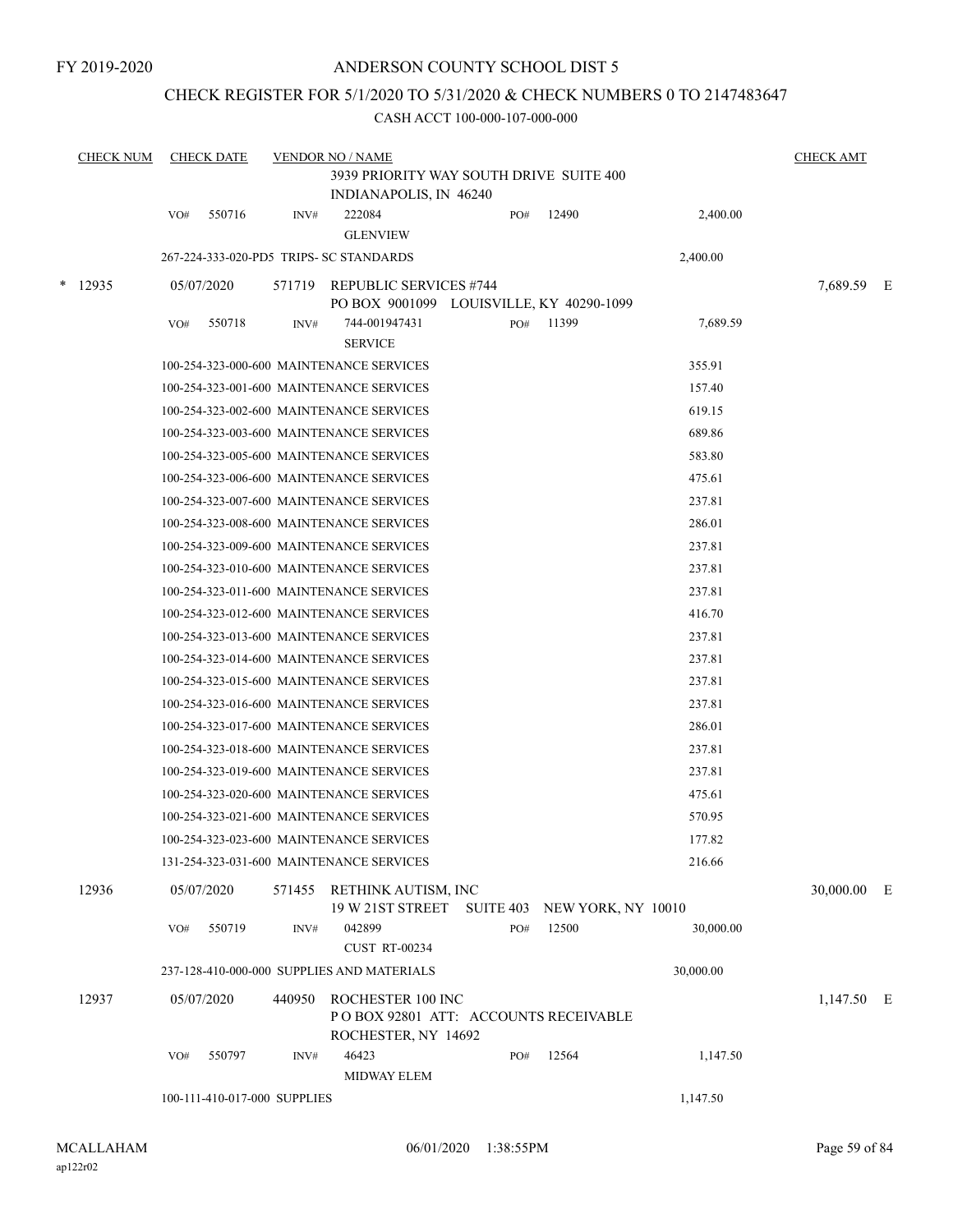## ANDERSON COUNTY SCHOOL DIST 5

## CHECK REGISTER FOR 5/1/2020 TO 5/31/2020 & CHECK NUMBERS 0 TO 2147483647

| <b>CHECK NUM</b> |            | <b>CHECK DATE</b>                 |        | <b>VENDOR NO / NAME</b>                                                                                         |          | <b>CHECK AMT</b> |  |
|------------------|------------|-----------------------------------|--------|-----------------------------------------------------------------------------------------------------------------|----------|------------------|--|
| $*$ 12939        | 05/07/2020 |                                   |        | 570099 SCHOOL SPECIALTY, INC.<br>32656 COLLECTION CENTER DR. ATT: ACCOUNTS<br>RECEIVABLE CHICAGO, IL 60693-0656 |          | 433.93 E         |  |
|                  | VO#        | 550722                            | INV#   | 208124990851<br><b>SUPPLIES</b>                                                                                 | 433.93   |                  |  |
|                  |            | 100-112-410-017-000 SUPPLIES      |        |                                                                                                                 | 433.93   |                  |  |
| 12940            |            | 05/07/2020                        |        | 469775 SEVEN OAKS DOORS & HARDWARE, INC<br>POBOX 280 ATT: ACCOUNTS RECEIVABLE<br>OAKBORO, NC 28129              |          | 5,953.30 E       |  |
|                  | VO#        | 550798                            | INV#   | 980556<br>12045<br>PO#<br><b>BALANCE DUE</b>                                                                    | 5,953.30 |                  |  |
|                  |            |                                   |        | 210-258-410-014-000 CAMPUS SECURITY SUPPLIES                                                                    | 5,953.30 |                  |  |
| 12941            |            | 05/07/2020                        | 573290 | SHADETREE GRAPHICS, LLC<br>147 POWELL RD. ANDERSON, SC 29625                                                    |          | 370.75 E         |  |
|                  | VO#        | 550728                            | INV#   | 2020-1496<br><b>VARENNES</b>                                                                                    | 148.75   |                  |  |
|                  |            | 716-271-660-016-220 MUSIC EXPENSE |        |                                                                                                                 | 148.75   |                  |  |
|                  | VO#        | 550799                            | INV#   | 2020-1509<br><b>MIDWAY MUSIC</b>                                                                                | 222.00   |                  |  |
|                  |            | 717-190-660-017-220 MUSIC EXPENSE |        |                                                                                                                 | 222.00   |                  |  |
| 12942            |            | 05/07/2020                        | 570059 | <b>SHARP BUSINESS SYSTEMS</b><br>DEPT 1216 PO BOX 121216 DALLAS, TX 75312-1216                                  |          | 158.36 E         |  |
|                  | VO#        | 550723                            | INV#   | 9002742248<br><b>COPIES</b>                                                                                     | 26.89    |                  |  |
|                  |            |                                   |        | 100-255-323-000-000 CONTRACTED SERVICES                                                                         | 26.89    |                  |  |
|                  | VO#        | 550724                            | INV#   | 9002728598<br><b>COPIES</b>                                                                                     | 21.36    |                  |  |
|                  |            | 100-113-410-021-000 SUPPLIES      |        |                                                                                                                 | 21.36    |                  |  |
|                  | VO#        | 550725                            | INV#   | 9002728603<br><b>COPIES</b>                                                                                     | 0.45     |                  |  |
|                  |            |                                   |        | 329-115-690-031-000 OTHER OBJECTS-WBL                                                                           | 0.45     |                  |  |
|                  | VO#        | 550726                            | INV#   | 9002728606<br><b>COPIES</b>                                                                                     | 0.13     |                  |  |
|                  |            |                                   |        | 329-115-690-031-000 OTHER OBJECTS-WBL                                                                           | 0.13     |                  |  |
|                  | VO#        | 550727                            | INV#   | 9002728572<br><b>COPIES</b>                                                                                     | 83.85    |                  |  |
|                  |            |                                   |        | 329-115-690-031-000 OTHER OBJECTS-WBL                                                                           | 83.85    |                  |  |
|                  | VO#        | 550800                            | INV#   | 9002749821<br><b>LICENSE</b>                                                                                    | 25.68    |                  |  |
|                  |            |                                   |        | 100-252-360-000-000 PRINTING AND BINDING                                                                        | 25.68    |                  |  |
| $*$ 12944        |            | 05/07/2020                        | 570855 | ULINE - ATLANTA<br>P.O. BOX 88741 ATT: ACCOUNTS RECEIVABLE<br>CHICAGO, IL 60680-1741                            |          | 101.50 E         |  |
|                  | VO#        | 550733                            | INV#   | 119073483                                                                                                       | 101.50   |                  |  |
|                  |            |                                   |        |                                                                                                                 |          |                  |  |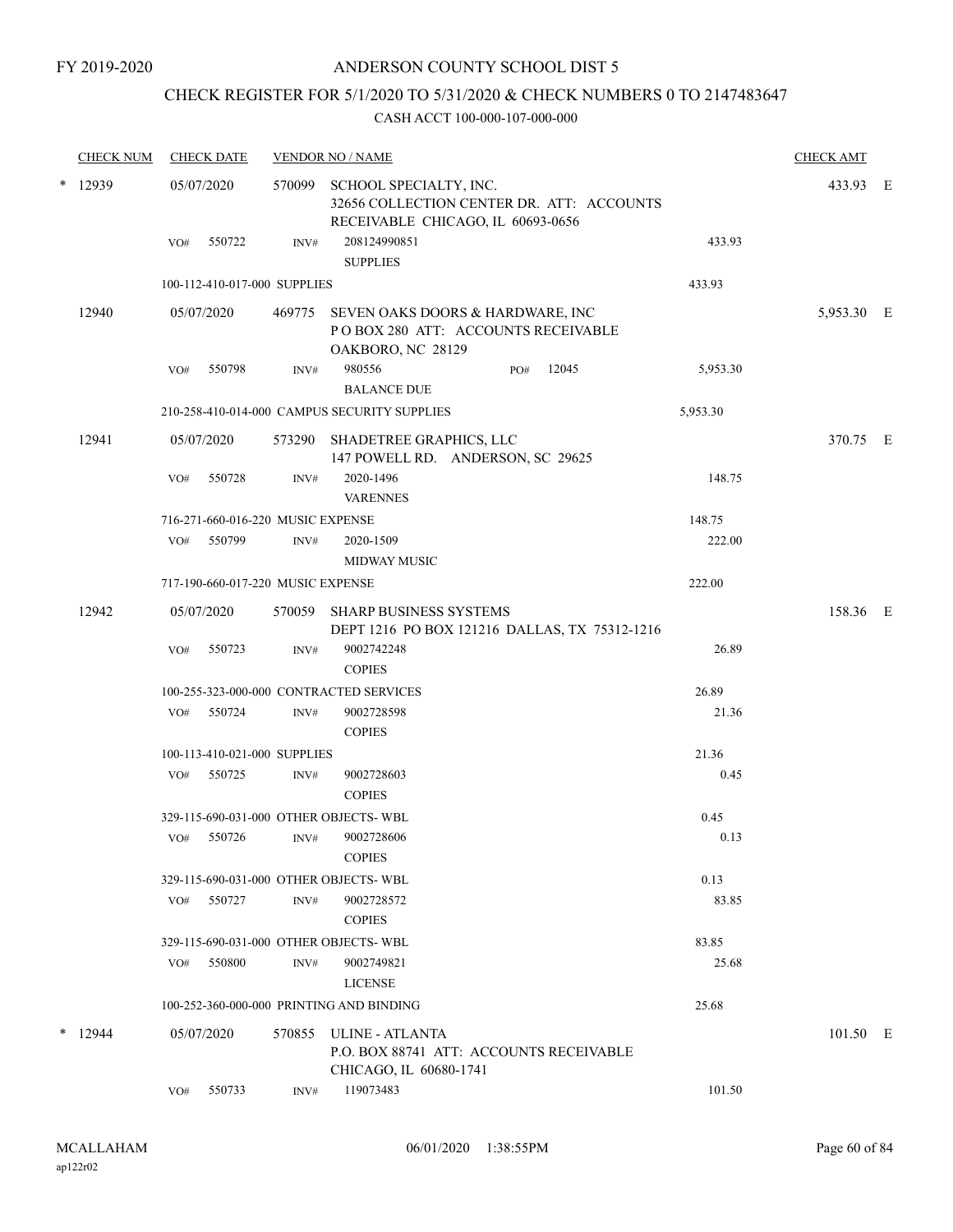## ANDERSON COUNTY SCHOOL DIST 5

## CHECK REGISTER FOR 5/1/2020 TO 5/31/2020 & CHECK NUMBERS 0 TO 2147483647

| <b>CHECK NUM</b> | <b>CHECK DATE</b>                   |        | <b>VENDOR NO / NAME</b><br><b>SUPPLIES</b>                                                      |     |       |          | <b>CHECK AMT</b> |  |
|------------------|-------------------------------------|--------|-------------------------------------------------------------------------------------------------|-----|-------|----------|------------------|--|
|                  | 600-256-410-000-SNP SUPPLIES        |        |                                                                                                 |     |       | 101.50   |                  |  |
| 12945            | 05/07/2020                          |        | 573929 VEX ROBOTICS, INC<br>6725 W FM 1570 GREENVILLE, TX 75402                                 |     |       |          | 13,570.44 E      |  |
|                  | 550735<br>VO#                       | INV#   | 460592<br><b>SUPPLIES</b>                                                                       | PO# | 12481 | 3,226.14 |                  |  |
|                  |                                     |        | 207-116-410-020-001 SUPPLIES AND MATERIALS                                                      |     |       | 3,226.14 |                  |  |
|                  | 550736<br>VO#                       | INV#   | 460593<br><b>SUPPLIES</b>                                                                       | PO# | 12482 | 5,172.15 |                  |  |
|                  |                                     |        | 207-116-410-005-001 SUPPLIES AND MATERIALS                                                      |     |       | 5,172.15 |                  |  |
|                  | 550737<br>VO#                       | INV#   | 460594<br><b>SUPPLIES</b>                                                                       | PO# | 12483 | 5,172.15 |                  |  |
|                  |                                     |        | 207-116-410-006-001 SUPPLIES AND MATERIALS                                                      |     |       | 5,172.15 |                  |  |
| 12946            | 05/07/2020                          | 529000 | WEST ANDERSON WATER COMPANY<br>504 HWY 187 SOUTH ATT: ACCOUNTS RECEIVABLE<br>ANDERSON, SC 29626 |     |       |          | 5,077.35 E       |  |
|                  | 550817<br>VO#                       | INV#   | <b>ACCT 6473</b><br><b>UTILITIES</b>                                                            |     |       | 2,083.60 |                  |  |
|                  |                                     |        | 100-254-470-008-000 ENERGY-ELECTRICITY & WATER                                                  |     |       | 2,083.60 |                  |  |
|                  | 550818<br>VO#                       | INV#   | <b>ACCT 5438</b><br><b>UTILITIES</b>                                                            |     |       | 2,993.75 |                  |  |
|                  |                                     |        | 100-254-470-010-000 ENERGY-ELECTRICITY & WATER                                                  |     |       | 2,993.75 |                  |  |
| $*$ 12951        | 05/14/2020                          | 574673 | <b>EMPLOYEE VENDOR</b>                                                                          |     |       |          | 441.37 E         |  |
|                  | 550851<br>VO#                       | INV#   | <b>GIFTS</b><br>REIMBURSEMENT                                                                   |     |       | 441.37   |                  |  |
|                  |                                     |        | 731-271-660-031-811 MISCELLANEOUS EXPENSE                                                       |     |       | 441.37   |                  |  |
| $*$ 12953        | 05/14/2020                          |        | 564176 BSN SPORTS, LLC<br>PO BOX 660176 DALLAS, TX 75209-0176                                   |     |       |          | 9,710.68 E       |  |
|                  | 550881<br>VO#                       | INV#   | 909094482<br><b>WESTSIDE</b>                                                                    | PO# | 12294 | 9,710.68 |                  |  |
|                  |                                     |        | 505-271-540-003-BSC BASEBALL&SOFTBALL COMPLEX                                                   |     |       | 9,710.68 |                  |  |
| 12954            | 05/14/2020                          |        | 575811 BULK BOOKSTORE<br>3330 NW YEON AVE, SUITE 230 PORTLAND, OR 97210                         |     |       |          | 2,103.62 E       |  |
|                  | 550882<br>VO#                       | INV#   | 48664<br>WHITEHALL ELEM                                                                         | PO# | 12543 | 2,103.62 |                  |  |
|                  | 100-112-410-019-BOK SUPPLIES        |        |                                                                                                 |     |       | 1,590.00 |                  |  |
|                  | 201-112-410-019-000 SUPPLIES        |        |                                                                                                 |     |       | 513.62   |                  |  |
| 12955            | 05/14/2020                          | 569307 | CAROLINA PCO SUPPLY CO. INC<br>PO BOX 3517 ATT: ACCOUNTS RECEIVABLE CAYCE,<br>SC 29171          |     |       |          | 683.73 E         |  |
|                  | VO#<br>550884                       | INV#   | 2621<br><b>SUPPLIES</b>                                                                         |     |       | 683.73   |                  |  |
|                  | 100-254-410-000-500 PEST MANAGEMENT |        |                                                                                                 |     |       | 683.73   |                  |  |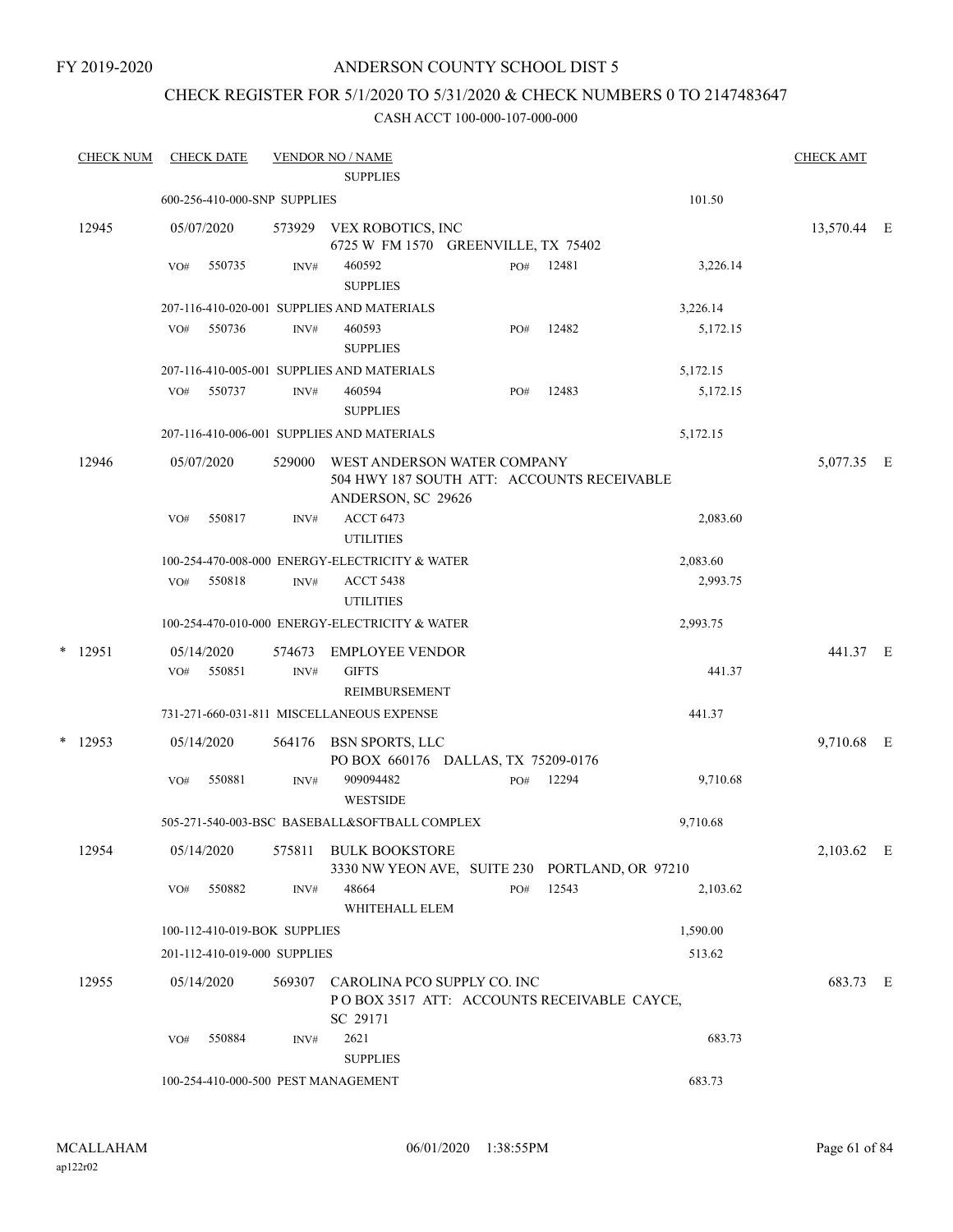## CHECK REGISTER FOR 5/1/2020 TO 5/31/2020 & CHECK NUMBERS 0 TO 2147483647

|   | <b>CHECK NUM</b> | <b>CHECK DATE</b>                      |        | <b>VENDOR NO / NAME</b>                                                                                   |          | <b>CHECK AMT</b> |  |
|---|------------------|----------------------------------------|--------|-----------------------------------------------------------------------------------------------------------|----------|------------------|--|
| * | 12958            | 05/14/2020                             |        | 568574 CCP CROWE'S CORPORATE PROMOTIONS<br>PO BOX 2647 ANDERSON, SC 29622                                 |          | 2,498.45 E       |  |
|   |                  | 550886<br>VO#                          | INV#   | 15222                                                                                                     | 2,498.45 |                  |  |
|   |                  |                                        |        | <b>KEY RINGS</b>                                                                                          |          |                  |  |
|   |                  | 131-115-410-031-000 SUPPLIES           |        |                                                                                                           | 2,498.45 |                  |  |
| * | 12960            | 05/14/2020                             |        | 569032 CORRUGATED CONTAINERS, INC<br>1040 ROGERS BRIDGE ROAD ATT: ACCOUNTS<br>RECEIVABLE DUNCAN, SC 29334 |          | 1,492.00 E       |  |
|   |                  | 550892<br>VO#                          | INV#   | 1616022<br><b>SUPPLIES</b>                                                                                | 1,492.00 |                  |  |
|   |                  | 100-254-410-000-000 CUSTODIAL SUPPLIES |        |                                                                                                           | 1,492.00 |                  |  |
|   | $*$ 12962        |                                        |        |                                                                                                           |          |                  |  |
|   |                  | 05/14/2020                             |        | 187300 CRESCENT SUPPLY CO, INC<br>POBOX 8798 ATT: ACCOUNTS RECEIVABLE<br>GREENVILLE, SC 29604             |          | 2,732.53 E       |  |
|   |                  | 550893<br>VO#                          | INV#   | 391129<br><b>SUPPLIES</b>                                                                                 | 83.62    |                  |  |
|   |                  |                                        |        | 100-254-410-001-ALT ALT SCHOOL FACILITY SUPPLIES                                                          | 83.62    |                  |  |
|   |                  | 550894<br>VO#                          | INV#   | 391004<br><b>SUPPLIES</b>                                                                                 | 30.53    |                  |  |
|   |                  |                                        |        | 100-254-410-002-400 HVAC/ELECTRICAL/PLUMBING                                                              | 30.53    |                  |  |
|   |                  | 550895<br>VO#                          | INV#   | 390905<br><b>SUPPLIES</b>                                                                                 | 33.71    |                  |  |
|   |                  |                                        |        | 131-254-410-031-400 HVAC/ELECTRICAL/PLUMBING                                                              | 33.71    |                  |  |
|   |                  | 550896<br>VO#                          | INV#   | 390946<br><b>SUPPLIES</b>                                                                                 | 16.67    |                  |  |
|   |                  |                                        |        | 100-254-410-002-400 HVAC/ELECTRICAL/PLUMBING                                                              | 16.67    |                  |  |
|   |                  | 550897<br>VO#                          | INV#   | 12388<br>390623<br>PO#<br><b>SUPPLIES</b>                                                                 | 2,568.00 |                  |  |
|   |                  |                                        |        | 100-000-170-000-000 WAREHOUSE INVENTORY                                                                   | 2,568.00 |                  |  |
|   | 12963            | 05/14/2020                             | 202600 | DILLARD'S SPORTS CENTER<br>708 WHITEHALL ROAD ATT: ACCOUNTS<br>RECEIVABLE ANDERSON, SC 29625              |          | 9,079.47 E       |  |
|   |                  | 550898<br>VO#                          | INV#   | 103823<br>TLH SOCCER                                                                                      | 2,465.28 |                  |  |
|   |                  | 100-271-410-002-000 SUPPLIES           |        |                                                                                                           | 2,465.28 |                  |  |
|   |                  | 550899<br>VO#                          | INV#   | 108324<br>TLH LACROSSE                                                                                    | 2,200.83 |                  |  |
|   |                  | 100-271-410-002-000 SUPPLIES           |        |                                                                                                           | 2,200.83 |                  |  |
|   |                  | 550900<br>VO#                          | INV#   | 108317<br>TLH SOFTBALL                                                                                    | 2,441.56 |                  |  |
|   |                  | 100-271-410-002-000 SUPPLIES           |        |                                                                                                           | 2,441.56 |                  |  |
|   |                  | 550901<br>VO#                          | INV#   | 103830<br>TLH TENNIS                                                                                      | 1,971.80 |                  |  |
|   |                  | 100-271-410-002-000 SUPPLIES           |        |                                                                                                           | 1,971.80 |                  |  |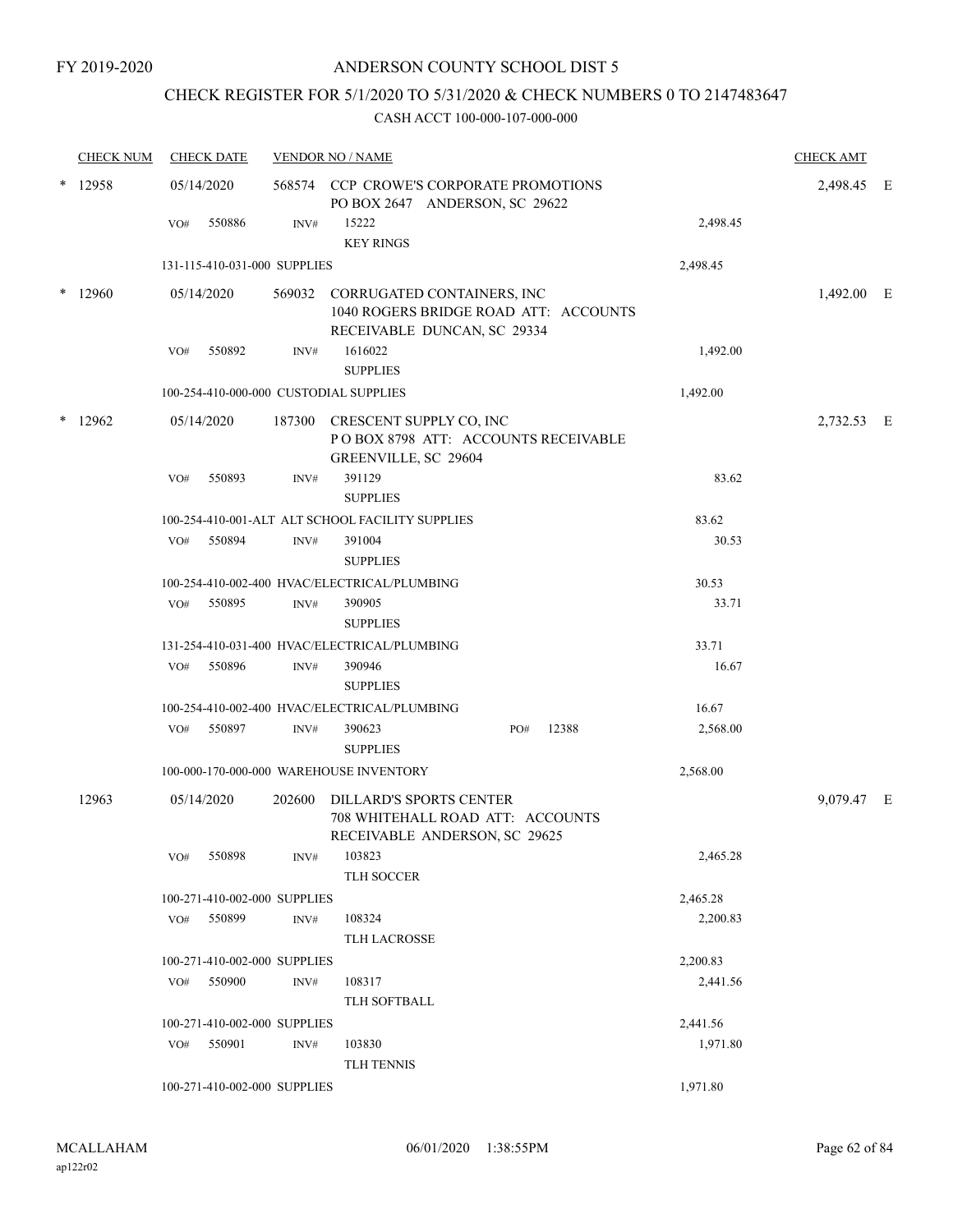## CHECK REGISTER FOR 5/1/2020 TO 5/31/2020 & CHECK NUMBERS 0 TO 2147483647

|   | <b>CHECK NUM</b> | <b>CHECK DATE</b>                   |        | <b>VENDOR NO / NAME</b>                                                                                           |     |       |                      | <b>CHECK AMT</b> |  |
|---|------------------|-------------------------------------|--------|-------------------------------------------------------------------------------------------------------------------|-----|-------|----------------------|------------------|--|
|   | $*$ 12965        | 05/14/2020                          | 569871 | FOLLETT SCHOOL SOLUTIONS, INC<br>91826 COLLECTION CENTER DRIVE ATT: ACCOUNTS<br>RECEIVABLE CHICAGO, IL 60693-0918 |     |       |                      | 791.97 E         |  |
|   |                  | 550904<br>VO#                       | INV#   | 674531<br>CONCORD                                                                                                 |     |       | 559.40               |                  |  |
|   |                  | 709-271-660-009-305 LIBRARY EXPENSE |        |                                                                                                                   |     |       | 559.40               |                  |  |
|   |                  | 550905<br>VO#                       | INV#   | 674531F<br><b>CONCORD</b>                                                                                         |     |       | 232.57               |                  |  |
|   |                  | 709-271-660-009-305 LIBRARY EXPENSE |        |                                                                                                                   |     |       | 232.57               |                  |  |
|   | 12966            | 05/14/2020                          | 237555 | FORMS & SUPPLY<br>POBOX 563953 ATT: ACCOUNTS RECEIVABLE<br>CHARLOTTE, NC 28256                                    |     |       |                      | 5,325.29 E       |  |
|   |                  | VO#<br>550906                       | INV#   | 5365368,69684<br><b>WHSE SUPPLIES</b>                                                                             | PO# | 12426 | 1,122.73             |                  |  |
|   |                  |                                     |        | 100-000-170-000-000 WAREHOUSE INVENTORY                                                                           |     |       | 453.51               |                  |  |
|   |                  |                                     |        | 100-000-170-000-000 WAREHOUSE INVENTORY                                                                           |     |       | 453.51               |                  |  |
|   |                  |                                     |        | 100-000-170-000-000 WAREHOUSE INVENTORY                                                                           |     |       | 215.71               |                  |  |
|   |                  | 550907<br>VO#                       | INV#   | 5377773<br><b>WHSE SUPPLIES</b>                                                                                   | PO# | 12477 | 3,985.76             |                  |  |
|   |                  |                                     |        | 100-000-170-000-000 WAREHOUSE INVENTORY<br>100-000-170-000-000 WAREHOUSE INVENTORY                                |     |       | 2,790.03<br>1,195.73 |                  |  |
|   |                  | 550908<br>VO#                       | INV#   | 5389436<br><b>SUPPLIES</b>                                                                                        | PO# | 12547 | 216.80               |                  |  |
|   |                  | 100-257-410-000-000 SUPPLIES        |        |                                                                                                                   |     |       | 216.80               |                  |  |
| * | 12968            | 05/14/2020                          | 565398 | <b>EMPLOYEE VENDOR</b>                                                                                            |     |       |                      | 875.21 E         |  |
|   |                  | 550848<br>VO#                       | INV#   | <b>STAFF LUNCH</b>                                                                                                |     |       | 875.21               |                  |  |
|   |                  |                                     |        | REIMBURSEMENT                                                                                                     |     |       |                      |                  |  |
|   |                  | 100-113-410-020-000 SUPPLIES        |        |                                                                                                                   |     |       | 875.21               |                  |  |
|   | 12969            | 05/14/2020                          | 564031 | <b>GLOVES PLUS INC</b><br>227 NEELY FERRY ROAD ATT: ACCOUNTS                                                      |     |       |                      | 1,781.20 E       |  |
|   |                  | VO#<br>550910                       | INV#   | RECEIVABLE SIMPSONVILLE, SC 29680<br>145063,144906                                                                | PO# | 12469 | 1,781.20             |                  |  |
|   |                  |                                     |        | WHSE SUPPLIES                                                                                                     |     |       |                      |                  |  |
|   |                  |                                     |        | 100-000-170-000-000 WAREHOUSE INVENTORY<br>100-000-170-000-000 WAREHOUSE INVENTORY                                |     |       | 461.81<br>1,319.39   |                  |  |
|   | * 12971          | 05/14/2020                          | 570057 | <b>HERITAGE FOOD SERVICE GROUP</b><br>P.O. BOX 71595 ATT: ACCOUNTS RECEIVABLE<br>CHICAGO, IL 60694-1595           |     |       |                      | 2,313.15 E       |  |
|   |                  | 550912<br>VO#                       | INV#   | 0006540846 CM<br><b>CREDIT</b>                                                                                    |     |       | $-734.63$            |                  |  |
|   |                  |                                     |        | 600-256-323-010-000 REPAIRS TO EQUIPMENT                                                                          |     |       | $-734.63$            |                  |  |
|   |                  | 550913<br>VO#                       | INV#   | 0006360775                                                                                                        |     |       | 126.17               |                  |  |
|   |                  |                                     |        | <b>SUPPLIES</b>                                                                                                   |     |       |                      |                  |  |
|   |                  |                                     |        | 600-256-323-016-000 REPAIRS TO EQUIPMENT                                                                          |     |       | 126.17               |                  |  |
|   |                  | VO# 550914                          | INV#   | 0006403340                                                                                                        |     |       | 76.73                |                  |  |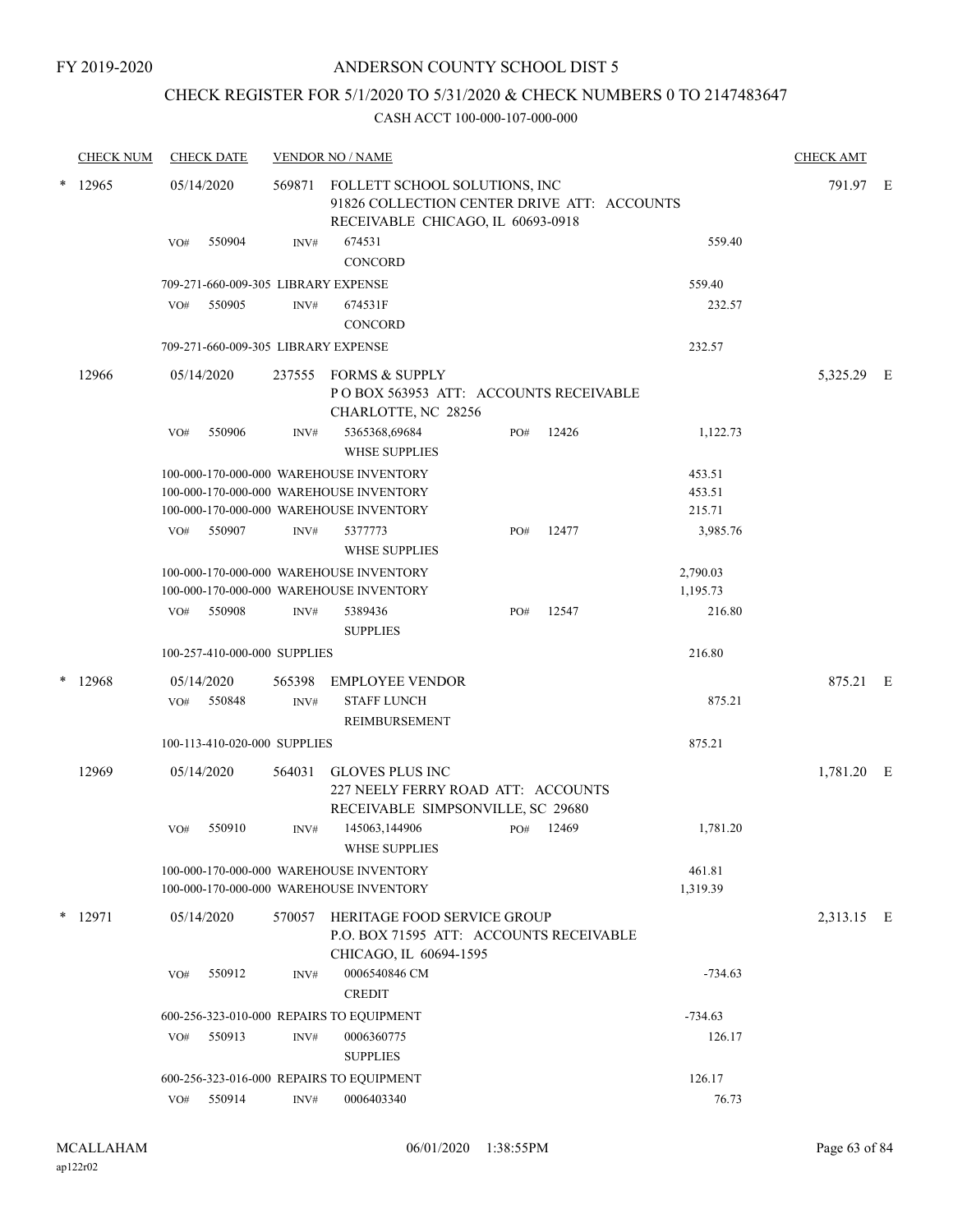## ANDERSON COUNTY SCHOOL DIST 5

## CHECK REGISTER FOR 5/1/2020 TO 5/31/2020 & CHECK NUMBERS 0 TO 2147483647

| <b>CHECK NUM</b> | <b>CHECK DATE</b>                        |                  | <b>VENDOR NO / NAME</b>                                                                 |     |       |           | <b>CHECK AMT</b> |  |
|------------------|------------------------------------------|------------------|-----------------------------------------------------------------------------------------|-----|-------|-----------|------------------|--|
|                  |                                          |                  | <b>SUPPLIES</b>                                                                         |     |       |           |                  |  |
|                  | 600-256-323-016-000 REPAIRS TO EQUIPMENT |                  |                                                                                         |     |       | 76.73     |                  |  |
|                  | 550915<br>VO#                            | INV#             | 0006408225                                                                              |     |       | 438.56    |                  |  |
|                  |                                          |                  | <b>SUPPLIES</b>                                                                         |     |       |           |                  |  |
|                  | 600-256-323-019-000 REPAIRS TO EQUIPMENT |                  |                                                                                         |     |       | 438.56    |                  |  |
|                  | 550916<br>VO#                            | INV#             | 0006511064                                                                              |     |       | 768.50    |                  |  |
|                  |                                          |                  | <b>SUPPLIES</b>                                                                         |     |       |           |                  |  |
|                  | 600-256-323-010-000 REPAIRS TO EQUIPMENT |                  |                                                                                         |     |       | 768.50    |                  |  |
|                  | 550917<br>VO#                            | $\mathrm{INV}\#$ | 0006557748 CM                                                                           |     |       | $-259.85$ |                  |  |
|                  |                                          |                  | <b>CREDIT</b>                                                                           |     |       |           |                  |  |
|                  | 600-256-323-010-000 REPAIRS TO EQUIPMENT |                  |                                                                                         |     |       | $-259.85$ |                  |  |
|                  | 550918<br>VO#                            | $\mathrm{INV}\#$ | 0006560706<br><b>SUPPLIES</b>                                                           |     |       | 1,509.69  |                  |  |
|                  | 600-256-323-017-000 REPAIRS TO EQUIPMENT |                  |                                                                                         |     |       | 1,509.69  |                  |  |
|                  | 550919<br>VO#                            | INV#             | 0006563568                                                                              |     |       | 47.19     |                  |  |
|                  |                                          |                  | <b>SUPPLIES</b>                                                                         |     |       |           |                  |  |
|                  | 600-256-323-002-000 REPAIRS TO EQUIPMENT |                  |                                                                                         |     |       | 47.19     |                  |  |
|                  | VO#<br>550920                            | INV#             | 0006605913                                                                              |     |       | 340.79    |                  |  |
|                  |                                          |                  | <b>SUPPLIES</b>                                                                         |     |       |           |                  |  |
|                  | 600-256-323-010-000 REPAIRS TO EQUIPMENT |                  |                                                                                         |     |       | 340.79    |                  |  |
| 12972            | 05/14/2020                               |                  | 571584 HOUGHTON MIFFLIN HARCOURT<br>STECK VAUGHN 14046 COLLECTIONS CENTER DRIVE         |     |       |           | 1,341.25 E       |  |
|                  |                                          |                  | CHICAGO, IL 60693                                                                       |     |       |           |                  |  |
|                  | 550923<br>VO#                            | INV#             | 954731899                                                                               | PO# | 12164 | 1,341.25  |                  |  |
|                  |                                          |                  | <b>CONCORD ELEM</b>                                                                     |     |       |           |                  |  |
|                  | 397-112-410-009-000 SUPPLIES             |                  |                                                                                         |     |       | 1,341.25  |                  |  |
| 12973            | 05/14/2020                               |                  | 300176 JOSTENS INC<br>21336 NETWORK PLACE ATT: ACCOUNTS<br>RECEIVABLE CHICAGO, IL 60673 |     |       |           | 2,134.63 E       |  |
|                  | 550927<br>VO#                            | INV#             | 24362320<br><b>TL HANNA</b>                                                             |     |       | 1,412.40  |                  |  |
|                  | 100-114-410-002-000 SUPPLIES             |                  |                                                                                         |     |       | 1,412.40  |                  |  |
|                  | 550928<br>VO#                            | INV#             | 24375981                                                                                |     |       | 143.04    |                  |  |
|                  |                                          |                  | TL HANNA                                                                                |     |       |           |                  |  |
|                  | 100-114-410-002-000 SUPPLIES             |                  |                                                                                         |     |       | 143.04    |                  |  |
|                  | VO#<br>550929                            | INV#             | 24376035                                                                                |     |       | 579.19    |                  |  |
|                  |                                          |                  | TL HANNA                                                                                |     |       |           |                  |  |
|                  | 100-114-410-002-000 SUPPLIES             |                  |                                                                                         |     |       | 579.19    |                  |  |
| 12974            | 05/14/2020                               | 563608           | JW PEPPER & SON, INC<br>POBOX 642 ATT: ACCOUNTS RECEIVABLE EXTON,<br>PA 19341           |     |       |           | 533.93 E         |  |
|                  | 550930<br>VO#                            | INV#             | 327774505                                                                               |     |       | 36.99     |                  |  |
|                  |                                          |                  | <b>SUPPLIES</b>                                                                         |     |       |           |                  |  |
|                  | 705-271-660-005-604 CHORUS CLUB EXPENSE  |                  |                                                                                         |     |       | 36.99     |                  |  |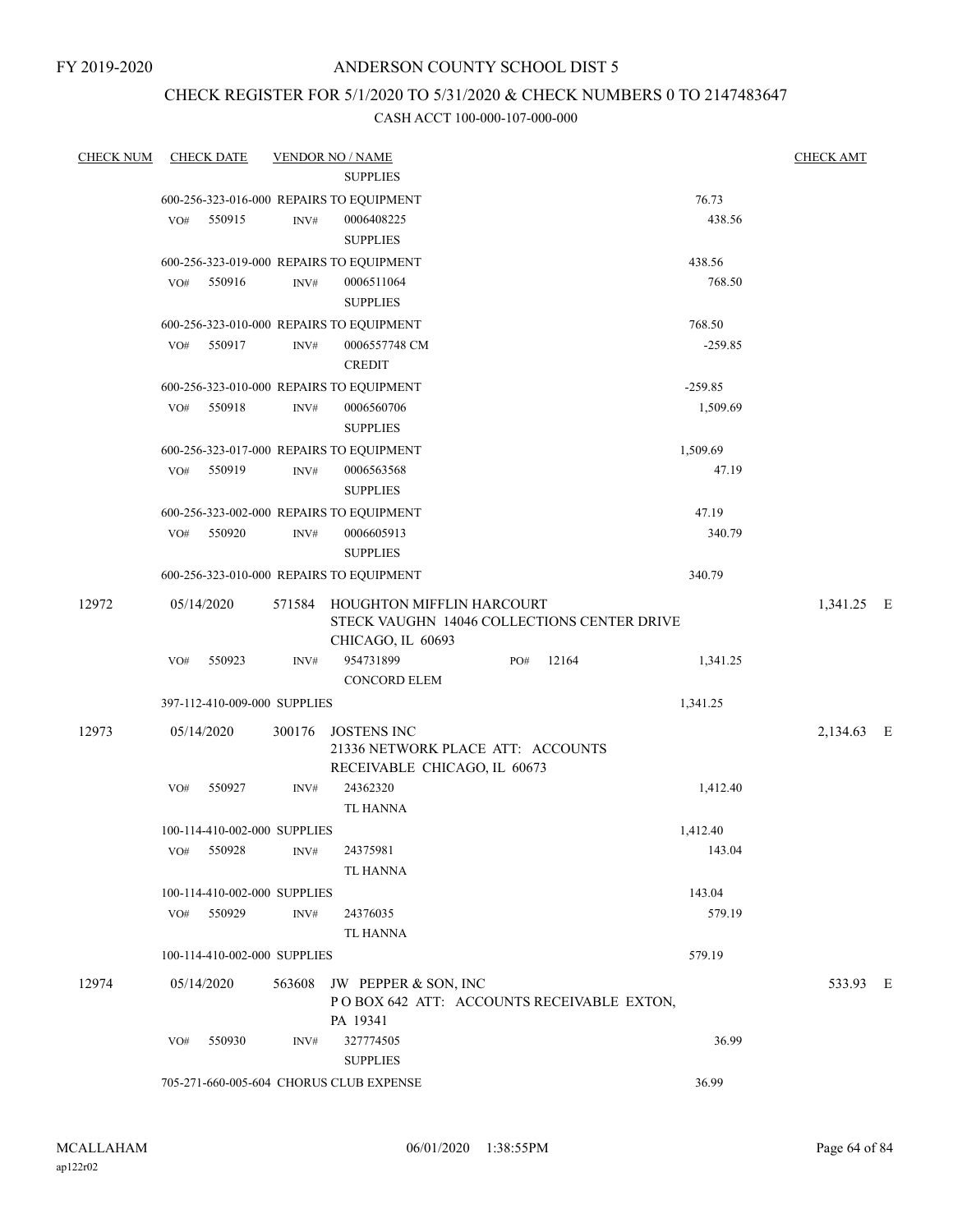## CHECK REGISTER FOR 5/1/2020 TO 5/31/2020 & CHECK NUMBERS 0 TO 2147483647

| <b>CHECK NUM</b> | <b>CHECK DATE</b>                   |        | <b>VENDOR NO / NAME</b>                                                                          |          | <b>CHECK AMT</b> |  |
|------------------|-------------------------------------|--------|--------------------------------------------------------------------------------------------------|----------|------------------|--|
|                  | 550931<br>VO#                       | INV#   | 328288123<br><b>MCCANTS</b>                                                                      | 69.99    |                  |  |
|                  |                                     |        | 100-113-410-005-COB CHORUS, ORCHESTRA & BAND                                                     | 69.99    |                  |  |
|                  | 550932<br>VO#                       | INV#   | 328382950<br><b>MCCANTS</b>                                                                      | 426.95   |                  |  |
|                  |                                     |        | 100-113-410-005-COB CHORUS, ORCHESTRA & BAND                                                     | 426.95   |                  |  |
| * 12976          | 05/14/2020                          | 349701 | MED CENTRAL HEALTH RESOURCES<br>3424 CLEMSON BLVD ATT: ACCOUNTS RECEIVABLE<br>ANDERSON, SC 29621 |          | 195.00 E         |  |
|                  | VO#<br>550939                       | INV#   | 29637<br><b>HENDERSON</b>                                                                        | 65.00    |                  |  |
|                  |                                     |        | 100-255-323-000-000 CONTRACTED SERVICES                                                          | 65.00    |                  |  |
|                  | 550940<br>VO#                       | INV#   | 55293<br>LANGLOIS                                                                                | 65.00    |                  |  |
|                  |                                     |        | 100-255-323-000-000 CONTRACTED SERVICES                                                          | 65.00    |                  |  |
|                  | VO# 550941                          | INV#   | 53944<br><b>WHITWORTH</b>                                                                        | 65.00    |                  |  |
|                  |                                     |        | 100-255-323-000-000 CONTRACTED SERVICES                                                          | 65.00    |                  |  |
| 12977            | 05/14/2020                          |        | 574558 EMPLOYEE VENDOR                                                                           |          | 1,966.41 E       |  |
|                  | 550989<br>VO#                       | INV#   | <b>SKYROAM</b><br>REIMBURSEMENT                                                                  | 1,966.41 |                  |  |
|                  |                                     |        | 805-221-445-000-000 TECHNOLOGY SUPPLIES/SOFTWARE                                                 | 1,966.41 |                  |  |
| * 12980          | 05/14/2020                          | 389900 | OFFICE DEPOT<br>POBOX 1413 CHARLOTTE, NC 28201-1413                                              |          | $122.14$ E       |  |
|                  | 550944<br>VO#                       | INV#   | 478838764001<br><b>SUPPLIES</b>                                                                  | 4.70     |                  |  |
|                  | 100-111-410-000-000 SUPPLIES        |        |                                                                                                  | 4.70     |                  |  |
|                  | 550945<br>VO#                       | INV#   | 478836396001<br><b>SUPPLIES</b>                                                                  | 61.31    |                  |  |
|                  | 100-111-410-000-000 SUPPLIES        |        |                                                                                                  | 61.31    |                  |  |
|                  | 550946<br>VO#                       | INV#   | 478807392001<br><b>SUPPLIES</b>                                                                  | 56.13    |                  |  |
|                  | 100-113-410-010-000 SUPPLIES        |        |                                                                                                  | 56.13    |                  |  |
| 12981            | 05/14/2020                          | 391100 | OLD STONE TRACTOR CO, INC<br>PO BOX 13565 ATT: ACCOUNTS RECEIVABLE<br>ANDERSON, SC 29624         |          | 256.54 E         |  |
|                  | 550947<br>VO#                       | INV#   | CT06736<br><b>BLADES</b>                                                                         | 256.54   |                  |  |
|                  | 100-254-410-000-100 SMALL EQUIPMENT |        |                                                                                                  | 256.54   |                  |  |
| 12982            | 05/14/2020                          | 574841 | <b>EMPLOYEE VENDOR</b>                                                                           |          | 115.00 E         |  |
|                  | 550842<br>VO#                       | INV#   | <b>CERTIFICATES</b><br>REIMBURSEMENT                                                             | 115.00   |                  |  |
|                  |                                     |        | 713-271-660-013-201 MISCELLANEOUS EXPENSE                                                        | 115.00   |                  |  |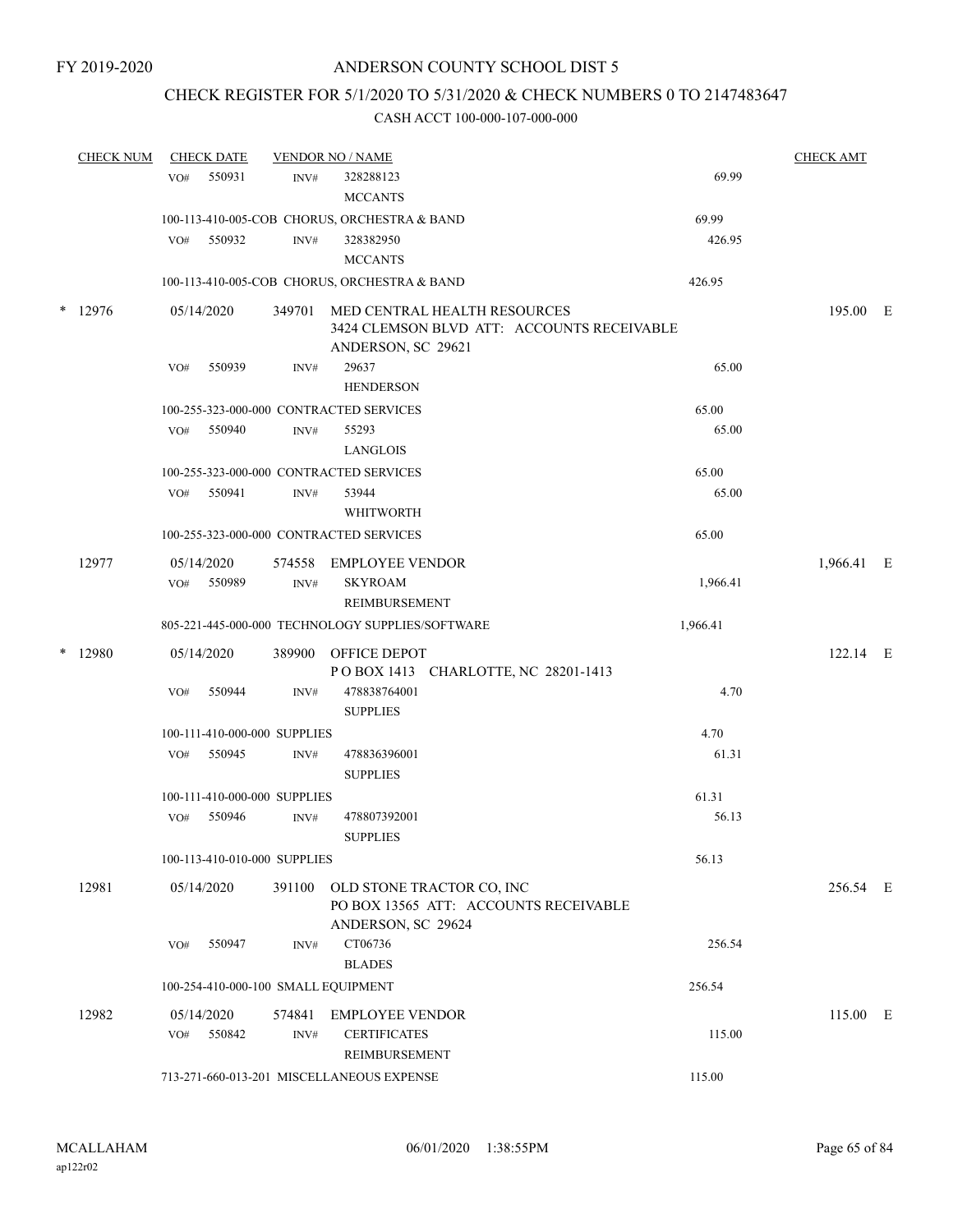# CHECK REGISTER FOR 5/1/2020 TO 5/31/2020 & CHECK NUMBERS 0 TO 2147483647

| <b>CHECK NUM</b> |                   | <b>CHECK DATE</b>                  |                          | <b>VENDOR NO / NAME</b>                                                                           |     |       |          | <b>CHECK AMT</b> |  |
|------------------|-------------------|------------------------------------|--------------------------|---------------------------------------------------------------------------------------------------|-----|-------|----------|------------------|--|
| $*$ 12984        | 05/14/2020        |                                    |                          | 570059 SHARP BUSINESS SYSTEMS<br>DEPT 1216 PO BOX 121216 DALLAS, TX 75312-1216                    |     |       |          | 115.63 E         |  |
|                  | VO#               | 550954                             | INV#                     | 9002749749<br><b>COPIES</b>                                                                       |     |       | 12.84    |                  |  |
|                  |                   |                                    |                          | 100-181-410-023-000 SUPPLIES-ADULT ED.                                                            |     |       | 12.84    |                  |  |
|                  |                   | VO# 550955                         | INV#                     | 9002749831<br><b>COPIES</b>                                                                       |     |       | 12.84    |                  |  |
|                  |                   | 100-113-410-005-000 SUPPLIES       |                          |                                                                                                   |     |       | 12.84    |                  |  |
|                  |                   | VO# 550956                         | INV#                     | 9002749884<br><b>COPIES</b>                                                                       | PO# | 11250 | 19.26    |                  |  |
|                  |                   | 100-114-410-002-000 SUPPLIES       |                          |                                                                                                   |     |       | 19.26    |                  |  |
|                  |                   | VO# 550957                         | INV#                     | 9002749835<br><b>COPIES</b>                                                                       |     |       | 12.84    |                  |  |
|                  |                   | 708-271-660-008-362 COPIER EXPENSE |                          |                                                                                                   |     |       | 12.84    |                  |  |
|                  |                   | VO# 550958                         | INV#                     | 9002749807<br><b>COPIES</b>                                                                       |     |       | 12.84    |                  |  |
|                  |                   | 100-113-410-020-000 SUPPLIES       |                          |                                                                                                   |     |       | 12.84    |                  |  |
|                  |                   | VO# 550959                         | INV#                     | 9002749913<br><b>COPIES</b>                                                                       |     |       | 19.33    |                  |  |
|                  |                   | 201-112-490-012-000 COPIER COST    |                          |                                                                                                   |     |       | 19.33    |                  |  |
|                  |                   | VO# 550960                         | INV#                     | 9002749838<br><b>COPIES</b>                                                                       |     |       | 12.84    |                  |  |
|                  |                   | 201-112-490-010-000 COPIER COST    |                          |                                                                                                   |     |       | 12.84    |                  |  |
|                  |                   | VO# 550961                         | INV#                     | 9002705601<br><b>COPIES</b>                                                                       |     |       | 12.84    |                  |  |
|                  |                   | 201-112-490-010-000 COPIER COST    |                          |                                                                                                   |     |       | 12.84    |                  |  |
| 12985            | 05/14/2020        |                                    | 472700                   | <b>SHERWIN WILLIAMS</b><br>613 NORTH MURRAY AVENUE ATT: ACCOUNTS<br>RECEIVABLE ANDERSON, SC 29625 |     |       |          | 133.73 E         |  |
|                  | VO#               | 550962                             | INV#                     | 3490-1<br><b>SUPPLIES</b>                                                                         |     |       | 133.73   |                  |  |
|                  |                   |                                    |                          | 100-254-410-012-001 SUPPLIES - MAINTENANCE                                                        |     |       | 133.73   |                  |  |
| $*$ 12992        | 05/14/2020<br>VO# | 550836                             | 574771<br>INV#           | <b>EMPLOYEE VENDOR</b><br>NOV-JAN                                                                 |     |       | 144.55   | 144.55 E         |  |
|                  |                   |                                    |                          | <b>MILEAGE</b>                                                                                    |     |       |          |                  |  |
|                  |                   | 283-223-333-000-000 TRIPS/MILEAGE  |                          |                                                                                                   |     |       | 144.55   |                  |  |
| * 12994          | 05/21/2020<br>VO# | 551052                             | 574706<br>$\text{INV}\#$ | <b>EMPLOYEE VENDOR</b><br><b>STAMPS</b><br>REIMBURSEMENT                                          |     |       | 276.80   | 276.80 E         |  |
|                  |                   |                                    |                          | 717-190-660-017-201 MISCELLANEOUS EXPENSE                                                         |     |       | 276.80   |                  |  |
| 12995            | 05/21/2020<br>VO# | 551058                             | 574673<br>$\text{INV}\#$ | <b>EMPLOYEE VENDOR</b><br><b>BOOKS</b><br>REIMBURSEMENT                                           |     |       | 1,082.84 | 1,082.84 E       |  |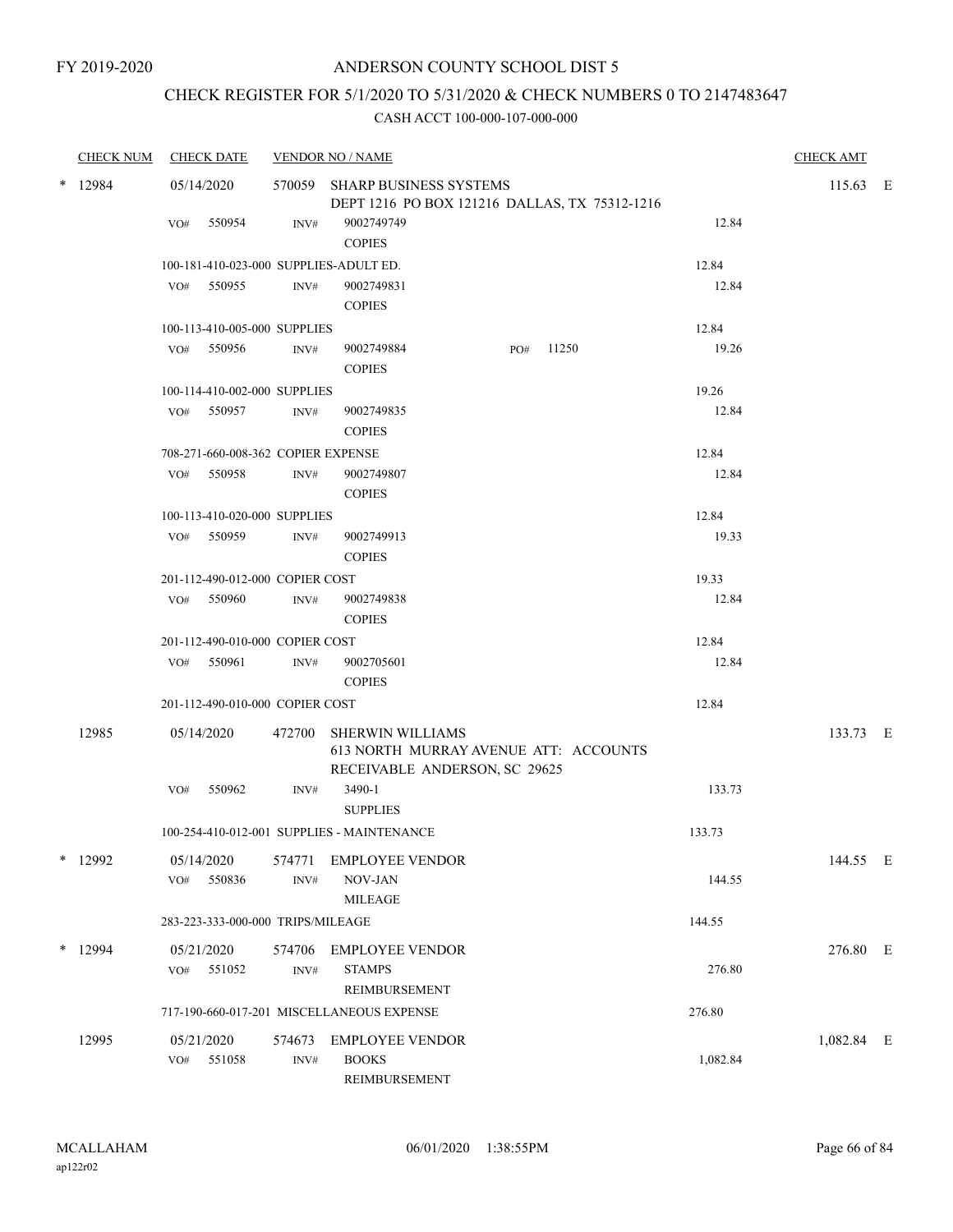## CHECK REGISTER FOR 5/1/2020 TO 5/31/2020 & CHECK NUMBERS 0 TO 2147483647

| <b>CHECK NUM</b> |     | <b>CHECK DATE</b> | 131-115-410-031-000 SUPPLIES      | <b>VENDOR NO / NAME</b>                                                                            |     |       | 1,082.84 | <b>CHECK AMT</b> |  |
|------------------|-----|-------------------|-----------------------------------|----------------------------------------------------------------------------------------------------|-----|-------|----------|------------------|--|
| $*$ 12997        |     | 05/21/2020        | 201391                            | BLICK ART MATERIALS<br>6910 EAGLE WAY CHICAGO, IL 60670-1069                                       |     |       |          | 165.81 E         |  |
|                  | VO# | 551065            | INV#                              | 3604214<br><b>MCCANTS</b>                                                                          |     |       | 165.81   |                  |  |
|                  |     |                   | 100-113-410-005-ART ART SUPPLIES  |                                                                                                    |     |       | 164.86   |                  |  |
|                  |     |                   |                                   | 100-113-410-005-VEN SUPPLY-ADDT'L FOR LOST VENDING                                                 |     |       | 0.95     |                  |  |
| * 13001          |     | 05/21/2020        | 572778                            | CAROLINA CAMPUS SUPPLY, INC<br>PO BOX 172573 SPARTANBURG, SC 29301                                 |     |       |          | 2,383.96 E       |  |
|                  | VO# | 551067            | INV#                              | 3476<br><b>WATCHES</b>                                                                             |     |       | 2,354.00 |                  |  |
|                  |     |                   | 100-232-410-000-000 SUPPLIES      |                                                                                                    |     |       | 2,354.00 |                  |  |
|                  | VO# | 551068            | INV#                              | 3443<br><b>MEDALLIONS</b>                                                                          |     |       | 29.96    |                  |  |
|                  |     |                   | 124-114-410-024-000 SUPPLIES      |                                                                                                    |     |       | 29.96    |                  |  |
| 13002            |     | 05/21/2020        |                                   | 572787 CC&I SERVICES LLC<br>4795 S CHURCH ST EXT SUITE 2 ROEBUCK, SC 29376                         |     |       |          | 750.00 E         |  |
|                  | VO# | 551071            | INV#                              | 5385<br><b>TL HANNA</b>                                                                            | PO# | 11061 | 750.00   |                  |  |
|                  |     |                   |                                   | 505-253-520-002-STD STADIUM RENOVATIONS                                                            |     |       | 750.00   |                  |  |
| 13003            |     | 05/21/2020        | 566330                            | CLEAN CARE OF ANDERSON<br>P.O. BOX 1563 ATT: ACCOUNTS RECEIVABLE<br>ANDERSON, SC 29622             |     |       |          | $1,000.00$ E     |  |
|                  | VO# | 551182            | INV#                              | 26496<br><b>MIDWAY</b>                                                                             |     |       | 1,000.00 |                  |  |
|                  |     |                   | 100-254-323-017-CLN CLEAN CARPETS |                                                                                                    |     |       | 1,000.00 |                  |  |
| 13004            |     | 05/21/2020        | 575730                            | <b>EMPLOYEE VENDOR</b>                                                                             |     |       |          | 436.80 E         |  |
|                  | VO# | 551174            | INV#                              | <b>JAN 25</b><br><b>COLUMBIA</b>                                                                   |     |       | 145.60   |                  |  |
|                  |     |                   |                                   | 131-115-333-031-000 TRIPS AND CONFERENCES                                                          |     |       | 145.60   |                  |  |
|                  | VO# | 551175            | INV#                              | <b>FEB 22</b><br><b>COLUMBIA</b>                                                                   |     |       | 145.60   |                  |  |
|                  |     |                   |                                   | 131-115-333-031-000 TRIPS AND CONFERENCES                                                          |     |       | 145.60   |                  |  |
|                  | VO# | 551176            | INV#                              | <b>MARCH 7</b><br><b>COLUMBIA</b>                                                                  |     |       | 145.60   |                  |  |
|                  |     |                   |                                   | 131-115-333-031-000 TRIPS AND CONFERENCES                                                          |     |       | 145.60   |                  |  |
| 13005            |     | 05/21/2020        | 569032                            | CORRUGATED CONTAINERS, INC<br>1040 ROGERS BRIDGE ROAD ATT: ACCOUNTS<br>RECEIVABLE DUNCAN, SC 29334 |     |       |          | $1,070.00$ E     |  |
|                  | VO# | 551075            | INV#                              | 1616654<br><b>SUPPLIES</b>                                                                         |     |       | 1,070.00 |                  |  |
|                  |     |                   |                                   | 100-254-410-000-000 CUSTODIAL SUPPLIES                                                             |     |       | 1,070.00 |                  |  |
| 13006            |     | 05/21/2020        | 187625 CPI                        |                                                                                                    |     |       |          | 300.00 E         |  |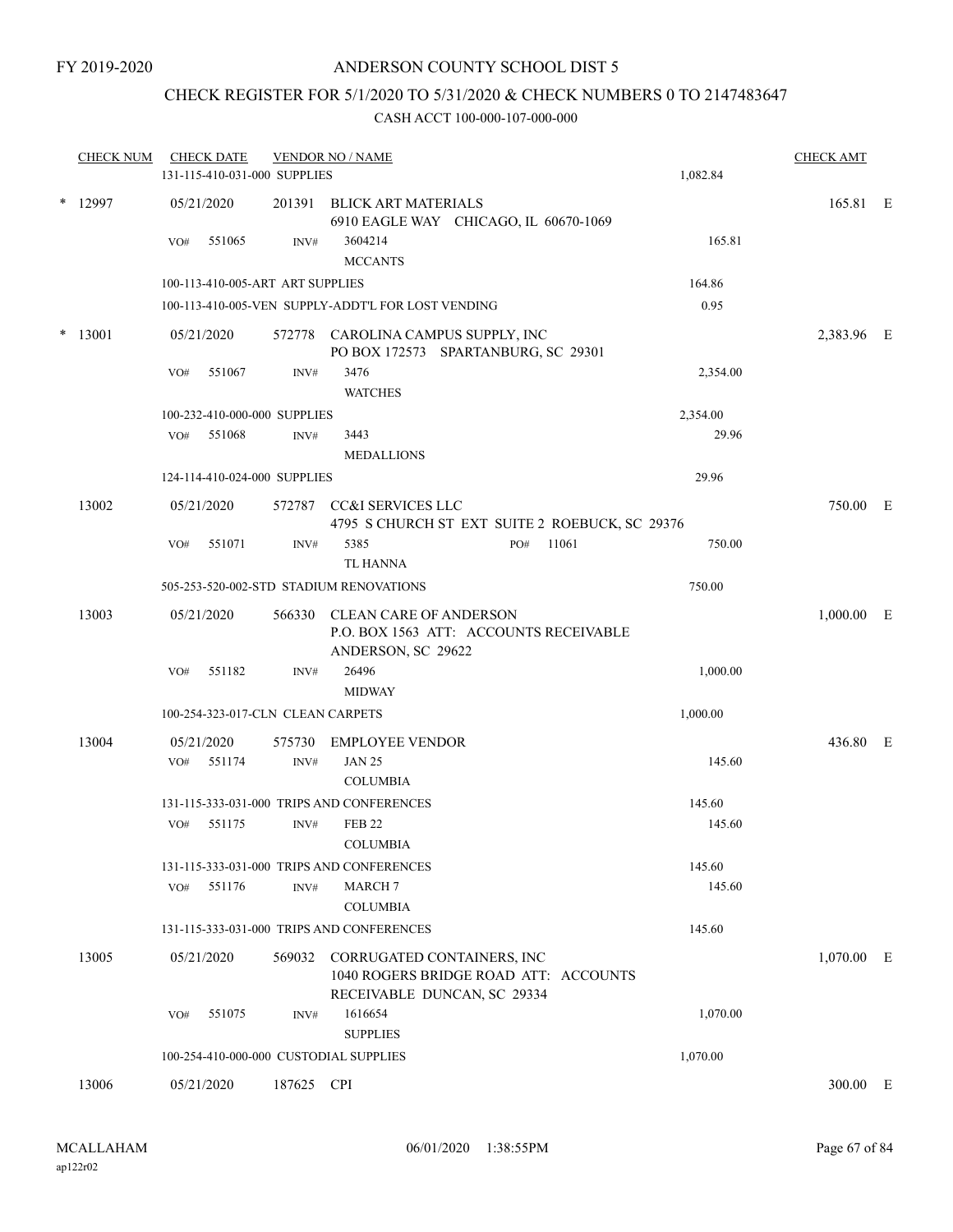## CHECK REGISTER FOR 5/1/2020 TO 5/31/2020 & CHECK NUMBERS 0 TO 2147483647

| <b>CHECK NUM</b> |     | <b>CHECK DATE</b>                   |                | <b>VENDOR NO / NAME</b>                                                                             |     |       |          | <b>CHECK AMT</b> |  |
|------------------|-----|-------------------------------------|----------------|-----------------------------------------------------------------------------------------------------|-----|-------|----------|------------------|--|
|                  |     |                                     |                | 10850 W PARK PLACE SUITE 600 ATT: ACCOUNTS                                                          |     |       |          |                  |  |
|                  |     |                                     |                | RECEIVABLE MILWAUKEE, WI 53224                                                                      |     |       |          |                  |  |
|                  | VO# | 551076                              | INV#           | 168122,168124<br><b>MEMBERSHIPS</b>                                                                 |     |       | 300.00   |                  |  |
|                  |     |                                     |                | 809-224-333-000-000 TRIPS AND CONFERENCES                                                           |     |       | 300.00   |                  |  |
| 13007            |     | 05/21/2020                          |                | 572679 DEFENDER SERVICES, INC.<br>PO BOX 1775 COLUMBIA, SC 29202                                    |     |       |          | 842.80 E         |  |
|                  | VO# | 551183                              | INV#           | 748627<br><b>ADULT ED</b>                                                                           | PO# | 11388 | 842.80   |                  |  |
|                  |     |                                     |                | 100-181-312-023-000 PURCHASED SERVICES                                                              |     |       | 842.80   |                  |  |
| 13008            |     | 05/21/2020                          |                | 199000 DEMCO, INC<br>POBOX 8048 MADISON, WI 53708-8048                                              |     |       |          | 983.71 E         |  |
|                  | VO# | 551077                              | INV#           | 6798047<br><b>SUPPLIES</b>                                                                          |     |       | 289.54   |                  |  |
|                  |     | 709-271-660-009-305 LIBRARY EXPENSE |                |                                                                                                     |     |       | 289.54   |                  |  |
|                  | VO# | 551184                              | INV#           | 6794306<br><b>SUPPLIES</b>                                                                          | PO# | 12569 | 694.17   |                  |  |
|                  |     | 100-222-410-006-000 SUPPLIES        |                |                                                                                                     |     |       | 694.17   |                  |  |
| 13009            |     | 05/21/2020                          |                | 202600 DILLARD'S SPORTS CENTER<br>708 WHITEHALL ROAD ATT: ACCOUNTS<br>RECEIVABLE ANDERSON, SC 29625 |     |       |          | 5,550.55 E       |  |
|                  | VO# | 551078                              | INV#           | 108319<br>TLH SOCCER                                                                                |     |       | 2,289.80 |                  |  |
|                  |     | 100-271-410-002-000 SUPPLIES        |                |                                                                                                     |     |       | 2,289.80 |                  |  |
|                  | VO# | 551079                              | $\text{INV}\#$ | 108281<br>TLH TENNIS                                                                                |     |       | 467.38   |                  |  |
|                  |     | 100-271-410-002-000 SUPPLIES        |                |                                                                                                     |     |       | 467.38   |                  |  |
|                  | VO# | 551080                              | INV#           | 108325<br>TLH FOOTBALL                                                                              |     |       | 129.47   |                  |  |
|                  |     | 100-271-410-002-000 SUPPLIES        |                |                                                                                                     |     |       | 129.47   |                  |  |
|                  | VO# | 551081                              | INV#           | 104488<br>TLH FOOTBALL                                                                              |     |       | 89.66    |                  |  |
|                  |     | 100-271-410-002-000 SUPPLIES        |                |                                                                                                     |     |       | 89.66    |                  |  |
|                  |     | VO# 551082                          | INV#           | 108035<br>TLH FOOTBALL                                                                              |     |       | 161.57   |                  |  |
|                  |     | 100-271-410-002-000 SUPPLIES        |                |                                                                                                     |     |       | 161.57   |                  |  |
|                  | VO# | 551083                              | INV#           | 108342<br>TLH CROSS COUNTRY                                                                         |     |       | 400.18   |                  |  |
|                  |     | 100-271-410-002-000 SUPPLIES        |                |                                                                                                     |     |       | 400.18   |                  |  |
|                  | VO# | 551084                              | INV#           | 108033<br><b>TLH TRACK</b>                                                                          |     |       | 81.32    |                  |  |
|                  |     | 100-271-410-002-000 SUPPLIES        |                |                                                                                                     |     |       | 81.32    |                  |  |
|                  |     | VO# 551085                          | INV#           | 108286                                                                                              |     |       | 706.07   |                  |  |
|                  |     |                                     |                | <b>TLH TRACK</b>                                                                                    |     |       |          |                  |  |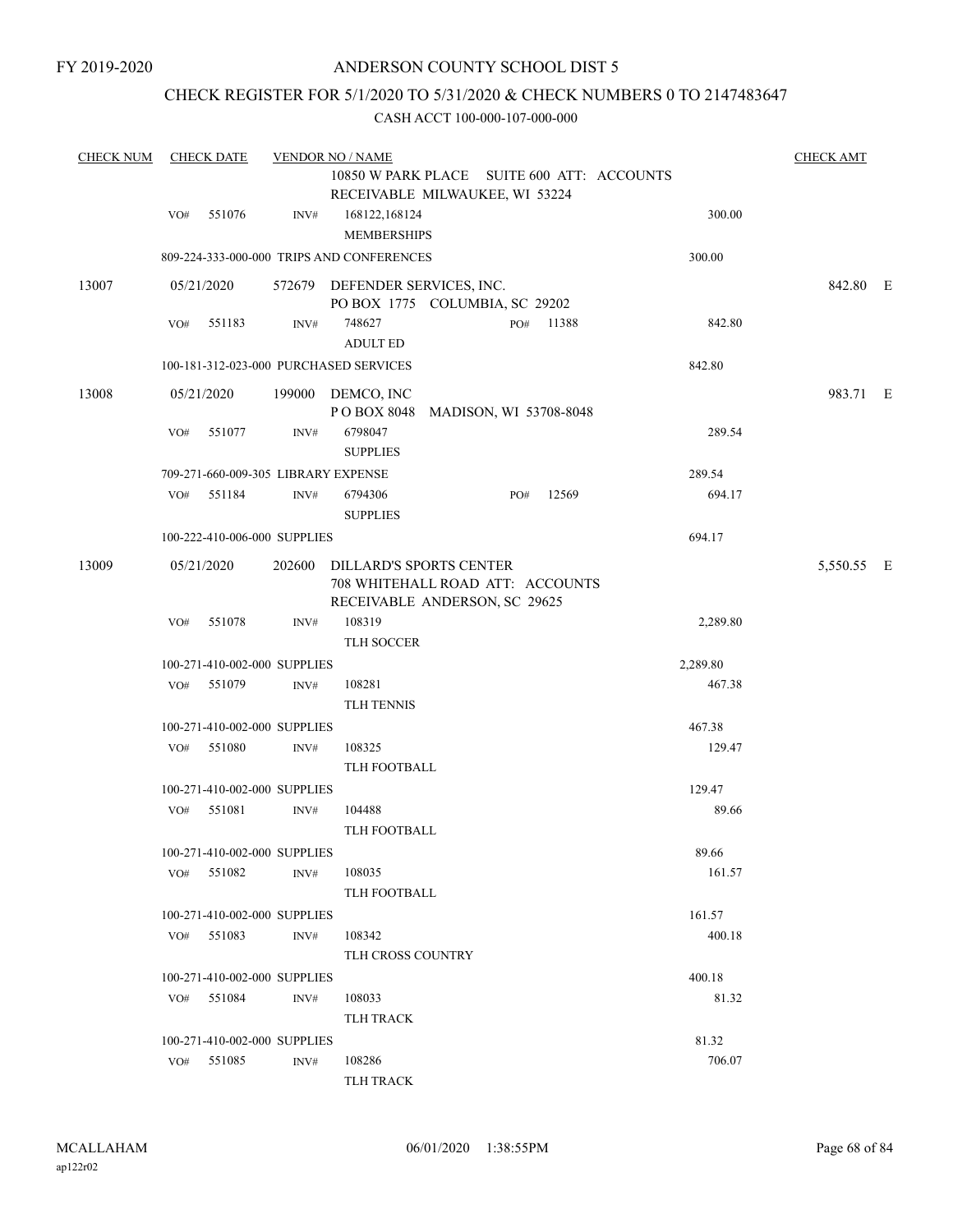# CHECK REGISTER FOR 5/1/2020 TO 5/31/2020 & CHECK NUMBERS 0 TO 2147483647

| CHECK NUM |     | <b>CHECK DATE</b>                   |      | <b>VENDOR NO / NAME</b>                        |     |           |          | <b>CHECK AMT</b> |  |
|-----------|-----|-------------------------------------|------|------------------------------------------------|-----|-----------|----------|------------------|--|
|           |     | 100-271-410-002-000 SUPPLIES        |      |                                                |     |           | 706.07   |                  |  |
|           | VO# | 551086                              | INV# | 108303                                         |     |           | 205.44   |                  |  |
|           |     |                                     |      | <b>TLH TRACK</b>                               |     |           |          |                  |  |
|           |     | 100-271-410-002-000 SUPPLIES        |      |                                                |     |           | 205.44   |                  |  |
|           | VO# | 551087                              | INV# | 107024                                         |     |           | 107.00   |                  |  |
|           |     |                                     |      | TL HANNA                                       |     |           |          |                  |  |
|           |     | 100-271-410-002-000 SUPPLIES        |      |                                                |     |           | 107.00   |                  |  |
|           | VO# | 551088                              | INV# | 107029                                         |     |           | 389.46   |                  |  |
|           |     |                                     |      | TL HANNA                                       |     |           |          |                  |  |
|           |     | 100-271-410-002-000 SUPPLIES        |      |                                                |     |           | 389.46   |                  |  |
|           | VO# | 551089                              | INV# | 107021                                         |     |           | 53.49    |                  |  |
|           |     |                                     |      | TL HANNA                                       |     |           |          |                  |  |
|           |     | 100-271-410-002-000 SUPPLIES        |      |                                                |     |           | 53.49    |                  |  |
|           | VO# | 551090                              | INV# | 108032                                         |     |           | 322.05   |                  |  |
|           |     |                                     |      | <b>TLH LACROSSE</b>                            |     |           |          |                  |  |
|           |     | 100-271-410-002-000 SUPPLIES        |      |                                                |     |           | 322.05   |                  |  |
|           |     | VO# 551091                          | INV# | 108031                                         |     |           | 147.66   |                  |  |
|           |     |                                     |      | TLH SOFTBALL                                   |     |           |          |                  |  |
|           |     | 100-271-410-002-000 SUPPLIES        |      |                                                |     |           | 147.66   |                  |  |
| 13010     |     | 05/21/2020                          |      | 568037 EXPLORE LEARNING                        |     |           |          | 3,295.00 E       |  |
|           |     |                                     |      | 23939 NETWORK PLACE ATT: ACCOUNTS              |     |           |          |                  |  |
|           |     |                                     |      | RECEIVABLE CHICAGO, IL 60673-1239              |     |           |          |                  |  |
|           | VO# | 551092                              | INV# | 2256755                                        |     | PO# 12660 | 3,295.00 |                  |  |
|           |     |                                     |      | NEW PROSPECT                                   |     |           |          |                  |  |
|           |     |                                     |      | 201-112-445-010-000 TECHNOLOGY SUPPLIES        |     |           | 3,295.00 |                  |  |
| 13011     |     | 05/21/2020                          |      | 569871 FOLLETT SCHOOL SOLUTIONS, INC           |     |           |          | 2,408.42 E       |  |
|           |     |                                     |      | 91826 COLLECTION CENTER DRIVE ATT: ACCOUNTS    |     |           |          |                  |  |
|           |     |                                     |      | RECEIVABLE CHICAGO, IL 60693-0918              |     |           |          |                  |  |
|           | VO# | 551093                              | INV# | 678790                                         |     |           | 389.26   |                  |  |
|           |     |                                     |      | WHITEHALL                                      |     |           |          |                  |  |
|           |     | 719-271-660-019-305 LIBRARY EXPENSE |      |                                                |     |           | 389.26   |                  |  |
|           | VO# | 551094                              | INV# | 678854                                         |     |           | 2,019.16 |                  |  |
|           |     |                                     |      | WHITEHALL                                      |     |           |          |                  |  |
|           |     |                                     |      | 719-271-660-019-223 LOST LIBRARY BOOKS EXPENSE |     |           | 2,019.16 |                  |  |
| 13012     |     | 05/21/2020                          |      | 237555 FORMS & SUPPLY                          |     |           |          | 11,643.23 E      |  |
|           |     |                                     |      | POBOX 563953 ATT: ACCOUNTS RECEIVABLE          |     |           |          |                  |  |
|           |     |                                     |      | CHARLOTTE, NC 28256                            |     |           |          |                  |  |
|           | VO# | 551095                              | INV# | 5323534                                        |     |           | 87.06    |                  |  |
|           |     |                                     |      | WHITEHALL                                      |     |           |          |                  |  |
|           |     |                                     |      | 719-271-660-019-229 DUKE ENERGY GRANT EXPENSE  |     |           | 87.06    |                  |  |
|           | VO# | 551096                              | INV# | 5409817                                        |     |           | 41.00    |                  |  |
|           |     |                                     |      | WHITEHALL                                      |     |           |          |                  |  |
|           |     |                                     |      | 719-271-660-019-229 DUKE ENERGY GRANT EXPENSE  |     |           | 41.00    |                  |  |
|           | VO# | 551097                              | INV# | 5410523                                        | PO# | 12616     | 1,016.42 |                  |  |
|           |     |                                     |      | <b>CALHOUN</b>                                 |     |           |          |                  |  |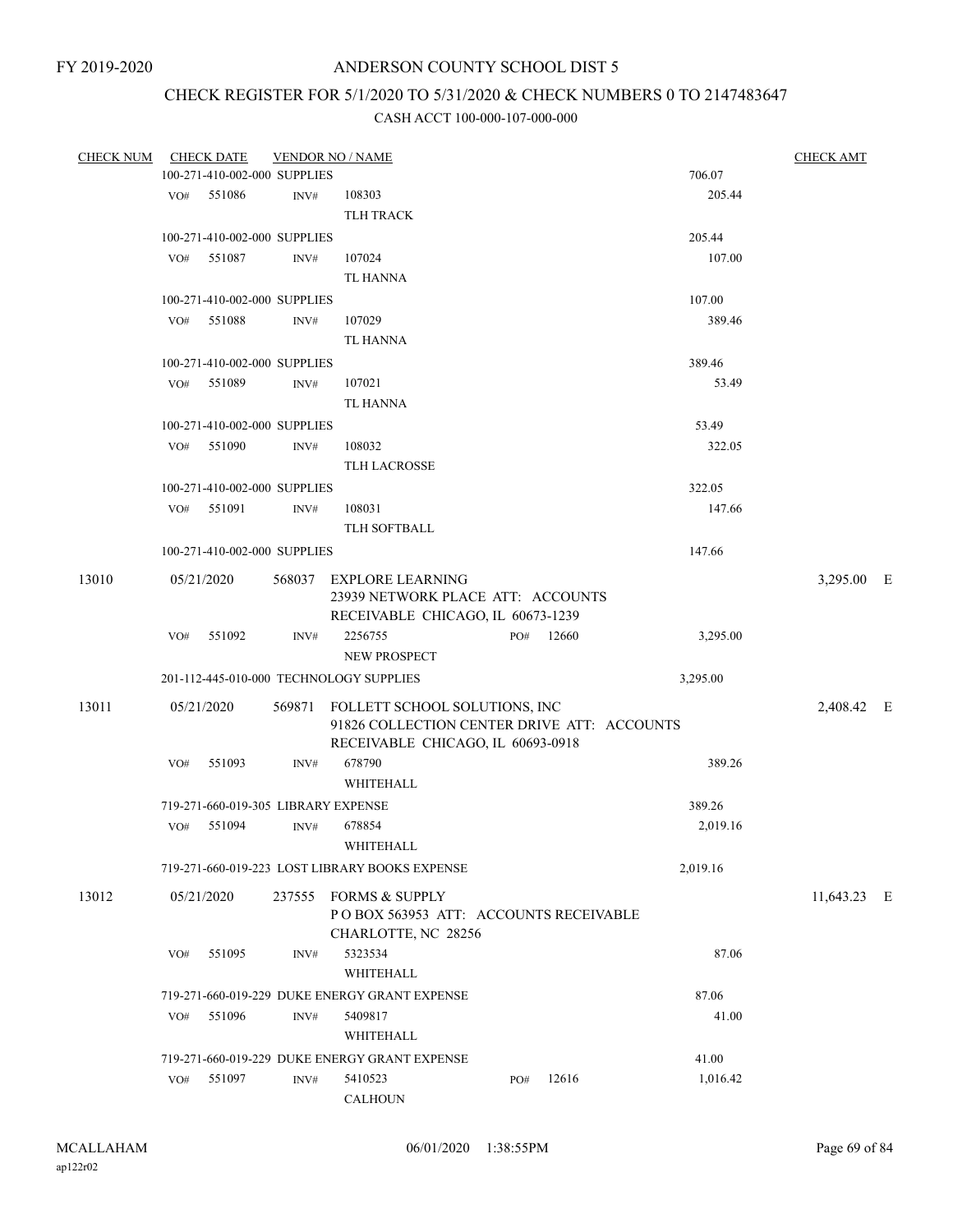## CHECK REGISTER FOR 5/1/2020 TO 5/31/2020 & CHECK NUMBERS 0 TO 2147483647

| <b>CHECK NUM</b> |     | <b>CHECK DATE</b>                |        | <b>VENDOR NO / NAME</b>                   |     |                                         |           | <b>CHECK AMT</b> |  |
|------------------|-----|----------------------------------|--------|-------------------------------------------|-----|-----------------------------------------|-----------|------------------|--|
|                  |     |                                  |        | 201-188-410-014-000 SUPPLIES- PARENTING   |     |                                         | 882.68    |                  |  |
|                  |     |                                  |        | 201-188-410-014-000 SUPPLIES- PARENTING   |     |                                         | 133.74    |                  |  |
|                  |     | VO# 551098                       | INV#   | 5375846                                   |     |                                         | 119.75    |                  |  |
|                  |     |                                  |        | <b>CALHOUN</b>                            |     |                                         |           |                  |  |
|                  |     | 100-233-410-014-000 SUPPLIES     |        |                                           |     |                                         | 119.75    |                  |  |
|                  |     | VO# 551186                       | INV#   | 5415203                                   | PO# | 12695                                   | 10,379.00 |                  |  |
|                  |     |                                  |        | <b>MASKS</b>                              |     |                                         |           |                  |  |
|                  |     |                                  |        | 100-000-170-000-000 WAREHOUSE INVENTORY   |     |                                         | 10,379.00 |                  |  |
|                  |     |                                  |        |                                           |     |                                         |           |                  |  |
| $*$ 13014        |     | 05/21/2020                       | 575071 | EMPLOYEE VENDOR                           |     |                                         |           | 248.81 E         |  |
|                  | VO# | 551172                           | INV#   | <b>SUPPLIES</b>                           |     |                                         | 248.81    |                  |  |
|                  |     |                                  |        | REIMBURSEMENT                             |     |                                         |           |                  |  |
|                  |     | 100-113-410-005-0RE RELATED ARTS |        |                                           |     |                                         | 248.81    |                  |  |
| $* 13016$        |     | 05/21/2020                       |        | 570057 HERITAGE FOOD SERVICE GROUP        |     |                                         |           | 663.91 E         |  |
|                  |     |                                  |        |                                           |     | P.O. BOX 71595 ATT: ACCOUNTS RECEIVABLE |           |                  |  |
|                  |     |                                  |        | CHICAGO, IL 60694-1595                    |     |                                         |           |                  |  |
|                  | VO# | 551107                           | INV#   | 6612621                                   |     |                                         | 663.91    |                  |  |
|                  |     |                                  |        | <b>SUPPLIES</b>                           |     |                                         |           |                  |  |
|                  |     |                                  |        | 600-256-323-005-000 REPAIRS TO EQUIPMENT  |     |                                         | 663.91    |                  |  |
| 13017            |     | 05/21/2020                       |        | 272800 HOUSE OF TROPHIES                  |     |                                         |           | 208.12 E         |  |
|                  |     |                                  |        |                                           |     | 616 NORTH MURRAY AVENUE ATT: ACCOUNTS   |           |                  |  |
|                  |     |                                  |        | RECEIVABLE ANDERSON, SC 29625-4311        |     |                                         |           |                  |  |
|                  | VO# | 551108                           | INV#   | 32699                                     |     |                                         | 208.12    |                  |  |
|                  |     |                                  |        | <b>MIDWAY ELEM</b>                        |     |                                         |           |                  |  |
|                  |     |                                  |        | 717-190-660-017-201 MISCELLANEOUS EXPENSE |     |                                         | 208.12    |                  |  |
|                  |     |                                  |        |                                           |     |                                         |           |                  |  |
| $*$ 13019        |     | 05/21/2020                       |        | 113700 INDEPENDENT MAIL                   |     |                                         |           | 485.75 E         |  |
|                  |     |                                  |        | PO BOX 1411 CHARLOTTE, NC 28201-1411      |     |                                         |           |                  |  |
|                  | VO# | 551192                           | INV#   | 3290825                                   |     | PO# 12462                               | 188.50    |                  |  |
|                  |     |                                  |        | <b>ACCT 268000</b>                        |     |                                         |           |                  |  |
|                  |     | 100-257-350-000-000 ADVERTISING  |        |                                           |     |                                         | 188.50    |                  |  |
|                  |     | VO# 551193                       | INV#   | 3290825                                   | PO# | 12430                                   | 108.75    |                  |  |
|                  |     |                                  |        | <b>ACCT 268000</b>                        |     |                                         |           |                  |  |
|                  |     | 100-257-350-000-000 ADVERTISING  |        |                                           |     |                                         | 108.75    |                  |  |
|                  | VO# | 551194                           | INV#   | 3290825                                   | PO# | 12509                                   | 188.50    |                  |  |
|                  |     |                                  |        | <b>ACCT 268000</b>                        |     |                                         |           |                  |  |
|                  |     | 100-257-350-000-000 ADVERTISING  |        |                                           |     |                                         | 188.50    |                  |  |
| 13020            |     | 05/21/2020                       |        | 276355 IPC SUPPLY, INC                    |     |                                         |           | 847.44 E         |  |
|                  |     |                                  |        | POBOX 1987 ATT: ACCOUNTS RECEIVABLE       |     |                                         |           |                  |  |
|                  |     |                                  |        | ANDERSON, SC 29622                        |     |                                         |           |                  |  |
|                  | VO# | 551196                           | INV#   | 43343                                     | PO# | 12642                                   | 847.44    |                  |  |
|                  |     |                                  |        | <b>WHSE SUPPLIES</b>                      |     |                                         |           |                  |  |
|                  |     |                                  |        | 100-000-170-000-000 WAREHOUSE INVENTORY   |     |                                         | 847.44    |                  |  |
|                  |     |                                  |        |                                           |     |                                         |           |                  |  |
| 13021            |     | 05/21/2020                       | 576228 | EMPLOYEE VENDOR                           |     |                                         |           | 250.00 E         |  |
|                  | VO# | 551169                           | INV#   | <b>ART SUPPLIES</b>                       |     |                                         | 250.00    |                  |  |
|                  |     |                                  |        | <b>REIMBURSEMENT</b>                      |     |                                         |           |                  |  |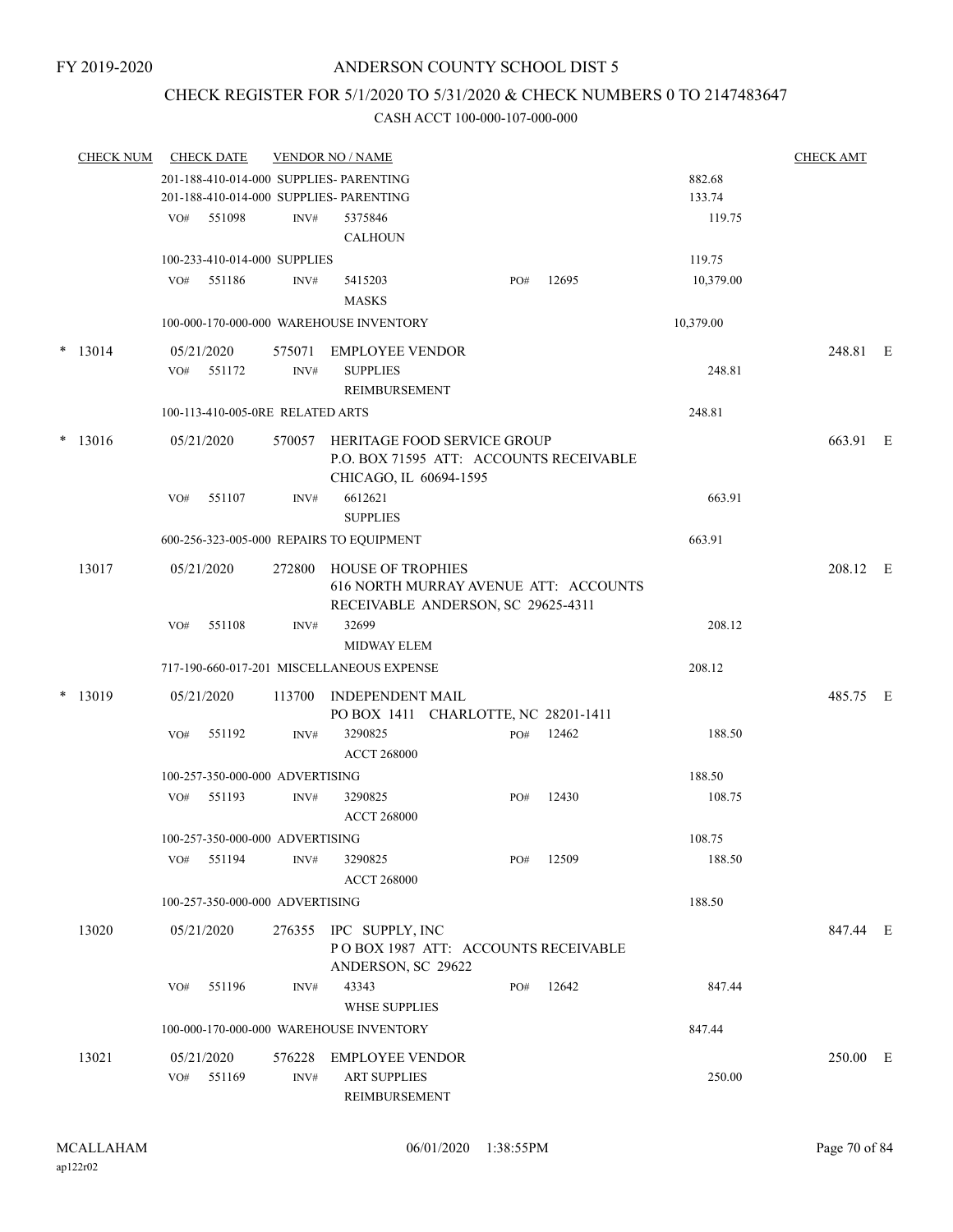## CHECK REGISTER FOR 5/1/2020 TO 5/31/2020 & CHECK NUMBERS 0 TO 2147483647

| <b>CHECK NUM</b> |     | <b>CHECK DATE</b><br>100-113-410-005-0RE RELATED ARTS |                | <b>VENDOR NO / NAME</b>                                                          | 250.00   | <b>CHECK AMT</b> |  |
|------------------|-----|-------------------------------------------------------|----------------|----------------------------------------------------------------------------------|----------|------------------|--|
| 13022            |     | 05/21/2020                                            | 300176         | JOSTENS INC<br>21336 NETWORK PLACE ATT: ACCOUNTS<br>RECEIVABLE CHICAGO, IL 60673 |          | 387.58 E         |  |
|                  | VO# | 551236                                                | INV#           | 24316960<br><b>DIPLOMAS</b>                                                      | 386.63   |                  |  |
|                  |     | 100-114-640-000-000 DUES AND FEES                     |                |                                                                                  | 386.63   |                  |  |
|                  |     | VO# 551237                                            | INV#           | 24570524<br><b>DIPLOMAS</b>                                                      | 0.95     |                  |  |
|                  |     | 124-114-410-024-000 SUPPLIES                          |                |                                                                                  | 0.95     |                  |  |
| $*$ 13024        | VO# | 05/21/2020<br>551173                                  | INV#           | 571837 EMPLOYEE VENDOR<br><b>LOWES</b><br>REIMBURSEMENT                          | 138.03   | 138.03 E         |  |
|                  |     |                                                       |                | 717-190-660-017-201 MISCELLANEOUS EXPENSE                                        | 138.03   |                  |  |
| $*$ 13026        |     | 05/21/2020                                            |                | 570874 NEW READERS PRESS<br>101 WYOMING STREET SYRACUSE, NY 13204                |          | $1,000.00$ E     |  |
|                  | VO# | 551203                                                | INV#           | 9297850<br><b>GED VOUCHERS</b>                                                   | 1,000.00 |                  |  |
|                  |     |                                                       |                | 723-190-660-023-911 MISCELLANEOUS- ADULT ED EXPENSE                              | 1,000.00 |                  |  |
| $*$ 13028        |     | 05/21/2020<br>VO# 551229                              | 572183<br>INV# | EMPLOYEE VENDOR<br>REIMBURSEMENT<br><b>MINI FRIDGE</b>                           | 284.61   | 467.35 E         |  |
|                  |     |                                                       |                | 723-190-660-023-911 MISCELLANEOUS- ADULT ED EXPENSE                              | 284.61   |                  |  |
|                  | VO# | 551239                                                | INV#           | REIMBURSEMENT<br><b>PLANTS</b>                                                   | 182.74   |                  |  |
|                  |     | 100-233-410-001-000 SUPPLIES                          |                |                                                                                  | 182.74   |                  |  |
| 13029            |     | 05/21/2020                                            |                | 389900 OFFICE DEPOT<br>POBOX 1413 CHARLOTTE, NC 28201-1413                       |          | 4,521.97 E       |  |
|                  | VO# | 551116                                                | INV#           | 482495400001<br><b>SUPPLIES</b>                                                  | 22.46    |                  |  |
|                  |     | 100-233-410-007-000 SUPPLIES                          |                |                                                                                  | 22.46    |                  |  |
|                  |     | VO# 551117                                            |                | INV# 486312657001<br><b>SUPPLIES</b>                                             | 91.92    |                  |  |
|                  |     | 100-233-410-007-000 SUPPLIES                          |                |                                                                                  | 91.92    |                  |  |
|                  |     | VO# 551118                                            | INV#           | 486313194001<br><b>SUPPLIES</b>                                                  | 17.63    |                  |  |
|                  |     | 100-233-410-007-000 SUPPLIES                          |                |                                                                                  | 17.63    |                  |  |
|                  |     | VO# 551119                                            | INV#           | 482495946001<br><b>SUPPLIES</b>                                                  | 192.58   |                  |  |
|                  |     | 100-233-410-007-000 SUPPLIES                          |                |                                                                                  | 192.58   |                  |  |
|                  |     | VO# 551120                                            | INV#           | 485411079001<br><b>SUPPLIES</b>                                                  | 25.87    |                  |  |
|                  |     | 100-233-410-005-000 SUPPLIES                          |                |                                                                                  | 25.87    |                  |  |
|                  |     | VO# 551121                                            | INV#           | 485411755001                                                                     | 68.66    |                  |  |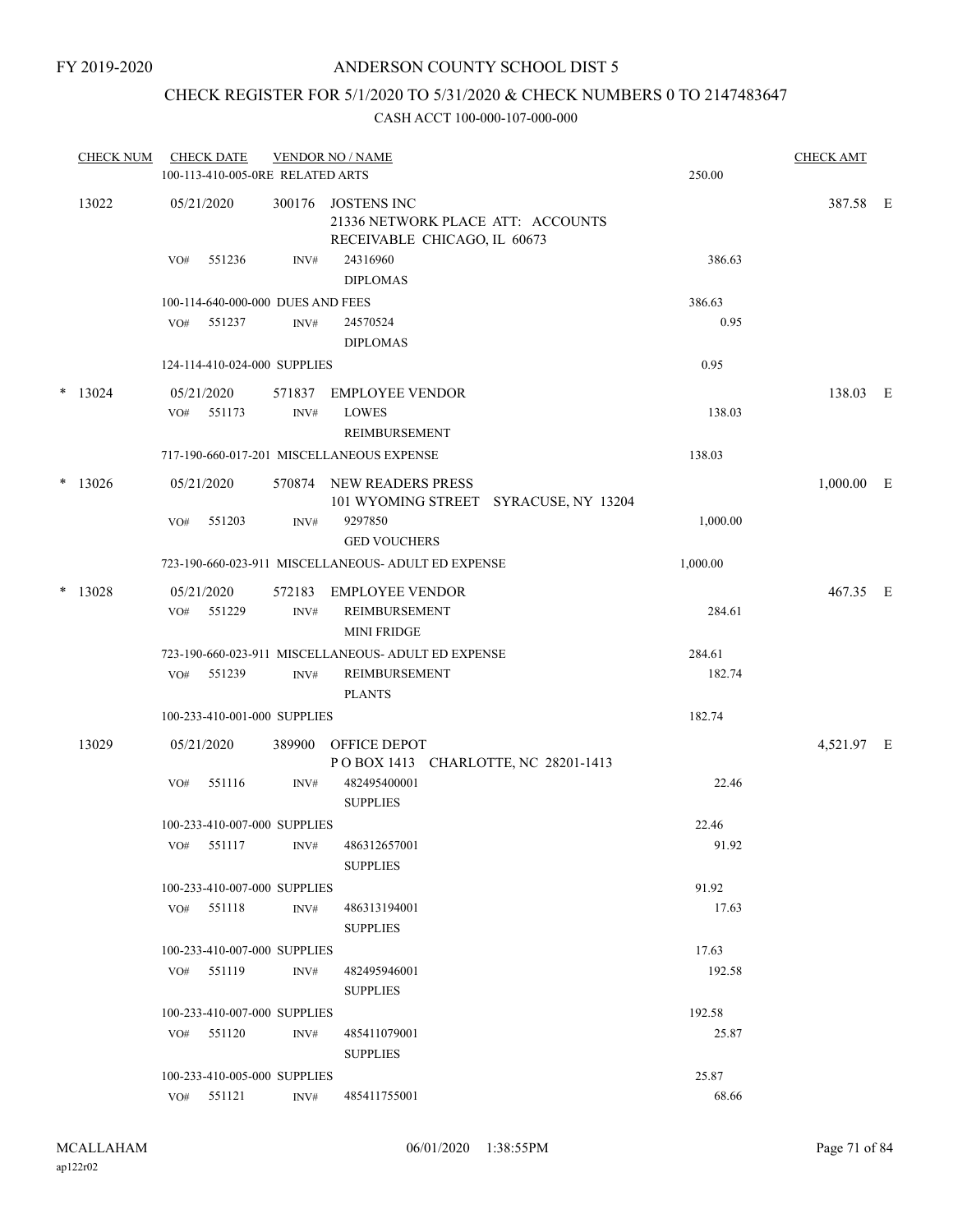## CHECK REGISTER FOR 5/1/2020 TO 5/31/2020 & CHECK NUMBERS 0 TO 2147483647

| <b>CHECK NUM</b> |     | <b>CHECK DATE</b>                    | <b>VENDOR NO / NAME</b> |                                             |     |       |        | <b>CHECK AMT</b> |
|------------------|-----|--------------------------------------|-------------------------|---------------------------------------------|-----|-------|--------|------------------|
|                  |     |                                      |                         | <b>SUPPLIES</b>                             |     |       |        |                  |
|                  |     | 100-233-410-005-000 SUPPLIES         |                         |                                             |     |       | 68.66  |                  |
|                  | VO# | 551122                               | INV#                    | 482914351099                                |     |       | 694.52 |                  |
|                  |     |                                      |                         | <b>SUPPLIES</b>                             |     |       |        |                  |
|                  |     | 600-256-410-000-000 SUPPLIES         |                         |                                             |     |       | 694.52 |                  |
|                  |     | VO# 551123                           | INV#                    | 484880182001<br><b>SUPPLIES</b>             | PO# | 12645 | 229.20 |                  |
|                  |     |                                      |                         | 100-213-410-000-000 SUPPLIES AND MATERIALS  |     |       | 45.03  |                  |
|                  |     | 100-213-410-019-000 SUPPLIES         |                         |                                             |     |       | 184.17 |                  |
|                  |     | VO# 551124                           | INV#                    | PO 12601                                    | PO# | 12601 | 809.89 |                  |
|                  |     |                                      |                         | WHITEHALL ELEM                              |     |       |        |                  |
|                  |     | 100-111-410-019-000 SUPPLIES         |                         |                                             |     |       | 70.18  |                  |
|                  |     | 100-111-410-019-000 SUPPLIES         |                         |                                             |     |       | 18.74  |                  |
|                  |     | 100-111-410-019-000 SUPPLIES         |                         |                                             |     |       | 500.97 |                  |
|                  |     | 100-212-410-019-000 SUPPLIES         |                         |                                             |     |       | 220.00 |                  |
|                  |     | VO# 551204                           | INV#                    | 482479089001<br><b>SUPPLIES</b>             | PO# | 12617 | 481.47 |                  |
|                  |     | 100-213-410-005-000 SUPPLIES         |                         |                                             |     |       | 149.99 |                  |
|                  |     | 100-213-410-009-000 SUPPLIES         |                         |                                             |     |       | 149.99 |                  |
|                  |     | 100-213-410-012-000 SUPPLIES         |                         |                                             |     |       | 32.49  |                  |
|                  |     | 100-213-410-014-000 SUPPLIES         |                         |                                             |     |       | 149.00 |                  |
|                  |     | VO# 551205                           | INV#                    | 482458944001<br><b>SUPPLIES</b>             | PO# | 12617 | 325.18 |                  |
|                  |     |                                      |                         | 100-213-410-000-000 SUPPLIES AND MATERIALS  |     |       | 64.15  |                  |
|                  |     |                                      |                         | 100-213-410-002-000 SUPPLIES-HEALTH SERVICE |     |       | 169.96 |                  |
|                  |     | 100-213-410-005-000 SUPPLIES         |                         |                                             |     |       | 0.00   |                  |
|                  |     |                                      |                         | 100-213-410-008-000 SUPPLIES AND MATERIALS  |     |       | 55.46  |                  |
|                  |     | 100-213-410-009-000 SUPPLIES         |                         |                                             |     |       | 0.00   |                  |
|                  |     | 100-213-410-012-000 SUPPLIES         |                         |                                             |     |       | 16.44  |                  |
|                  |     | 100-213-410-014-000 SUPPLIES         |                         |                                             |     |       | 0.00   |                  |
|                  |     | 100-213-410-016-000 SUPPLIES         |                         |                                             |     |       | 19.17  |                  |
|                  |     | VO# 551206                           | INV#                    | 486676110001<br><b>SUPPLIES</b>             | PO# | 12662 | 858.03 |                  |
|                  |     | 100-221-410-000-TST SUPPLIES-TESTING |                         |                                             |     |       | 858.03 |                  |
|                  | VO# | 551207                               | INV#                    | 484642467001                                |     |       | 57.22  |                  |
|                  |     |                                      |                         | <b>SUPPLIES</b>                             |     |       |        |                  |
|                  |     | 100-113-410-010-000 SUPPLIES         |                         |                                             |     |       | 57.22  |                  |
|                  | VO# | 551233                               | INV#                    | 489014877001                                |     |       | 43.78  |                  |
|                  |     |                                      |                         | <b>SUPPLIES</b>                             |     |       |        |                  |
|                  |     | 100-264-410-000-000 SUPPLIES         |                         |                                             |     |       | 43.78  |                  |
|                  |     | VO# 551234                           | INV#                    | 489014474001                                |     |       | 38.28  |                  |
|                  |     |                                      |                         | <b>SUPPLIES</b>                             |     |       |        |                  |
|                  |     | 100-264-410-000-000 SUPPLIES         |                         |                                             |     |       | 38.28  |                  |
|                  |     | VO# 551243                           | INV#                    | 487952930001                                |     |       | 565.28 |                  |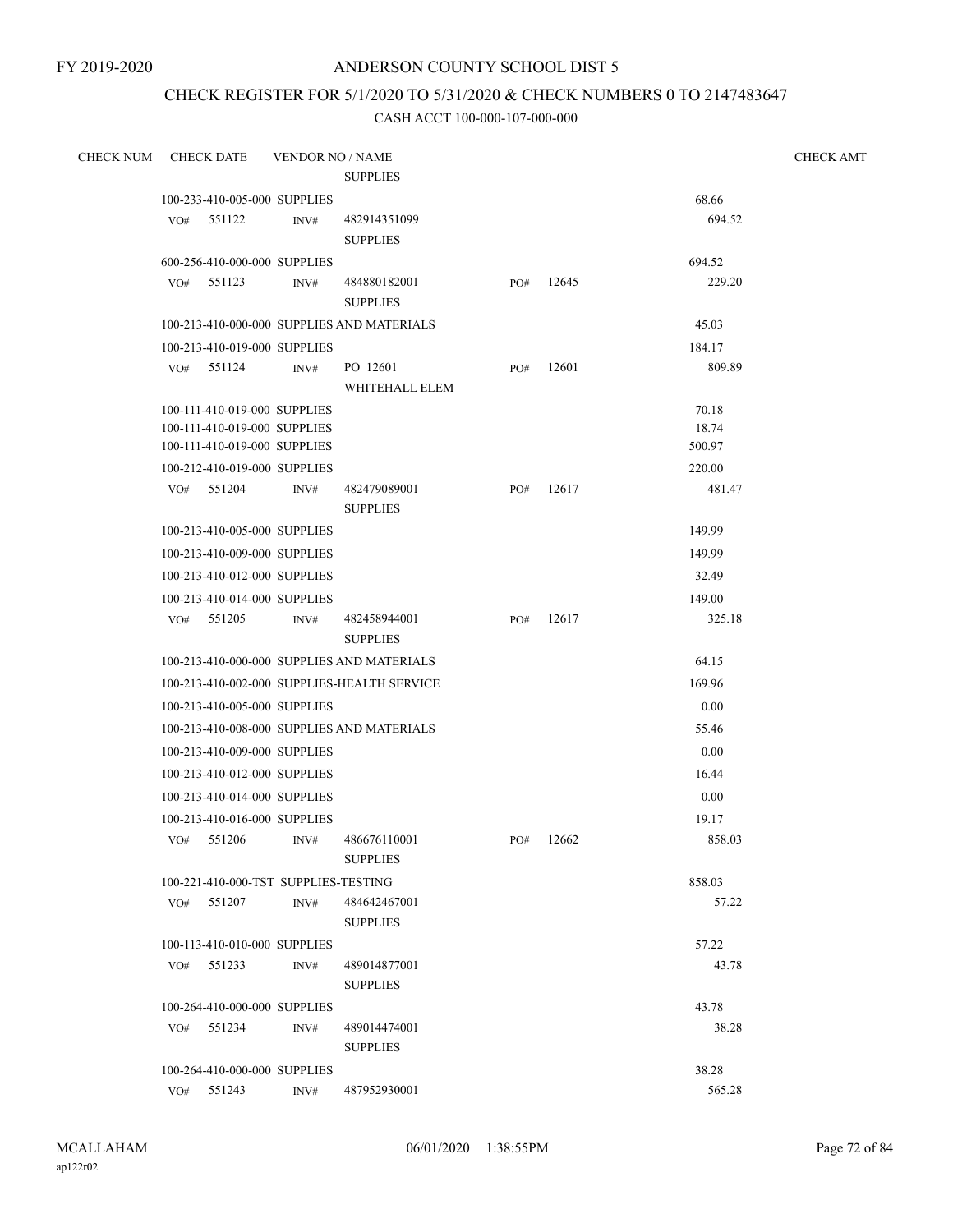FY 2019-2020

### ANDERSON COUNTY SCHOOL DIST 5

# CHECK REGISTER FOR 5/1/2020 TO 5/31/2020 & CHECK NUMBERS 0 TO 2147483647

| <b>CHECK NUM</b> |     | <b>CHECK DATE</b> |                              | <b>VENDOR NO / NAME</b><br><b>SUPPLIES</b>                                                               |     |       |          | <b>CHECK AMT</b> |  |
|------------------|-----|-------------------|------------------------------|----------------------------------------------------------------------------------------------------------|-----|-------|----------|------------------|--|
|                  |     |                   | 600-256-410-000-000 SUPPLIES |                                                                                                          |     |       | 565.28   |                  |  |
| 13030            |     | 05/21/2020        | 394675                       | PIP PRINTING<br>1005 NORTH FANT STREET ATT: ACCOUNTS<br>RECEIVABLE ANDERSON, SC 29621                    |     |       |          | 110.00 E         |  |
|                  | VO# | 551129            | INV#                         | 100420<br>YARD SIGNS                                                                                     |     |       | 110.00   |                  |  |
|                  |     |                   |                              | 131-115-312-031-000 PURCHASED SERVICES                                                                   |     |       | 110.00   |                  |  |
| 13031            |     | 05/21/2020        | 416350                       | PRESENTATION SYSTEMS SOUTH, INC<br>POBOX 3872 ATT: ACCOUNTS RECEIVABLE<br>MOORESVILLE, NC 28117          |     |       |          | 909.14 E         |  |
|                  | VO# | 551209            | INV#                         | 201023<br><b>TONER</b>                                                                                   | PO# | 12602 | 909.14   |                  |  |
|                  |     |                   | 100-111-410-019-000 SUPPLIES |                                                                                                          |     |       | 403.08   |                  |  |
|                  |     |                   | 100-112-410-019-000 SUPPLIES |                                                                                                          |     |       | 506.06   |                  |  |
| 13032            |     | 05/21/2020        |                              | 570443 PROJECT LEAD THE WAY<br>3939 PRIORITY WAY SOUTH DRIVE SUITE 400<br>INDIANAPOLIS, IN 46240         |     |       |          | $1,200.00$ E     |  |
|                  | VO# | 551210            | INV#                         | 221196<br><b>RICHARDSON</b>                                                                              | PO# | 12447 | 1,200.00 |                  |  |
|                  |     |                   |                              | 267-224-333-000-P11 TRIPS- TECHNOLOGY                                                                    |     |       | 1,200.00 |                  |  |
| 13033            |     | 05/21/2020        | 426200                       | <b>QUILL CORPORATION</b><br>POBOX 37600 ATT: ACCOUNTS RECEIVABLE<br>PHILADELPHIA, PA 19101-0600          |     |       |          | 139.08 E         |  |
|                  | VO# | 551212            | INV#                         | 2837597<br><b>SUPPLIES</b>                                                                               |     |       | 197.91   |                  |  |
|                  |     |                   | 100-113-410-021-000 SUPPLIES |                                                                                                          |     |       | 197.91   |                  |  |
|                  | VO# | 551213            | INV#                         | 9260451<br><b>CREDIT</b>                                                                                 |     |       | $-58.83$ |                  |  |
|                  |     |                   | 100-113-410-021-000 SUPPLIES |                                                                                                          |     |       | $-58.83$ |                  |  |
| 13034            |     | 05/21/2020        | 462725                       | SCHOLASTIC BOOK CLUBS, INC<br>POBOX 3745 ATT: ACCOUNTS RECEIVABLE<br>JEFFERSON CITY, MO 65102-3720       |     |       |          | 327.00 E         |  |
|                  | VO# | 551133            | INV#                         | 20594299<br><b>MATERIALS</b>                                                                             | PO# | 12042 | 327.00   |                  |  |
|                  |     |                   | 100-222-410-012-000 SUPPLIES |                                                                                                          |     |       | 327.00   |                  |  |
| 13035            |     | 05/21/2020        | 570099                       | SCHOOL SPECIALTY, INC.<br>32656 COLLECTION CENTER DR. ATT: ACCOUNTS<br>RECEIVABLE CHICAGO, IL 60693-0656 |     |       |          | 441.02 E         |  |
|                  | VO# | 551215            | INV#                         | 208125030051<br>PE SUPPLIES                                                                              |     |       | 441.02   |                  |  |
|                  |     |                   | 937-113-410-010-000 SUPPLIES |                                                                                                          |     |       | 441.02   |                  |  |
| $*$ 13038        |     | 05/21/2020        | 570059                       | <b>SHARP BUSINESS SYSTEMS</b><br>DEPT 1216 PO BOX 121216 DALLAS, TX 75312-1216                           |     |       |          | 434.92 E         |  |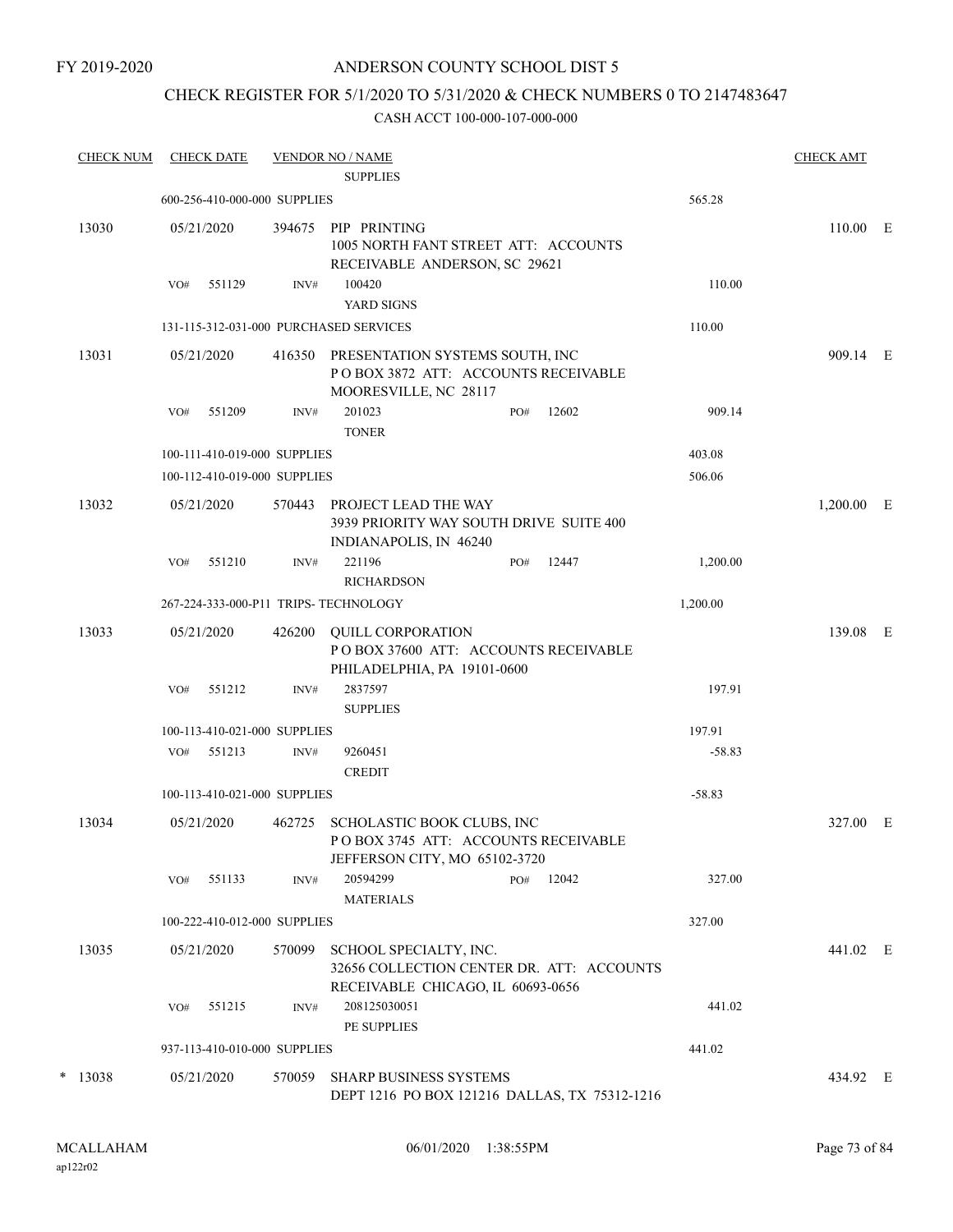# CHECK REGISTER FOR 5/1/2020 TO 5/31/2020 & CHECK NUMBERS 0 TO 2147483647

| <b>CHECK NUM</b> | <b>CHECK DATE</b>                    |        | <b>VENDOR NO / NAME</b>                                                                                |     |       |        | <b>CHECK AMT</b> |
|------------------|--------------------------------------|--------|--------------------------------------------------------------------------------------------------------|-----|-------|--------|------------------|
|                  | VO# 551136                           | INV#   | 9002763115<br><b>COPIES</b>                                                                            |     |       | 20.14  |                  |
|                  | 201-112-490-010-000 COPIER COST      |        |                                                                                                        |     |       | 20.14  |                  |
|                  | VO# 551137                           | INV#   | 9002728543                                                                                             |     |       | 39.69  |                  |
|                  |                                      |        | <b>COPIES</b>                                                                                          |     |       |        |                  |
|                  | 201-112-490-011-000 COPIER COST      |        |                                                                                                        |     |       | 39.69  |                  |
|                  | VO# 551138                           | INV#   | 9002680519<br><b>COPIES</b>                                                                            |     |       | 220.92 |                  |
|                  | 201-112-490-011-000 COPIER COST      |        |                                                                                                        |     |       | 220.92 |                  |
|                  | 551139<br>VO#                        | INV#   | 9002749833                                                                                             |     |       | 6.42   |                  |
|                  |                                      |        | <b>COPIES</b>                                                                                          |     |       |        |                  |
|                  | 717-190-660-017-362 COPIER EXPENSE   |        |                                                                                                        |     |       | 6.42   |                  |
|                  | VO# 551140                           | INV#   | 9002742265<br><b>COPIES</b>                                                                            |     |       | 17.03  |                  |
|                  | 717-190-660-017-362 COPIER EXPENSE   |        |                                                                                                        |     |       | 17.03  |                  |
|                  | VO# 551216 INV#                      |        | 9002768496                                                                                             | PO# | 11250 | 0.58   |                  |
|                  |                                      |        | <b>COPIES</b>                                                                                          |     |       |        |                  |
|                  | 100-114-410-002-000 SUPPLIES         |        |                                                                                                        |     |       | 0.58   |                  |
|                  | VO# 551217                           | INV#   | 9002768526<br><b>COPIES</b>                                                                            | PO# | 11250 | 68.78  |                  |
|                  | 100-114-410-002-000 SUPPLIES         |        |                                                                                                        |     |       | 68.78  |                  |
|                  | VO# 551218                           | INV#   | 9002772341                                                                                             |     |       | 0.85   |                  |
|                  |                                      |        | <b>COPIES</b>                                                                                          |     |       |        |                  |
|                  |                                      |        | 100-252-360-000-000 PRINTING AND BINDING                                                               |     |       | 0.85   |                  |
|                  | VO# 551219                           | INV#   | 9002772337<br><b>COPIES</b>                                                                            |     |       | 0.61   |                  |
|                  |                                      |        | 100-252-360-000-000 PRINTING AND BINDING                                                               |     |       | 0.61   |                  |
|                  | VO# 551220                           | INV#   | 9002772335                                                                                             |     |       | 59.90  |                  |
|                  |                                      |        | <b>COPIES</b>                                                                                          |     |       |        |                  |
|                  |                                      |        | 100-252-360-000-000 PRINTING AND BINDING                                                               |     |       | 59.90  |                  |
| 13039            | 05/21/2020                           | 470900 | <b>SHAR PRODUCTS COMPANY</b><br>2465 S. INDUSTRIAL HWY ATT: ACCOUNTS<br>RECEIVABLE ANN ARBOR, MI 48104 |     |       |        | 162.08 E         |
|                  | 551135<br>VO#                        | INV#   | P174139500018<br><b>SUPPLIES</b>                                                                       |     |       | 162.08 |                  |
|                  | 100-113-410-021-MUS MUSIC ALLOCATION |        |                                                                                                        |     |       | 162.08 |                  |
| 13040            | 05/21/2020                           | 574185 | <b>EMPLOYEE VENDOR</b>                                                                                 |     |       |        | 100.31 E         |
|                  | 551054<br>VO#                        | INV#   | <b>POSTCARDS</b><br>REIMBURSEMENT                                                                      |     |       | 100.31 |                  |
|                  |                                      |        | 707-190-660-007-355 FIELD TRIPS GRADE 5 EXPENSE                                                        |     |       | 100.31 |                  |
| 13041            | 05/21/2020                           | 575933 | <b>EMPLOYEE VENDOR</b>                                                                                 |     |       |        | 937.41 E         |
|                  | 551053<br>VO#                        | INV#   | <b>BOOKS</b>                                                                                           |     |       | 937.41 |                  |
|                  |                                      |        | REIMBURSEMENT                                                                                          |     |       |        |                  |
|                  |                                      |        | 707-190-660-007-355 FIELD TRIPS GRADE 5 EXPENSE                                                        |     |       | 937.41 |                  |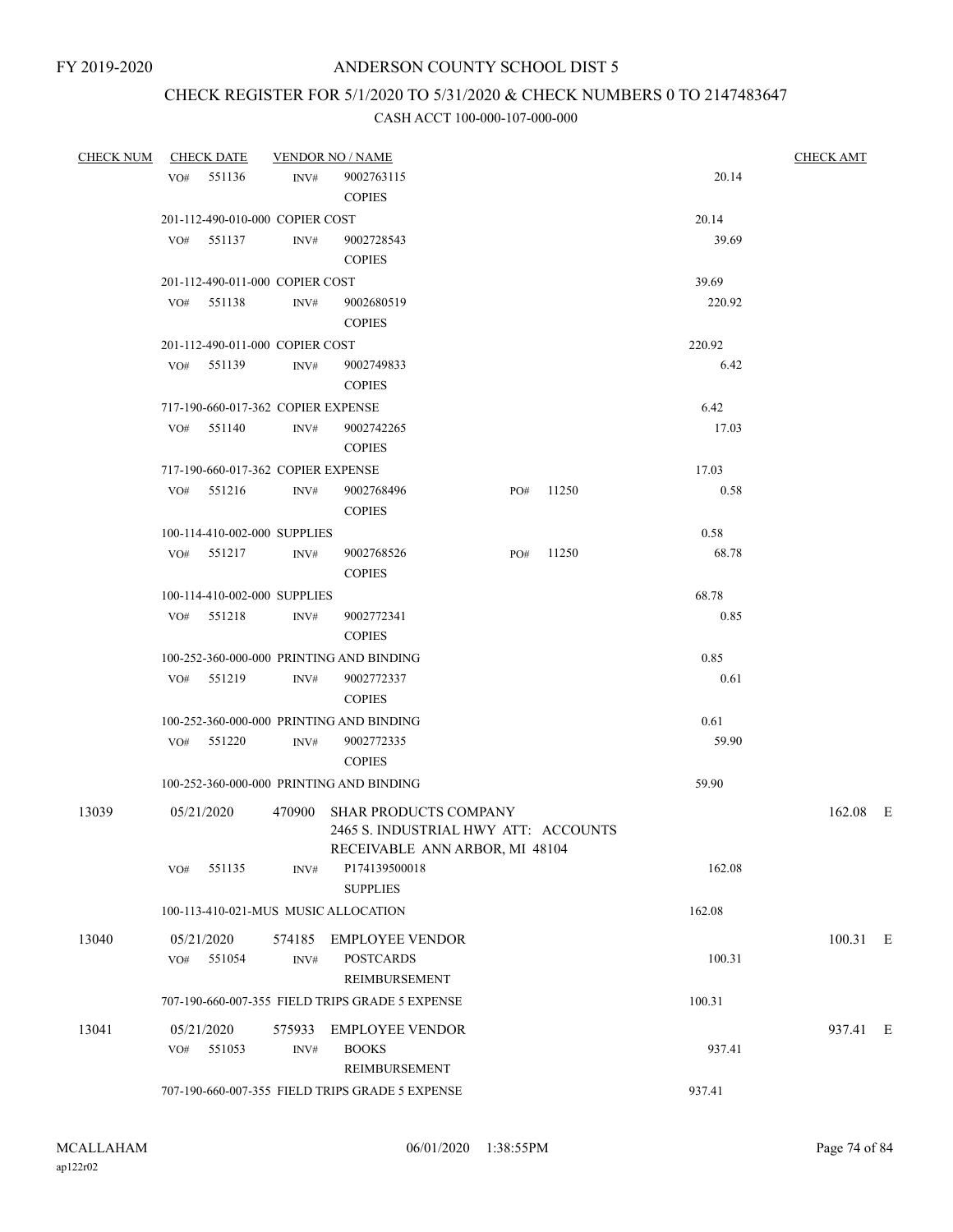FY 2019-2020

### ANDERSON COUNTY SCHOOL DIST 5

# CHECK REGISTER FOR 5/1/2020 TO 5/31/2020 & CHECK NUMBERS 0 TO 2147483647

| <b>CHECK NUM</b> | <b>CHECK DATE</b> |                                       | <b>VENDOR NO / NAME</b>                                                                     |          | <b>CHECK AMT</b> |  |
|------------------|-------------------|---------------------------------------|---------------------------------------------------------------------------------------------|----------|------------------|--|
| 13042            | 05/21/2020        | 570855                                | ULINE - ATLANTA<br>P.O. BOX 88741 ATT: ACCOUNTS RECEIVABLE<br>CHICAGO, IL 60680-1741        |          | 502.73 E         |  |
|                  | VO#               | 551148<br>INV#                        | 119162955<br><b>TABLES</b>                                                                  | 401.26   |                  |  |
|                  |                   | 100-266-410-000-000 SUPPLIES          |                                                                                             | 401.26   |                  |  |
|                  | 551149<br>VO#     | INV#                                  | 119437611<br><b>SUPPLIES</b>                                                                | 101.47   |                  |  |
|                  |                   | 100-256-410-000-C19 SUPPLIES          |                                                                                             | 101.47   |                  |  |
| 13043            | 05/21/2020        | 573929                                | VEX ROBOTICS, INC<br>6725 W FM 1570 GREENVILLE, TX 75402                                    |          | 1,283.98 E       |  |
|                  | VO#               | 551161<br>INV#                        | ORD 11363623<br>PO#<br>12613<br><b>VEX LICENSE</b>                                          | 1,283.98 |                  |  |
|                  |                   |                                       | 207-116-410-020-001 SUPPLIES AND MATERIALS                                                  | 1,283.98 |                  |  |
| 13044            | 05/21/2020<br>VO# | 528335<br>551051<br>INV#              | <b>EMPLOYEE VENDOR</b><br><b>GOODY BAGS</b><br><b>REIMBURSEMENT</b>                         | 208.94   | 208.94 E         |  |
|                  |                   |                                       | 713-271-660-013-350 FIELD TRIPS KINDERGARTEN EXPENSE                                        | 208.94   |                  |  |
| $*$ 13046        | 05/21/2020        | 574654                                | <b>EMPLOYEE VENDOR</b>                                                                      |          | 736.25 E         |  |
|                  | VO#               | 551250<br>INV#                        | <b>REIMBURSEMENT</b><br><b>SUPPLIES</b>                                                     | 736.25   |                  |  |
|                  |                   | 100-112-410-010-0RE RELATED ARTS      |                                                                                             | 469.72   |                  |  |
|                  |                   |                                       | 100-112-410-010-INQ INQUIRY BASED LEARNING                                                  | 266.53   |                  |  |
| $*$ 13048        | 05/28/2020        | 573966                                | ALCO SOAP AND SUPPLY<br>PO BOX 1086 MOORESVILLE, NC 28115                                   |          | 2,575.11 E       |  |
|                  | VO#               | 551259<br>INV#                        | 20-ANDE5<br><b>SUPPLIES</b>                                                                 | 2,575.11 |                  |  |
|                  |                   | 600-256-410-003-CHE CHEMICAL SUPPLIES |                                                                                             | 172.24   |                  |  |
|                  |                   | 600-256-410-005-CHE CHEMICAL SUPPLIES |                                                                                             | 765.18   |                  |  |
|                  |                   | 600-256-410-006-CHE CHEMICAL SUPPLIES |                                                                                             | 117.09   |                  |  |
|                  |                   | 600-256-410-010-CHE CHEMICAL SUPPLIES |                                                                                             | 128.29   |                  |  |
|                  |                   | 600-256-410-012-CHE CHEMICAL SUPPLIES |                                                                                             | 774.68   |                  |  |
|                  |                   | 600-256-410-014-CHE CHEMICAL SUPPLIES |                                                                                             | 344.43   |                  |  |
|                  |                   | 600-256-410-019-CHE CHEMICAL SUPPLIES |                                                                                             | 144.91   |                  |  |
|                  |                   | 600-256-410-020-CHE CHEMICAL SUPPLIES |                                                                                             | 128.29   |                  |  |
| 13049            | 05/28/2020        | 111125                                | <b>ANDERSON AWARDS</b><br>716 WHITEHALL ROAD ATT: ACCOUNTS<br>RECEIVABLE ANDERSON, SC 29625 |          | 506.11 E         |  |
|                  | VO#               | 551260<br>INV#                        | glenview<br><b>MEDALS</b>                                                                   | 436.56   |                  |  |
|                  |                   | 100-113-410-020-000 SUPPLIES          |                                                                                             | 436.56   |                  |  |
|                  | VO#               | 551415<br>INV#                        | <b>CENTERVILLE</b><br><b>AWARDS</b>                                                         | 69.55    |                  |  |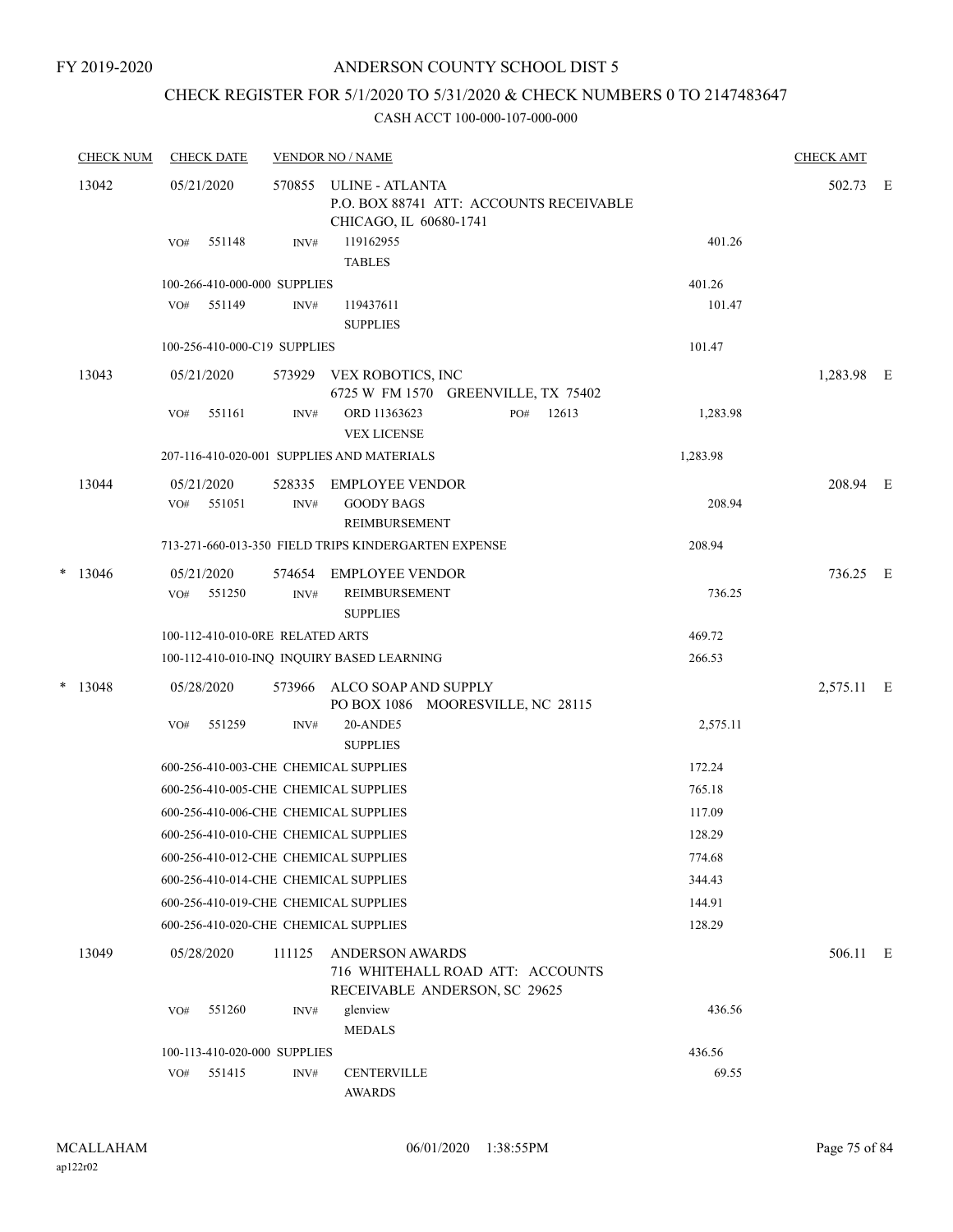# CHECK REGISTER FOR 5/1/2020 TO 5/31/2020 & CHECK NUMBERS 0 TO 2147483647

|   | <b>CHECK NUM</b> |     | <b>CHECK DATE</b>                |        | <b>VENDOR NO / NAME</b><br>707-190-660-007-201 MISCELLANEOUS EXPENSE                                             | 69.55  | <b>CHECK AMT</b> |  |
|---|------------------|-----|----------------------------------|--------|------------------------------------------------------------------------------------------------------------------|--------|------------------|--|
|   | 13050            |     | 05/28/2020                       | 572893 | ANDERSON MAGAZINE<br>POBOX 3848 ANDERSON, SC 29622                                                               |        | 235.00 E         |  |
|   |                  | VO# | 551263                           | INV#   | 11363<br><b>MAY/JUNE ADS</b>                                                                                     | 235.00 |                  |  |
|   |                  |     |                                  |        | 100-263-360-000-000 PRINTING AND BINDING                                                                         | 235.00 |                  |  |
|   | 13051            |     | 05/28/2020                       |        | 566562 ANDERSON OUTDOOR POWER EQUIPMENT<br>110 MIRACLE MILE DRIVE ATT: ACCOUNTS<br>RECEIVABLE ANDERSON, SC 29621 |        | 637.40 E         |  |
|   |                  | VO# | 551264                           | INV#   | 238087<br><b>BATTERY</b>                                                                                         | 53.35  |                  |  |
|   |                  |     |                                  |        | 100-254-410-000-001 MAINT. SUPPLIES-STRUCTURES                                                                   | 53.35  |                  |  |
|   |                  | VO# | 551265                           | INV#   | 238476<br><b>REPAIRS</b>                                                                                         | 84.34  |                  |  |
|   |                  |     |                                  |        | 100-254-410-000-001 MAINT. SUPPLIES-STRUCTURES                                                                   | 84.34  |                  |  |
|   |                  | VO# | 551266                           | INV#   | 238772<br><b>SUPPLIES</b>                                                                                        | 499.71 |                  |  |
|   |                  |     |                                  |        | 100-254-410-000-100 SMALL EQUIPMENT                                                                              | 499.71 |                  |  |
| * | 13053            |     | 05/28/2020                       | 126675 | ATTAWAY INC<br>POBOX 302 ATT: ACCOUNTS RECEIVABLE<br>ANDERSON, SC 29622                                          |        | 192.60 E         |  |
|   |                  | VO# | 551268                           | INV#   | 228295<br>TL HANNA                                                                                               | 192.60 |                  |  |
|   |                  |     | 100-233-410-002-000 SUPPLIES     |        |                                                                                                                  | 192.60 |                  |  |
|   | 13054            |     | 05/28/2020                       |        | 201391 BLICK ART MATERIALS<br>6910 EAGLE WAY CHICAGO, IL 60670-1069                                              |        | 934.63 E         |  |
|   |                  | VO# | 551269                           | INV#   | 3657357<br><b>GLENVIEW</b>                                                                                       | 934.63 |                  |  |
|   |                  |     | 100-113-410-020-ART ART SUPPLIES |        |                                                                                                                  | 934.63 |                  |  |
|   | 13055            |     | 05/28/2020                       | 564662 | BRADY'S SCREEN PRINTING<br>106 CONCORD ROAD ATT: ACCOUNTS RECEIVABLE<br>ANDERSON, SC 29621                       |        | 875.80 E         |  |
|   |                  | VO# | 551366                           | INV#   | 36946<br><b>SHIRTS</b>                                                                                           | 379.85 |                  |  |
|   |                  |     |                                  |        | 717-190-660-017-299 ARCHERY CLUB EXPENSE                                                                         | 163.71 |                  |  |
|   |                  |     |                                  |        | 717-190-660-017-345 DISC GOLF CLUB EXPENSE                                                                       | 216.14 |                  |  |
|   |                  | VO# | 551416                           | INV#   | 36919<br><b>NORTH POINTE</b>                                                                                     | 361.13 |                  |  |
|   |                  |     |                                  |        | 713-271-660-013-310 RUNNING CLUB EXPENSE                                                                         | 361.13 |                  |  |
|   |                  | VO# | 551417                           | INV#   | 36881<br><b>NORTH POINTE</b>                                                                                     | 134.82 |                  |  |
|   |                  |     | 713-271-660-013-228 ART EXPENSE  |        |                                                                                                                  | 134.82 |                  |  |
|   | $*$ 13057        |     | 05/28/2020                       |        | 564176 BSN SPORTS, LLC<br>PO BOX 660176 DALLAS, TX 75209-0176                                                    |        | 30,213.41 E      |  |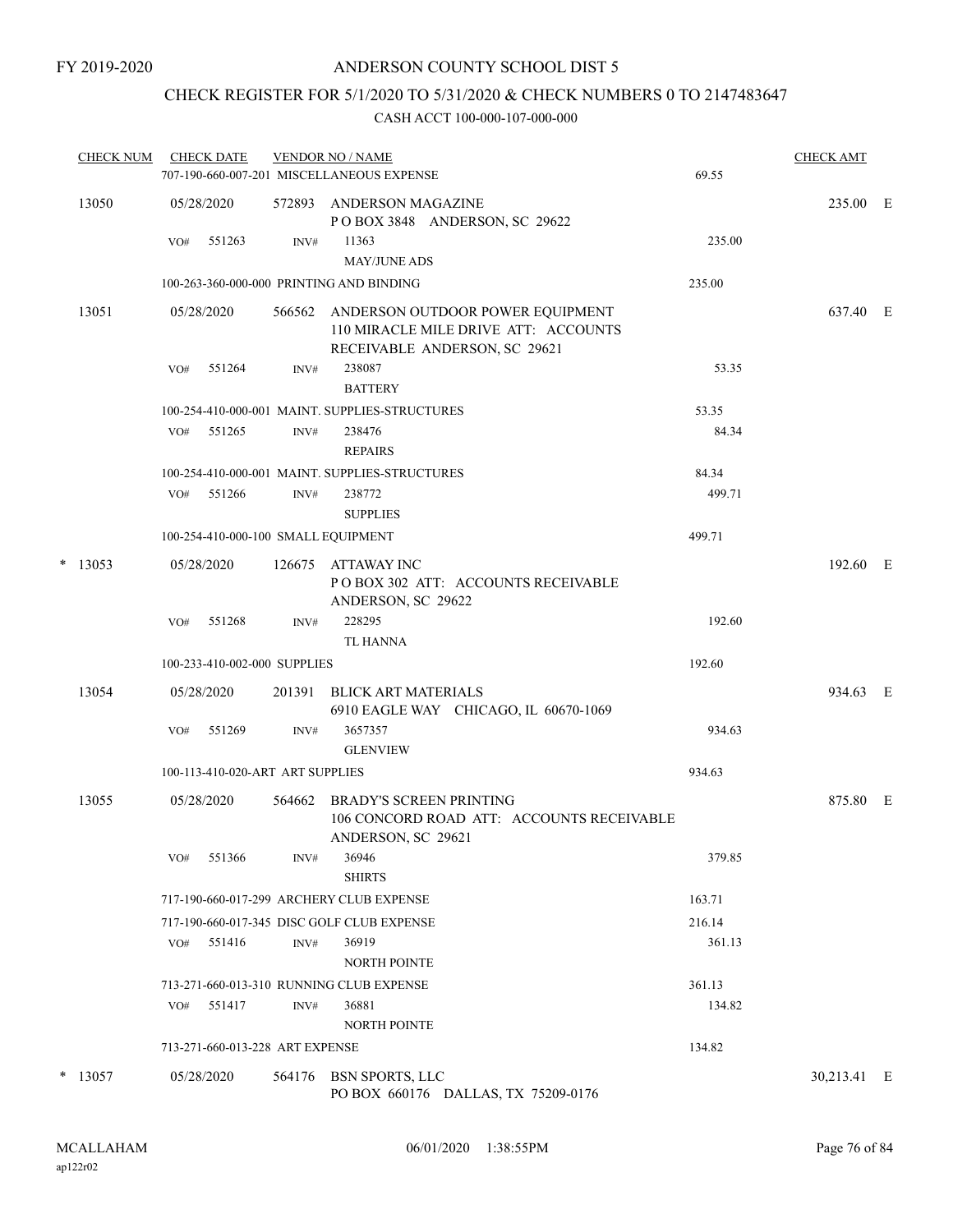### CHECK REGISTER FOR 5/1/2020 TO 5/31/2020 & CHECK NUMBERS 0 TO 2147483647

| <b>CHECK NUM</b> | <b>CHECK DATE</b>                      |                  | <b>VENDOR NO / NAME</b>                                                                       |     |       |           | <b>CHECK AMT</b> |  |
|------------------|----------------------------------------|------------------|-----------------------------------------------------------------------------------------------|-----|-------|-----------|------------------|--|
|                  | 551353<br>VO#                          | INV#             | 302109563<br><b>JERSEY AND PANTS</b>                                                          | PO# | 12492 | 24,997.36 |                  |  |
|                  | 100-271-410-003-FBU FOOTBALL UNIFORMS  |                  |                                                                                               |     |       | 24,997.36 |                  |  |
|                  | 551383<br>VO#                          | INV#             | 302102356<br><b>SUPPLIES</b>                                                                  | PO# | 12293 | 5,216.05  |                  |  |
|                  |                                        |                  | 505-271-540-002-BSC BASEBALL&SOFTBALL COMPLEX                                                 |     |       | 5,216.05  |                  |  |
| 13058            | 05/28/2020                             |                  | 572787 CC&I SERVICES LLC<br>4795 S CHURCH ST EXT SUITE 2 ROEBUCK, SC 29376                    |     |       |           | 234.00 E         |  |
|                  | 551271<br>VO#                          | INV#             | 5324<br><b>FINE ARTS</b>                                                                      | PO# | 99365 | 234.00    |                  |  |
|                  | 515-253-520-000-ART FINE ARTS CENTER   |                  |                                                                                               |     |       | 234.00    |                  |  |
| 13059            | 05/28/2020                             |                  | 566330 CLEAN CARE OF ANDERSON<br>P.O. BOX 1563 ATT: ACCOUNTS RECEIVABLE<br>ANDERSON, SC 29622 |     |       |           | 3,857.95 E       |  |
|                  | 551277<br>VO#                          | INV#             | 26511<br><b>SERVICE</b>                                                                       |     |       | 2,500.00  |                  |  |
|                  |                                        |                  | 100-254-323-002-001 CONTRACTED SERVICES                                                       |     |       | 125.00    |                  |  |
|                  |                                        |                  | 100-254-323-006-001 CONTRACTED SERVICES                                                       |     |       | 125.00    |                  |  |
|                  |                                        |                  | 100-254-323-013-001 CONTRACTED SERVICES                                                       |     |       | 625.00    |                  |  |
|                  |                                        |                  | 100-254-323-017-001 CONTRACTED SERVICES                                                       |     |       | 1,500.00  |                  |  |
|                  |                                        |                  | 100-254-323-020-001 CONTRACTED SERVICES                                                       |     |       | 125.00    |                  |  |
|                  | 551418<br>VO#                          | INV#             | 26539<br><b>HOMELAND PARK</b>                                                                 |     |       | 850.75    |                  |  |
|                  |                                        |                  | 100-254-323-011-CLN CLEANING OF CARPETS                                                       |     |       | 850.75    |                  |  |
|                  | 551419<br>VO#                          | INV#             | 26538<br>WHITEHALL                                                                            |     |       | 507.20    |                  |  |
|                  | 505-222-540-019-MED MEDIA FURNITURE    |                  |                                                                                               |     |       | 507.20    |                  |  |
| 13060            | 05/28/2020                             | 572517           | <b>CROWN AWARDS</b><br>9 SKYLINE DRIVE HAWTHORNE, NY 10532                                    |     |       |           | 425.03 E         |  |
|                  | 551369<br>VO#                          | INV#             | 34523481<br><b>AWARDS</b>                                                                     |     |       | 241.32    |                  |  |
|                  | 100-112-410-008-0RE RELATED ARTS       |                  |                                                                                               |     |       | 241.32    |                  |  |
|                  | 551370<br>VO#                          | INV#             | 34533309<br><b>AWARDS</b>                                                                     |     |       | 121.61    |                  |  |
|                  | 100-112-410-008-0RE RELATED ARTS       |                  |                                                                                               |     |       | 121.61    |                  |  |
|                  | 551371<br>VO#                          | INV#             | 34532668<br><b>AWARDS</b>                                                                     |     |       | 62.10     |                  |  |
|                  | 100-212-410-008-000 SUPPLIES           |                  |                                                                                               |     |       | 62.10     |                  |  |
| 13061            | 05/28/2020                             |                  | 572679 DEFENDER SERVICES, INC.<br>PO BOX 1775 COLUMBIA, SC 29202                              |     |       |           | 1,517.04 E       |  |
|                  | 551278<br>VO#                          | INV#             | 748915<br><b>ADULT ED</b>                                                                     | PO# | 11388 | 842.80    |                  |  |
|                  | 100-181-312-023-000 PURCHASED SERVICES |                  |                                                                                               |     |       | 842.80    |                  |  |
|                  | 551279<br>VO#                          | $\mathrm{INV}\#$ | 748756                                                                                        | PO# | 11388 | 674.24    |                  |  |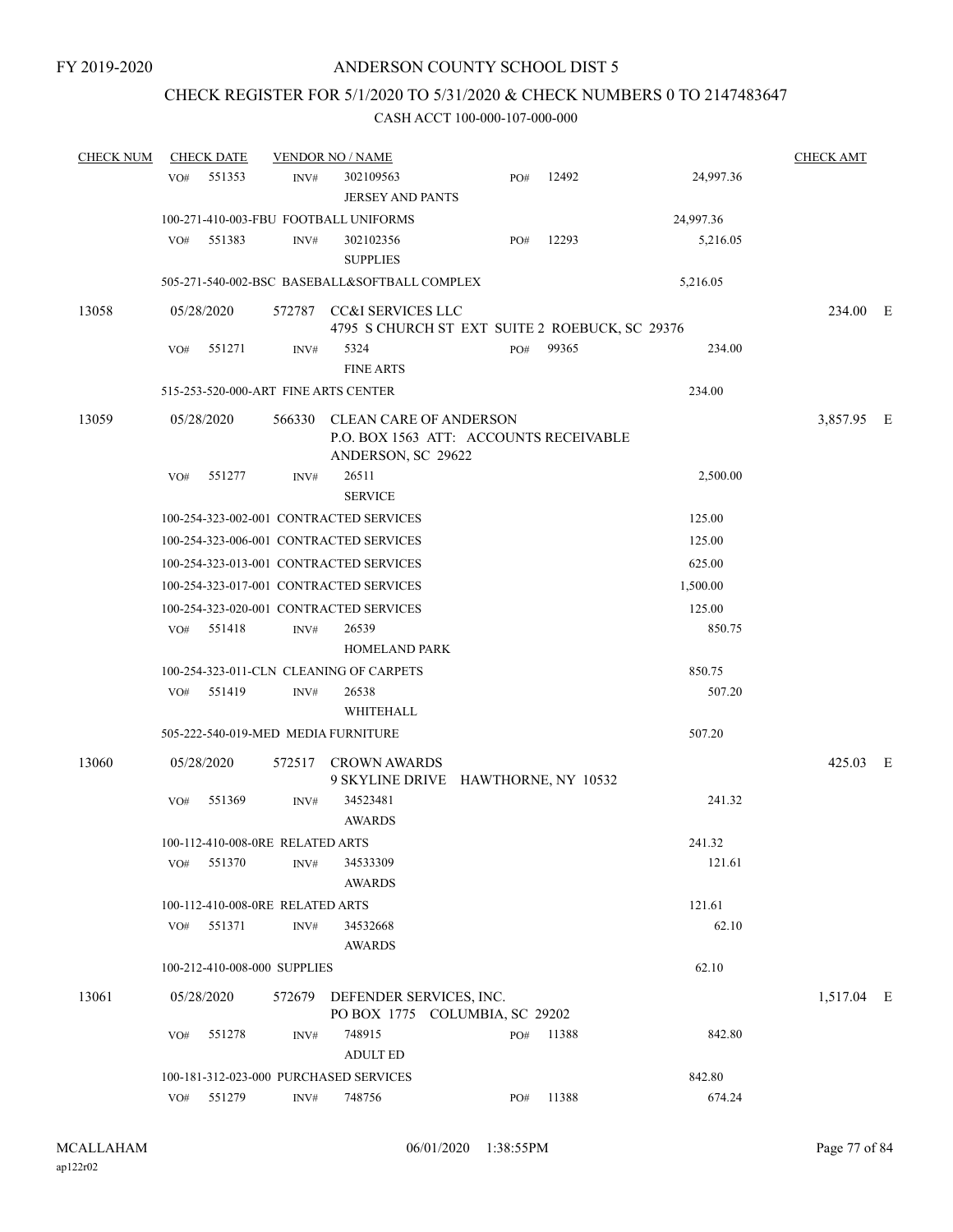#### FY 2019-2020

### ANDERSON COUNTY SCHOOL DIST 5

# CHECK REGISTER FOR 5/1/2020 TO 5/31/2020 & CHECK NUMBERS 0 TO 2147483647

|        | <b>CHECK NUM</b> |     | <b>CHECK DATE</b> |                                     | <b>VENDOR NO / NAME</b>                                                                                           |     |       |           | <b>CHECK AMT</b> |  |
|--------|------------------|-----|-------------------|-------------------------------------|-------------------------------------------------------------------------------------------------------------------|-----|-------|-----------|------------------|--|
|        |                  |     |                   |                                     | <b>ADULT ED</b>                                                                                                   |     |       |           |                  |  |
|        |                  |     |                   |                                     | 100-181-312-023-000 PURCHASED SERVICES                                                                            |     |       | 674.24    |                  |  |
|        | 13062            |     | 05/28/2020        | 202600                              | <b>DILLARD'S SPORTS CENTER</b><br>708 WHITEHALL ROAD ATT: ACCOUNTS<br>RECEIVABLE ANDERSON, SC 29625               |     |       |           | 820.16 E         |  |
|        |                  | VO# | 551407            | INV#                                | 108727<br><b>TSHIRTS</b>                                                                                          |     |       | 820.16    |                  |  |
|        |                  |     |                   | 707-190-660-007-375 FACULTY EXPENSE |                                                                                                                   |     |       | 820.16    |                  |  |
| $\ast$ | 13064            |     | 05/28/2020        | 226585                              | <b>EMPLOYEE VENDOR</b>                                                                                            |     |       |           | 213.96 E         |  |
|        |                  | VO# | 551406            | INV#                                | <b>ROCKING CHAIRS</b><br><b>REIMBURSEMENT</b>                                                                     |     |       | 213.96    |                  |  |
|        |                  |     |                   | 100-233-410-005-000 SUPPLIES        |                                                                                                                   |     |       | 213.96    |                  |  |
|        | 13065            |     | 05/28/2020        | 568037                              | <b>EXPLORE LEARNING</b><br>23939 NETWORK PLACE ATT: ACCOUNTS<br>RECEIVABLE CHICAGO, IL 60673-1239                 |     |       |           | 5,931.00 E       |  |
|        |                  | VO# | 551281            | INV#                                | 2257761<br><b>REFLEXSITE</b>                                                                                      | PO# | 12665 | 5,931.00  |                  |  |
|        |                  |     |                   |                                     | 201-112-445-014-000 TECHNOLOGY SUPPLIES                                                                           |     |       | 5,931.00  |                  |  |
|        | 13066            |     | 05/28/2020        | 569871                              | FOLLETT SCHOOL SOLUTIONS, INC<br>91826 COLLECTION CENTER DRIVE ATT: ACCOUNTS<br>RECEIVABLE CHICAGO, IL 60693-0918 |     |       |           | 120.32 E         |  |
|        |                  | VO# | 551282            | INV#                                | 700864F<br><b>MCCANTS</b>                                                                                         | PO# | 12736 | 120.32    |                  |  |
|        |                  |     |                   | 100-222-410-005-000 SUPPLIES        |                                                                                                                   |     |       | 120.32    |                  |  |
|        | 13067            |     | 05/28/2020        | 237555                              | FORMS & SUPPLY<br>POBOX 563953 ATT: ACCOUNTS RECEIVABLE<br>CHARLOTTE, NC 28256                                    |     |       |           | $1,070.00$ E     |  |
|        |                  | VO# | 551283            | INV#                                | 5419048<br><b>MASKS</b>                                                                                           | PO# | 12694 | 1,070.00  |                  |  |
|        |                  |     |                   |                                     | 100-213-410-000-C19 COVID-19 SUPPLIES                                                                             |     |       | 1,070.00  |                  |  |
|        | 13068            |     | 05/28/2020        | 252650                              | GRAINGER<br>DEPT 867098550 ATT: ACCOUNTS RECEIVABLE<br>PALATINE, IL 60038-0001                                    |     |       |           | 743.89 E         |  |
|        |                  | VO# | 551284            | INV#                                | 9526037214<br><b>SUPPLIES</b>                                                                                     |     |       | 4.78      |                  |  |
|        |                  |     |                   |                                     | 100-254-410-000-001 MAINT. SUPPLIES-STRUCTURES                                                                    |     |       | 4.78      |                  |  |
|        |                  | VO# | 551285            | $\text{INV}\#$                      | 9531288851<br><b>SUPPLIES</b>                                                                                     | PO# | 12746 | 739.11    |                  |  |
|        |                  |     |                   | 100-266-345-000-TEC TECHNOLOGY C19  |                                                                                                                   |     |       | 739.11    |                  |  |
|        | 13069            |     | 05/28/2020        | 264114                              | <b>HEINEMANN</b><br>15963 COLLECTIONS CENTER DRIVE ATT: ACCOUNTS<br>RECEIVABLE CHICAGO, IL 60693                  |     |       |           | 60,331.44 E      |  |
|        |                  | VO# | 551288            | INV#                                | 7195109<br><b>CALHOUN</b>                                                                                         | PO# | 12538 | 20,110.48 |                  |  |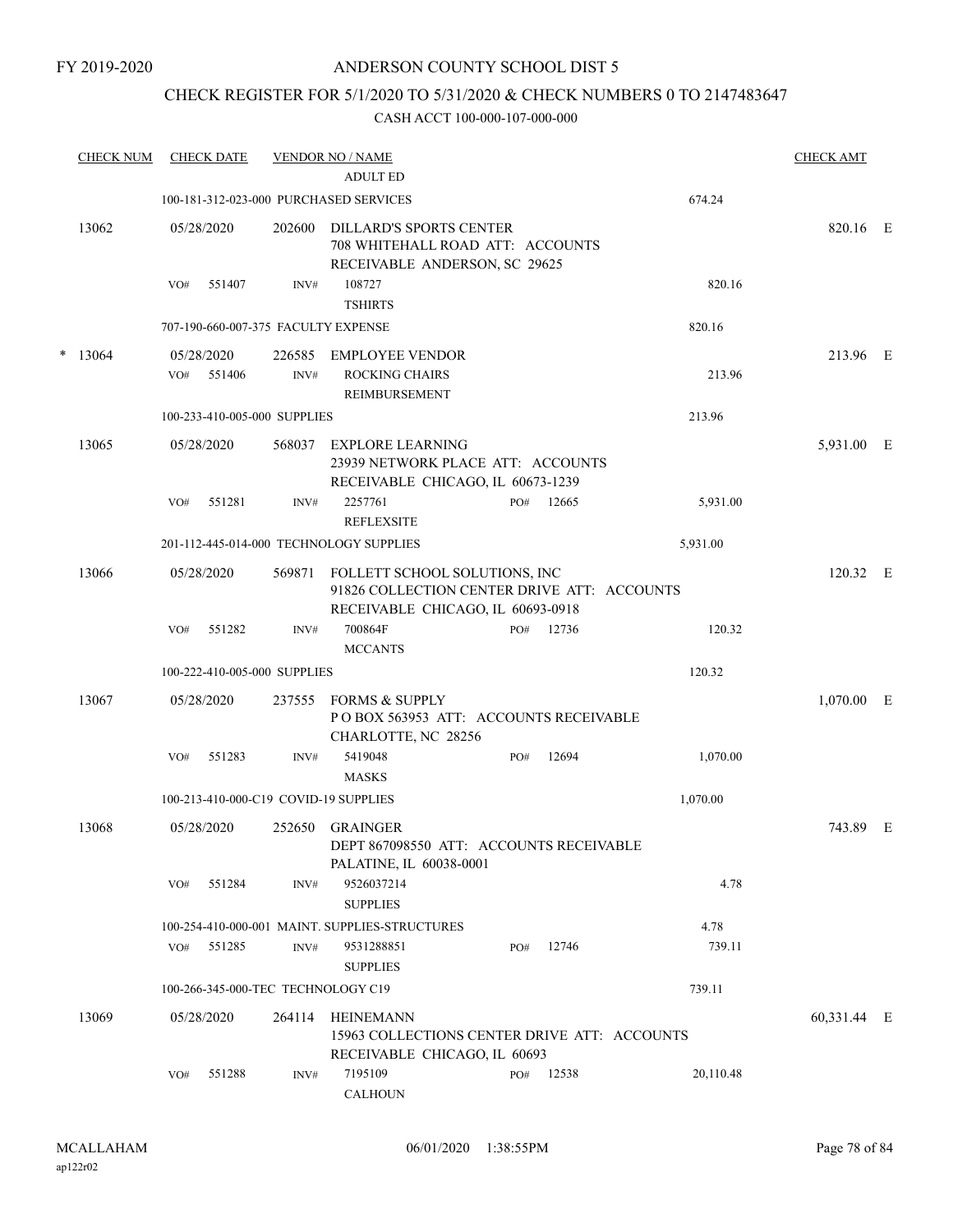# CHECK REGISTER FOR 5/1/2020 TO 5/31/2020 & CHECK NUMBERS 0 TO 2147483647

|   | <b>CHECK NUM</b>                           |     | <b>CHECK DATE</b>                           |                                 | <b>VENDOR NO / NAME</b>                                                  |  |       |        |                      | <b>CHECK AMT</b> |  |
|---|--------------------------------------------|-----|---------------------------------------------|---------------------------------|--------------------------------------------------------------------------|--|-------|--------|----------------------|------------------|--|
|   |                                            |     |                                             |                                 | 100-112-410-014-TXT CLASSROOM TEXT                                       |  |       |        | 15,092.35            |                  |  |
|   |                                            |     |                                             |                                 | 100-113-410-014-TXT CLASSROOM TEXT<br>100-113-410-014-TXT CLASSROOM TEXT |  |       |        | 3,442.65<br>1,575.48 |                  |  |
|   |                                            |     | $VO#$ 551289                                | INV#                            | 7195184<br><b>NEW PROSPECT</b>                                           |  | PO#   | 12532  | 20,110.48            |                  |  |
|   |                                            |     |                                             |                                 | 100-112-410-010-TXT CLASSROOM TEXT                                       |  |       |        | 15,092.35            |                  |  |
|   |                                            |     |                                             |                                 | 100-113-410-010-TXT CLASSROOM TEXT<br>100-113-410-010-TXT CLASSROOM TEXT |  |       |        | 3,442.65<br>1,575.48 |                  |  |
|   |                                            |     | VO# 551290                                  | INV#                            | 7195348<br><b>NORTH POINTE</b>                                           |  | PO#   | 12531  | 20,110.48            |                  |  |
|   |                                            |     |                                             |                                 | 100-112-410-013-TXT CLASSROOM TEXT                                       |  |       |        | 15,092.35            |                  |  |
|   |                                            |     |                                             |                                 | 100-113-410-012-TXT CLASSROOM TEXT<br>100-113-410-012-TXT CLASSROOM TEXT |  |       |        | 3,442.65<br>1,575.48 |                  |  |
| * | 13073                                      |     | 05/28/2020                                  |                                 | 576176 EMPLOYEE VENDOR                                                   |  |       |        |                      | 129.37 E         |  |
|   |                                            |     | VO# 551405                                  | INV#                            | <b>GOODY BAGS</b><br>REIMBURSEMENT                                       |  |       |        | 108.01               |                  |  |
|   |                                            |     |                                             | 713-271-660-013-228 ART EXPENSE |                                                                          |  |       |        | 108.01               |                  |  |
|   |                                            | VO# | 551411                                      | INV#                            | <b>HOBBY LOBBY</b><br>REIMBURSEMENT                                      |  |       |        | 21.36                |                  |  |
|   |                                            |     |                                             | 713-271-660-013-228 ART EXPENSE |                                                                          |  |       |        | 21.36                |                  |  |
|   | 13074                                      |     | 05/28/2020<br>VO# 551404                    | 345207<br>INV#                  | EMPLOYEE VENDOR<br>HOME DEPOT                                            |  |       |        | 898.73               | 898.73 E         |  |
|   |                                            |     |                                             |                                 | REIMBURSEMENT                                                            |  |       |        |                      |                  |  |
|   |                                            |     |                                             | 100-114-410-002-BUD SUPPLIES    |                                                                          |  |       |        | 898.73               |                  |  |
|   | 13075                                      |     | 05/28/2020<br>VO# 551368                    | 346650<br>INV#                  | <b>EMPLOYEE VENDOR</b><br>REIMBURSEMENT<br><b>COOKIES</b>                |  |       |        | 377.52               | 377.52 E         |  |
|   |                                            |     |                                             |                                 | 705-271-660-005-496 8TH GRADE EXPENSE                                    |  |       |        | 377.52               |                  |  |
|   | $*$ 13077                                  |     | 05/28/2020                                  | 574558                          | <b>EMPLOYEE VENDOR</b>                                                   |  |       |        |                      | 256.78 E         |  |
|   |                                            | VO# | 551399                                      | INV#                            | <b>HOTSPOT</b><br><b>REIMBURSEMENT</b>                                   |  |       |        | 256.78               |                  |  |
|   |                                            |     |                                             |                                 | 900-114-410-000-049 TEACHER HOTSPOTS                                     |  |       |        | 256.78               |                  |  |
|   | $*$ 13079                                  |     | 05/28/2020                                  | 389900                          | OFFICE DEPOT<br>POBOX 1413 CHARLOTTE, NC 28201-1413                      |  |       |        |                      | 1,417.07 E       |  |
|   |                                            | VO# | 551310                                      | INV#                            | 487967255001<br><b>SUPPLIES</b>                                          |  |       |        | 103.49               |                  |  |
|   |                                            |     |                                             | 100-111-410-007-000 SUPPLIES    |                                                                          |  |       |        | 103.49               |                  |  |
|   |                                            | VO# | 551311                                      | INV#                            | 487967578001<br><b>SUPPLIES</b>                                          |  |       |        | 47.96                |                  |  |
|   |                                            |     |                                             | 100-112-410-007-000 SUPPLIES    |                                                                          |  |       |        | 47.96                |                  |  |
|   |                                            | VO# | 551312                                      | INV#                            | PO 12693<br><b>SUPPLIES</b>                                              |  | PO#   | 12693  | 906.70               |                  |  |
|   | 100-213-410-000-000 SUPPLIES AND MATERIALS |     |                                             |                                 |                                                                          |  | 84.66 |        |                      |                  |  |
|   |                                            |     | 100-213-410-002-000 SUPPLIES-HEALTH SERVICE |                                 |                                                                          |  |       | 153.00 |                      |                  |  |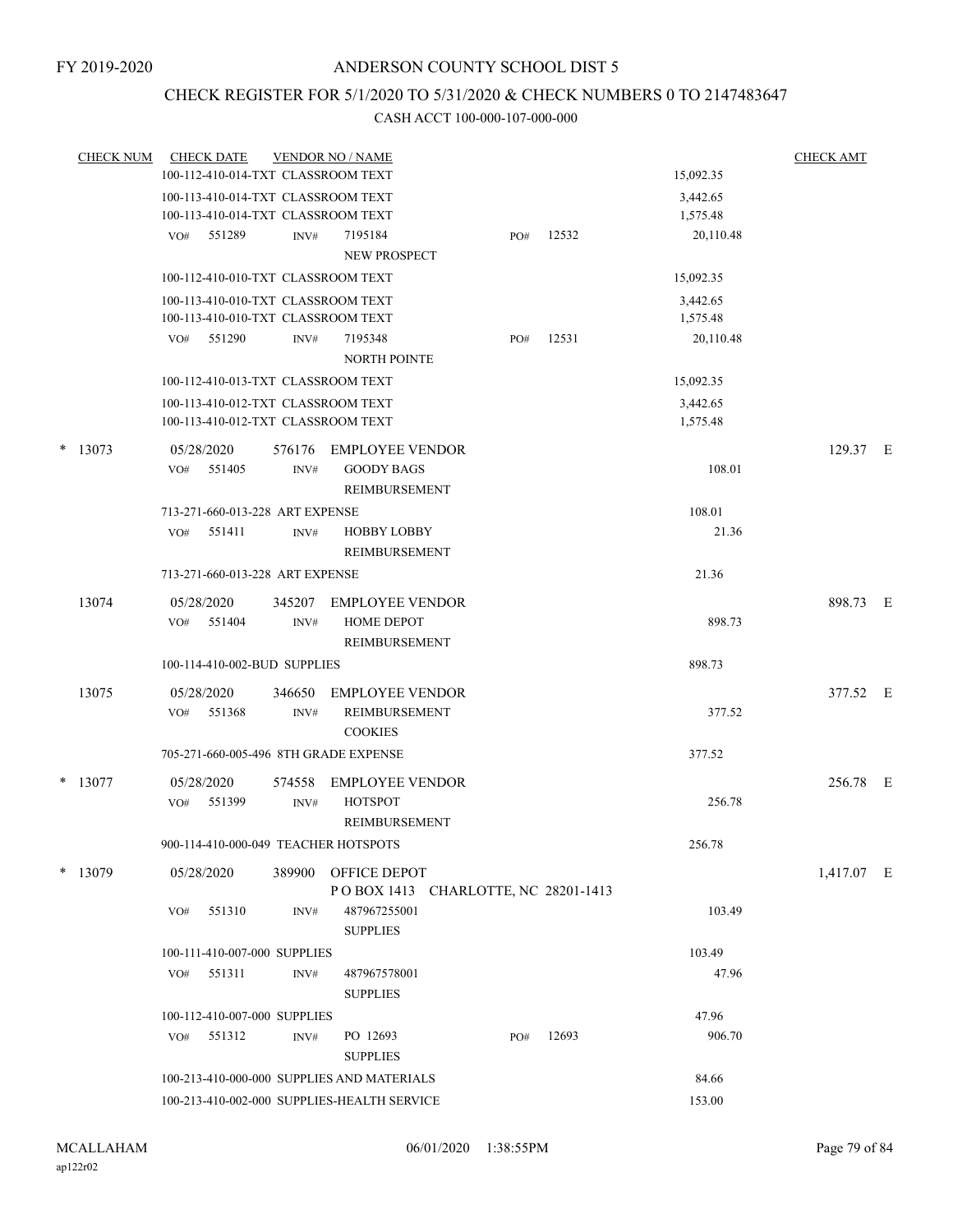# CHECK REGISTER FOR 5/1/2020 TO 5/31/2020 & CHECK NUMBERS 0 TO 2147483647

| <b>CHECK NUM</b> | <b>CHECK DATE</b>                   |        | <b>VENDOR NO / NAME</b>                            |          | <b>CHECK AMT</b> |  |
|------------------|-------------------------------------|--------|----------------------------------------------------|----------|------------------|--|
|                  |                                     |        | 100-213-410-003-000 SUPPLIES-HEALTH SERVICES       | 197.79   |                  |  |
|                  | 100-213-410-006-000 SUPPLIES        |        |                                                    | 74.48    |                  |  |
|                  | 100-213-410-007-000 SUPPLIES        |        |                                                    | 160.49   |                  |  |
|                  | 100-213-410-011-000 SUPPLIES        |        |                                                    | 160.49   |                  |  |
|                  | 100-213-410-016-000 SUPPLIES        |        |                                                    | 75.79    |                  |  |
|                  | 551313<br>VO#                       | INV#   | 488319052001                                       | 40.11    |                  |  |
|                  |                                     |        | <b>SUPPLIES</b>                                    |          |                  |  |
|                  | 100-113-410-020-000 SUPPLIES        |        |                                                    | 40.11    |                  |  |
|                  | VO#<br>551314                       | INV#   | 488319398001                                       | 22.00    |                  |  |
|                  |                                     |        | <b>SUPPLIES</b>                                    |          |                  |  |
|                  | 100-113-410-020-000 SUPPLIES        |        |                                                    | 22.00    |                  |  |
|                  | $VO#$ 551394                        | INV#   | 487843067001<br><b>SUPPLIES</b>                    | 85.05    |                  |  |
|                  |                                     |        | 713-271-660-013-201 MISCELLANEOUS EXPENSE          | 85.05    |                  |  |
|                  | 551395<br>VO#                       | INV#   | 487843067002                                       | 21.39    |                  |  |
|                  |                                     |        | <b>SUPPLIES</b>                                    |          |                  |  |
|                  |                                     |        | 713-271-660-013-201 MISCELLANEOUS EXPENSE          | 21.39    |                  |  |
|                  | 551396<br>VO#                       | INV#   | 488537024001                                       | 19.87    |                  |  |
|                  |                                     |        | <b>SUPPLIES</b>                                    |          |                  |  |
|                  |                                     |        | 713-271-660-013-201 MISCELLANEOUS EXPENSE          | 19.87    |                  |  |
|                  | VO# 551397                          | INV#   | 488537434001<br><b>SUPPLIES</b>                    | 39.28    |                  |  |
|                  |                                     |        | 713-271-660-013-201 MISCELLANEOUS EXPENSE          | 39.28    |                  |  |
|                  | VO# 551398                          | INV#   | 489103635001                                       | 131.22   |                  |  |
|                  |                                     |        | <b>SUPPLIES</b>                                    |          |                  |  |
|                  |                                     |        | 713-271-660-013-201 MISCELLANEOUS EXPENSE          | 131.22   |                  |  |
| 13080            | 05/28/2020                          |        | 391100 OLD STONE TRACTOR CO, INC                   |          | 557.57 E         |  |
|                  |                                     |        | PO BOX 13565 ATT: ACCOUNTS RECEIVABLE              |          |                  |  |
|                  | VO#<br>551315                       | INV#   | ANDERSON, SC 29624<br>CT06956                      | 557.57   |                  |  |
|                  |                                     |        | <b>REPAIR PARTS</b>                                |          |                  |  |
|                  | 100-254-410-000-100 SMALL EQUIPMENT |        |                                                    | 557.57   |                  |  |
|                  |                                     |        |                                                    |          |                  |  |
| 13081            | 05/28/2020                          |        | 574835 EMPLOYEE VENDOR                             |          | 104.75 E         |  |
|                  | 551367<br>VO#                       | INV#   | REIMBURSEMENT<br><b>MATH INSTRUCTION</b>           | 104.75   |                  |  |
|                  |                                     |        | 717-190-660-017-244 SCHOOL/CLASS DONATIONS EXPENSE | 104.75   |                  |  |
|                  |                                     |        |                                                    |          |                  |  |
| 13082            | 05/28/2020                          | 445100 | <b>SCASA</b><br>SC ASSOC SCHOOL ADMINISTRATORS 1   |          | 1,355.00 E       |  |
|                  |                                     |        | FERNANDINA COURT COLUMBIA, SC 29212                |          |                  |  |
|                  | 551319<br>VO#                       | INV#   | 9194                                               | 1,355.00 |                  |  |
|                  |                                     |        | <b>RENEWAL 4045</b>                                |          |                  |  |
|                  | 100-232-640-000-000 DUES AND FEES   |        |                                                    | 1,355.00 |                  |  |
| 13083            | 05/28/2020                          | 566032 | <b>SCHOOL OUTFITTERS</b>                           |          | 621.21 E         |  |
|                  |                                     |        | PO BOX 638517 CINCINNATI, OH 45263-8517            |          |                  |  |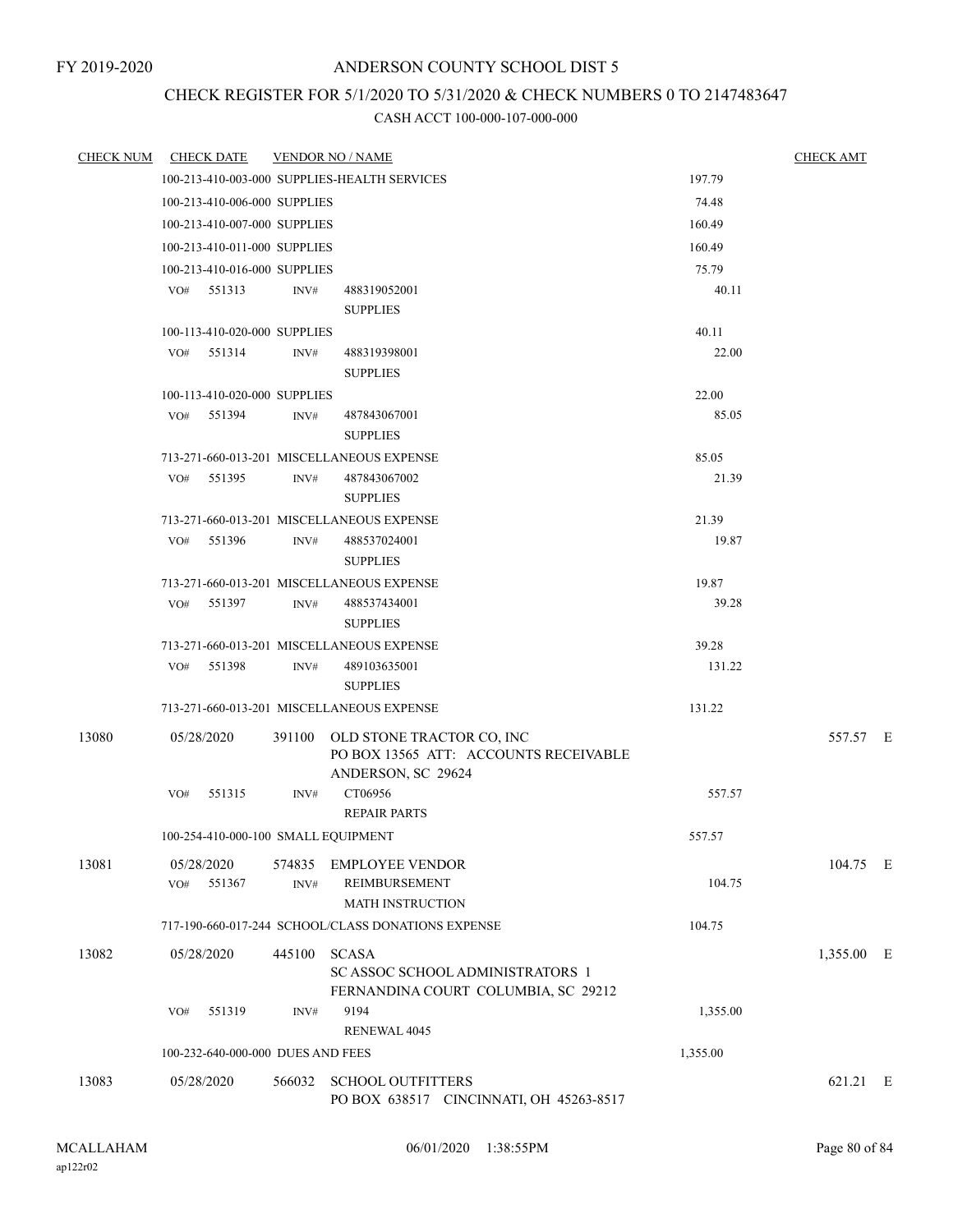# CHECK REGISTER FOR 5/1/2020 TO 5/31/2020 & CHECK NUMBERS 0 TO 2147483647

#### CASH ACCT 100-000-107-000-000

| <b>CHECK NUM</b> |            | <b>CHECK DATE</b>                  |                  | <b>VENDOR NO / NAME</b>                                                                                         |     |       |  |          |            |  |
|------------------|------------|------------------------------------|------------------|-----------------------------------------------------------------------------------------------------------------|-----|-------|--|----------|------------|--|
|                  | VO#        | 551325                             | INV#             | 13364442<br><b>LECTERN</b>                                                                                      | PO# | 12615 |  | 621.21   |            |  |
|                  |            | 100-113-410-005-BUD SUPPLIES       |                  |                                                                                                                 |     |       |  | 621.21   |            |  |
| 13084            | 05/28/2020 |                                    |                  | 570099 SCHOOL SPECIALTY, INC.<br>32656 COLLECTION CENTER DR. ATT: ACCOUNTS<br>RECEIVABLE CHICAGO, IL 60693-0656 |     |       |  |          | 3,171.81 E |  |
|                  | VO#        | 551326                             | INV#             | 208125140462<br><b>MATERIALS</b>                                                                                | PO# | 12700 |  | 2,463.25 |            |  |
|                  |            | 201-112-410-010-000 SUPPLIES       |                  |                                                                                                                 |     |       |  | 2,463.25 |            |  |
|                  | VO#        | 551327                             | INV#             | 208125110764<br><b>SUPPLIES</b>                                                                                 |     |       |  | 708.56   |            |  |
|                  |            | 100-114-410-002-BUD SUPPLIES       |                  |                                                                                                                 |     |       |  | 708.56   |            |  |
| 13085            | 05/28/2020 |                                    |                  | 570059 SHARP BUSINESS SYSTEMS<br>DEPT 1216 PO BOX 121216 DALLAS, TX 75312-1216                                  |     |       |  |          | 826.81 E   |  |
|                  | VO#        | 551328                             | INV#             | 9002772339<br><b>COPIES</b>                                                                                     |     |       |  | 32.89    |            |  |
|                  |            | 723-190-660-023-913 COPIER EXPENSE |                  |                                                                                                                 |     |       |  | 32.89    |            |  |
|                  | VO#        | 551329                             | $\mathrm{INV}\#$ | 9002772343<br><b>COPIES</b>                                                                                     |     |       |  | 28.41    |            |  |
|                  |            | 100-147-410-018-000 SUPPLIES       |                  |                                                                                                                 |     |       |  | 28.41    |            |  |
|                  | VO#        | 551330                             | INV#             | 9002774257<br><b>COPIES</b>                                                                                     |     |       |  | 166.35   |            |  |
|                  |            |                                    |                  | 100-252-360-000-000 PRINTING AND BINDING                                                                        |     |       |  | 166.35   |            |  |
|                  | VO#        | 551331                             | INV#             | 9002777199<br><b>COPIES</b>                                                                                     |     |       |  | 281.76   |            |  |
|                  |            |                                    |                  | 100-252-360-000-000 PRINTING AND BINDING                                                                        |     |       |  | 281.76   |            |  |
|                  | VO#        | 551332                             | INV#             | 9002776494<br><b>COPIES</b>                                                                                     | PO# | 11250 |  | 110.89   |            |  |
|                  |            | 100-114-410-002-000 SUPPLIES       |                  |                                                                                                                 |     |       |  | 110.89   |            |  |
|                  | VO#        | 551333                             | INV#             | 9002776497<br><b>COPIES</b>                                                                                     | PO# | 11250 |  | 118.04   |            |  |
|                  |            | 100-114-410-002-000 SUPPLIES       |                  |                                                                                                                 |     |       |  | 118.04   |            |  |
|                  |            | VO# 551433                         | INV#             | 9002730902<br><b>COPIES</b>                                                                                     |     |       |  | 3.94     |            |  |
|                  |            | 713-271-660-013-362 COPIER EXPENSE |                  |                                                                                                                 |     |       |  | 3.94     |            |  |
|                  |            | VO# 551434                         | INV#             | 9002749848<br><b>COPIES</b>                                                                                     |     |       |  | 6.42     |            |  |
|                  |            | 100-147-410-015-000 SUPPLIES       |                  |                                                                                                                 |     |       |  | 6.42     |            |  |
|                  |            | VO# 551435                         | INV#             | 9002695656<br><b>COPIES</b>                                                                                     |     |       |  | 39.95    |            |  |
|                  |            | 100-147-410-015-000 SUPPLIES       |                  |                                                                                                                 |     |       |  | 39.95    |            |  |
|                  |            | VO# 551436                         | INV#             | 9002705609<br><b>COPIES</b>                                                                                     |     |       |  | 6.42     |            |  |
|                  |            | 100-147-410-015-000 SUPPLIES       |                  |                                                                                                                 |     |       |  | 6.42     |            |  |

ap122r02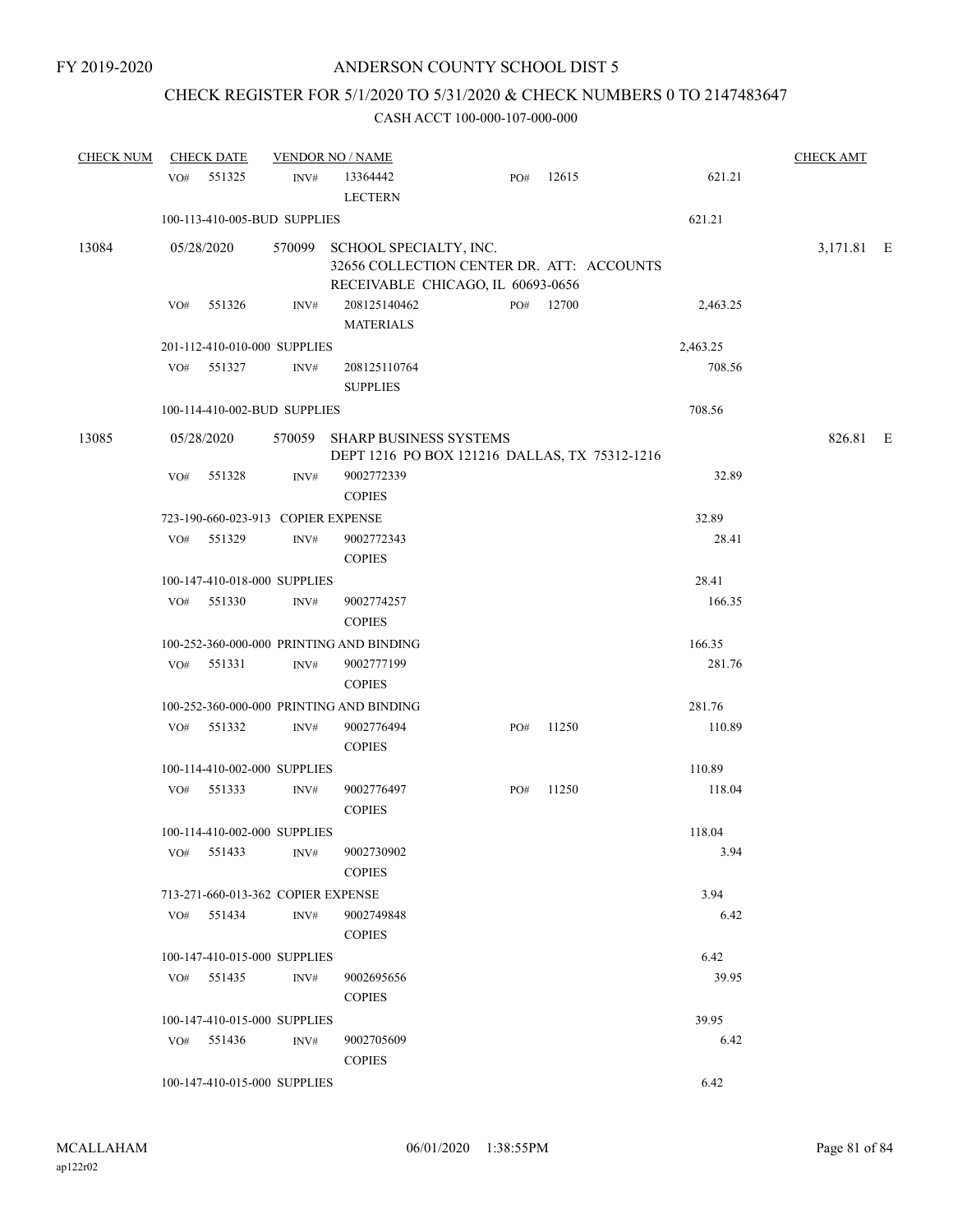# CHECK REGISTER FOR 5/1/2020 TO 5/31/2020 & CHECK NUMBERS 0 TO 2147483647

|       | CHECK NUM CHECK DATE                   |      | <b>VENDOR NO / NAME</b>                                                       |        | <b>CHECK AMT</b> |  |
|-------|----------------------------------------|------|-------------------------------------------------------------------------------|--------|------------------|--|
|       | VO# 551437                             | INV# | 9002774239                                                                    | 3.66   |                  |  |
|       |                                        |      | <b>COPIES</b>                                                                 |        |                  |  |
|       | 100-113-410-020-000 SUPPLIES           |      |                                                                               | 3.66   |                  |  |
|       | VO# 551438                             | INV# | 9002774234                                                                    | 8.82   |                  |  |
|       |                                        |      | <b>COPIES</b>                                                                 |        |                  |  |
|       | 723-190-660-023-913 COPIER EXPENSE     |      |                                                                               | 8.82   |                  |  |
|       | VO# 551439                             | INV# | 9002771791                                                                    | 19.26  |                  |  |
|       |                                        |      | <b>COPIES</b>                                                                 |        |                  |  |
|       | 100-111-410-007-000 SUPPLIES           |      |                                                                               | 19.26  |                  |  |
| 13086 | 05/28/2020                             |      | 574599 EMPLOYEE VENDOR                                                        |        | 811.82 E         |  |
|       | $VO#$ 551401                           | INV# | REIMBURSEMENT<br><b>SUPPLIES</b>                                              | 492.97 |                  |  |
|       | 721-190-660-021-647 DRAMA HIGH EXPENSE |      |                                                                               | 492.97 |                  |  |
|       | VO# 551402                             | INV# | REIMBURSEMENT<br><b>SUPPLIES</b>                                              | 53.49  |                  |  |
|       | 100-233-410-021-000 SUPPLIES           |      |                                                                               | 53.49  |                  |  |
|       | $VO#$ 551403                           | INV# | REIMBURSEMENT                                                                 | 265.36 |                  |  |
|       |                                        |      | <b>SUPPLIES</b>                                                               |        |                  |  |
|       | 100-113-410-021-000 SUPPLIES           |      |                                                                               | 265.36 |                  |  |
| 13087 | 05/28/2020                             |      | 507850 TRANE                                                                  |        | 232.65 E         |  |
|       |                                        |      | POBOX 406469 ATT: ACCOUNTS RECEIVABLE<br>ATLANTA, GA 30384-6469               |        |                  |  |
|       | VO# 551337                             | INV# | 8070328<br><b>TEMP SENSOR</b>                                                 | 232.65 |                  |  |
|       |                                        |      | 100-254-410-001-400 HVAC/ELECTRICAL/PLUMBING                                  | 232.65 |                  |  |
| 13088 | 05/28/2020                             |      | 569789 UNIFIRST CORPORATION                                                   |        | 1,613.79 E       |  |
|       |                                        |      | 322 STANDING SPRINGS COURT ATT: ACCOUNTS<br>RECEIVABLE SIMPSONVILLE, SC 29680 |        |                  |  |
|       | VO# 551342                             | INV# | 967751<br>PO# 11966                                                           | 346.83 |                  |  |
|       |                                        |      | <b>MOP SERVICE</b>                                                            |        |                  |  |
|       | 100-254-410-001-000 SUPPLIES           |      |                                                                               | 8.91   |                  |  |
|       | 100-254-410-002-000 SUPPLIES           |      |                                                                               | 27.08  |                  |  |
|       | 100-254-410-003-000 SUPPLIES           |      |                                                                               | 0.00   |                  |  |
|       | 100-254-410-005-000 SUPPLIES           |      |                                                                               | 20.89  |                  |  |
|       | 100-254-410-006-000 SUPPLIES           |      |                                                                               | 28.19  |                  |  |
|       | 100-254-410-007-000 SUPPLIES           |      |                                                                               | 11.22  |                  |  |
|       | 100-254-410-008-000 SUPPLIES           |      |                                                                               | 20.70  |                  |  |
|       | 100-254-410-009-000 SUPPLIES           |      |                                                                               | 15.71  |                  |  |
|       | 100-254-410-010-000 SUPPLIES           |      |                                                                               | 0.00   |                  |  |
|       | 100-254-410-011-000 SUPPLIES           |      |                                                                               | 9.75   |                  |  |
|       | 100-254-410-012-000 SUPPLIES           |      |                                                                               | 9.79   |                  |  |
|       | 100-254-410-013-000 SUPPLIES           |      |                                                                               | 21.45  |                  |  |
|       | 100-254-410-014-000 SUPPLIES           |      |                                                                               | 14.21  |                  |  |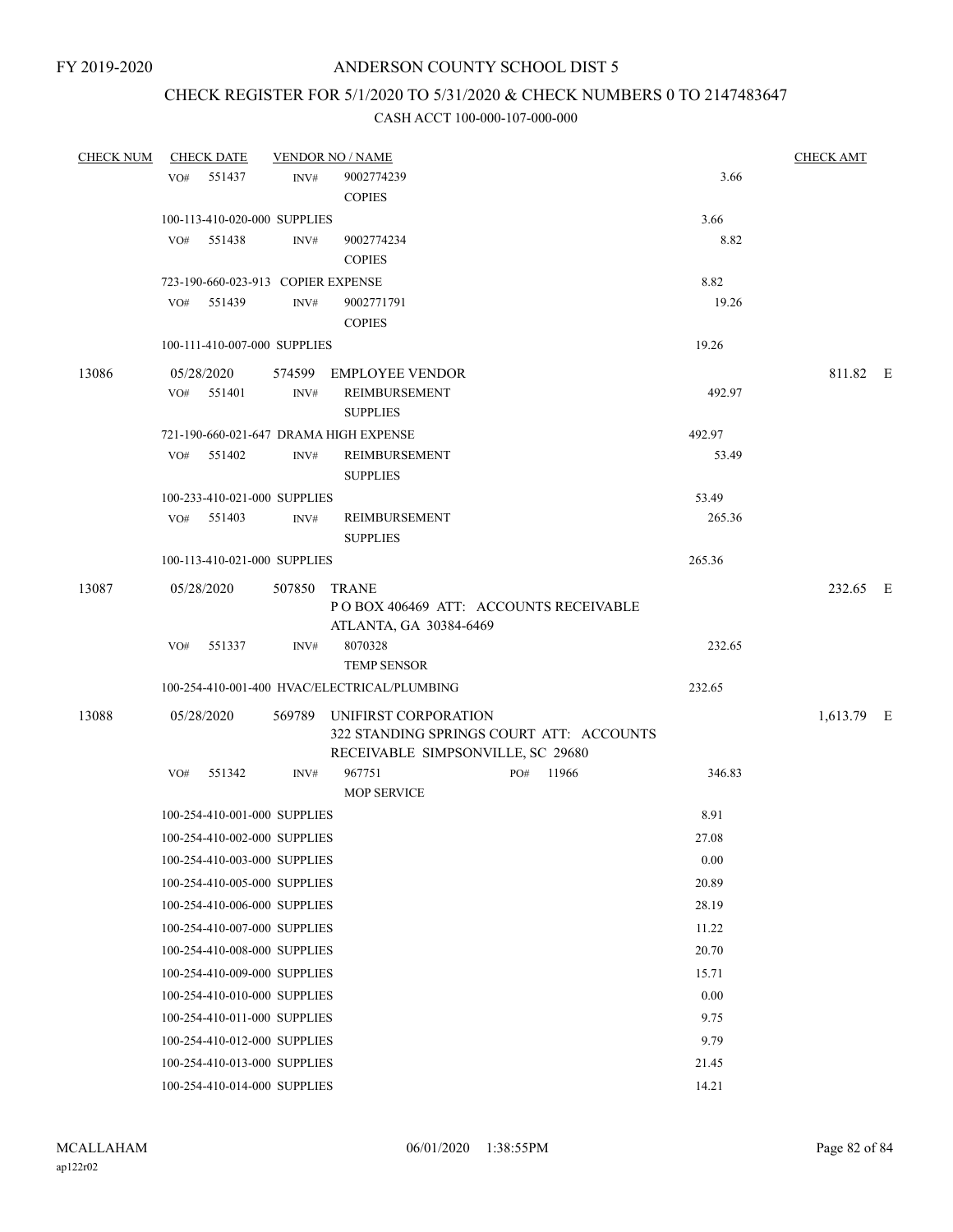# CHECK REGISTER FOR 5/1/2020 TO 5/31/2020 & CHECK NUMBERS 0 TO 2147483647

| <b>CHECK NUM</b> | <b>CHECK DATE</b>                      |        | <b>VENDOR NO / NAME</b>                                                                         |                                   |       |          | <b>CHECK AMT</b> |  |
|------------------|----------------------------------------|--------|-------------------------------------------------------------------------------------------------|-----------------------------------|-------|----------|------------------|--|
|                  | 100-254-410-015-000 SUPPLIES           |        |                                                                                                 |                                   |       | 11.71    |                  |  |
|                  | 100-254-410-016-000 SUPPLIES           |        |                                                                                                 |                                   |       | 11.71    |                  |  |
|                  | 100-254-410-017-000 SUPPLIES           |        |                                                                                                 |                                   |       | 27.38    |                  |  |
|                  | 100-254-410-018-000 SUPPLIES           |        |                                                                                                 |                                   |       | 14.61    |                  |  |
|                  | 100-254-410-019-000 SUPPLIES           |        |                                                                                                 |                                   |       | 18.75    |                  |  |
|                  | 100-254-410-020-000 SUPPLIES           |        |                                                                                                 |                                   |       | 16.96    |                  |  |
|                  | 100-254-410-021-000 SUPPLIES           |        |                                                                                                 |                                   |       | 23.95    |                  |  |
|                  | 100-254-410-023-000 SUPPLIES           |        |                                                                                                 |                                   |       | 7.59     |                  |  |
|                  | 131-254-410-031-000 SUPPLIES           |        |                                                                                                 |                                   |       | 26.27    |                  |  |
|                  | 551410<br>VO#                          | INV#   | <b>VARIOUS</b><br><b>UUNIFORMS</b>                                                              | PO#                               | 11483 | 1,266.96 |                  |  |
|                  | 100-254-410-002-075 UNIFORM PURCHASES  |        |                                                                                                 |                                   |       | 791.85   |                  |  |
|                  | 100-254-410-003-075 UNIFORM PURCHASES  |        |                                                                                                 |                                   |       | 158.37   |                  |  |
|                  | 100-254-410-006-075 UNIFORM PURCHASES  |        |                                                                                                 |                                   |       | 158.37   |                  |  |
|                  | 100-254-410-019-075 UNIFORM PURCHASES  |        |                                                                                                 |                                   |       | 158.37   |                  |  |
| $*$ 13090        | 05/28/2020                             | 332750 | WILLIAM V MACGILL & CO<br>1000 NORTH LOMBARD ROAD ATT: ACCOUNTS<br>RECEIVABLE LOMBARD, IL 60148 |                                   |       |          | 644.10 E         |  |
|                  | 551348<br>VO#                          | INV#   | 0718984<br><b>SUPPLIES</b>                                                                      | PO#                               | 12614 | 644.10   |                  |  |
|                  | 100-113-410-005-BUD SUPPLIES           |        |                                                                                                 |                                   |       | 644.10   |                  |  |
| 13091            | 05/28/2020                             | 564702 | <b>EMPLOYEE VENDOR</b>                                                                          |                                   |       |          | 233.24 E         |  |
|                  | 551251<br>VO <sub>#</sub>              | INV#   | <b>BOOKS</b><br><b>REIMBURSEMENT</b>                                                            |                                   |       | 154.08   |                  |  |
|                  |                                        |        | 708-271-660-008-350 FIELD TRIPS KINDERGARTEN EXPENSE                                            |                                   |       | 154.08   |                  |  |
|                  | 551252<br>VO#                          | INV#   | <b>SUNGLASSES</b><br>REIMBURSEMENT                                                              |                                   |       | 79.16    |                  |  |
|                  |                                        |        | 708-271-660-008-350 FIELD TRIPS KINDERGARTEN EXPENSE                                            |                                   |       | 79.16    |                  |  |
|                  |                                        |        |                                                                                                 | TOTAL NUMBER OF CHECKS:           |       | 308      | 1,779,859.84     |  |
|                  |                                        |        |                                                                                                 | <b>TOTAL NUMBER OF EPAYMENTS:</b> |       | 133      | 342,824.15       |  |
|                  |                                        |        |                                                                                                 | TOTAL NUMBER OF UPDATE-ONLYS:     |       | $\theta$ | 0.00             |  |
|                  | ** OUT OF SEQUENCE CHECKS ON REPORT ** |        |                                                                                                 |                                   |       |          | 2,122,683.99     |  |